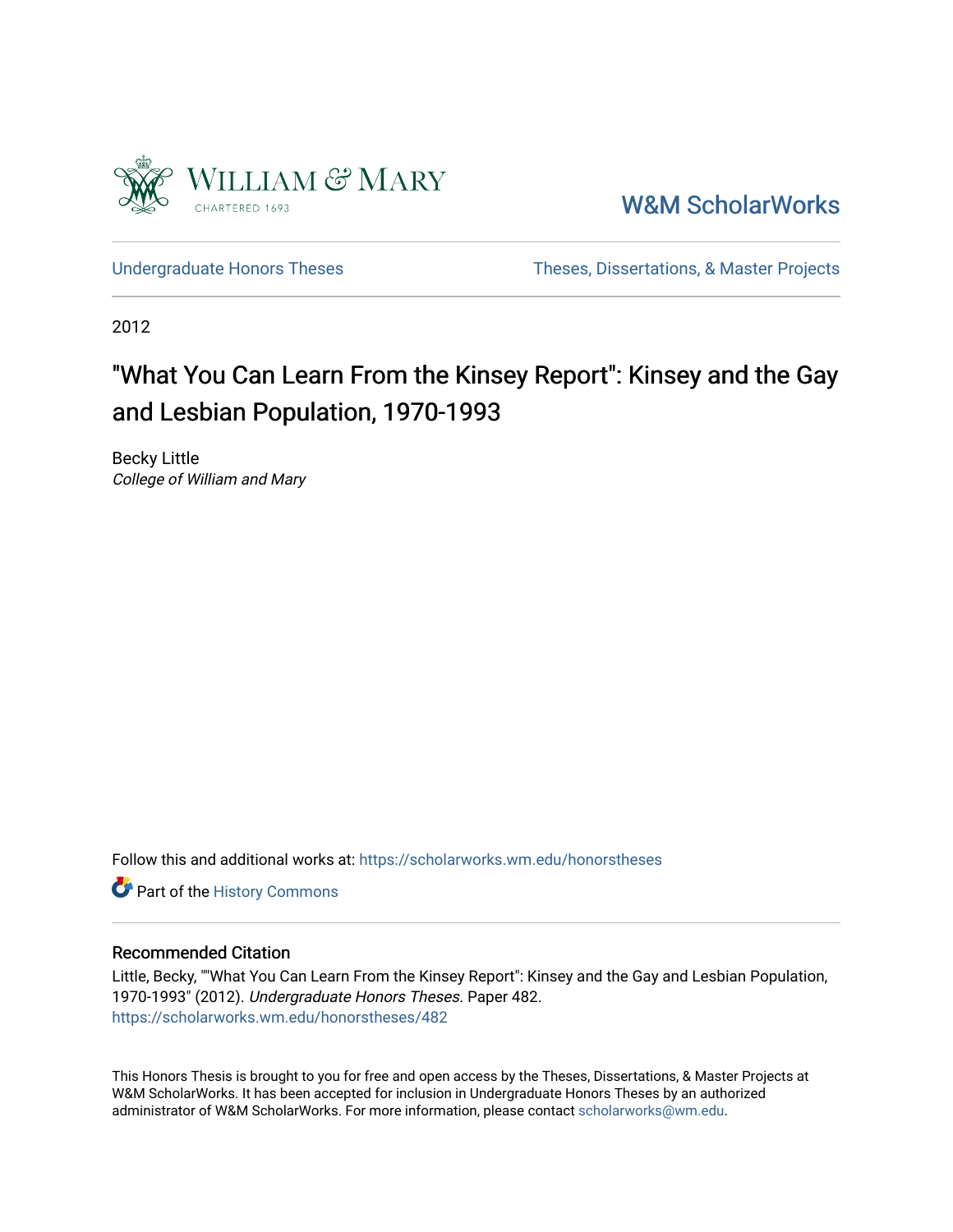### "WHAT YOU CAN LEARN FROM THE KINSEY REPORT": KINSEY AND THE GAY AND LESBIAN POPULATION, 1970-1993

A thesis submitted in partial fulfillment of the Requirements for the degree of Bachelor of Arts with Honors in History from the College of William and Mary in Virginia,

by

Becky Little

Accepted for

Director

Williamsburg, Virginia April 2012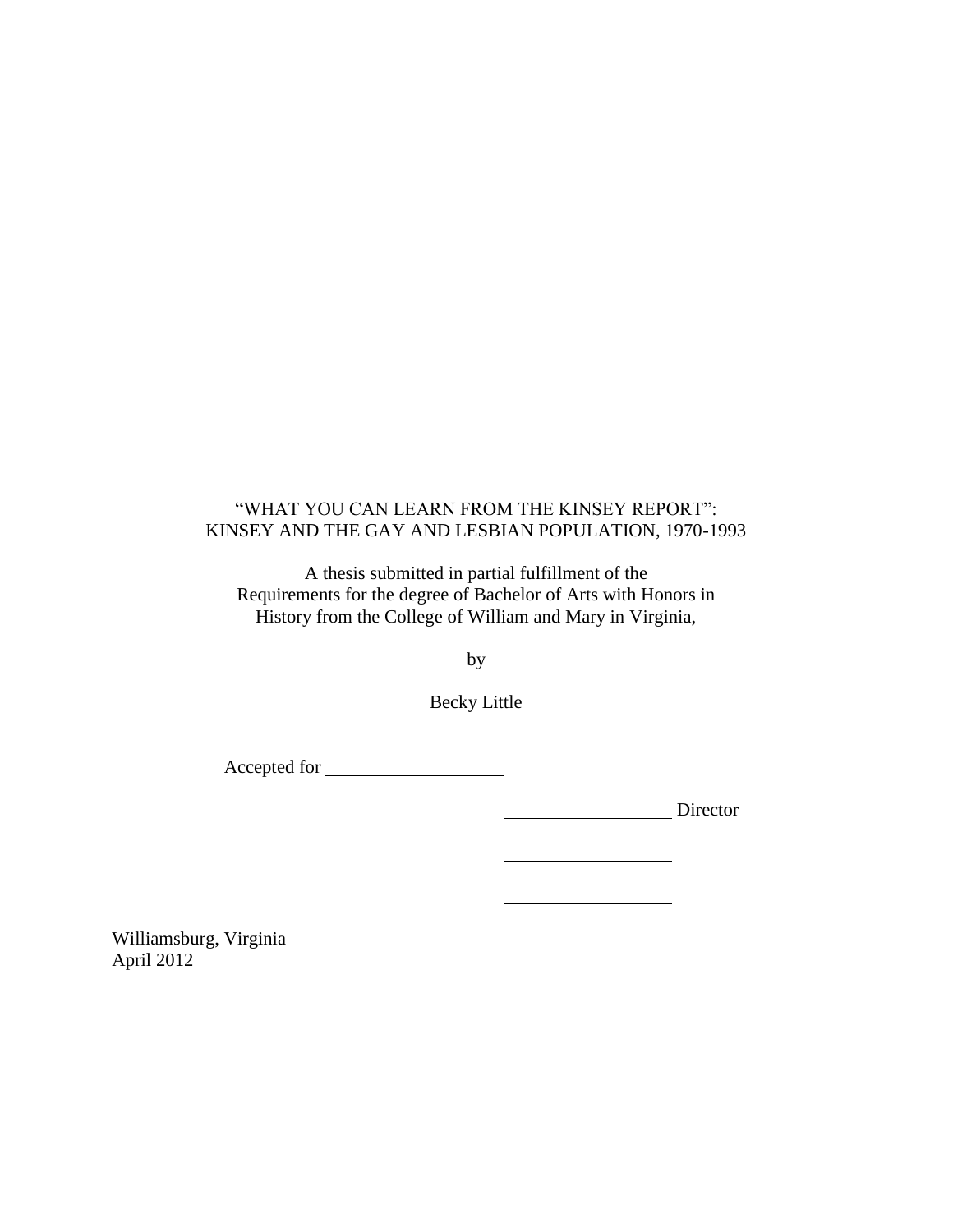## Abbreviations and Acronyms

| <b>ACT UP</b>    | <b>AIDS</b> Coalition to Unleash Power                         |
|------------------|----------------------------------------------------------------|
| <b>AIDS</b>      | Acquired Immune Deficiency Syndrome                            |
| <b>ASA</b>       | <b>American Statistical Association</b>                        |
| <b>CDC</b>       | <b>Centers for Disease Control</b>                             |
| <b>DOB</b>       | Daughters of Bilitus                                           |
| <b>GCN</b>       | <b>Gay Community News</b>                                      |
| <b>GLF</b>       | <b>Gay Liberation Front</b>                                    |
| <b>HIV</b>       | Human Immunodeficiency Virus                                   |
| Institute        | Institute for Sex Research (1947-1981)                         |
| Kinsey Institute | Kinsey Institute for Research in Sex, Gender, and Reproduction |
|                  | $(1982$ -present)                                              |
| <b>NGLTF</b>     | National Gay and Lesbian Task Force (1985-present)             |
| <b>NGTF</b>      | National Gay Task Force (1973-1985)                            |
| <b>NICHD</b>     | National Institute of Child Health and Human Development       |
| <b>NORC</b>      | <b>National Opinion Research Center</b>                        |
| NSM-I            | National Survey of Men                                         |
| <b>SBHF</b>      | Sexual Behavior in the Human Female                            |
| <b>SBHM</b>      | Sexual Behavior in the Human Male                              |
| <b>WHO</b>       | World Health Organization                                      |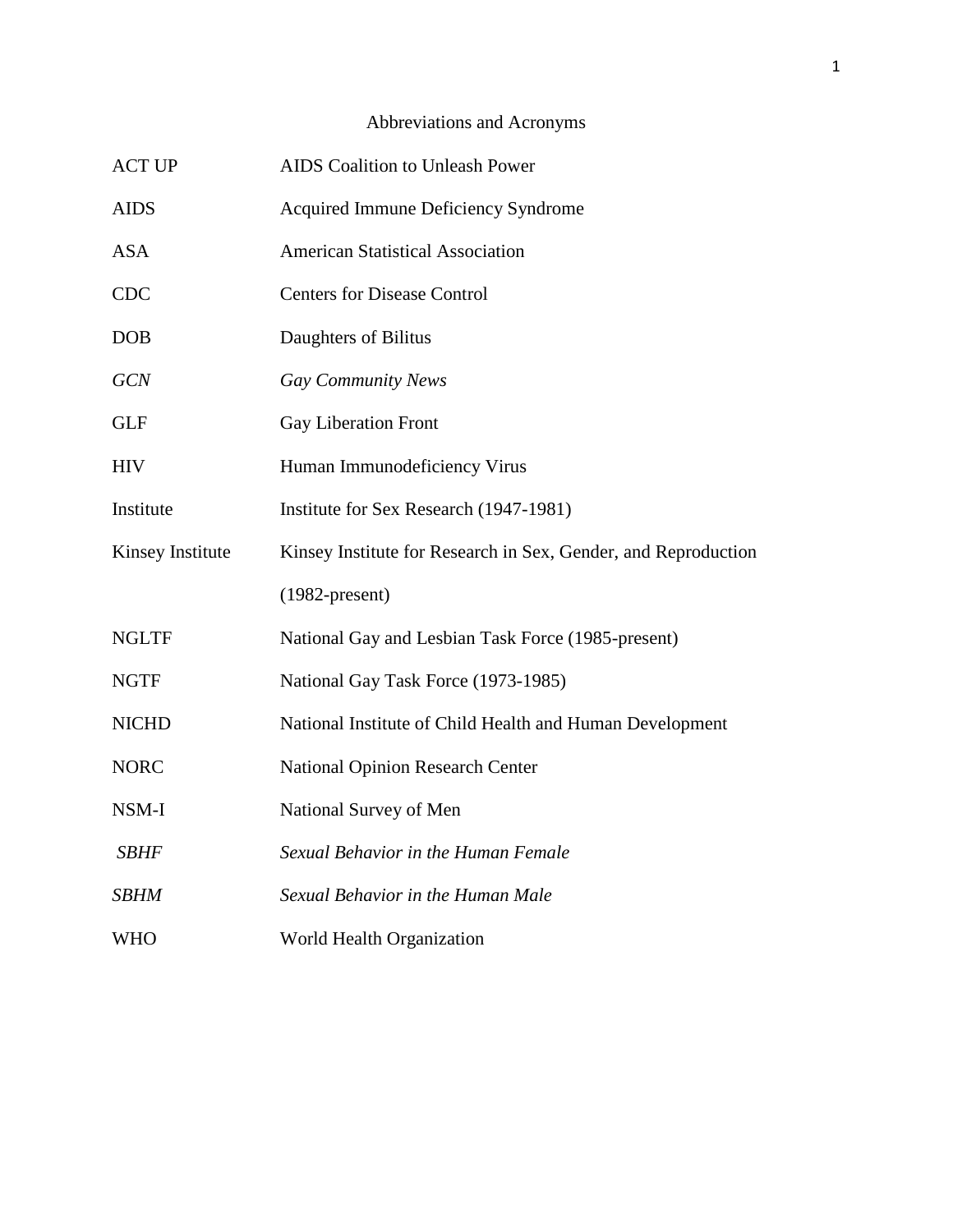### Introduction

In 1948, 5,000 advance copies of Alfred C. Kinsey"s 804-page *Sexual Behavior in the Human Male* (*SBHM*) were printed for the report's January 3<sup>rd</sup> release. Within the first two weeks of publication, 185,000 additional copies went to print in response to the high public demand for Kinsey"s study. Both the male volume and Kinsey"s 1953 *Sexual Behavior in the Human Female (SBHF)* spent several weeks on the *New York Times* bestseller list.<sup>1</sup> As the most comprehensive studies of white American sexual behavior at that time, Kinsey"s reports were unprecedented, as was the public response to the massive volumes written in a dry, scientific style and filled with lengthy statistical charts. The initial popularity of the Kinsey reports was due in part to Kinsey"s claim that the studies contained new revelations about human sexual behavior. One of Kinsey"s most controversial claims – that same-sex sexual behavior was practiced by a substantial minority of the American population – would later be considered useful by activists who sought to argue that anti-gay and lesbian laws discriminated against a significant portion of United States citizens.

In his reports, Kinsey used his interviewees who reported same-sex sexual experience as evidence for his argument that this behavior was normative. Kinsey was surprised to find that thirty-seven percent of his male interviewees and thirteen percent of his female interviewees reported having a postadolescent same-sex sexual experience resulting in orgasm. $^2$  In recording and reporting his data, Kinsey focused on individuals" same-sex sexual *behavior* rather than on individuals' *identity* as "homosexual." He posited that, rather than existing in a "homosexual" and "heterosexual" binary, sexual orientation was better represented in a zero-to-six scale where

<sup>&</sup>lt;sup>1</sup> John D'Emilio, *Sexual Politics, Sexual Communities: The Making of a Homosexual Minority in the United States, 1940-1970*, 2nd ed. (Chicago and London: The University of Chicago Press, 1998), 34.

<sup>&</sup>lt;sup>2</sup> Alfred C. Kinsey et al., *Sexual Behavior in the Human Female* (Philadelphia, PA: W.B. Saunders Company, 1953), 487.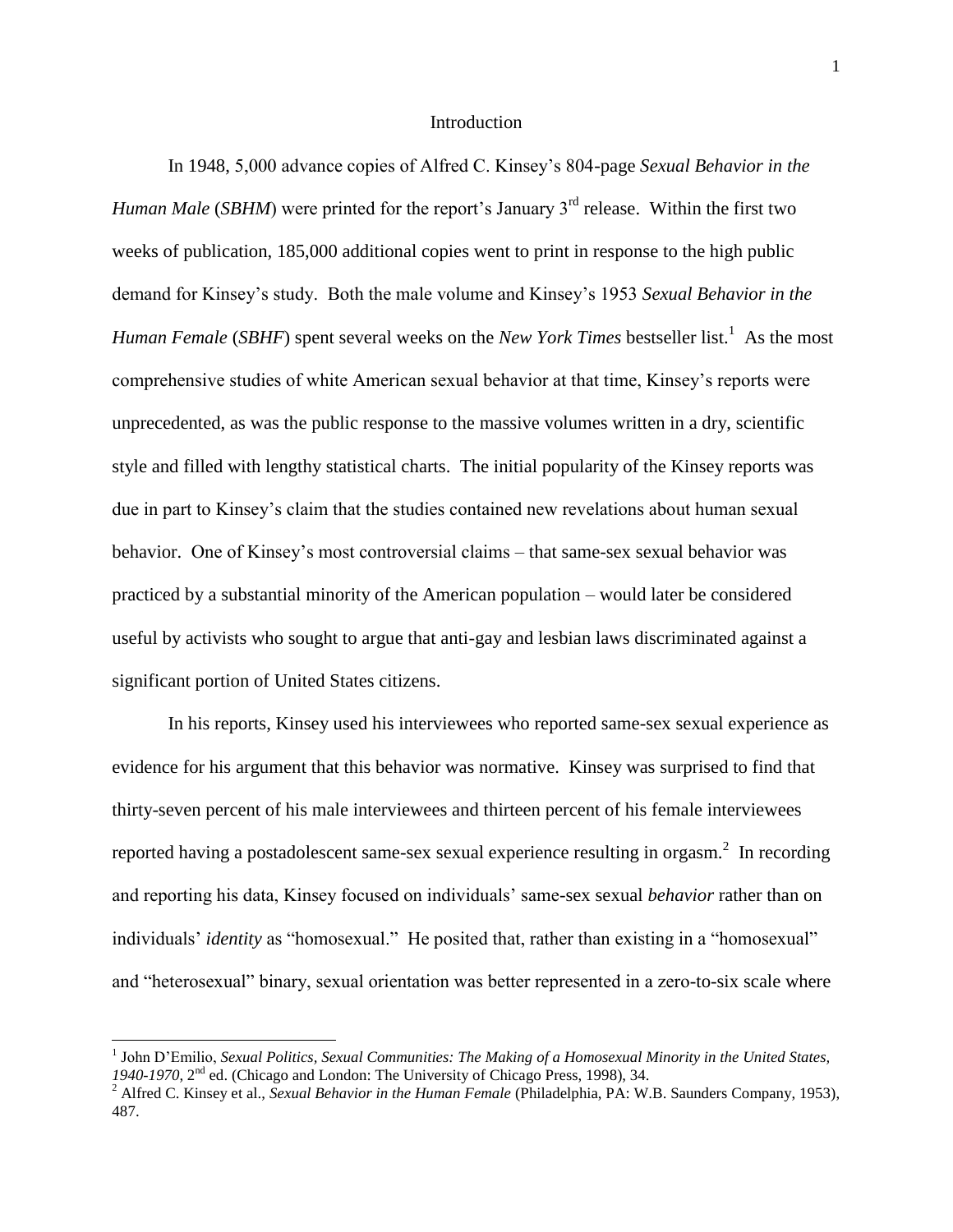"zero" represented exclusively opposite-sex sexual behavior and "six" represented exclusively same-sex sexual behavior.<sup>3</sup> Kinsey concluded based on his findings that same-sex sexual behavior was a normative form of sexual behavior practiced among a significant portion of white Americans which should not be prohibited by law. $4$ 

Kinsey"s reports did not comprehensively represent the sexual behavior of all Americans. Both of the reports made claims based on interviews with mostly educated, middle-class Americans, all of whom were white. Additionally, Kinsey did not use random sampling when selecting his interviewees. Although the American Statistical Association (ASA) praised Kinsey"s volumes containing data on 11,240 white American men and women as a far-reaching and groundbreaking, their one sharp critique was that his sampling methods were flawed. Therefore, his statistics could not be extrapolated to make conclusions about the sexual behavior of all Americans during that time period, let alone across decades.<sup>5</sup>

Despite his reports' flaws in terms of methodology and representation, many journalists, scholars, medical experts, and government officials used Kinsey as a reference point for discussions of American sexual behavior in the wake of the reports" immediate publication. Historian Leisa Meyer writes that the Kinsey Reports sparked wide public interest in the late 1940s and early 1950s because they "provided one way for some Americans to make sense of broader cultural shifts resulting from U.S. involvement in World War II."<sup>6</sup> However, Kinsey's data was not just used to make sense of changes in the immediate post-war period; rather, his reports continued to be a reference point during the 1970s, 1980s, and early 1990s.

<sup>3</sup> Kinsey et al., *Human Female*, 470.

<sup>4</sup> Julia A. Ericksen with Sally A. Steffen, *Kiss and Tell: Surveying Sex in the Twentieth Century* (Cambridge, MA: Harvard University Press, 1999), 55; Alfred C.Kinsey, Wardell B. Pomeroy, and Clyde E. Martin, *Sexual Behavior in the Human Male* (Philadelphia, PA: W.B. Saunders Company, 1948), 663-666.

<sup>5</sup> Ericksen, *Kiss and Tell*, 58; *Kinsey*, dir. and prod. by Barak Goodman and John Maggio (Twin Cities Public Television/TPT and Ark Media in association with the BBC, 2005); Kinsey et al., *Human Female*, 3.

<sup>6</sup> Leisa D. Meyer, "Forward: Sexual Revolutions," *OAH Magazine of History* 20, no 2 (March 2006): 5.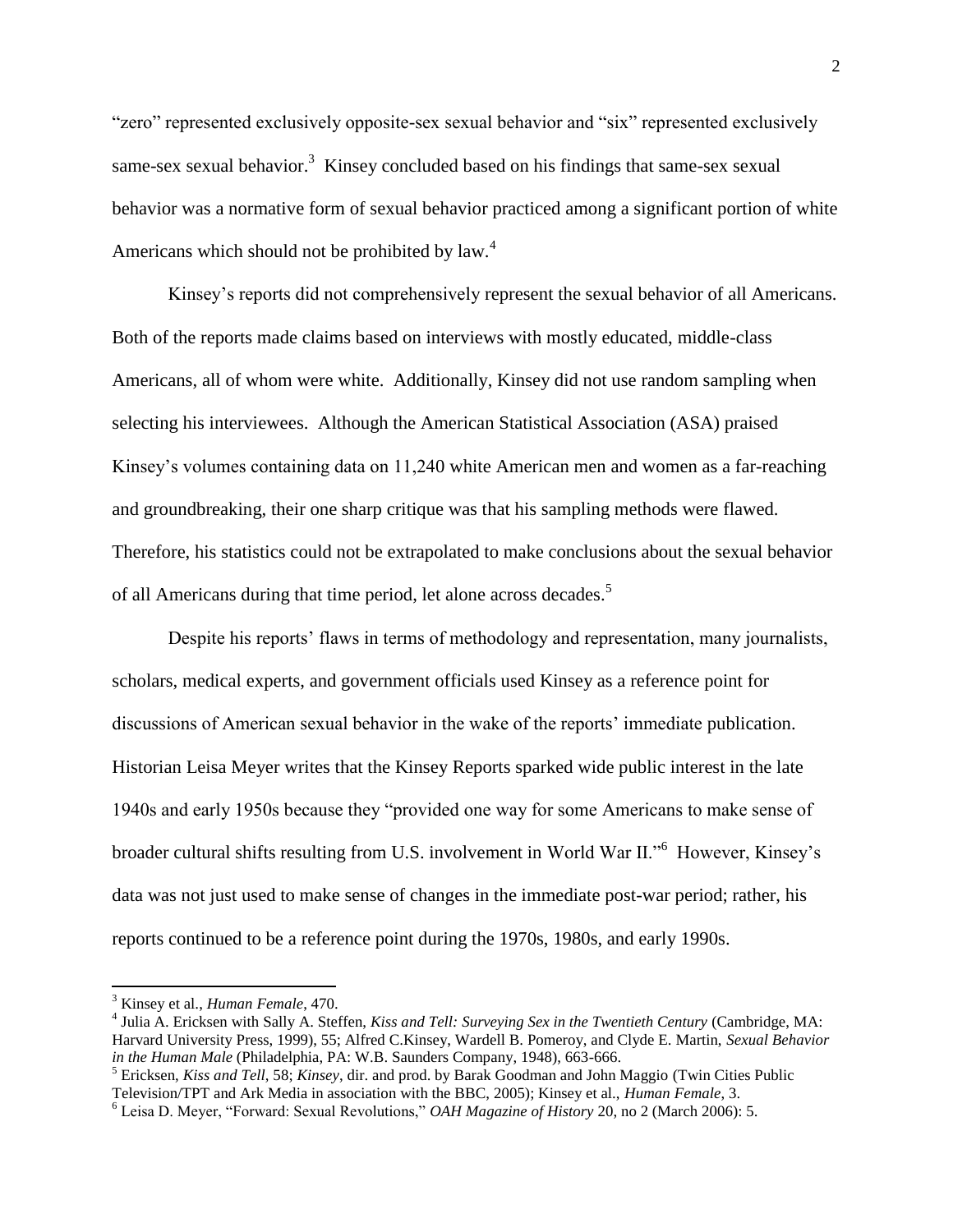Beginning in the 1970s, gay and lesbian activists cited the Kinsey Reports as an authoritative source on the population size of gay men and lesbians. They did so in order to give the general population a sense of how many Americans were affected by laws and policies which discriminated based on sexual orientation. During this decade, prominent activists from organizations like the National Gay Task Force (renamed the National Gay and Lesbian Task Force in 1985) publicly defined gay and lesbian identity as an inborn characteristic that an individual could not choose to reject in favor of heterosexual identity. Because Kinsey measured same-sex sexual behavior rather than gay or lesbian identity, some activists began to interpret Kinsey in a way that reinforced their project of defining gay and lesbian identity. Using Kinsey"s estimates about men and women who had engaged in same-sex sexual behavior for at least three years, activists like National Gay Task Force (NGTF) co-founder Bruce Voeller posited that 10 percent of the population was gay or lesbian. Activists like Voeller were aware of both the flaws in Kinsey"s data as well as Kinsey"s argument that sexual orientation did not only exist in binary sexual identities. However, Voeller felt that the 10 percent estimate was politically useful for a movement that sought to define itself as a substantial minority of the population both to those who identified as gay or lesbian and those who identified as heterosexual.<sup>7</sup>

Although the 10 percent estimate was promoted by gay and lesbian activists into the early 1990s, new estimates of gay men and lesbians as well as the perception that the Kinsey Reports were outdated and inaccurate challenged the validity of the Kinsey Reports and the 10 percent estimate beginning in the late 1980s. In 1988, the 10 percent estimate was challenged with a new projection of Acquired Immune Deficiency Syndrome (AIDS) infections which placed the

<sup>7</sup> Bruce Voeller, "Some Uses and Abuses of the Kinsey Scale," in *Homosexuality/Heterosexuality: Concepts of Sexual Orientation*, ed. by David P. McWhirter, Stephanie A. Sanders, and June Machover Reinisch (New York: Oxford University Press, 1990), 33-36.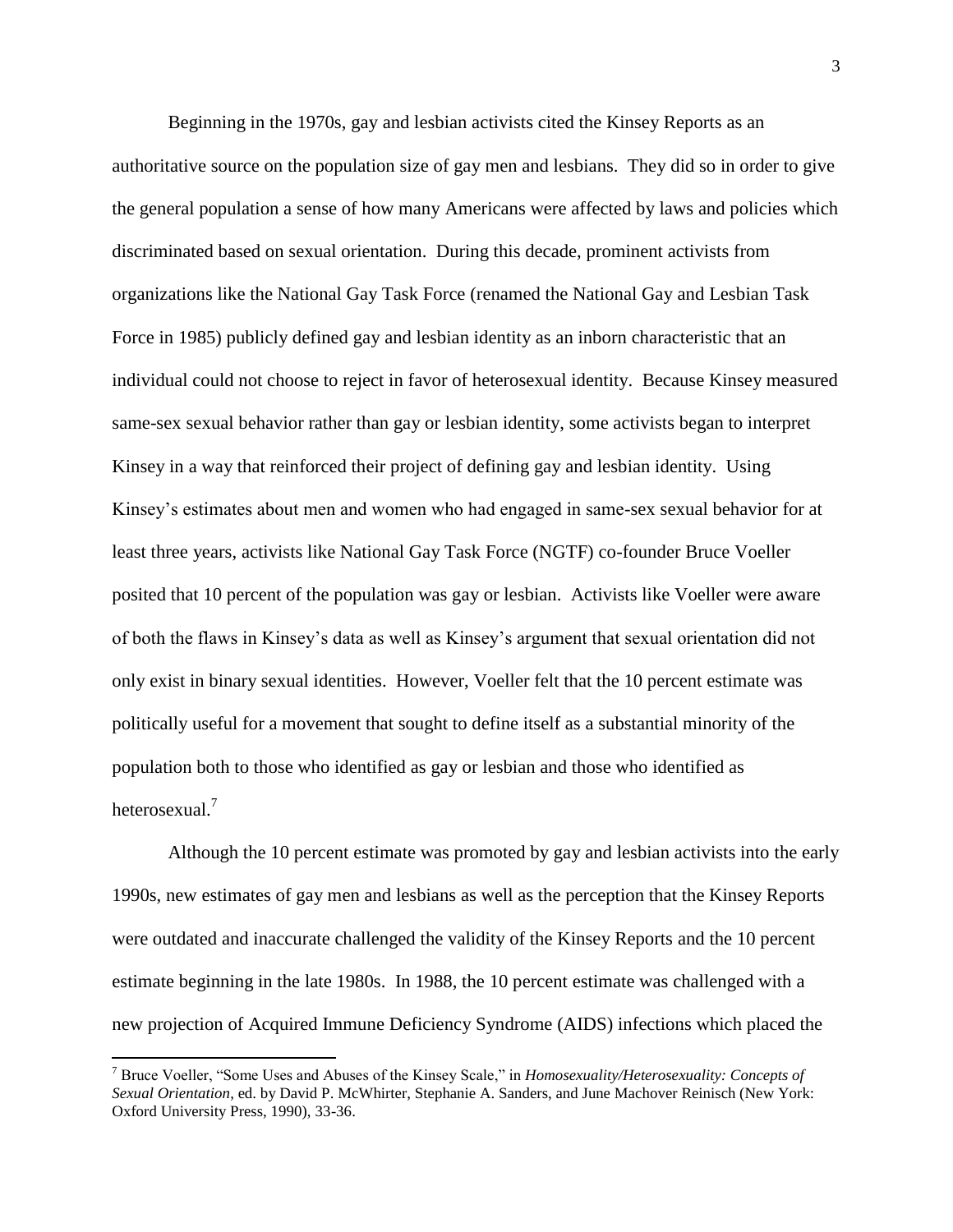population of American gay men much lower than the 10 percent estimate suggested. In 1993, a Battelle Research Center study also concluded that a much lower percentage of American men were gay. These lower estimates emerged in a climate in which journalists increasingly reported that the Kinsey Reports were outdated, inaccurate, and unrepresentative sources with which to evaluate a disease which affected primarily men who engaged in same-sex sexual behavior and/or African Americans and Latinos. The age and methodological flaws of the reports were highlighted when journalists charged that the government's use of these reports to make projections about a contemporary crisis was irresponsible. This public outcry concerning the need for current data was fueled in part by the misperception that AIDS was spreading to white heterosexuals. The combined effect of challenges to the 10 percent estimate as well as the popular perception that the Kinsey Reports were unreliable led activists to abandon the reports and the estimate they had derived from them as useful foundations for political arguments.

Although citing Kinsey to make claims about the population size of gay men and lesbians was no longer a politically valid option for activists after 1993, Kinsey"s claim that people who practiced same-sex sexual behavior constitute a substantial minority of the American population remains his most important contribution to the gay and lesbian rights movement. The Kinsey Reports were useful to gay and lesbian activists because their interpretations of the reports allowed them to define who gay men and lesbians were by providing a statistic about how many there were. Commenting on the 1993 Battelle study"s suggestion that 1 percent of the population was gay or lesbian, Campaign for Military Service activist Thomas Stoddard told *The Washington Post* that "'[c]ivil rights shouldn't be a matter of numbers, but...they are."<sup>3</sup> However, even though Kinsey lost his status as an authoritative source of knowledge on the gay and lesbian population in the late 1980s and early 1990s, his claim that gay men and lesbians

<sup>8</sup> Boyce Rensberger, "How Many Men in U.S. Are Gay?" *Washington Post*, April 17, 1993, A1.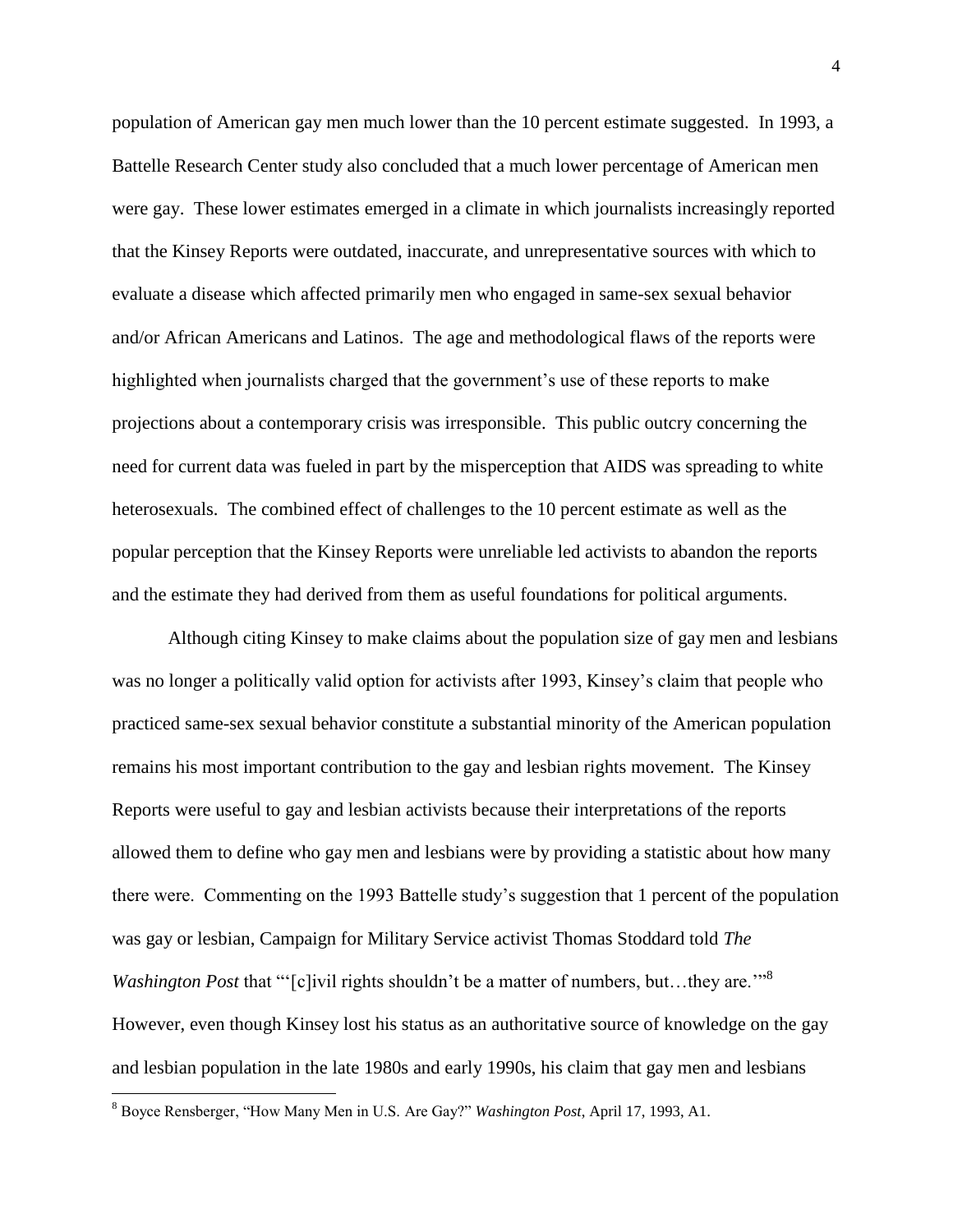"are everywhere" continued to influence gay and lesbian activism.<sup>9</sup>

 $9^9$  Bruce Voeller, "Some Uses and Abuses of the Kinsey Scale," 35.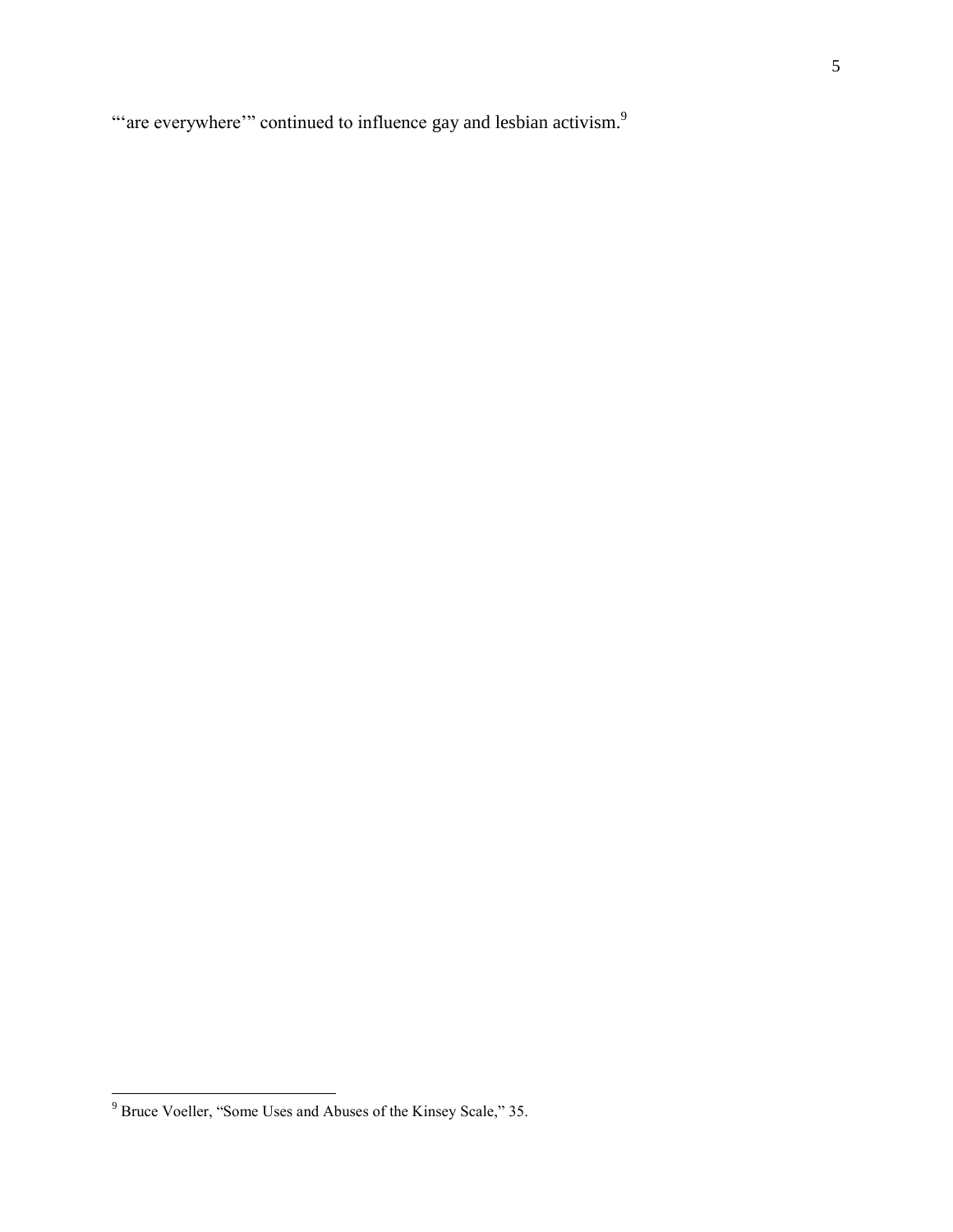#### Part One

During the late 1940s and early 1950s, the Kinsey Reports became established as an authoritative source concerning how many Americans practiced same-sex sexual behavior. Published in 1948 and 1953, the Kinsey Reports on male and female sexual behavior quickly became bestsellers.<sup>10</sup> The claims in the reports proved controversial because they seemed to reveal a gap between dominant cultural norms and the sexual behaviors that people practiced. One of the most controversial of Kinsey"s findings was that same-sex sexual behavior was practiced more widely than had previously been thought. Furthermore, Kinsey argued that this behavior was normative and could be found in every segment of society. Although some government officials viewed Kinsey"s findings as an indicator of wide-spread sexual deviancy, his reports were also ideologically useful to early gay and lesbian activists who argued that gay men and lesbians were a substantial minority of the population who deserved rights equal to those held by heterosexuals. Eventually, Kinsey"s claims about the prevalence of same-sex sexual behavior would "provide[] ideological ammunition" for gay and lesbian rights activists in the  $1970s$ <sup>11</sup>

Alfred Charles Kinsey was born in Hoboken, New Jersey on June 23, 1894. In keeping with his father Alfred Seguine Kinsey's wishes that he would become an engineer, Kinsey spent two years studying engineering at the Stevens Institute before enrolling in Bowdoin College in 1914. After graduating from Bowdoin in 1916 with a degree in biology and psychology, he enrolled in the Bussey Institute at Harvard and began his graduate studies in Biology, and found that his greatest research interest at that time was the taxonomy of gall wasps. In 1920, he

<sup>10</sup> D"Emilio, *Sexual Politics*, 34.

<sup>11</sup> D"Emilio, *Sexual Politics*, 37.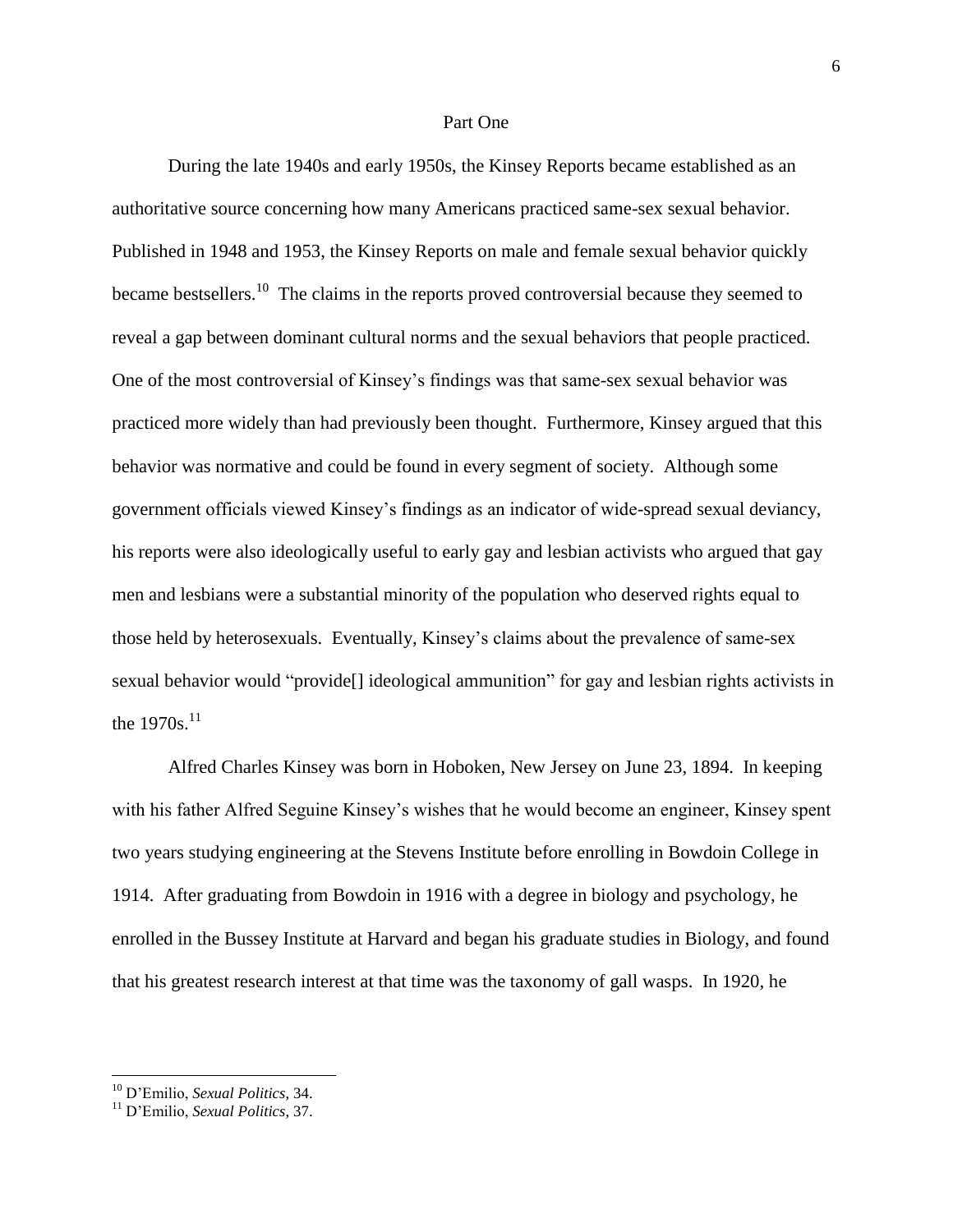accepted a position as assistant professor of zoology at Indiana University.<sup>12</sup>

Kinsey began his studies and professional career at a time when taxonomy was divided into two schools of thought. The majority of taxonomists during this period assigned specimens to existing categories, overlooking small variations in groups. Unlike these "lumpers," a minority of "splitter" taxonomists insisted on creating new species classifications based on small variations. The latter school of thought was informed by Darwin"s ideas that diversity was normative and that "species had no fixed essences, only a range of variations."<sup>13</sup> As a student of taxonomist William Morton Wheeler at the Bussey Institute, Kinsey was taught to embrace the theories of Charles Darwin, who argued that "monstrosities cannot be separated by any clear line of distinction from mere variations."<sup>14</sup> It was this approach to taxonomy that informed his research on gall wasps, and later, human sexuality.<sup>15</sup>

Kinsey was thrilled to find that out of the millions of galls wasps he studied, "*not one* was the same.<sup>"16</sup> As a result of his fascination with this variation, Kinsey found it necessary to catalogue and categorize a vast number of wasps in detail. His research method was to amass as large a population as possible in order to document the diversity of the wasps.<sup>17</sup> Kinsey's approach was in part a reaction to his frustration with taxonomists who made generalizations based on very small samples.<sup>18</sup> In gathering his samples, Kinsey "produced a thorough

<sup>&</sup>lt;sup>12</sup> Jonathan Gathorne-Hardy, *Alfred C. Kinsey: Sex the Measure of All Things: A Biography* (London: Chatto & Windus, 1998), 3, 27-28, 35, 39-41, 51.

<sup>&</sup>lt;sup>13</sup> James Jones, *Alfred C. Kinsey: A Public/Private Life* (New York, NY: W.W. Norton & Company, Inc., 1997), 145-146.

<sup>&</sup>lt;sup>14</sup> Charles Darwin, *On the Origin of Species: A Facsimilie of the First Edition*,  $6<sup>th</sup>$  printing (Cambridge,

Massachusetts and London, England: Harvard University Press, 1964, 1981), 8.

<sup>15</sup> Jones, *A Public/Private Life*, 145-47; Gathorne-Hardy, *Sex the Measure of All Things,* 102-103.

<sup>16</sup> Gathorne-Hardy, *Sex the Measure of All Things*, 100.

<sup>17</sup> Janice M. Irvine, *Disorders of Desire: Sex and Gender in Modern American Sexology* (Philadelphia, PA: Temple University Press, 1990), 41; Ericksen, *Kiss and Tell*, 58.

<sup>18</sup> Jones, *A Public/Private Life*, 203.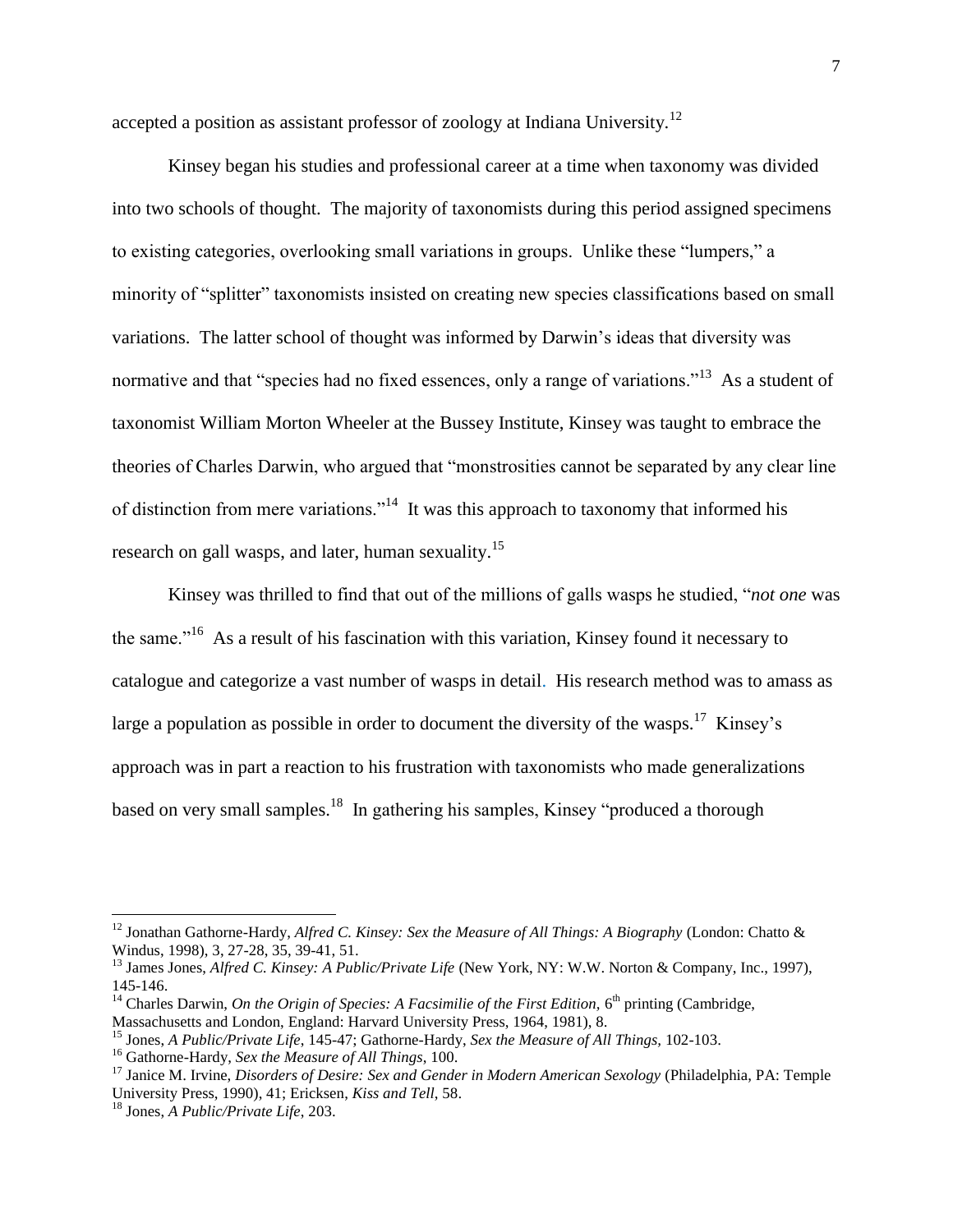taxonomy of almost an entire genus."<sup>19</sup> The research methodology and ideology that characterized his work with gall wasps – cataloguing an entire "population," interest in finding diversity and difference, and the assumption of natural variation – were to inform his approach to his most famous publications on human sexuality.

Scholars cite the marriage class that Kinsey was appointed to teach at Indiana University in 1938 as the precipitating event that led Kinsey to switch his research focus from gall wasps to human sexuality. Although his biographer James Jones has traced Kinsey"s interest in sex research prior to this moment, Kinsey's marriage class was where he was confronted by student questions which he could not answer.<sup>20</sup> When he turned to the available literature in an attempt to locate answers to his students" questions, he found that only a small amount of research had been conducted on human sexuality. The studies that had been conducted used sample sizes which Kinsey considered to be too small. Additionally, he believed that most literature on sexuality was concerned with moral imperatives rather than scientific objectivity. Kinsey's experience with the marriage course led him to conclude that a large-scale scientific study of human sexuality was needed in order to obtain enough relevant information to answer the types of questions his students were asking. It was from his students in that class that he began to collect the first case histories that he would use in his 1948 and 1953 publications.<sup>21</sup> Choosing Clyde Martin, Wardell Pomeroy, and Paul Gebhard as his main research teammates, Kinsey gained funding from the Rockefeller foundation to begin the largest survey of American sexuality that had yet been conducted. $^{22}$ 

Among one of Kinsey"s most controversial claims in the Kinsey Reports was that same-

<sup>19</sup> Gathorne-Hardy, *Sex the Measure of All Things*, 103.

<sup>20</sup> Jones, *A Public/Private Life*, 309.

<sup>21</sup> Irvine, *Disorders of Desire*, 36-37.

<sup>22</sup> Jones, *A Public/Private Life*, 414, 500.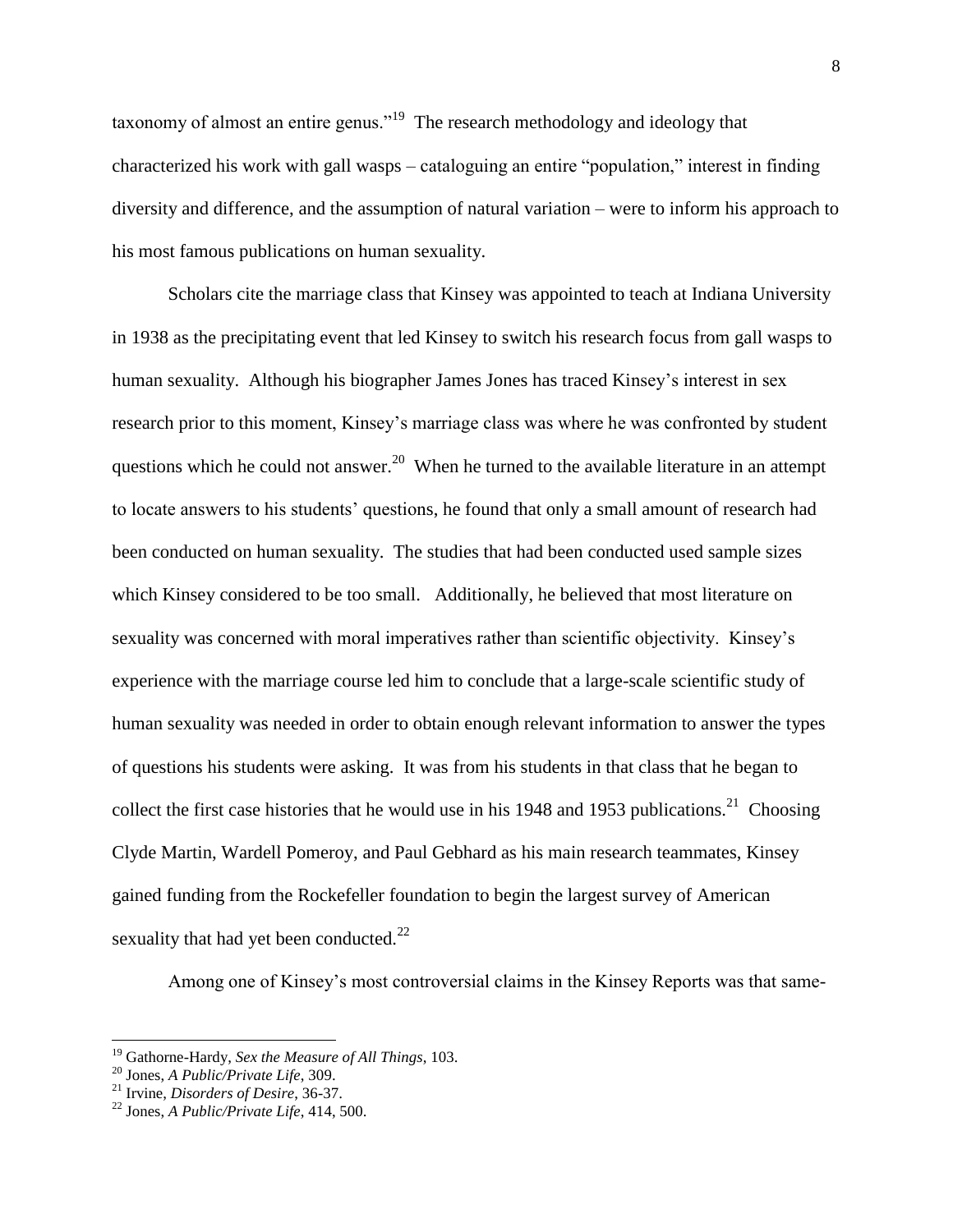sex sexual behavior was practiced among many different types of people in much greater numbers than had previously been estimated.<sup>23</sup> Kinsey wrote that he and his research team "were totally unprepared to find such incidence data" of same-sex sexual behavior.<sup>24</sup> He noted that "homosexual histories are to be found in every age group, in every social level, in every conceivable occupation, in cities and on farms, and in the most remote areas of the country.<sup> $25$ </sup> This revelation as well as his belief that "one sexual outlet was as good as another and that homosexuality was not only an acceptable outlet but represented only behavior and not a type of person" put him in contrast with a previous generation of sexologists and psychologists.<sup>26</sup> Instead of documenting types of people, he was documenting types of behaviors; and according to Kinsey, same-sex sexual behavior was not confined to a tiny fringe of the population.

Kinsey used orgasm as the unit with which to measure the type and frequency of sexual "outlets" of his interview subjects. Thirty-seven percent of the white American men and thirteen percent of the white American women reported same-sex sexual outlets.<sup>27</sup> Fifty percent of the white men and twenty-eight percent of the white women had experienced "homosexual response."<sup>28</sup> Four percent of the white men and between one and three percent of the white women practiced exclusively same-sex sexual behavior in their adult lives.<sup>29</sup> Kinsey believed that although more research was needed, these estimates were accurate approximations of American sexual behavior.

In his reports, Kinsey argued against the notion that "every individual is innately – inherently – either heterosexual or homosexual," and that these sexual categories constituted

<sup>23</sup> D"Emilio, *Sexual Politics*, 35.

<sup>24</sup> Kinsey, Pomeroy, and Martin, *Human Male*, 625.

<sup>25</sup> Kinsey, Pomeroy, and Martin. *Human Male*, 627.

<sup>26</sup> Ericksen, *Kiss and Tell*, 53.

<sup>27</sup> Alfred C. Kinsey et al., *Human Female*, 475.

<sup>28</sup> Kinsey et al., *Human Female*, 474.

<sup>29</sup> Ibid., 474; Kinsey, Pomeroy, and Martin, *Human Male*, 656.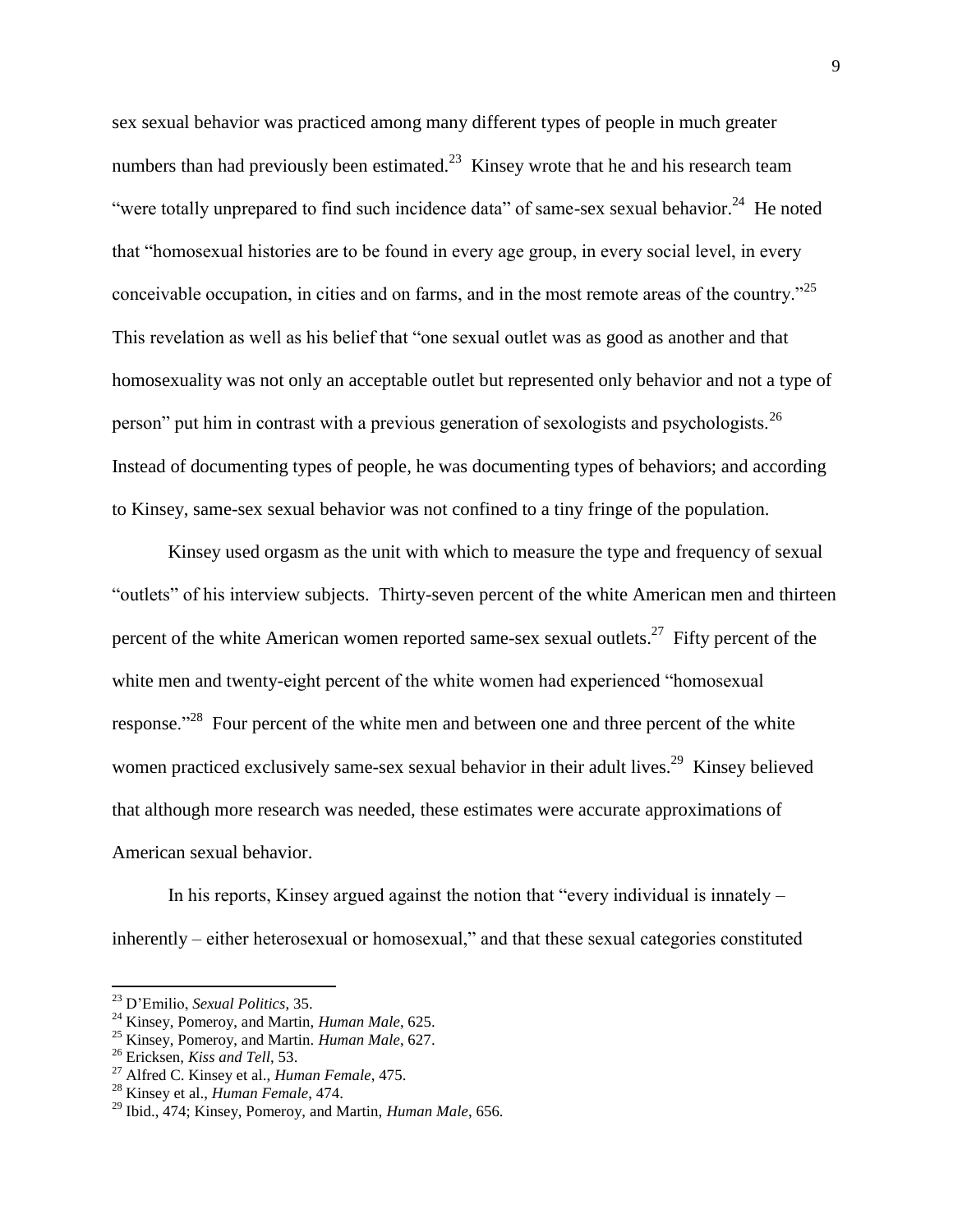"two very distinct types" of people.<sup>30</sup> Instead, Kinsey posited that most people's sexuality existed on a 0 to 6 scale, with "0" indicating exclusively opposite-sex sexual behavior and psychic responses and "6" indicating exclusively same-sex sexual behavior and psychic responses. Numbers 1 through 5 represented a gradation of behavior and responses between the opposite-sex and same-sex sexual extremes.<sup>31</sup> Kinsey believed that, given different social norms, many more people would fall between 0 and 6:

If homosexual activity persists on as large a scale as it does, in the face of the very considerable public sentiment against it…there seems some reason for believing that such activity would appear in the histories of a much larger portion of the population if there were no social restraints.<sup>32</sup>

In arguing that social restraints inhibited people"s sexual expression, he suggested that bisexuality was innate. Kinsey"s ideology was therefore based in ideas of biological determinism as well as social conditioning. $^{33}$ 

Using his findings, Kinsey argued that same-sex sexual behavior was not "rare" "abnormal," or "unnatural," nor was it evidence of "neuroses or even psychoses"; in other words, it was not a disorder or disease.<sup>34</sup> Locating same-sex sexual behavior within a framework of "natural" sexuality, Kinsey argued that same-sex sexual behavior, like opposite-sex sexual behavior, was "an expression of capacities that are basic in the human animal."<sup>35</sup> Even though Kinsey"s work was not without its biases towards heterosexual marriage, Kinsey used his reports to argue for more understanding towards and tolerance of same-sex sexual behavior, especially with regards to the elimination of sodomy laws and the military's policies against gay men and

l

<sup>30</sup> Kinsey, Pomeroy, and Martin, *Human Male*, 637.

 $31$  Ibid., 638-641.

 $32$  Ibid., 659-660.

<sup>33</sup> Irvine, *Disorders of Desire*, 45-51.

<sup>34</sup> Kinsey, Pomeroy, and Martin, *Human Male*, 659.

<sup>35</sup> Irvine, *Disorders of Desire*, 46; Kinsey, Pomeroy, and Martin, *Human Male*, 666.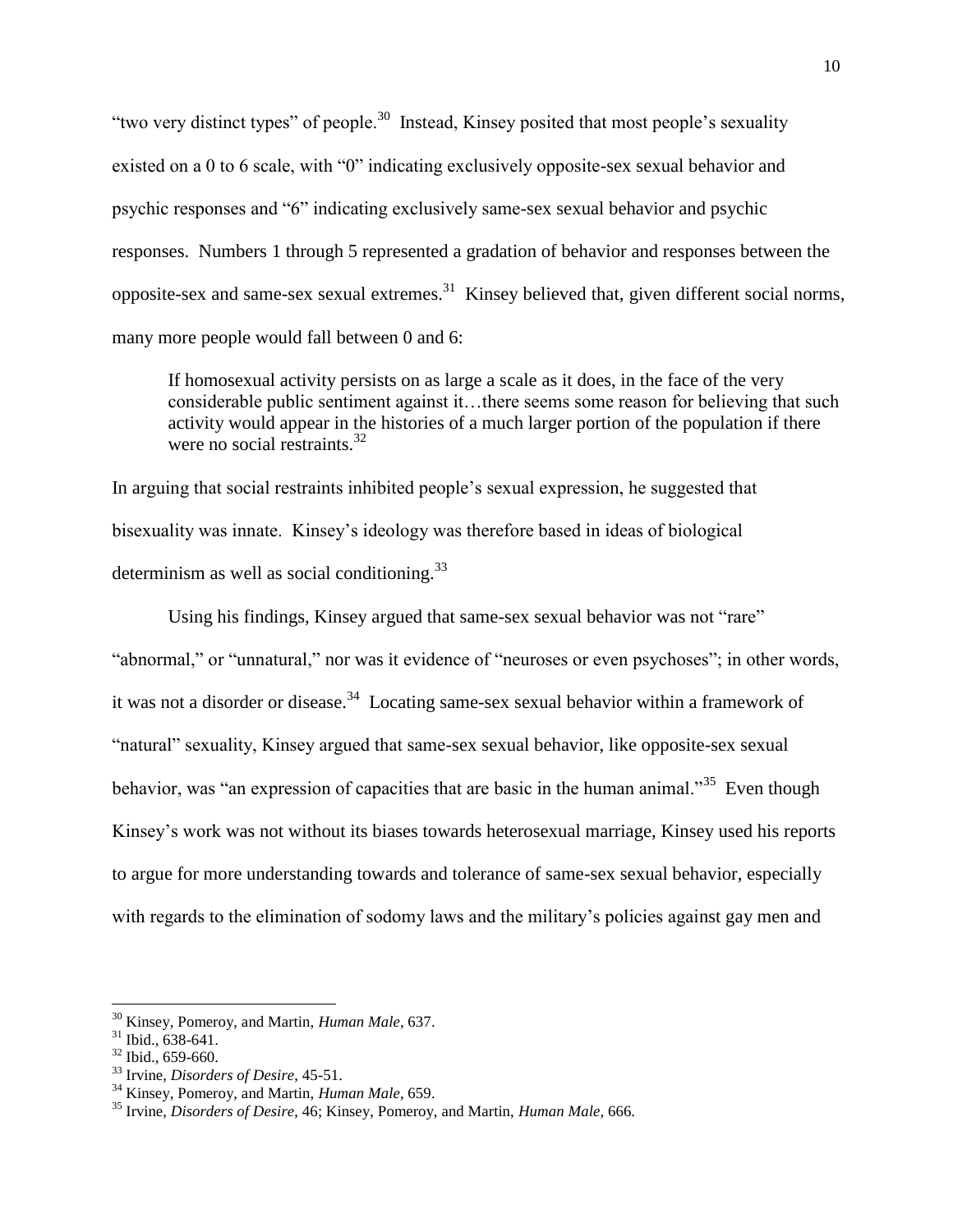lesbians in uniform.<sup>36</sup> Kinsey believed that he had exposed a gap between American society's supposed values and people"s actual behavior, and that his findings necessitated the reconceptualization of these values. $37$ 

Some future gay and lesbian rights activists would reference Kinsey"s theory about innate bisexuality to argue that everyone had the potential to engage in same-sex sexual behavior. However, this aspect of Kinsey"s sexual ideology would go unmentioned in the public rhetoric of the gay and lesbian rights movement as it solidified its identity politics in the 1970s and 1980s. Many activists who claimed to speak for the gay and lesbian rights movement would cite Kinsey in order to argue that sexual identities *were* innate, binary, and unchanging – a point which Kinsey argued *against*. However, whether activists used Kinsey to argue for sexual fluidity or binary sexual identities, Kinsey"s most important ideological legacy to the gay and lesbian rights movement was his conclusion that same-sex sexual behavior was practiced among a substantial minority of the population, and that individuals who practiced this behavior could be found in every segment of society.

Kinsey contended that if he measured his subject as a scientist, he could create objective, value-free research about human sexuality. Kinsey"s assertion that his work was objective was ideologically linked to his belief in natural variation. Because his goal was to catalogue as many different types of sexual behaviors as are practiced, rather than explicitly condemn certain behaviors while condoning others, he believed that he placed no value judgment upon his findings. Sexology historian Janice Irvine has pointed out that for his era, "Kinsey"s claim to objectivity was…quite radical" considering that most sex literature during that period imposed

<sup>36</sup> Ericksen, *Kiss and Tell*, 55; Kinsey, Pomeroy, and Martin, *Human Male*, 663-666.

<sup>37</sup> John Bancroft, introduction to *Sexual Behavior in the Human Female*, by Alfred C. Kinsey, Wardell B. Pomeroy, Clyde E. Martin, and Paul H. Gebhard (Boomington and Indianapolis: Indiana University Press, 1953, 1998) h.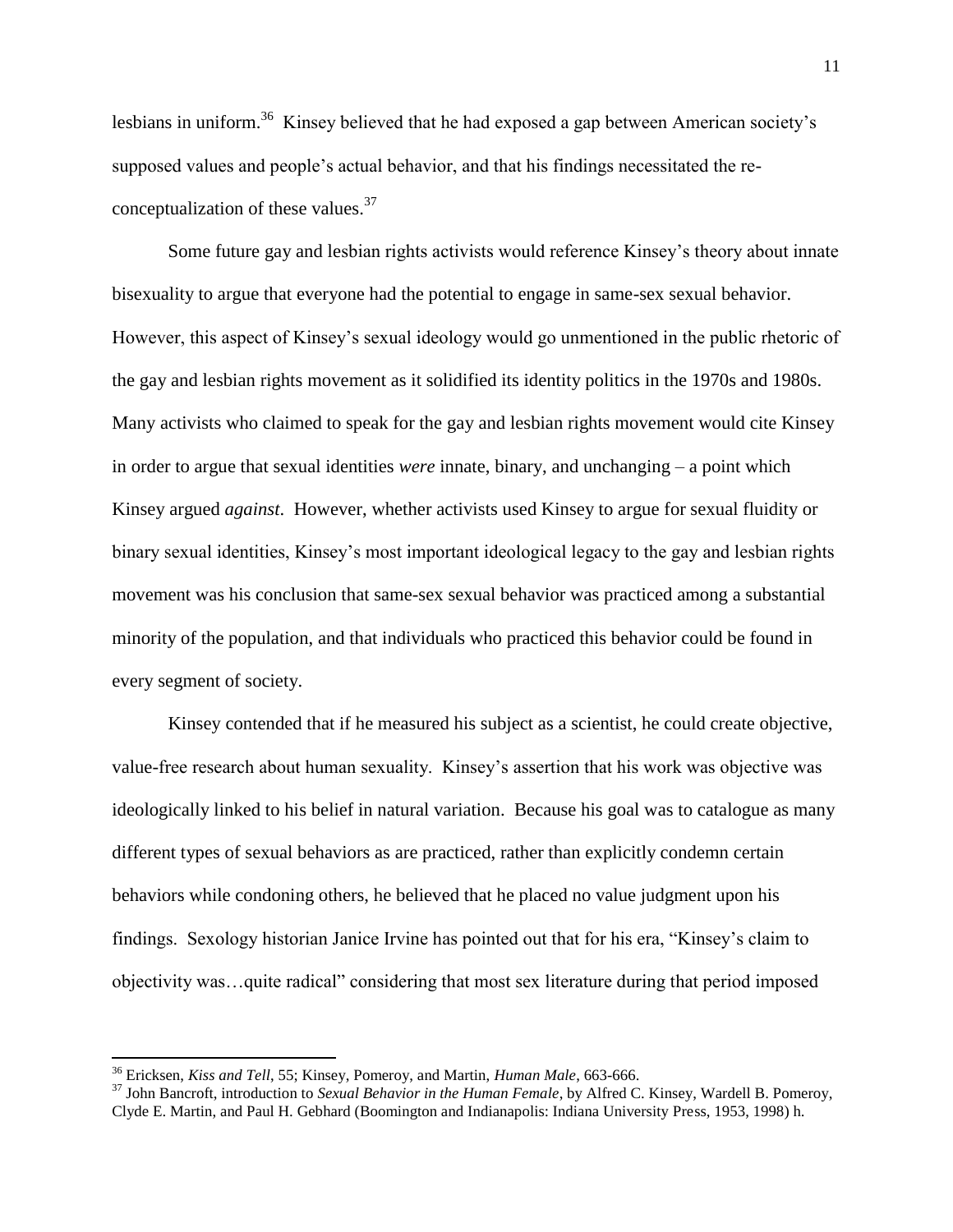pathologizing labels on same-sex sexual behavior or reinforced heterosexuality as normative.<sup>38</sup> Additionally, his goal to appear nonjudgmental or encouraging of the interviewees' sexual histories "undoubtedly gave people permission to reveal their deepest secrets, which other researchers may have underestimated."<sup>39</sup> Rather than asking whether a person had engaged in a certain type of behavior, Kinsey"s team began each question by asking when they had first engaged in certain behaviors. The goal was to assume that a person had done everything so that they would feel more comfortable sharing their experiences. Furthermore, Kinsey"s research team"s policy was to respond to case histories in a way that they considered either neutral or positive, but never negative.<sup>40</sup> "Objectivity," however, has its own ideology. The belief that one has an objective viewpoint makes one blind to the subjective factors that inform one's opinions and world view. Kinsey"s position as a white, educated, middle-class male professor married to a female professional informed how important he believed certain categories of difference were to creating a study of American sexuality.<sup>41</sup>

Kinsey broke his male data down by factors such as race, education, occupation, social level, and "urban rural, rural, [or] mixed backgrounds."<sup>42</sup> Based on his method of large population size, he concluded that he did not have enough data to make thorough generalizations about some of his interviewee groups. Of the 6,300 males that Kinsey interviewed, 5,300 were white and 1,000 were classified as "Negroes" and "other races."<sup>43</sup> Kinsey explained that "the Negro sample, while of some size, is not sufficient for making analyses comparable to those made here for the white males."<sup>44</sup> Absent from his studies, his African American male and

<sup>38</sup> Irvine, *Disorders of Desire*, 37.

<sup>39</sup> Ericksen, *Kiss and Tell*, 58.

<sup>40</sup> Ibid., 57; *Kinsey*, dir. and prod. by Barak Goodman and John Maggio.

<sup>41</sup> Irvine, *Disorders of Desire*, 37.

<sup>42</sup> Kinsey, Pomeroy, and Martin, *Human Male*, 5.

 $43$  Ibid., 5.

 $44$  Ibid., 6-7.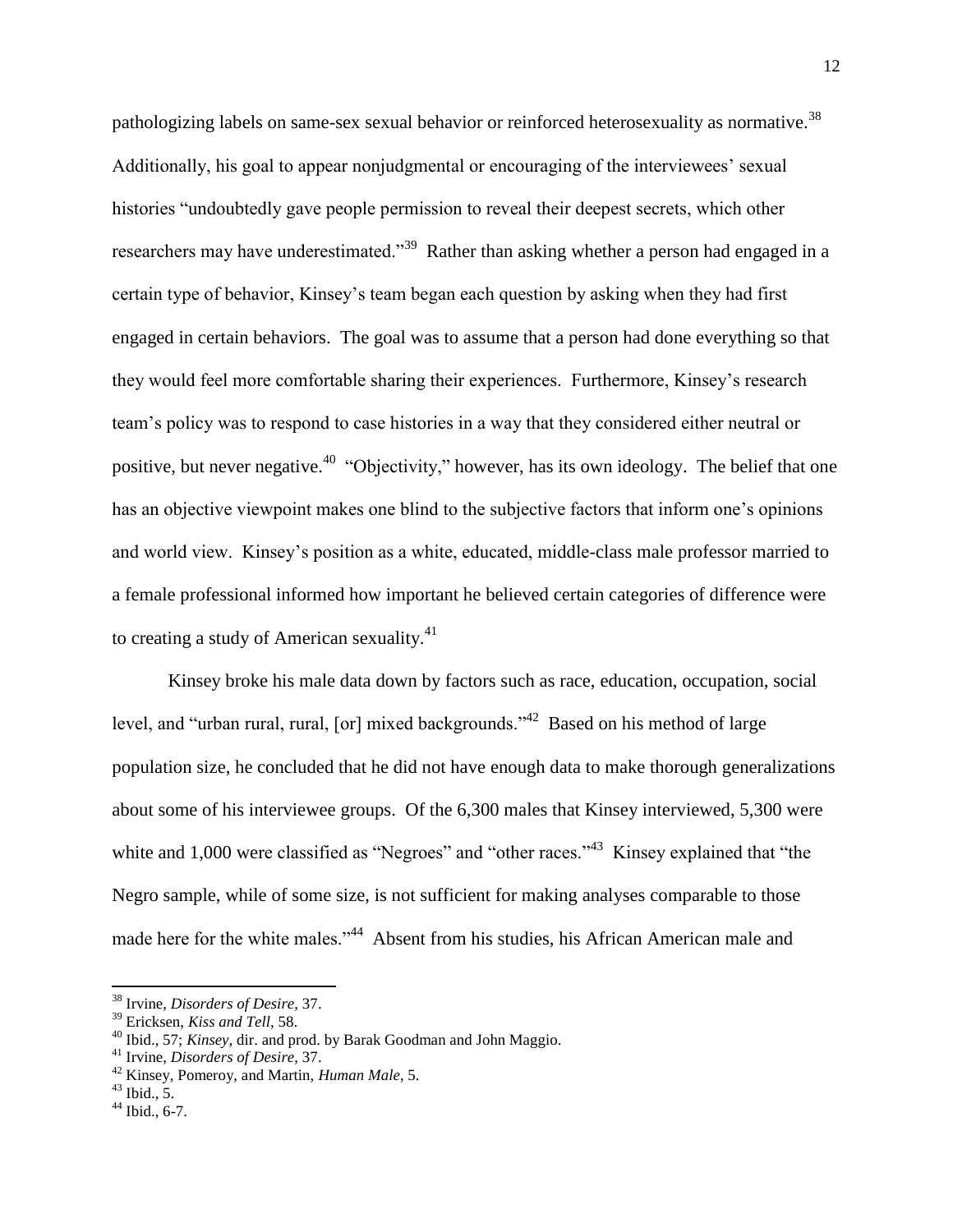female data would not be published in full until 1979. As Janice Irvine has noted, this absence has meant that the "most comprehensive sex research ever published, which has been used for decades to generalize and form conclusions about people"s sexual activity…is based exclusively on whites."<sup>45</sup> Similarly, Kinsey claimed that he did not have enough data to make substantial generalizations about male factory workers, manual laborers, and "the rural population."<sup>46</sup>

Although Kinsey called attention to the 1,000 non-white interviews he did not use in *SBHM*, there is no mention of the women of color that he interviewed and did not include in *SBHF.* The study opens by saying that just as the first volume was based upon 5,300 white males, the 1953 female volume was based on data from 5,940 white females.<sup>47</sup> Though "Negro, histories" and "Race-cultural groups" appeared in the index of the male volume, neither of those terms appeared in the index of the female volume.<sup>48</sup> By not discussing why he did not use his interviews with non-white women, Kinsey presented his information as if he had no data on women of color. Although race was removed as a category of analysis, Kinsey still analyzed his female data along lines of education, occupation, rural-urban location, and geographic origin.<sup>49</sup> Similar to his male study, he concluded that "generalizations reached in the present volume are least likely to be applicable" to "laboring groups," "all rural groups," and those without higher education who had less than or equal to a high school education.<sup>50</sup>

Kinsey"s method of sampling and his blindness about race and class went hand-in-hand. Kinsey"s access to certain populations was dependent on establishing contact with a person in that population. The largest portion of his interviews came from the northeastern part of the

l

<sup>45</sup> Irvine, *Disorders of Desire*, 43.

<sup>46</sup> Kinsey, Pomeroy, and Martin, *Human Male*, 6.

<sup>47</sup> Kinsey et al., *Human Female*, 3.

<sup>48</sup> Ibid., 830,835; Kinsey, Pomeroy, and Martin, *Human Male*, 798, 801.

<sup>49</sup> Kinsey et al., *Human Female*, 31-35.

 $50$  Ibid., 36.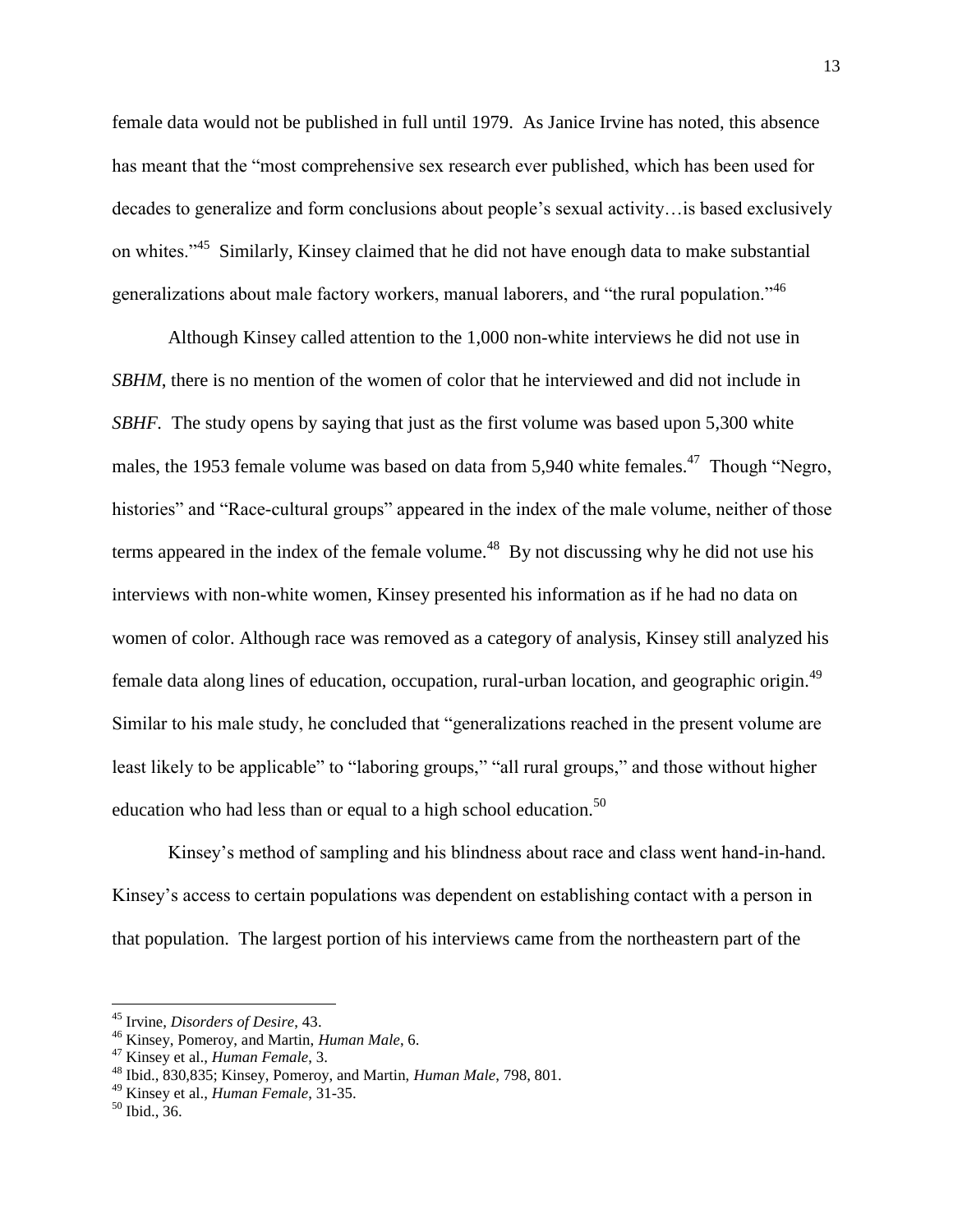United States, with another large portion coming from the state where Kinsey began his study, Indiana.<sup>51</sup> However, it was not just the regional location but also the social and racial make-up of his research team that influenced what contacts he was able to make. Kinsey purposefully chose Martin, Pomeroy, and Gebhard for his research team because they, like him, were "male, heterosexual, white Anglo-Saxon Protestants" with a doctorate or a medical degree.<sup>52</sup> Rather than considering that a member of a community would be most comfortable if interviewed by someone from his or her community, Kinsey argued that white male married interviewers would interfere as little as possible with the interview process.  $53$ 

In his reports, Kinsey did not directly address how the race, class, and educational level of his interview subjects influenced the contacts that he and his research team were able to establish. Kinsey"s status as a college professor, for example, made organizations like fraternities, sororities, and other student groups easily accessible populations.<sup>54</sup> This meant that many easily-obtainable histories came from educated young people, most of whom were white and middle-class. In his reports, Kinsey noted this problem without directly identifying the cause: "[p]ractically all of the contacts at lower levels…have depended upon introductions made by persons who had previously contributed their own histories<sup>"55</sup> This statement is a vague reference to the fact that Kinsey and his white, middle-class teammates did not have enough contacts with people in "lower levels." Furthermore, Kinsey"s perception of who came from these "lower levels" was skewed by his own background. In a 1994 interview, Gebhard explained:

Kinsey was having trouble getting people with less than a high-school education, and he

 $\overline{a}$ 

<sup>51</sup> Ibid., 36-37.

<sup>52</sup> Irvine, *Disorders of Desire*, 43-44.

<sup>53</sup> Ibid., 44.

<sup>54</sup> Kinsey, Pomeroy, and Martin, *Human Male*, 38-39.

 $55$  Ibid., 38.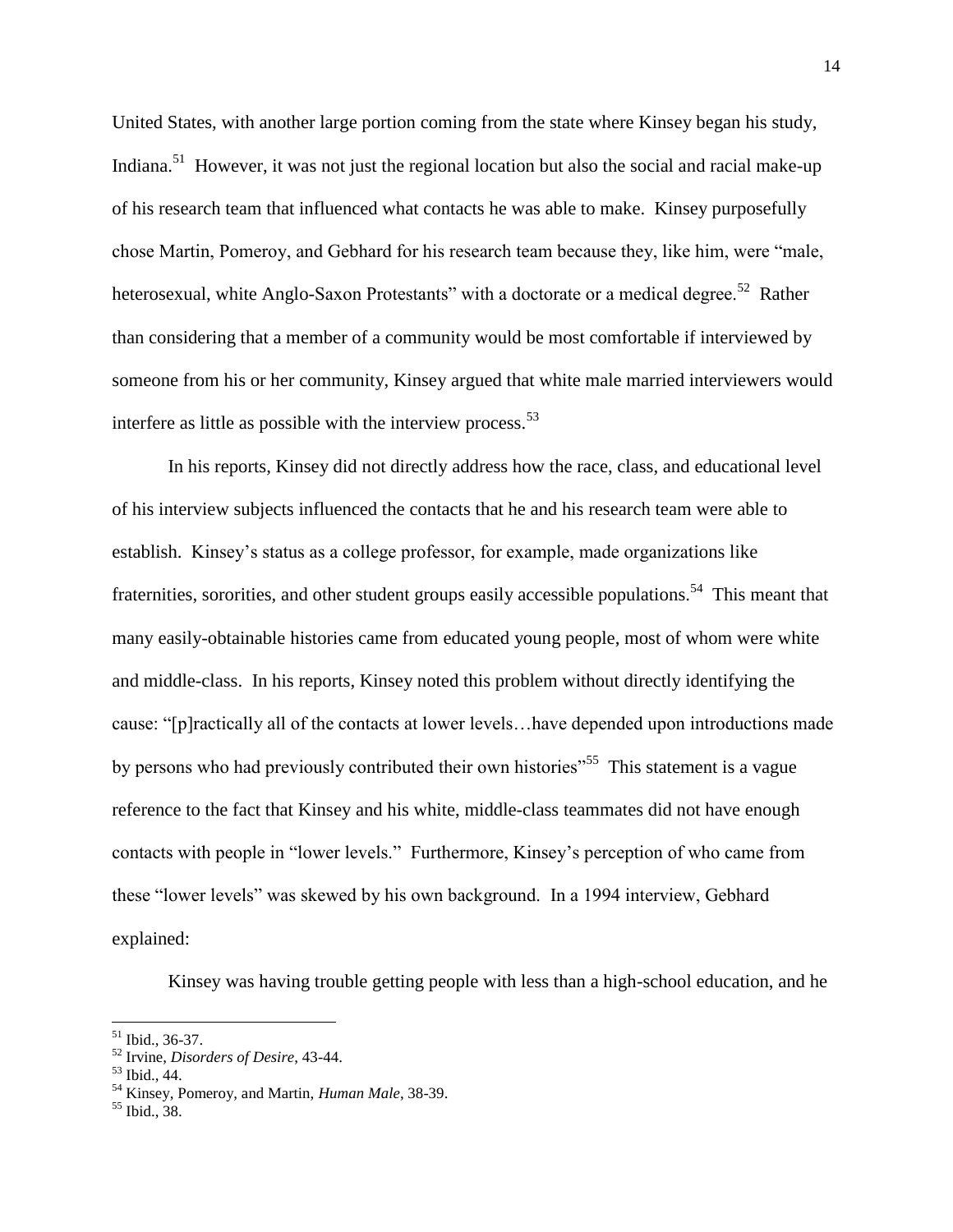discovered that the prisons were full of them. His feeling was that they were pretty representative of that social group anyway, because he really believed that, for grammar school educated people, part of their culture was going to jail.<sup>56</sup>

Because Kinsey did not use probability sampling and because only he and his team established contacts with their interviewees or interviewee groups, the vast majority of his data was drawn from people who, like Kinsey, were educated, white, and middle-class.

A 1948 review of his first volume by the ASA praised Kinsey"s first study and the ways in which it had improved on previous sex studies through large sampling, interview techniques, and statistical analysis. The ASA"s one major critique was that he did not use probability sampling, making it less credible to extrapolate the results to the general American public.<sup>57</sup> In this type of sample, participants are randomly selected for a survey so that everyone has an equal chance of being chosen. This method aims to remove a researcher"s selection bias in order to get the most representative results. Kinsey was upset by the ASA"s critique of his methods and "dismissed all criticism of his work as prudish, even though most academic reviews were positive except for criticism of his sample."<sup>58</sup>

When Kinsey began his research in 1938, probability sampling was still a relatively new approach that was gaining acceptance. In his female volume, Kinsey explained that he did not use probability sampling because he did not believe that he could obtain enough participants who were willing to answer such personal questions about their sexual behavior through random sampling.<sup>59</sup> Because of this, Kinsey's "respondents consisted of people who crossed his path, plus what he called 100 percent samples<sup>"60</sup> Rather than interviewing a randomly selected sample from a population, his approach was to always conduct as many interviews as possible and full

 $\overline{a}$ 

<sup>56</sup> Ericksen, *Kiss and Tell*, 51.

<sup>57</sup> Ibid., 58; *Kinsey*, dir. and prod. by Barak Goodman and John Maggio.

<sup>58</sup> Ericksen, *Kiss and Tell*, 58.

<sup>59</sup> Kinsey et al., *Human Female*, 25.

<sup>60</sup> Ericksen, *Kiss and Tell*, 58.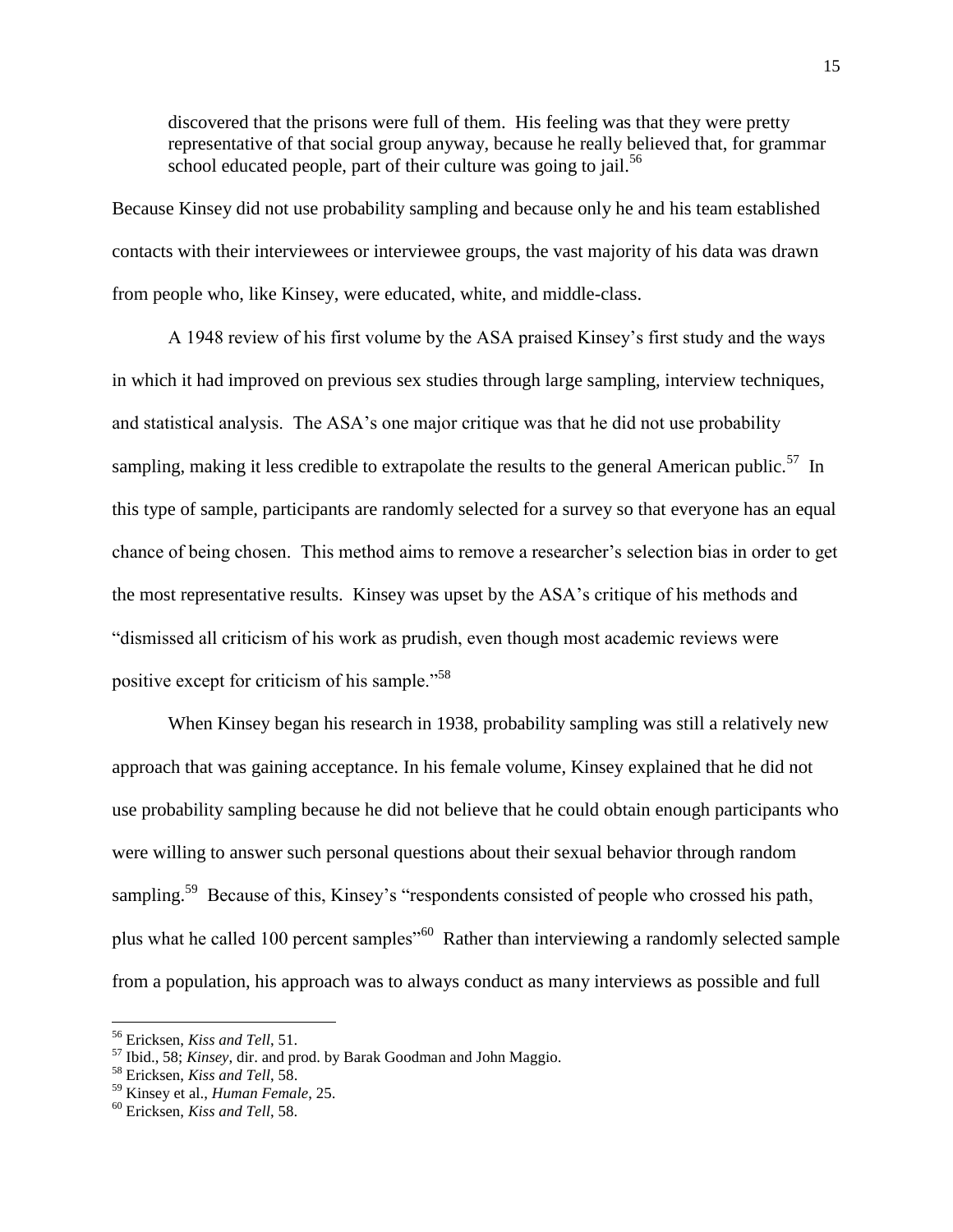populations when possible. Kinsey believed that obtaining one hundred percent participation from a diverse number of groups would be the best way to document the diversity of sexual behavior.<sup>61</sup> Research team member Paul Gebhard has stated that the team often relied on peer pressure within groups to convince everyone to participate in their research.<sup>62</sup> Despite critiques of Kinsey"s reports, his studies were used as a reference point for discussions of American sexual behavior during the late 1940s and 1950s.

In 1948, the *Los Angeles Times* advertised *SBHM* as "the most comprehensive, scientific study ever made on the subject, it is a presentation of great social impact – of most profound significance."<sup>63</sup> Although both the male and the female volumes made the best seller list, Wardell Pomeroy of the original Kinsey research team has described the books as "the least-read bestsellers ever."<sup>64</sup> Rather than reading the dry, dense, scientific volumes, many Americans received information about the Kinsey reports through the media, which chose to highlight or not mention certain aspects of the reports. Often excluded from news articles was Kinsey's data on same-sex sexual behavior. The combined effect of selective press summaries caused particular Kinsey findings to become "accepted truths even among those who never heard of Kinsey."<sup>65</sup>

Kinsey's male and female volumes were received very differently by the news media. In contrast to its sober advertisements for the male volume, a 1953 *Los Angeles Times*  advertisement for *SBHF* promised that "the book you've been waiting for" contained "the whole truth about these vital questions: How many brides are virgins?...Are women more or less easily aroused sexually than men?...and many others."<sup>66</sup> Although the male volume was not without

<sup>61</sup> Ibid., 58; Public Broadcasting Service, "American Experience: Kinsey," accessed February 29, 2012.

http://www.pbs.org/wgbh/amex/kinsey/; *Kinsey*, dir. and prod. by Barak Goodman and John Maggio.

<sup>62</sup> Ericksen, *Kiss and Tell*, 236.

<sup>63</sup> Display Ad 43," *Los Angeles Times,* February 22, 1948, D4.

<sup>64</sup> Ericksen, *Kiss and Tell*, 60.

<sup>65</sup> Ibid., 60.

<sup>66</sup> "Display Ad 32," *Los Angeles Times,* August 23, 1953, 33.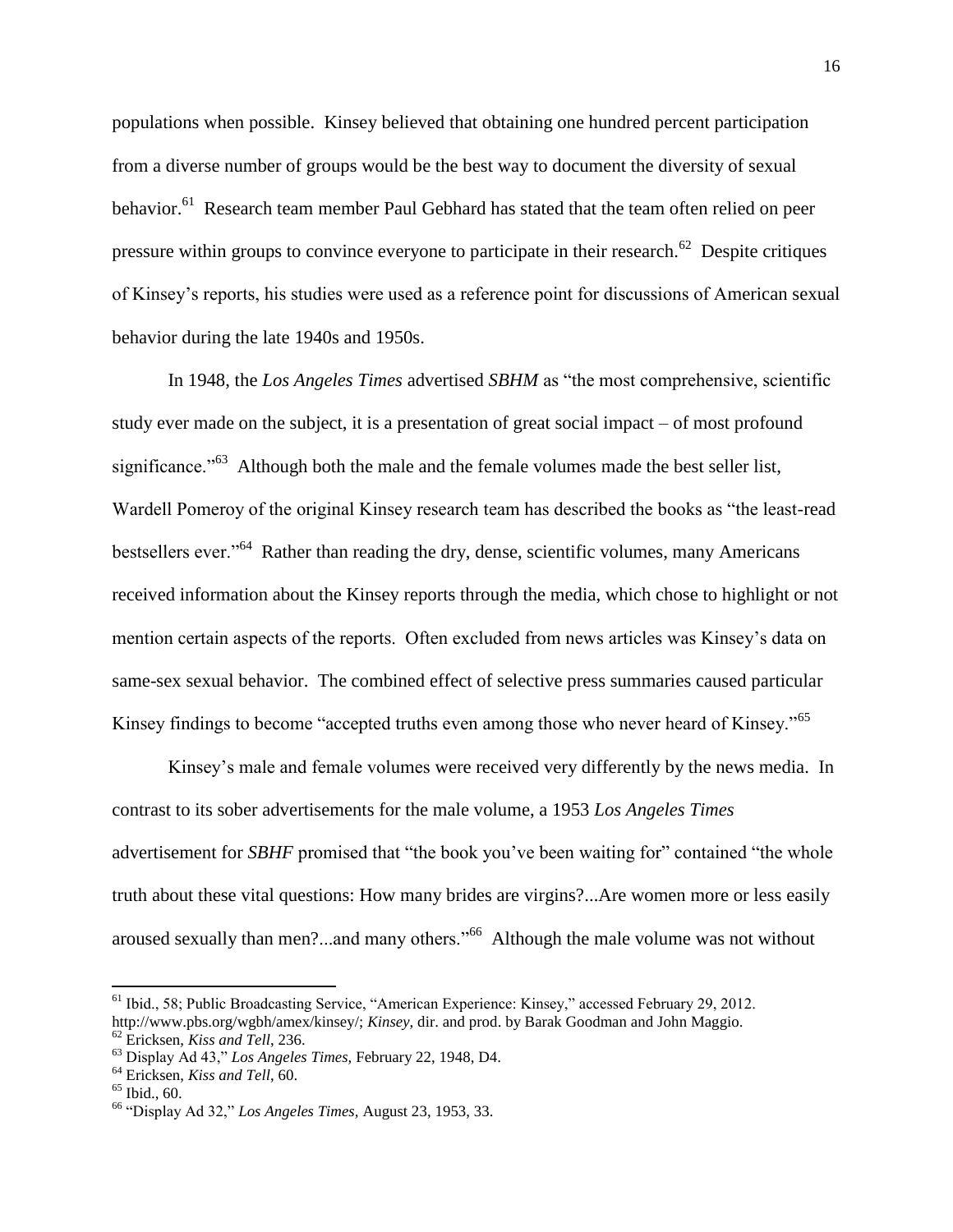controversy, it was upheld as an important scientific work much more than the female volume. In the immediate post-war period amidst anxieties about shifting race and gender norms, "Americans found it disconcerting to learn that their growing anxiety about declining [white] female morality had some basis in fact," causing some to be "distinctly hostile to Kinsey"s portrait of [white] female sexuality."<sup>67</sup> Throughout the 1970s, 1980s and early 1990s, it continued to be Kinsey"s data on male same-sex sexual behavior or a combination of the male and female data – but rarely the female data on its own – that was most often cited in newspapers and periodicals.

The reaction of the African American periodicals *Jet* and *Ebony* to the exclusion of black women in Kinsey's female volume were necessarily complicated.<sup>68</sup> A year before the female volume was published, the weekly gossip magazine *Jet* published the article "Sex Habits of Negro Women," which talked favorably of Kinsey's upcoming report on female sexuality.<sup>69</sup> The article claimed that Kinsey"s brief comments on black male sexuality in *SBHM* had suggested that the white perception of African Americans as hypersexual was not founded, and sexual differences cut along lines of class rather than race. Because Kinsey disclosed that he had found few differences between the black and white women he had interviewed, the article suggested that the inclusion of black women in *SBHF* would prove "that the super-sexuality of Negro women is just another fiction."<sup>70</sup> When Kinsey did not follow through by publishing any data on black women, "the first "mass circulation" black magazine" *Ebony*, which targeted the middleclass, published an article titled "Why Negro Women are Not in the Kinsey Report."<sup>71</sup> The

l

<sup>67</sup> Jones, *A Public/Private Life*, 707.

<sup>68</sup> Leisa D. Meyer, "Strange Love": Searching for Sexual Subjectivities in Black Print Popular Culture during the 1950s," unpublished paper cited with permission of author, 7

<sup>69</sup> Meyer, "Strange Love," 4; "Sex Habits of Negro Women," *Jet*, January 10, 1952, 21.

<sup>&</sup>lt;sup>70</sup> Meyer, "Strange Love," 7-8; "Sex Habits of Negro Women," 21.

<sup>71</sup> Meyer, "Strange Love," 4; "Why Negro Women are Not in the Kinsey Report," *Ebony* 8, October 1953, 111.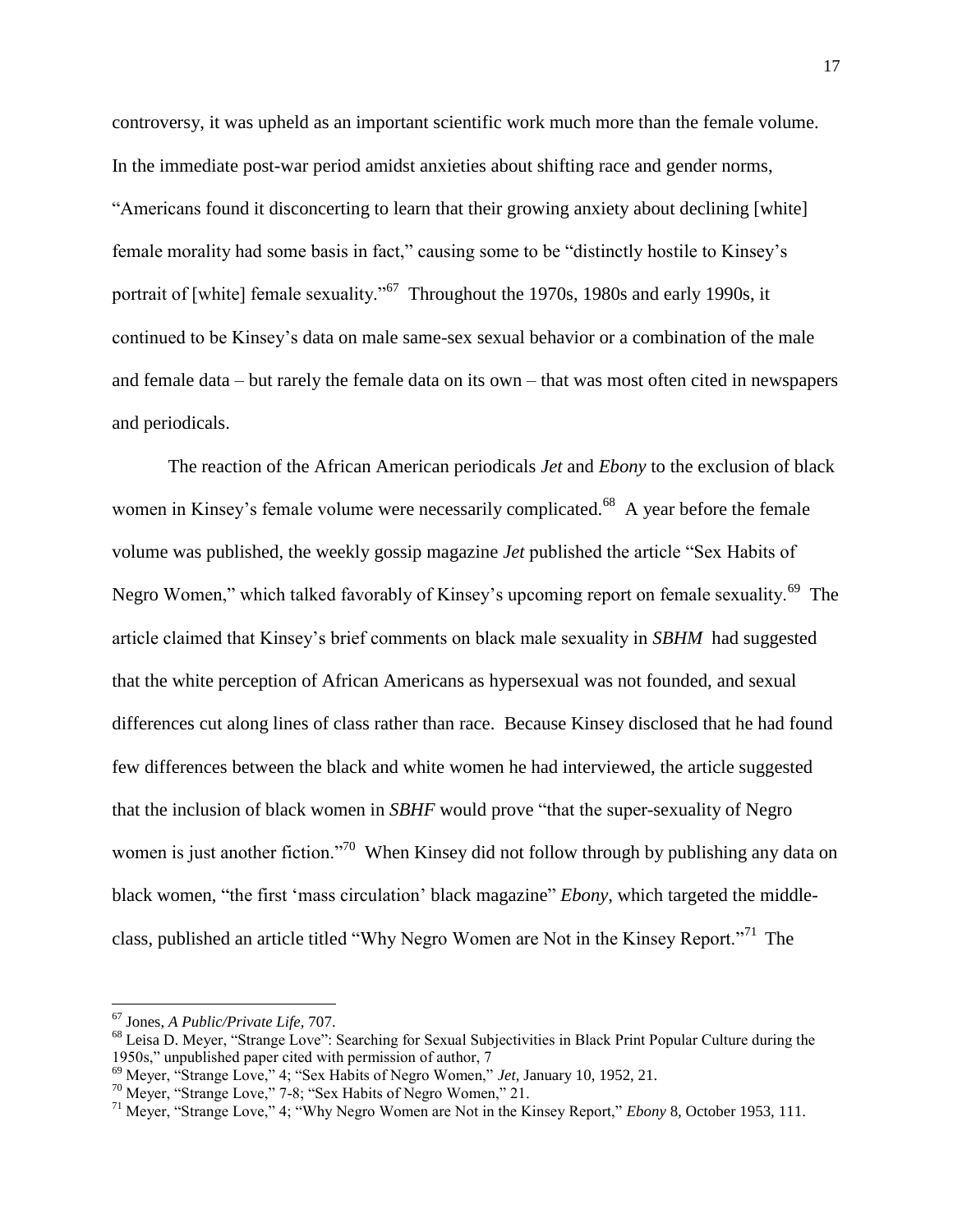article speculated that not enough middle-class African American women were willing to be interviewed by Kinsey because they were sensitive to stereotypes about black female sexuality and therefore unwilling to disclose such information.<sup>72</sup> *Jet* articles remained interested in finding data on black female sexuality throughout the 1950s. In the hopes that such data would counter racist and sexist stereotypes, *Jet* continued to report on efforts to survey the sexual behavior of African American men and women as well the inclusion of African American women in the Kinsey Institute's *Pregnancy, Birth, and Abortion* study.<sup>73</sup>

Kinsey's conclusions about the "normalcy" of same-sex sexual behavior were ideologically influential to many gay and lesbian communities in the wake of *SBHM* and *SBHF*"s publication. Historian John D"Emilio observes that by "revealing the wide divergence between ideals and actual behavior, [Kinsey] informed ordinary men and women that their private 'transgressions' marked them as neither deviant nor exceptional."<sup>74</sup> Donald Webster Cory's 1951 book *The Homosexual in America* drew on Kinsey to argue that gay men and lesbians were "an oppressed minority."<sup>75</sup> Cory's, however, was a minority position in using Kinsey's data to argue so explicitly and publicly for gay and lesbian rights during the late 1940s and 1950s.

In the 1950s, promoting an ideally imagined white, middle-class, heteronormative American home was seen as a way of securing America against communism.<sup>76</sup> In this political and cultural climate, "homosexuality itself became a mark of potential subversive activity."<sup>77</sup> Because of his professional association with "homosexuality," Kinsey was accused of aiding

 $72$  Meyer, "Strange Love," 9-10; "Why Negro Women are Not in the Kinsey Report," 111.

<sup>73</sup> "Forecast," *Jet,* January 14, 1954, 11; "New York Beat," *Jet*, January 28, 1954, 64; "Latest Kinsey Report Has 1st Negro Data," *Jet*, January 23, 1958, 20; "New Kinsey Report Ready for Public in Mid-May," *Jet*, March 13, 1958, 22.

<sup>74</sup> D"Emilio, *Sexual Politics*, 37.

<sup>&</sup>lt;sup>75</sup> John D'Emilio and Estelle B. Freedman, *Intimate Matters: A History of Sexuality in America*, 2<sup>nd</sup> ed. (USA: Harper & Row, Publishers, 1998), 292.

<sup>76</sup> Elaine Tyler May, *Homeward Bound: American Families in the Cold War Era* (US: Basic Books, 1988), 19.

<sup>77</sup> May, *Homeward Bound*, 13.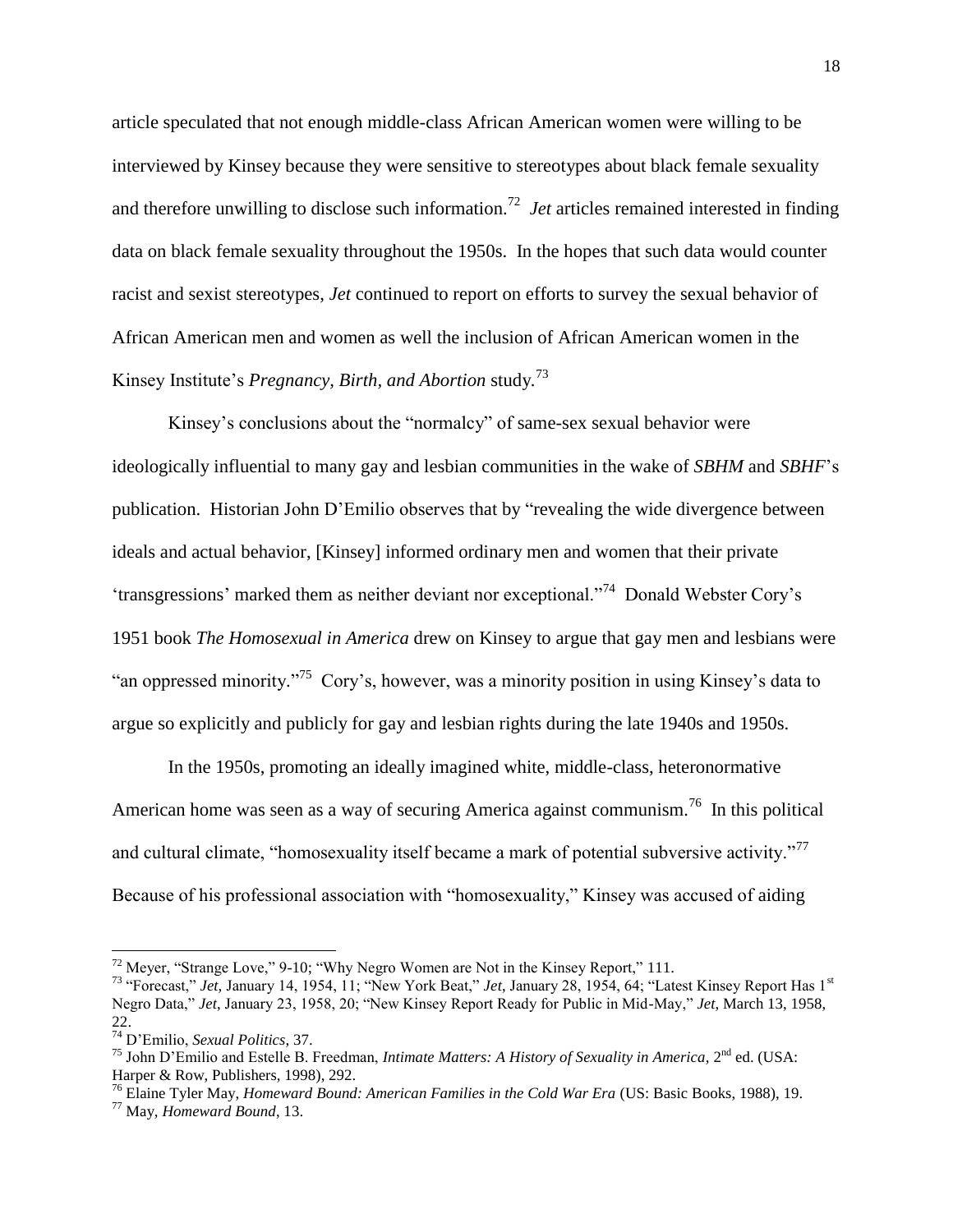communism and his reports were provided "as examples of scientific research that produced "extremely grave" social effects" in a 1954 congressional investigation pursued by Representative B. Carroll Reece  $(R-TN)$ .<sup>78</sup> This investigation was part of what lost Kinsey the financial support of the Rockefeller Foundation.<sup>79</sup> Despite the accusation that Kinsey was a communist and that his reports caused negative social effects, the Kinsey Reports influenced the thinking of Congressmen during the late 1940s and 1950s who desired to purge both political and sexual perverts from the federal government.

In response to Senator Joseph McCarthy"s (R-WI) accusations that communists had infiltrated the State Department in 1950, Under Secretary John Peurifoy testified before the Senate Appropriations Committee that the State Department did not employ communists.<sup>80</sup> He did, however, admit that 91 persons deemed to be "homosexual" and "security risks" had been recently fired.<sup>81</sup> Shortly after Peurifoy's testimony, Lieutenant Roy Blick of the Washington, D.C. vice squad testified that of the 5,000 gay men and lesbians that he estimated lived in the capital, 3,750 held government positions. Both of these testimonies were reported to the public by the news media and gave homophobic Congressmen the "evidence" they needed to argue that the federal government was infiltrated with gay men and lesbians. The subsequent purges that resulted from this have become known as the Lavender Scare.<sup>82</sup>

Some medical professionals and scientists charged that Blick"s estimates were incorrect because Kinsey's data suggested that an even higher proportion of government employees

<sup>78</sup> D"Emilio, *Sexual Politics*, 36; Ericksen, *Kiss and Tell*, 59; "REECE, Brazilla Carroll, (1889 - 1961)," Biographical Directory of the United States Congress, accessed March 17, 2012, http://bioguide.congress.gov/scripts/biodisplay.pl?index=R000108.

<sup>79</sup>Jones, *A Public/Private Life*, 737.

<sup>80</sup> David K. Johnson, *The Lavender Scare: The Cold War Persecution of Gays and Lesbians in the Federal Government* (Chicago and London: The University of Chicago Press, 2004), 1; "McCARTHY, Joseph Raymond, (1908 - 1957)," Biographical Director of the United States Congress, accessed March 17, 2012, http://bioguide.congress.gov/scripts/biodisplay.pl?index=M000315

<sup>81</sup> Johnson, *The Lavender Scare*, 1.

<sup>82</sup> Ibid., 2, 79-80.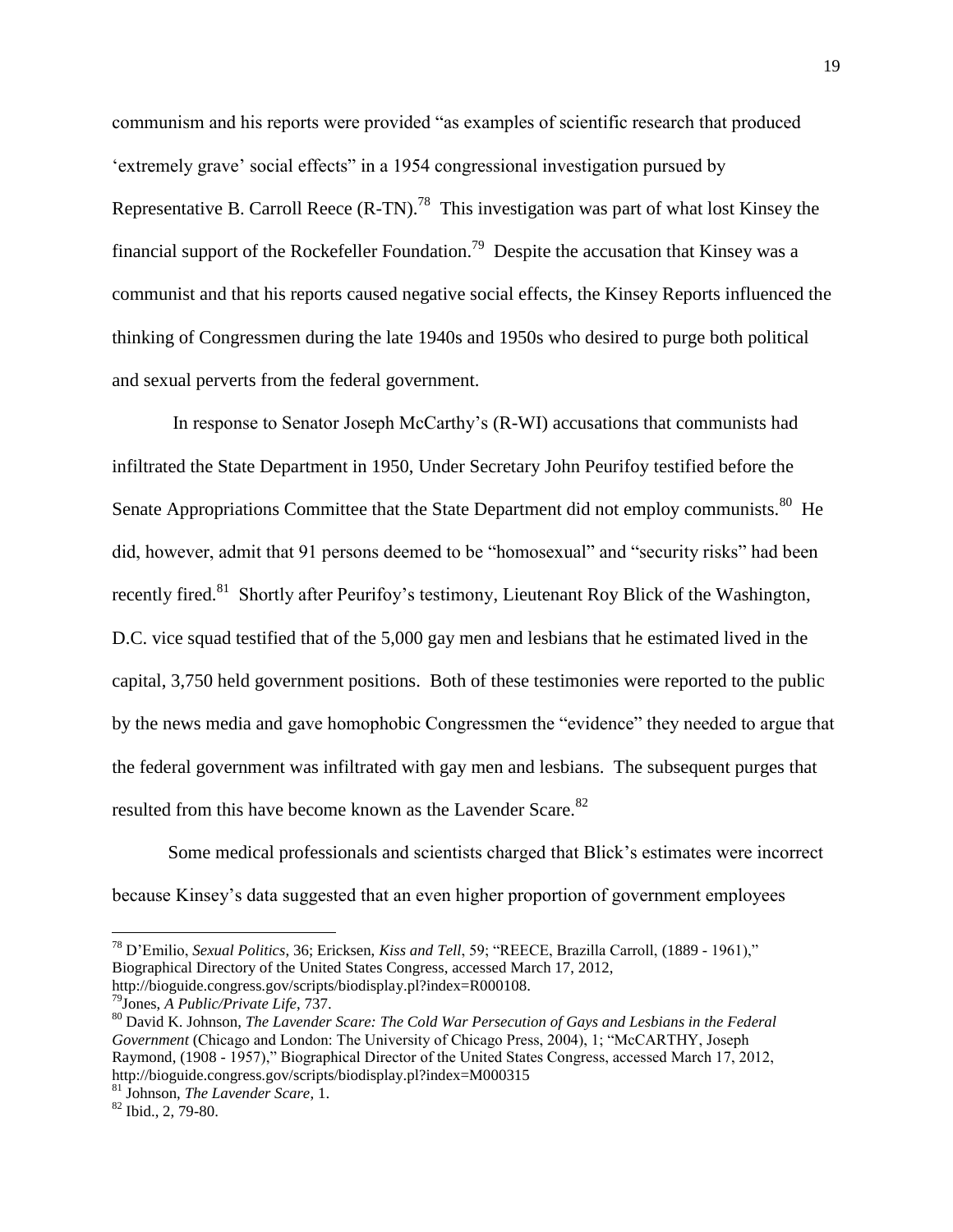practiced same-sex sexual behavior. In his book on the investigations, David K. Johnson argues that the "[d]ebate over the truth and usefulness of Kinsey"s findings on male homosexuality remained a central feature of the Lavender Scare."<sup>83</sup> While John D'Emilio has posited that these Congressmen were more directly influenced by Kinsey"s statistics, Johnson contends that Lavender Scare investigators like Senator Kenneth Wherry (R-NE) accepted Blick"s lower estimates and denied Kinsey"s higher estimates because Wherry rejected the idea that gay men and lesbians made up a substantial minority of the population.<sup>84</sup> According to Johnson, such an assessment would have made the presence of gay men and lesbians in the federal government a normative occurrence which could not be remediated through purges.<sup>85</sup>

Regardless of whether certain proponents of the Lavender Scare agreed or disagreed with Kinsey's estimates, these investigators sought to eliminate gay men and lesbians from federal civil service positions while using arguments that were strikingly similar to those made by Kinsey. In *The History of Sexuality*, Michel Foucault wrote:

We must not imagine a world of discourse divided between accepted discourse and excluded discourse, or between the dominant discourse and the dominated one; but as a multiplicity of discursive elements that can come into play in various strategies.<sup>86</sup>

Kinsey used his claim that the practice of same-sex sexual behavior was far more frequent than had previously been assumed to argue for tolerance of this behavior. However, his conclusions on the frequency of same-sex sexual behavior did not contain an inherently pro-gay and lesbian rights argument. Using points similar to those that future gay and lesbian activists would employ in the 1970s, these U.S. Congressmen used estimates of gay men and lesbians "in order to argue

<sup>83</sup> Ibid., 88.

<sup>84</sup> D"Emilio, *Sexual Politics*, 42; Johnson, *The Lavender Scare*, 88-89; "WHERRY, Kenneth Spicer, (1892 - 1951)," Biographical Directory of the United States Congress, accessed March 17, 2012, http://bioguide.congress.gov/scripts/biodisplay.pl?index=W000344.

<sup>85</sup> Johnson, *The Lavender Scare*, 88-89.

<sup>86</sup> Michel Foucault, *The History of Sexuality: Volume 1: An Introduction* (New York, NY: Random House Inc., 1978), 100.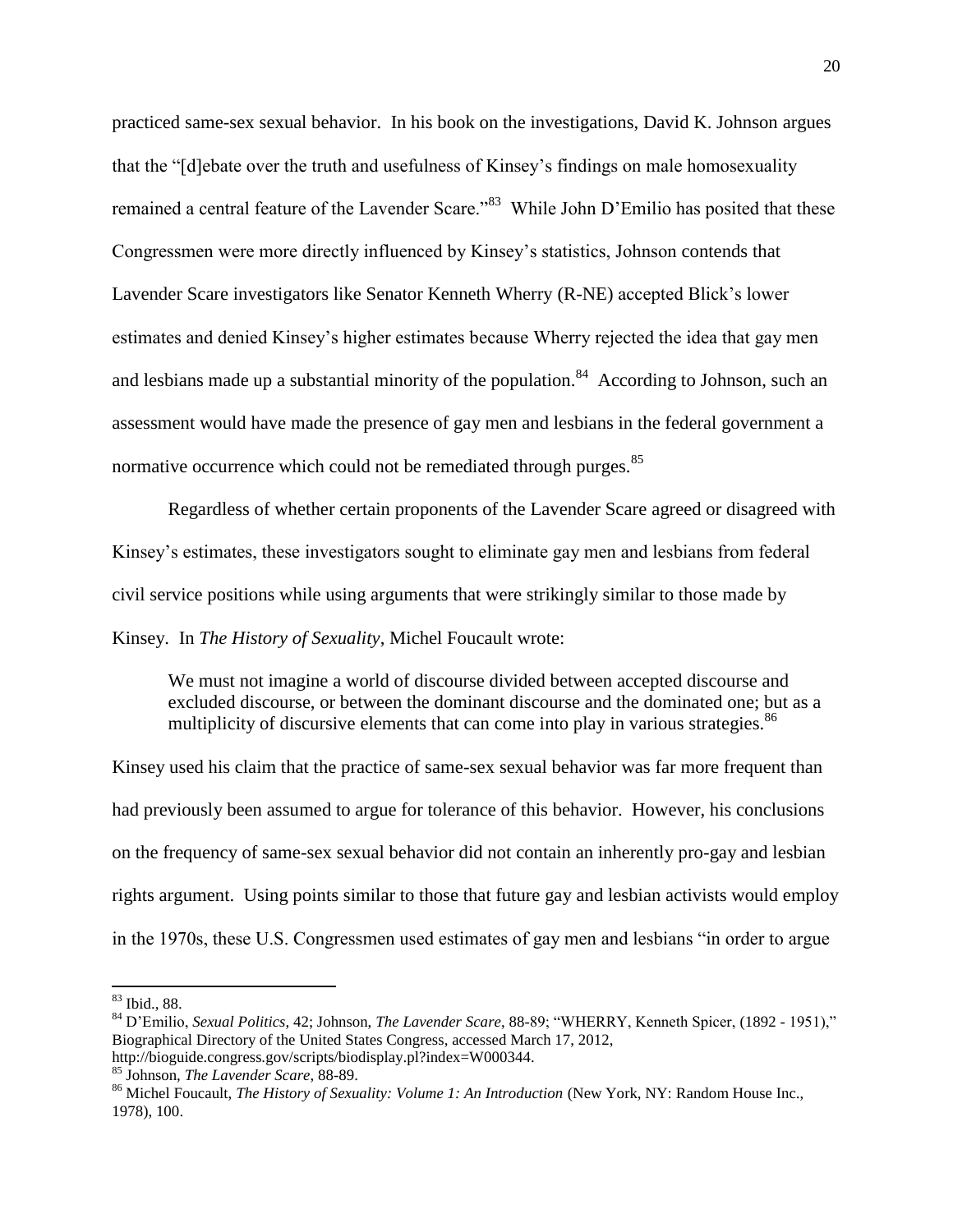that the problem [of homosexuality] was far more extensive and difficult to attack than they had previously thought" due to the fact "that homosexual behavior was widespread, that homosexuals came from all walks of life, and that they did not conform in appearance or mannerism to the popular stereotype."<sup>87</sup> The same types of arguments that Kinsey made that would later be echoed in gay and lesbian liberation slogans such as ""We are everywhere"" were also employed in order to restrict the rights of gay men and lesbians during the Lavender Scare purges.<sup>88</sup>

The combination of the "revelations" in the Kinsey Reports and the threat of expulsions promoted by the Lavender Scare created a complex environment for government workers who identified as gay or lesbian. In 1948, superintendent of the Massachusetts Reformatory for Women Miriam Van Waters was charged with "condon[ing] homosexual behavior in prison."<sup>89</sup> As a woman on the government payroll during the Cold War who was suspected of lesbianism, her response to these accusations and the Kinsey Reports were complicated. Although Waters maintained that "homosexual tendencies could be reversed with the aid of psychiatry," she also argued for tolerance, referencing Kinsey"s point that same-sex sexual behavior could be "'found in all levels of society.""<sup>90</sup>

Despite some calls for tolerance, Lavender Scare ideology dominated many of the articles which discussed Kinsey's same-sex data. Citing Kinsey's surprise at the percentage of same-sex sexual behavior that he found in his subjects, Ralph H. Major, Jr. wrote that Americans needed to be more aware and less apathetic about the problem of "homosexuality" in his 1950 article in

l

<sup>87</sup> D"Emilio, *Sexual Politics*, 42.

<sup>88</sup> Voeller, "Some Uses and Abuses of the Kinsey Scale," 35.

<sup>89</sup> Estelle Freedman, "Miriam Van Waters and the Burning of the Letters," in *Women's America: Refocusing the*  Past, 7<sup>th</sup> ed., ed. by Linda K. Kerber, Jane Sherron De Hart, Cornelia Hughes Dayton (New York: Oxford University Press, 2011) 501.

<sup>&</sup>lt;sup>90</sup> Freedman, "Miriam Van Waters," 503.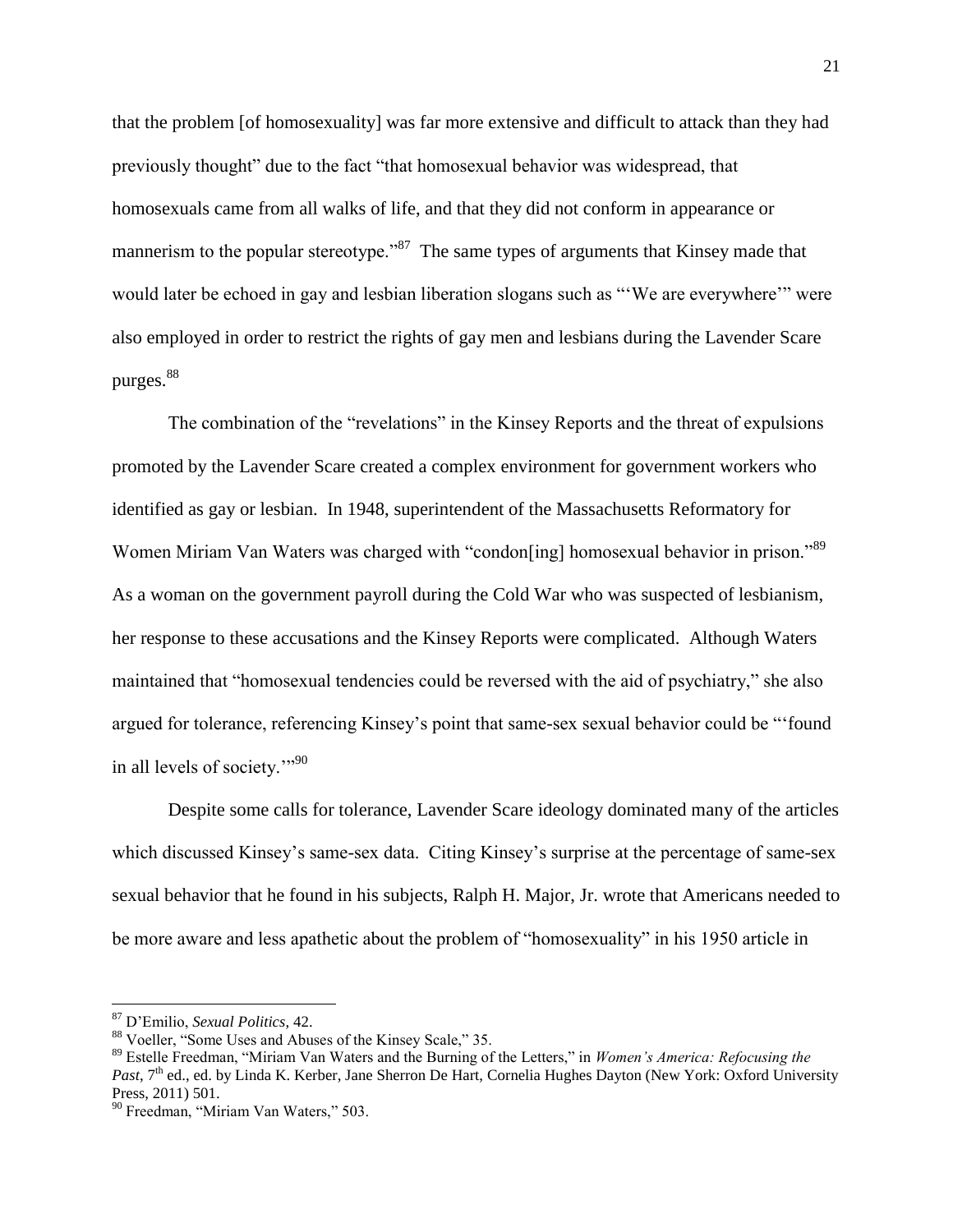*Coronet*, a smaller version of the popular "Magazine for Men" known as *Esquire*.<sup>91</sup> Major's desire to publically discuss a topic he claimed was previously "acknowledged only in whispers" mirrored the metaphors about breaking a silence that would later be used by gay and lesbian rights activists.<sup>92</sup> Unlike these activists, Major sought to encourage discussion of same-sex sexual behavior in order to decrease it, writing that:

Not since the see-no-evil-hear-no-evil attitude toward syphilis has there been such an example of public refusal to grapple with a serious problem – in this case, the problem of homosexuality.<sup>93</sup>

Major"s syphilis metaphor was not accidental. The idea that "homosexuality" was a disease that needed to be contained was part of the Lavender Scare ideology. The association of same-sex sexual behavior with disease would persist into the 1970s when gay activists argued against a "'sick theory"" and psychologists debated about the definition of "homosexuality" as a psychiatric disorder then listed in the Diagnostic and Statistical Manual of Mental Disorders.<sup>94</sup> The association of "homosexuality" with disease would take on new meanings in the 1980s with the outbreak of AIDS, a deadly epidemic which would cause health officials to turn to Kinsey"s data in an attempt to understand the disease's spread among gay and bisexual men.<sup>95</sup>

Although Kinsey"s findings on same-sex sexuality were most publically employed by those who sought to curtail same-sex sexual behavior or gay and lesbian rights, the Kinsey Reports were ideologically influential to early gay and lesbian activists who called themselves "homophiles." During the late 1940s and early 1950s, both the first and the second Kinsey

<sup>91</sup> Ralph H. Major Jr., "New Moral Menace to Our Youth," *Coronet* 28, no. 5, September 1950, 101-108; "Esquire-Coronet," *[Time](javascript:__doLinkPostBack()* 30, no. 12, September 20, 1937, 76.

<sup>&</sup>lt;sup>92</sup> Major, "New Moral Menace," 101.

<sup>93</sup> Ibid., 101.

<sup>94</sup> Judy Klemesrud, "The Disciples of Sappho, Updated," *New York Times,* March 28, 1971, ProQuest Historical Newspapers, SM38; "The A.P.A. Ruling on Homosexuality: The Issue Is Subtle, The Debate Still On," *New York Times*, December 23, 1973, 109.

<sup>95</sup> Elizabeth Fee and Daniel M. Fox, "The Contemporary Historiography of AIDS," *Journal of Social History* 23, no. 2 (Winter, 1989): 309.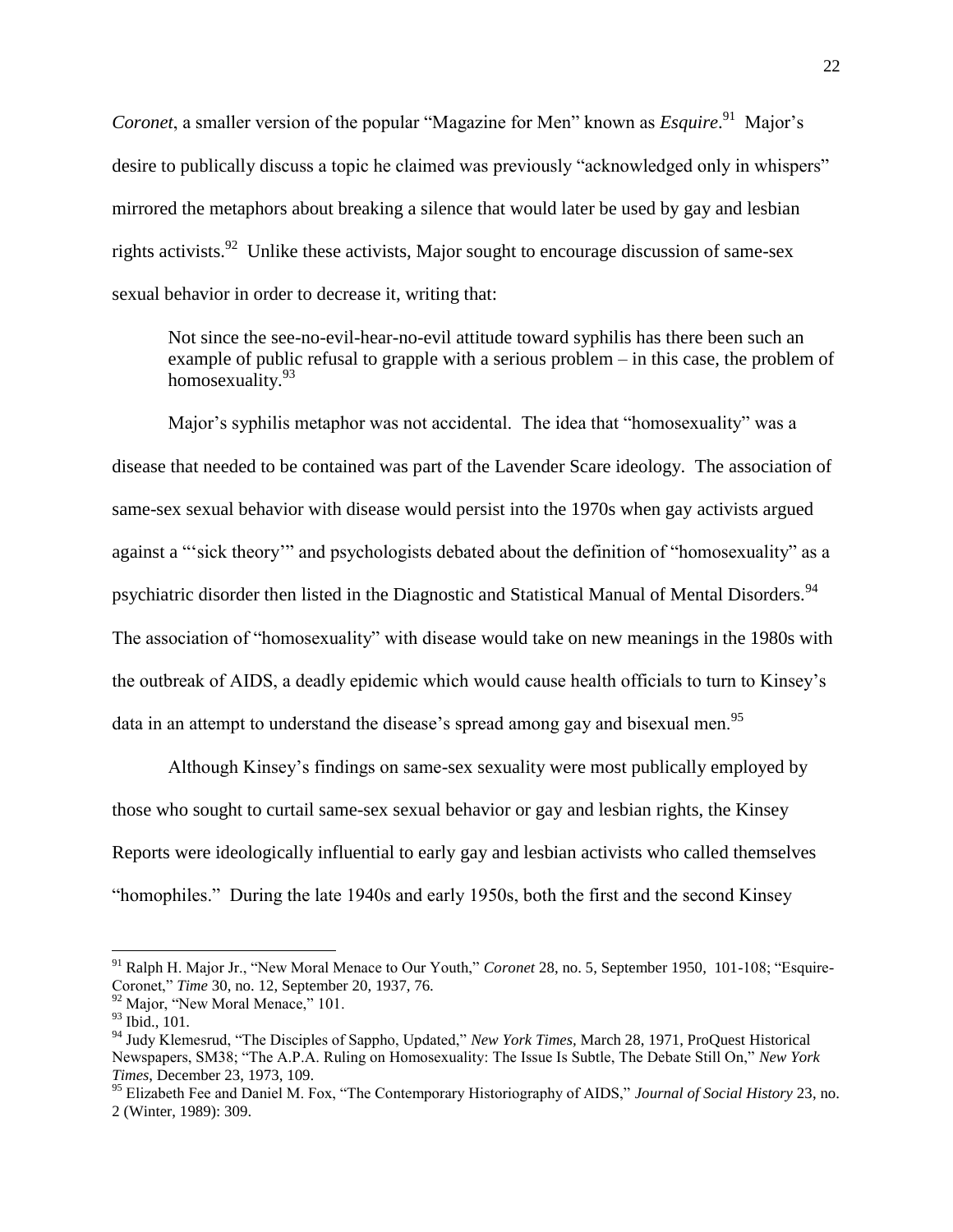Reports were known about and widely read by two homophile organizations: the Mattachine Society and the Daughters of Bilitus. Historian John D"Emilio has argued that before the gay and lesbian rights movement could take shape, "activists had not only to mobilize a constituency; first they had to create one."<sup>96</sup> Mattachine Society founder Henry (or Harry) Hay "was one of the first to argue that homosexual men and women constituted a minority group.<sup>"97</sup> During Mattachine meetings, members discussed what a "homosexual" was, the concept of "homosexuals" as a minority, and whether there was or should be "homosexual culture."<sup>98</sup> Borrowing from Marx, the founders settled on the concept that gay men and lesbians were a substantial minority who were unaware of their collective status because of a false consciousness, which results when "the dominant ideology achieves compliance by convincing subordinate groups that the social order in which they live is natural and inevitable."<sup>99</sup> The Mattachine Society theorized that the first step in a homophile political movement was to change not heterosexuals" view of "homosexuals," but rather how gay men and lesbians viewed themselves.<sup>100</sup> The Mattachine Society's definition of "homosexuals" as a minority population was therefore at first a means of self-identification.

Two years after the publication of *SBHF*, a group of women in San Francisco decided to create a social club for lesbians.<sup>101</sup> However, the Daughters of Bilitus (DOB) grew to be more than a social club. DOB member Beth Ferguson wrote that, like the Mattachine Society, the organization was concerned with "the fight for understanding of the homophile minority."<sup>102</sup>

<sup>96</sup> D"Emilio, *Sexual Politics*, 5.

<sup>97</sup> Marcia M. Gallo, *Different Daughters: A History of the Daughters of Bilitis and the Rise of the Lesbian Rights Movement*, (New York: Carroll & Graf Publishers, 2006), xxxv.

<sup>98</sup> D"Emilio, *Sexual Politics,* 58, 65, 69.

<sup>99</sup> James C. Scott, *Domination and the Arts of Resistance: Hidden Transcripts* (New Haven: Yale University Press, 1990), 72; D"Emilio, *Sexual Politics*, 65-66.

<sup>100</sup> D"Emilio, *Sexual Politics*, 66.

<sup>101</sup> Gallo, *Different Daughters*, xliv.

<sup>102</sup> Ibid., 27.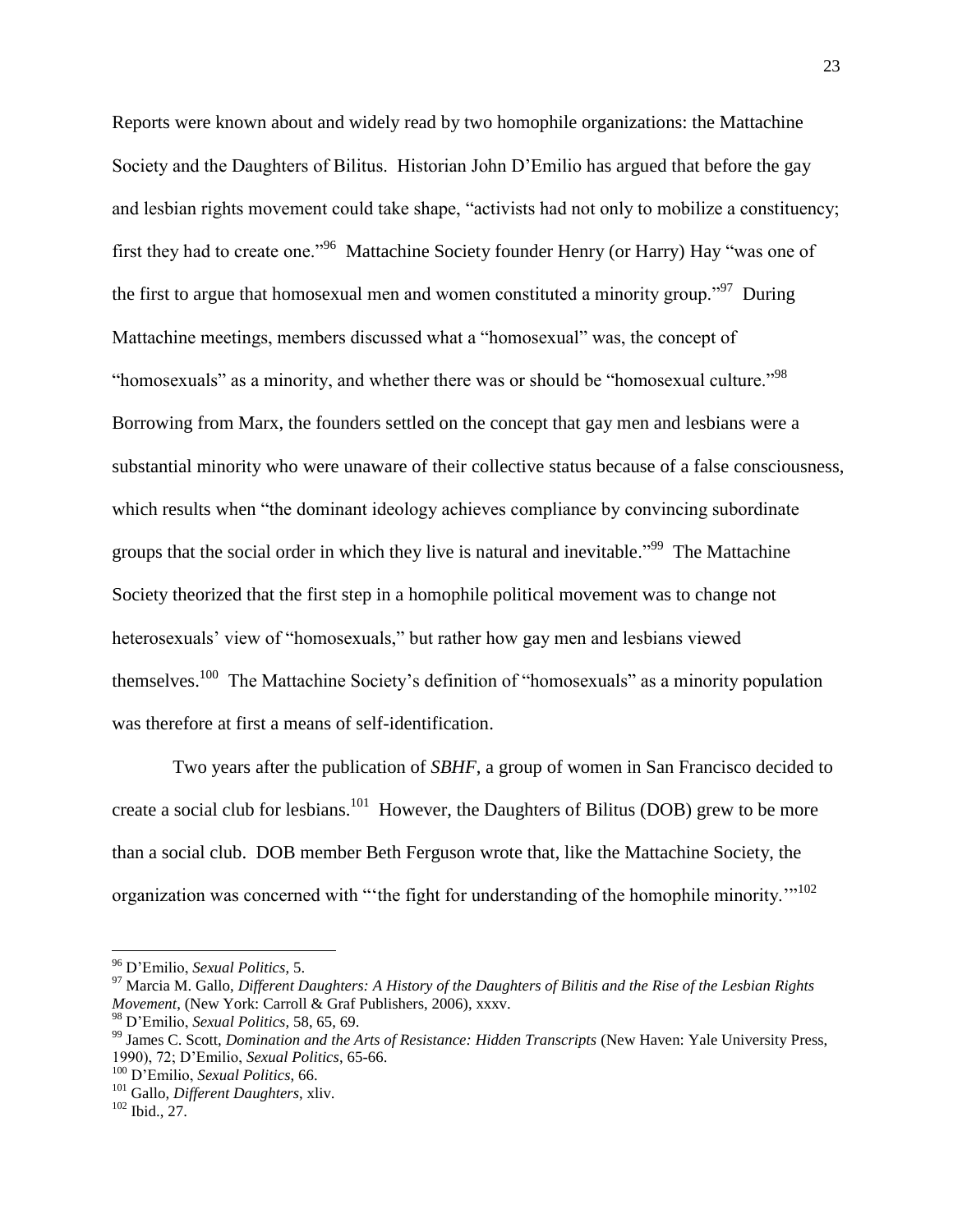They embraced social science and the work of Kinsey as a way of arguing that gay men and lesbians were not sick or mentally ill and that they represented a substantial minority of the population.<sup>103</sup> The first issue of their publication *The Ladder* paid tribute to Kinsey and encouraged other social scientists who wished "'to further knowledge of the Lesbian"" to contact the DOB so that they could assist in the project.<sup>104</sup> Although they wanted "'experts" to conduct research on gay men and lesbians in order to convince the public that "gay women and men were no more abnormal than anyone else," the DOB also attempted to conduct its own surveys and listed such research as an organizational goal in their Statement of Purpose.<sup>105</sup> While "[m]ost of the early DOB activists enthusiastically read the 1953 Kinsey Report," they believed that "research by lesbians about their own lives would prove even more valuable."<sup>106</sup> According to queer historian Jennifer Terry, "'[s]cientific surveys became a strategy for visibility."<sup>107</sup>

Kinsey"s most significant ideological legacy would be his claim that a substantial minority of the American population engaged in same-sex sexual behavior and that individuals who practiced this behavior could be found in every segment of society. During the 1970s, the high incidences of same-sex sexual behavior that Kinsey found were used as evidencing basis for arguments by gay and lesbian activists. Two decades after Kinsey used his findings to argue for tolerance toward same-sex sexual behavior as well as a revision of sodomy laws and military policies, gay and lesbian activists would reference his reports when discussing gay and lesbian rights, a Virginia sodomy law trial, and the U.S. Air Force's policy on gay men and lesbians.<sup>108</sup> Kinsey, however, "lost control of the results of his study as they lived on after" his death in

 $\overline{a}$ 

 $103$  Ibid., 46.

<sup>104</sup> Ibid., 28.

 $105$  Ibid., 46.

 $106$  Ibid., 47.

 $107$  Ibid., 46.

<sup>108</sup> Kinsey, Pomeroy, and Martin, *Human Male*, 659-666; Jean O"Leary and Bruce Voeller, "Implications of the Supreme Court Decision on Sodomy," *New York Times,* May 15, 1976, 20; Martin Duberman, "The Case of the Gay Sergeant," *New York Times*, November 9, 1975, ProQuest Historical Newspapers, SM5.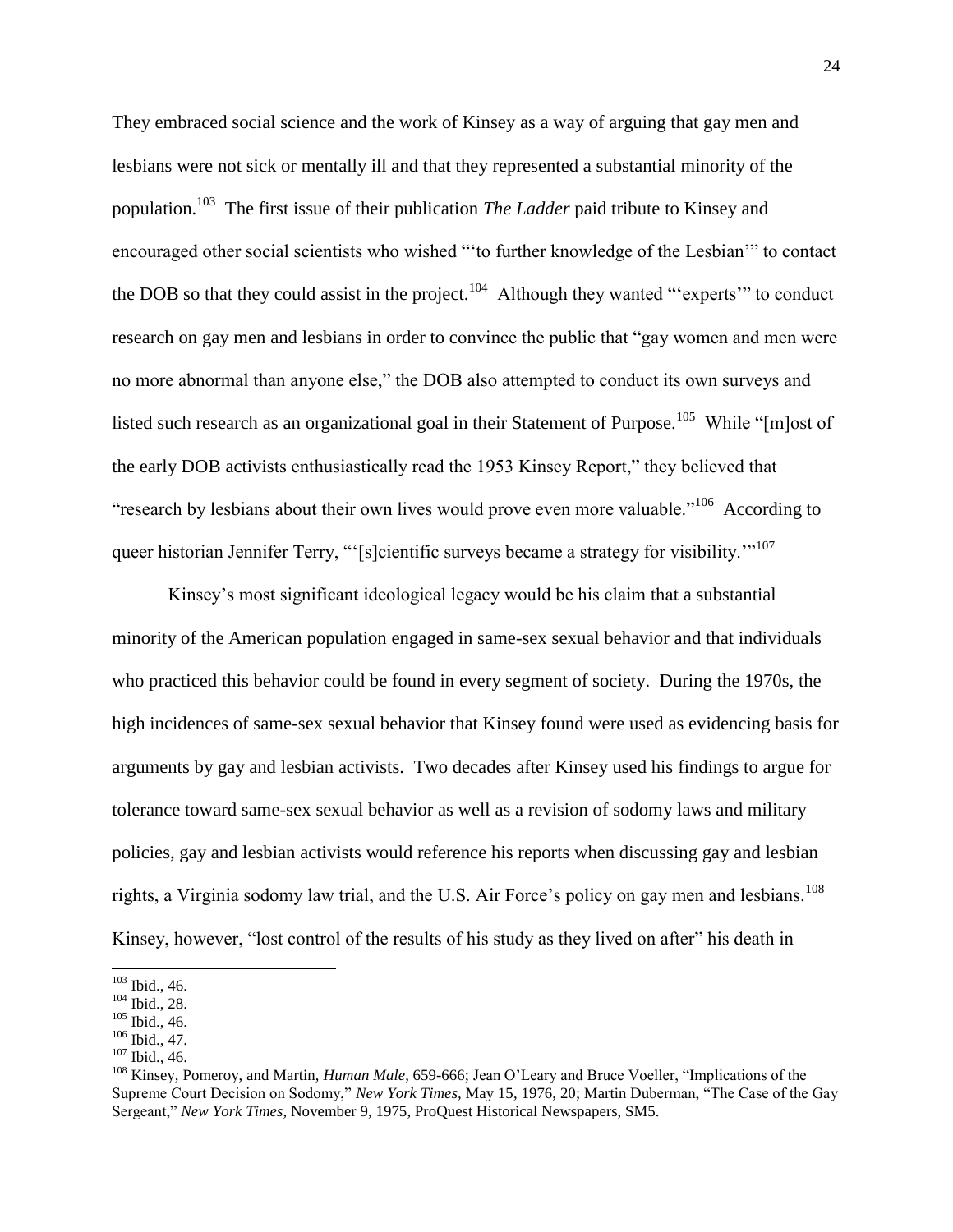1956.<sup>109</sup> This was perhaps most explicitly demonstrated in the 1970s when gay and lesbian activists created an estimate from Kinsey that became arguably more famous than any of the statistics printed in the Kinsey Reports.

 $\overline{\phantom{a}}$ <sup>109</sup> Ericksen, *Kiss and Tell*, 59; Jones, *A Public/Private Life*, 766.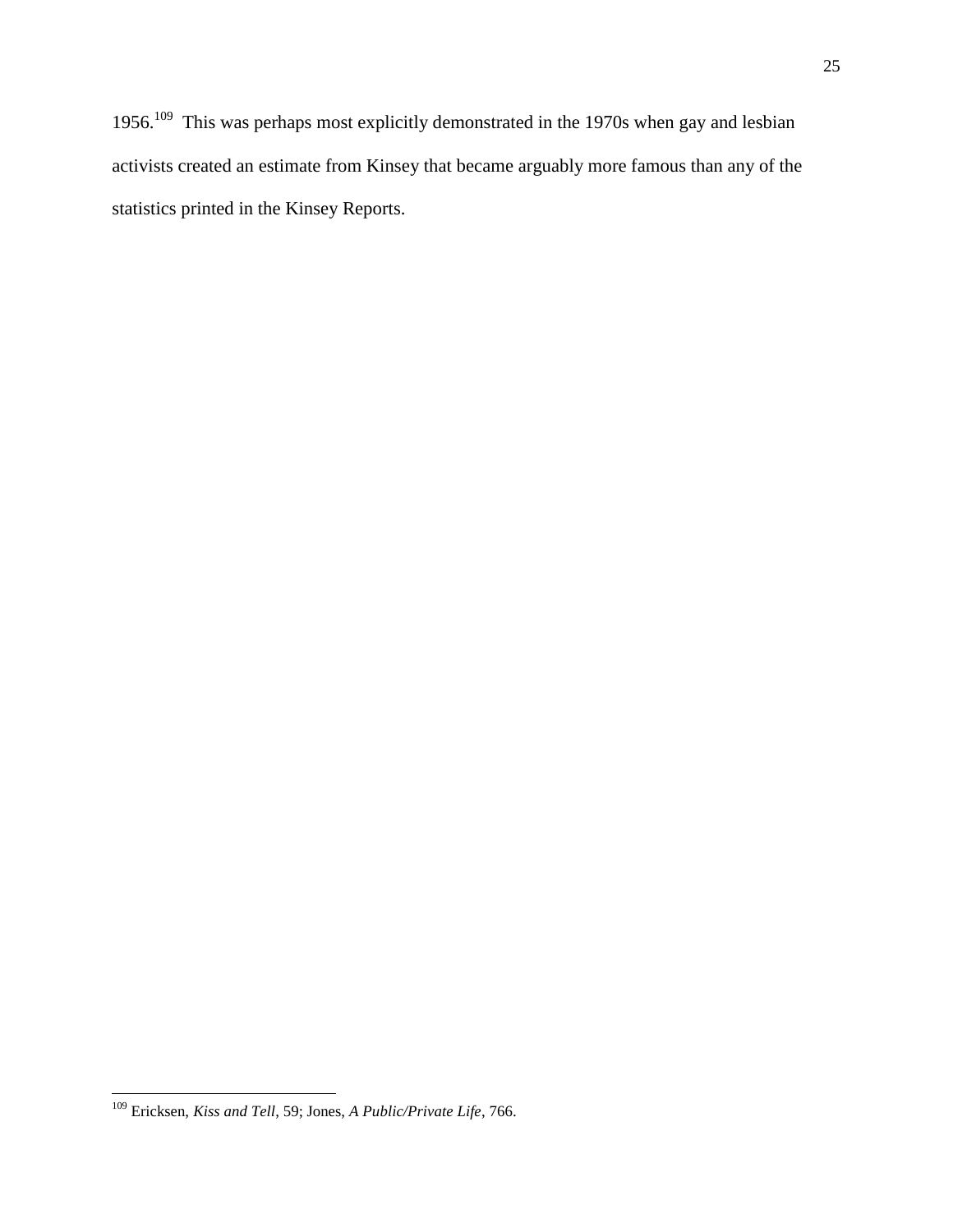### Part Two

During the 1970s, Kinsey"s claim that a substantial portion of the population practiced same-sex sexual behavior was considered politically useful by many gay and lesbian activists. As historian John D"Emilio argues, early leaders of the Mattachine Society believed that they needed to "create" a minority of gay and lesbian people for a political movement to emerge and be successful.<sup>110</sup> Twenty years later, gay and lesbian activists in organizations such as the National Gay Task Force continued this line of thinking, believing that the "size of the gay population was critical for determining whether being gay constituted a normal identity."<sup>111</sup> Because Kinsey measured behavior instead of identity and because many prominent gay and lesbian activist organizations adopted political stances based on sexual identity, Kinsey"s findings on behavior became transformed into the statistic that 10 percent of the population, or 20 million Americans, were gay and lesbian. This 10 percent figure was employed in public discourse by various activists belonging to what can be broadly understood as the gay and lesbian rights movement.

Between the first homophile organizations in the 1950s and the gay and lesbian activism of the 1970s, the African American civil rights and women"s liberation movements established a new kind of identity politics. The black power philosophy "black is beautiful" argued that "natural" African American identity was something to be celebrated. The women"s liberation theory "the personal is political" held that experiences which had previously been considered private and individual were actually collective, and necessitated political action. The concept that a stigmatized identity could be celebrated and that matters as personal as sexuality could be the focus of political organization was extremely influential to the development of gay and

<sup>110</sup> D"Emilio, *Sexual Politics*, 4-5.

<sup>&</sup>lt;sup>111</sup> "Task Force History," National Gay and Lesbian Task Force, accessed February 27, 2012, http://www.thetaskforce.org/about\_us/history; Ericksen, *Kiss and Tell*, 2.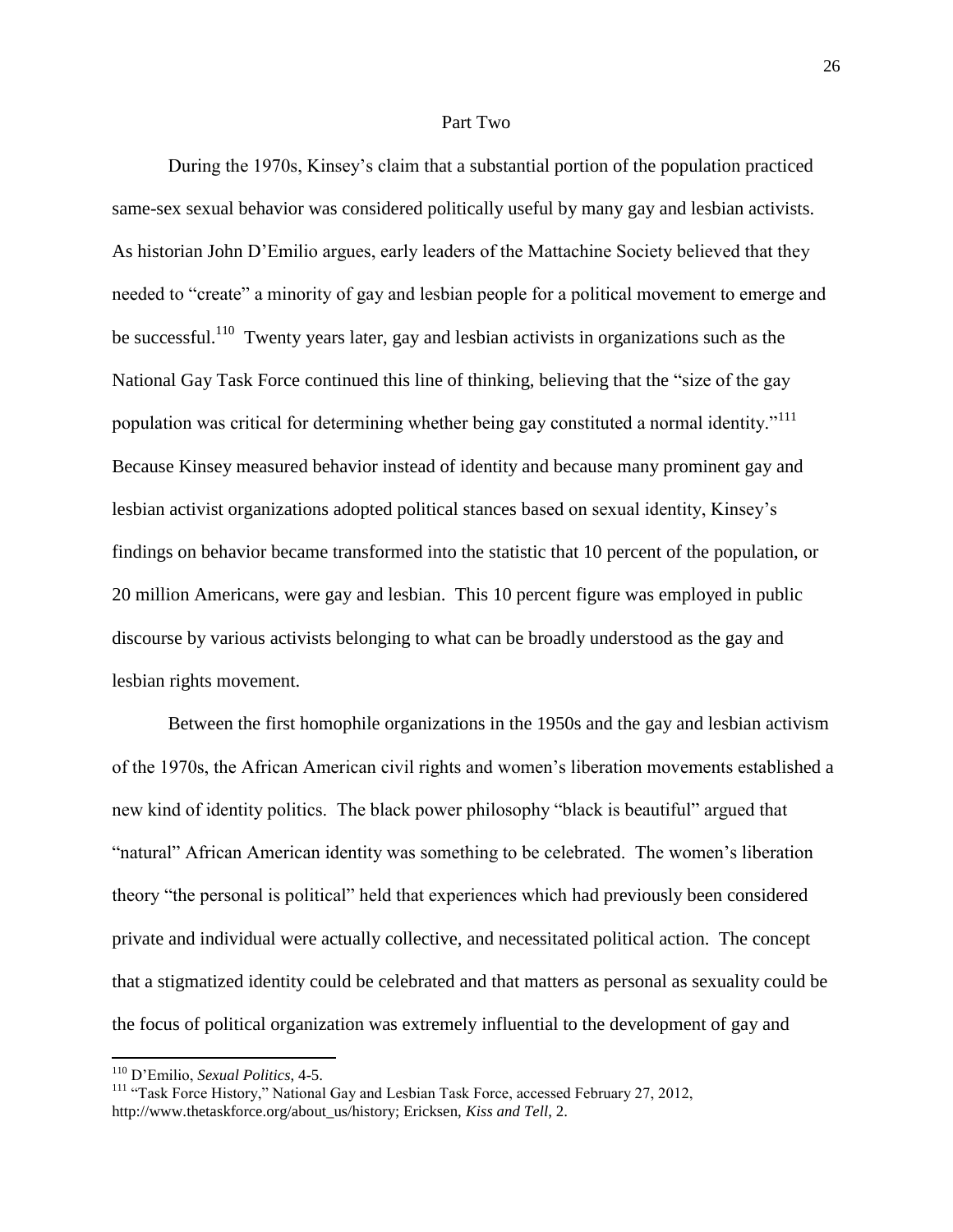lesbian politics in the 1970s.<sup>112</sup> Drawing inspiration from "black is beautiful," homophile organizer Frank Kameny coined "gay is good" in 1969.<sup>113</sup> Just as the civil rights and women's liberation movements were based around racial and gender identities, many gay and lesbian rights organizations began to solidify their identity politics during the 1970s by basing their activism and liberationist discourse around gay and lesbian identities rather than same-sex sexual behavior.<sup>114</sup>

What is known as the gay and lesbian rights movement was not a uniform body of activist thought; rather, it was multifaceted, made up of many different organizations with different political goals. One strain of thought within gay and lesbian activism was gay liberation. Organizations like the Gay Liberation Front (GLF) referred to themselves as ""revolutionary,"" writing in their statement of purpose that ""complete sexual liberation for all people cannot come about unless existing social institutions are abolished."<sup>115</sup> According to historians John D'Emilio and Estelle Freedman, "gay liberation borrowed heavily from the new literature of radical feminists" to argue that "the oppression of homosexuals stemmed from a rigidly enforced system of heterosexual supremacy that supported the primacy of the nuclear family and the dichotomous sex roles within it."<sup>116</sup> Instead of arguing for the inclusion of gay men and lesbians in the military, gay liberationists protested the Vietnam War.<sup>117</sup> Historian Jennifer Brier has also argued that a commitment to viewing gay and lesbian sex as healthy was central to gay liberation thought and discourse. $118$ 

<sup>112</sup> D"Emilio and Freedman, *Intimate Matters*, 320-321.

<sup>113</sup> Frank Kameny, "Gay is Good." In *We Are Everywhere: A Historical Sourcebook of Gay and Lesbian Politics*, ed. Marc Blasius and Shane Phelan (New York: Routledge, 1997), 374.

<sup>114</sup> D"Emilio and Freedman, *Intimate Matters*, 320-321.

<sup>115</sup> Ibid., 321.

<sup>116</sup> Ibid., 321.

<sup>117</sup> Ibid., 321.

<sup>&</sup>lt;sup>118</sup> Jennifer Brier "Infectious Ideas: U.S Political Responses to the AIDS Crisis" (Chapel Hill: The University of North Carolina Press, 2009), 15-19.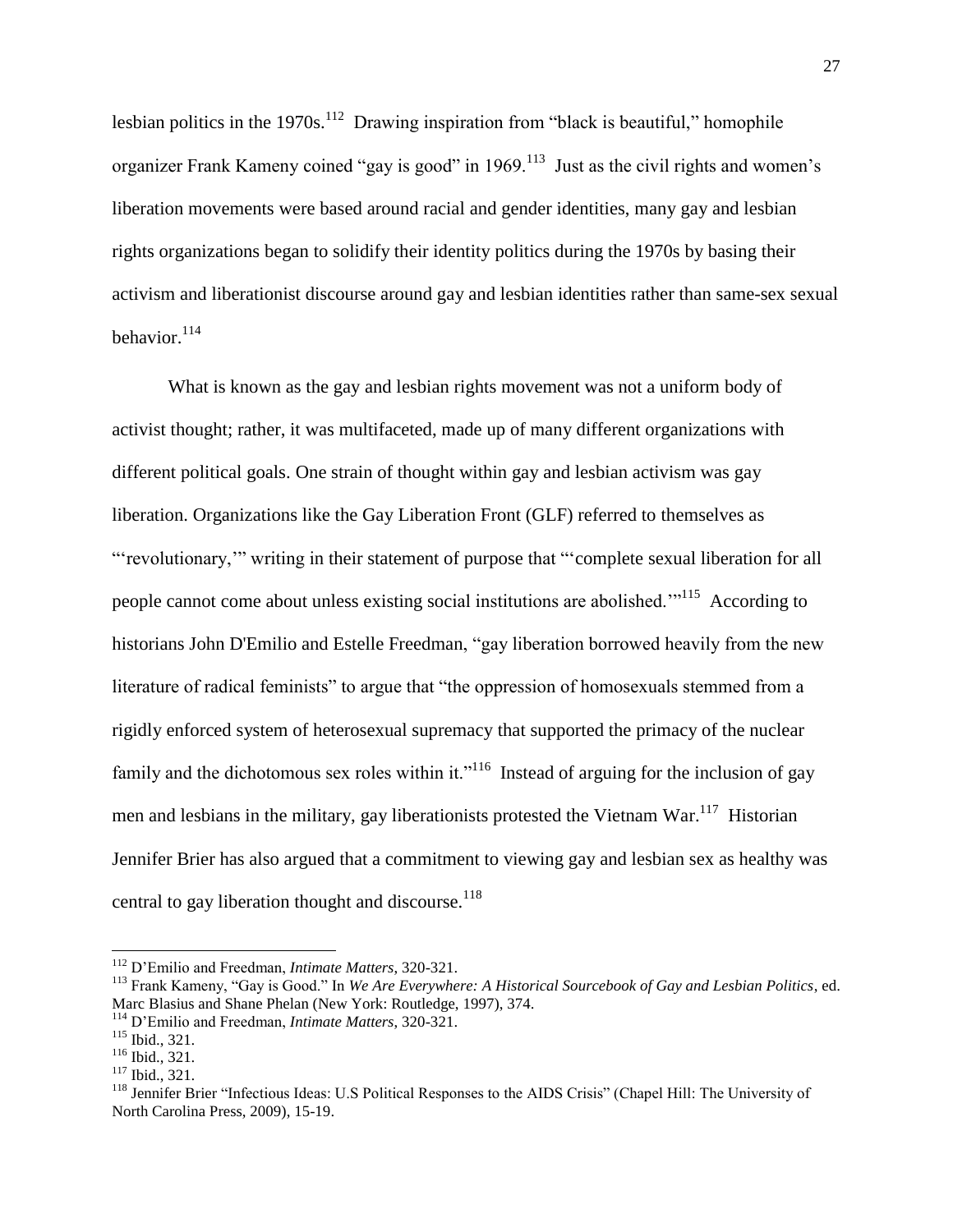Similar to Kinsey, many GLF members challenged the binary between "heterosexual" and "homosexual." Like Kinsey, many also suggested that everyone had the potential to engage in same-sex sexual behavior. However, this critique came during a decade when "coming out" – revealing one's same-sex sexual behavior by publicly acknowledging a gay or lesbian identity – became a central political tenet of the gay and lesbian rights movement. Gay and lesbian activists considered "coming out" to be a concrete way of establishing visibility for gay men and lesbians as a normative American minority population.<sup>119</sup> However, the centrality of "coming out" in the developing gay and lesbian rights movement alienated people who did not view their sexual behavior as a necessary source of identity. Furthermore, the emphasis that the ritual of "coming out" placed on the revelation of a gay or lesbian identity undermined gay liberation"s critique of binary sexual orientations.<sup>120</sup> Although the rhetoric of gay liberation prevailed into the 1980s, it became overshadowed in the late 1970s by the carefully-structured identity politics of prominent gay and lesbian rights organizations like the NGTF.<sup>121</sup>

The identity politics articulated by the gay and lesbian rights movement often made women and people of color invisible. Queer historian Horacio N. Roque Ramírez has written that the essentialization of gay and lesbian identity as white and African American and Latino identities as heterosexual created false divides between these communities:

While the social and protest movements of the 1960s and 1970s professed racial and gender inclusion and all-round liberation from all forms of oppression and exclusion, essentialist practices were the norm: the Black Power and Chicano movements were essentially male-controlled, patriarchal, and homophobic; and the feminist and gay and lesbian movements were overwhelmingly white and middle-class.<sup>122</sup>

Although "gay" and "lesbian" identities were subject to a number of debates in different

l

<sup>119</sup> D"Emilio and Freedman, *Intimate Matters*, 322.

<sup>120</sup> Ibid., 322-323.

<sup>121</sup> Ibid., 323-325.

<sup>&</sup>lt;sup>122</sup> Horacio N. Roque Ramírez, "Memory and Mourning: Living Oral History with Queer Latinos and Latinas in San Francisco," in *Oral History and Public Memories*, ed. Paula Hamilton and Linda Shopes (Philadelphia, Temple University Press: 2008), 167.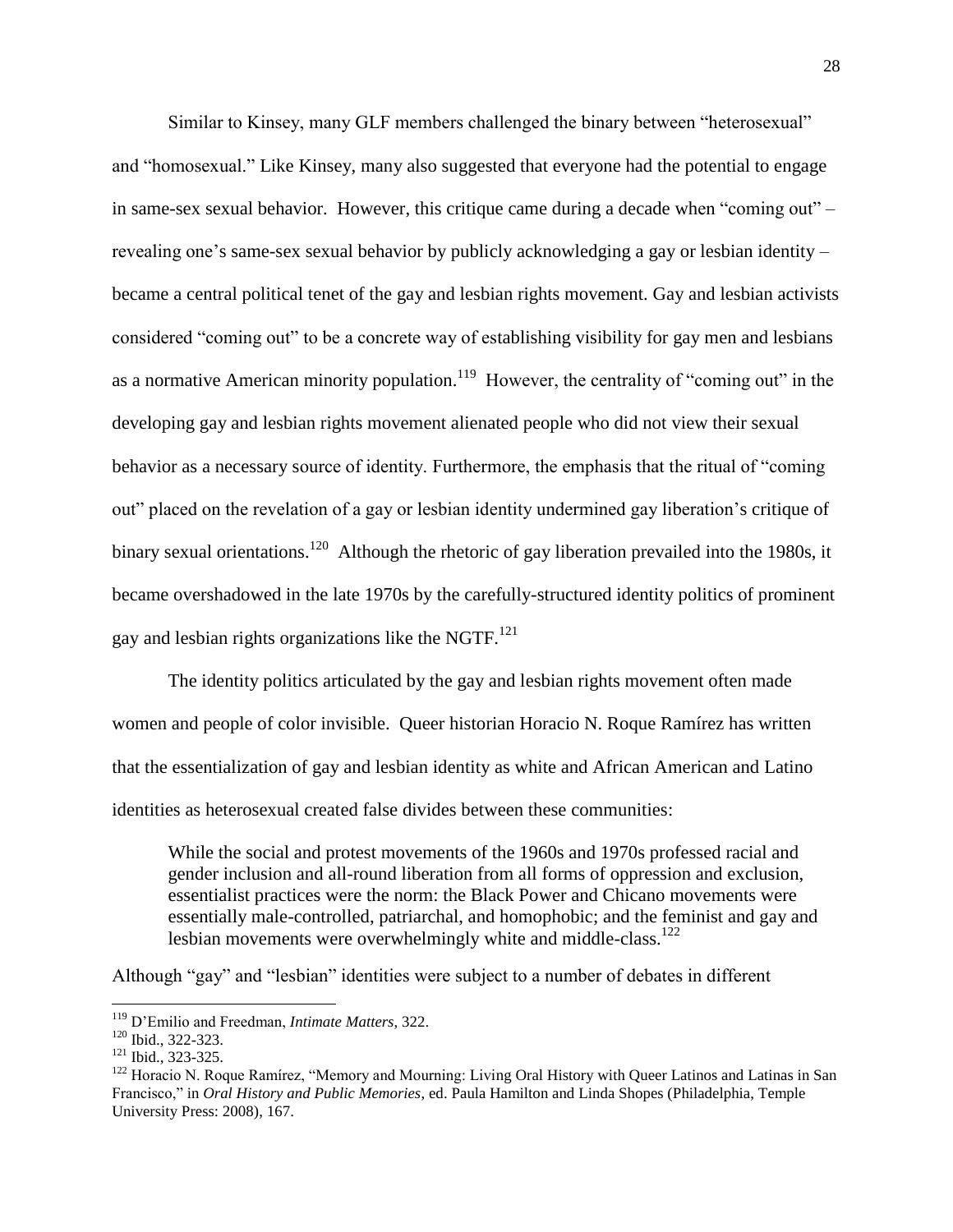communities and organizations, organizations led by white gay men dominated what was understood as the gay and lesbian rights movement. Some of the white men in these organizations were upset that people of color and/or white women were made invisible through the "increasingly mainstream" identity politics of the movement.<sup>123</sup> Despite this dissent, these organizations defined who "gays" and "lesbians" were by focusing their political rhetoric on combating stereotypes about white gay men.

The political rhetoric of the mainstream gay and lesbian rights movement also ignored the differences between lesbian and gay identity. Between the founding of the Daughters of Bilitus in 1955 and Robin Morgan's "Lesbian and Feminism: Synonyms or Contradictions?" speech at the 1973 West Coast Lesbian Conference, the place of lesbians within the gay and lesbian rights movement and the women"s liberation movement was a contested and divisive issue.<sup>124</sup> Although lesbians had participated in feminist activism from the movement's beginnings, lesbian identity had become increasingly important to feminist politics.<sup>125</sup> Historian Marcia M. Gallo has posited that "opinions on what constituted "correct" lesbian feminist behavior changed rapidly and diverged widely."<sup>126</sup> While organizations like the DOB remained integrationist, some lesbians adopted a politics of separatism from men and/or heterosexual women.<sup>127</sup> The nuances of these discussions did not find their way into much of the mainstream media coverage of feminist and lesbian activism, which frequently associated feminists with lesbianism as a way of slandering them or used the public non-heterosexuality of feminist

<sup>&</sup>lt;sup>123</sup> Martin Duberman, *Midlife Queer: Autobiography of a Decade, 1971-1981* (Madison, WI: The University of Wisconsin Press, 1996), 58.

<sup>124</sup> Introduction to "Lesbianism and Feminism: Synonyms or Contradictions?" by Robin Morgan, in *We Are Everywhere: A Historical Sourcebook of Gay and Lesbian Politics*, ed. Mark Blasius and Shane Phelan (New York: Routledge, 1997), 424; Gallo, *Different Daughters*, 186-87.

<sup>125</sup> Anne Enke, *Finding the Movement: Sexuality, Contested Space, and Feminist Activism* (Durham: Duke University Press: 2007), 8.

<sup>126</sup> Gallo, *Different Daughters*, 186.

<sup>127</sup> Ibid., 187.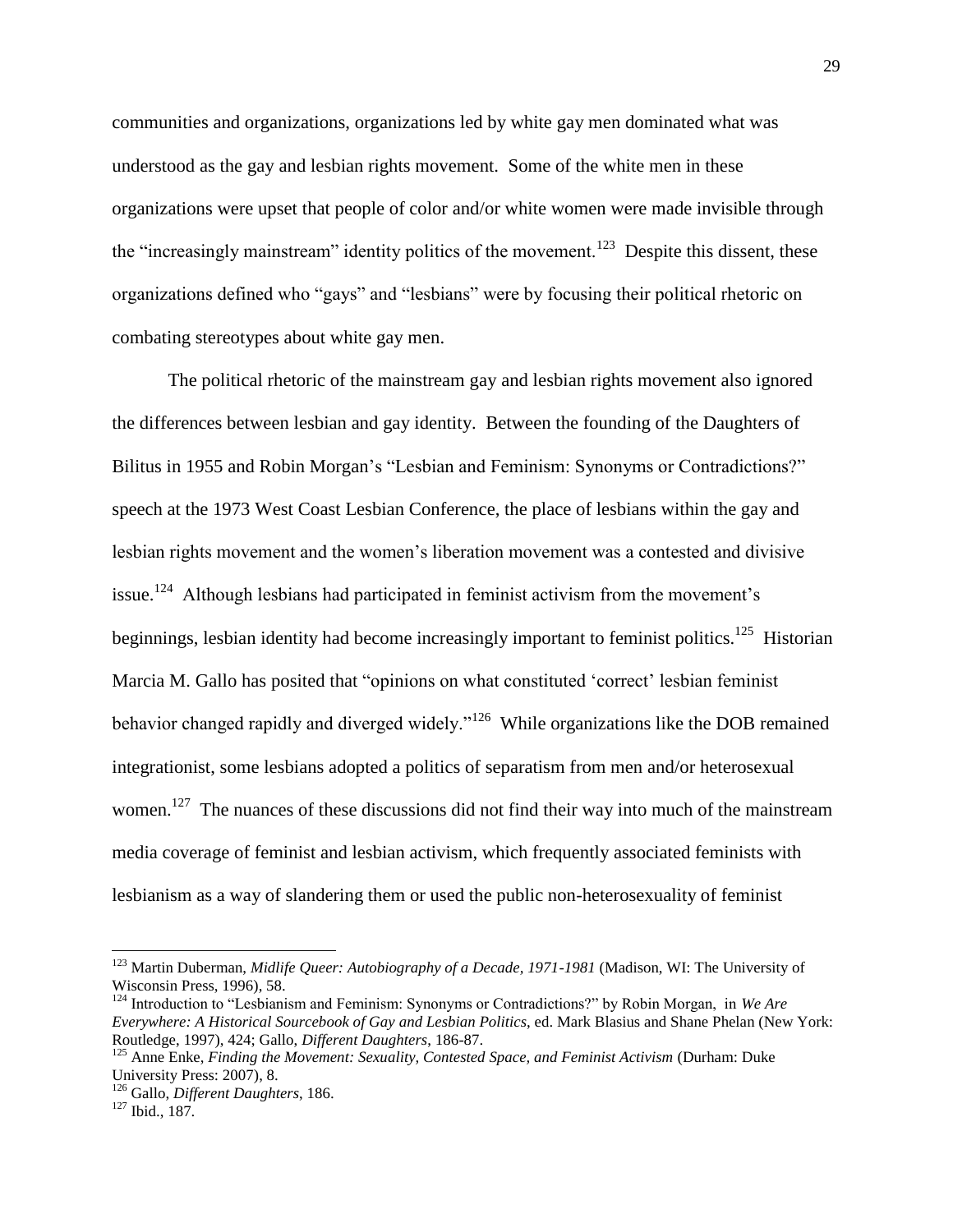activists like Kate Millett as a way of discrediting them.<sup>128</sup>

Just as the politics of claiming "lesbian" as an identity were not the same as the politics of claiming "gay," the politics of articulating these identities were not the same for black and white Americans. Because of the distinct symbolic meanings given to black and white sexuality, African American gays and lesbians faced a different set of raced-based stereotypes than their white counterparts. Referencing Kinsey's claim that about one-third of American men had had at least one same-sex sexual experience, Harvard Medical School associate professor of psychiatry Alvin F. Poussaint wrote in a 1971 issue of *Ebony* that "a few writers, without presenting any proof, have claimed that blacks have a greater incidence of male homosexuality than whites."<sup>129</sup> Poussaint explained that evidence given for this assumption ranged from the predominance of female-headed African American households to the idea that racism "castrates" African American men. <sup>130</sup> In a 1974 *Ebony* article, sociology professor Robert E. Staples argued that black gay men were more "visible" than black lesbians, commenting that "[d]espite a black male shortage, relatively few black women have joined the community of overt lesbians."<sup>131</sup>

The stereotypes Poussaint made note of concerning female-headed households and "castrated" black men, as well as Staples" comment about a "shortage" of black men, had their roots in debates about the legacy of slavery. In 1965, Labor Department Assistant Secretary Daniel Moynihan published a report in which he argued that the legacy of slavery had resulted in a non-normative family structure in which black women were dominant and black men were subordinate. According to Moynihan, this family structure resulted in ""a tangle of

 $\overline{a}$ 

<sup>128</sup> Enke, *Finding the Movement*, 8; Susan J. Douglas, *Where the Girls Are: Growing Up Female with the Mass Media* (New York: Times Books, 1994), 228-229.

<sup>129</sup> Alvin F. Poussaint, "Blacks and the Sexual Revolution," *Ebony*. October 1971, 116.

<sup>&</sup>lt;sup>130</sup> Poussaint, "Blacks and the Sexual Revolution," 116.

<sup>131</sup> Robert Staples, "Has the Sexual Revolution Bypassed Blacks?" *Ebony*, April 1974, 112.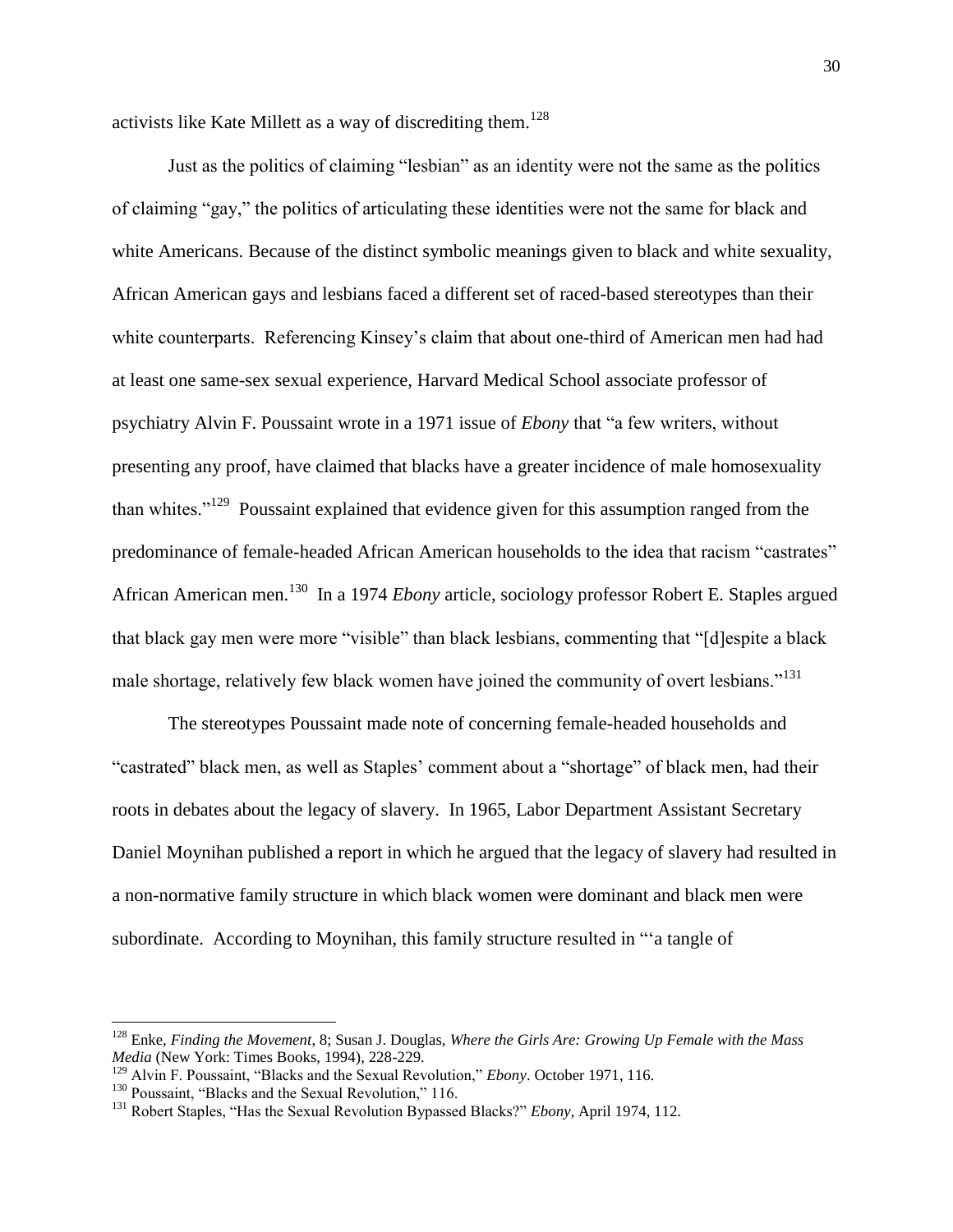pathology."<sup>132</sup> The stereotype that African American same-sex sexual behavior was a "pathology" caused by slavery"s effects on African American families was one difference between stereotypes about white and African American gay men and lesbians. It was not an assumption that the majority-white led gay and lesbian rights movement focused its political rhetoric on.

During the 1970s, journalists continued to reference Kinsey"s study as an important source of sexual knowledge and point of comparison for contemporary studies of sexuality. A 1970 *Psychology Today* survey reported that of their more than 20,000 sex survey respondents, the percentage of men who had had "at least one homosexual experience"  $-37$  percent – was identical to Kinsey's findings.<sup>133</sup> The *Washington Post* called a 1972 Gallic Sex Report "the French equivalent" of the Kinsey Report and the *Los Angeles Times* dubbed a 1973 study of teenage sexuality "A 'Kinsey Report' on Sex and Today's Teen-ager."<sup>134</sup> Although the Kinsey's Institute for Sex Research continued to publish new material, Kinsey"s original reports were still referenced in articles about heterosexual marriage, "sexual permissiveness," laws criminalizing sexual acts, and gay and lesbian behavior.<sup>135</sup> Sexologists also made use of or paid homage to Kinsey. A *Los Angeles Times* article reported that Professor A.M. Svyadoshch had used "statistics from Kinsey and other foreign experts to support his claims" in his 1974 Soviet sex

<sup>&</sup>lt;sup>132</sup> Deborah Gray White, *Ar'n't I a Woman?: Female Slaves in the Plantation South* (New York: W.W. Norton & Company, 1985), 166; D"Emilio and Freedman, *Intimate Matters*, 298-299.

<sup>133</sup> Robert Athanasiou, Phillip Shaver, and Carol Tavris, "Sex," *Psychology Today* 4, no. 2, July 1970, 50.

<sup>134</sup> Jonathan C. Randal, "Myth Debunked in Gallic Sex Report," *Washington Post*, October 31, 1972, B4; Robert C. Sorensen and David Hendin, "A "Kinsey Report" on Sex and Today"s Teen-Ager," *Los Angeles Times*, February 18, 1973, H1.

<sup>135</sup> Carolyn Banks, "A Double Life: Marriage and the Homosexual Experience," *The Washington Post,* July 14, 1974, ProQuest Historical Newspapers, PO14; Eleanor Blau, "Vatican Reaffirms Policy In Call for Sexual Morality," *New York Times,* January 16, 1976, 61; James J. Kilpatrick, "The Decriminalizing of Some Criminals," *Los Angeles Times,* August 31, 1973 A7; John Barbour, "New Kinsey Report Detects Conservative Sex Trend," *Los Angeles Times*, June 18, 1978, 2, 32.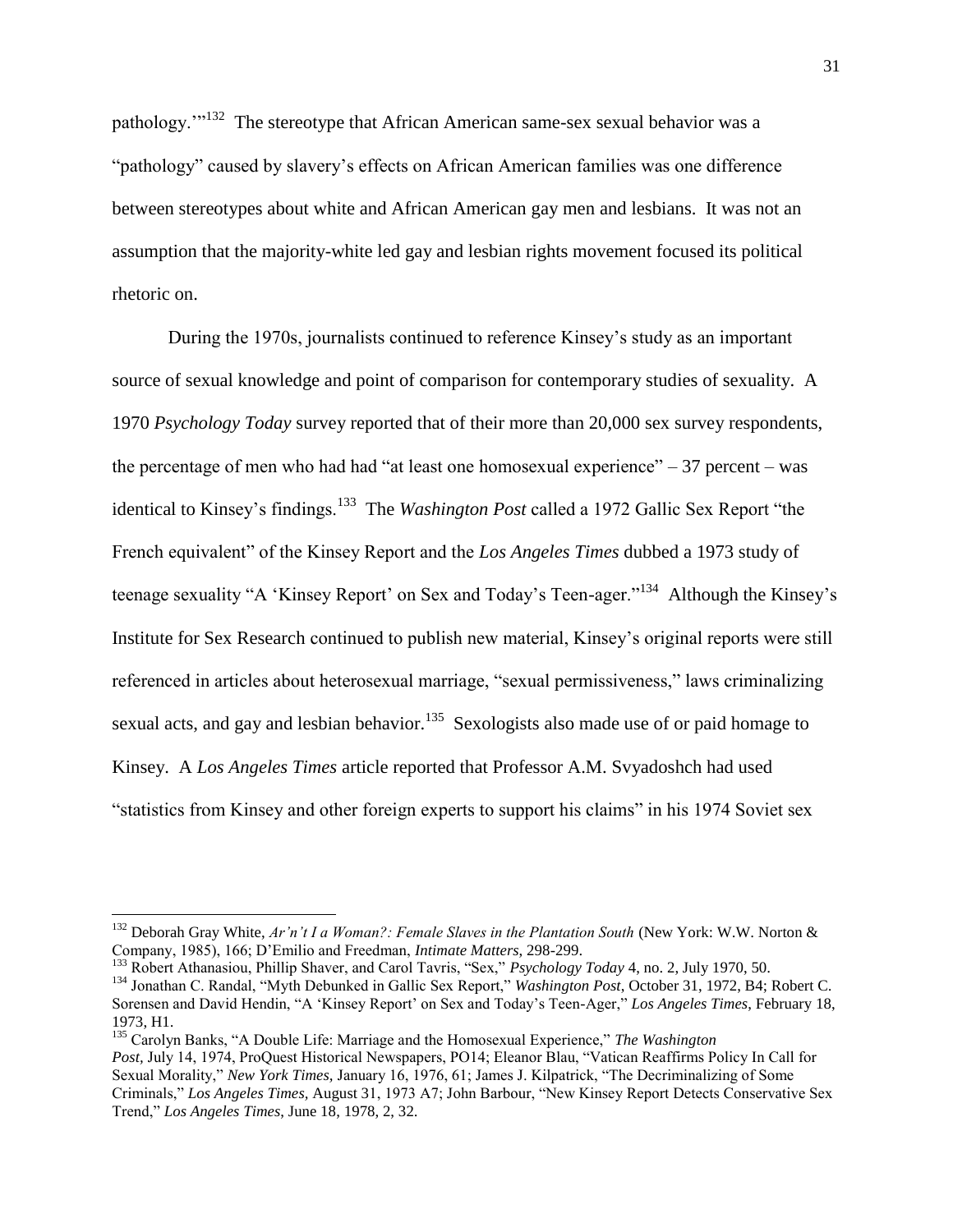manual.<sup>136</sup> Later that year, Dr. Walter Alvarez explained that the first issue of the *Homosexual Counseling Journal* was dedicated to Kinsey because he "was a pioneer in the study of the many different forms of sexual behavior of men and women."<sup>137</sup>

In *Disorders of Desire*, sexology historian Janice Irvine argues that Kinsey was foundational to sexologists" quest for legitimacy and respectability in the latter half of the twentieth century. During the 1970s, many journalists considered the Institute for Sex Research (hereafter referred to as the Institute) and the research partners William Masters and Virginia Johnson to be sources of "respectable," scientific sexology. In her 1978 article "Sex Research Has Earned Respectability," medical journalist Jane E. Brody wrote that "[h]uman sexual behavior... is today being scrutinized by an increasingly sophisticated cadre of scientists."<sup>138</sup> Brody linked Kinsey to contemporary sexology by quoting Dr. Richard Green of the International Academy of Sex Research, who said that the work of Kinsey and Masters and Johnson was exceptionally good compared to other twentieth century sexological studies, which had "been naïve and poorly designed."<sup>139</sup> Though Brody wrote at the end of the decade, the "respectability" of sexology was discussed throughout the 1970s. In his 1969 *Psychology Today*  article "Sex," sociology professor William Simon claimed that "our increase in knowledge about sex has won acceptance largely because…[of] the zoological commitment of Kinsey, the medical context of Masters and Johnson."<sup>140</sup> Although some members of the scientific community critiqued Masters and Johnson"s and the Institute"s methods, many journalists and scientific writers viewed them as legitimate research organizations because they studied sexuality from a

 $\overline{a}$ 

<sup>136</sup> "Sex and the Soviet Woman: More Fun Than the British?" *Los Angeles Times*, July 27, 1974, A1.

<sup>137</sup> Walter Alvarez, "Journal Deals with Homosexuals," *Los Angeles Times.* December 1, 1974, E18.

<sup>&</sup>lt;sup>138</sup> "Jane Brody's Bio," Jane Brody, accessed February 27, 2012, [http://www.janebrody.net/bio.html;](http://www.janebrody.net/bio.html) Jane E. Brody, "Sex Research Has Earned Respectability," *New York Times,* January 8, 1978, E20.

<sup>&</sup>lt;sup>139</sup> Brody, "Sex Research Has Earned Respectability," E20.

<sup>140</sup> William Simon, "Sex," *Psychology Today* 3, no. 2, July 1969, 23;Eric Nagourney, "William Simon, Sexuality Expert, Dies at 70," *New York Times*, July 29, 2000, http://www.nytimes.com/2000/07/29/us/william-simonsexuality-expert-dies-at-70.html.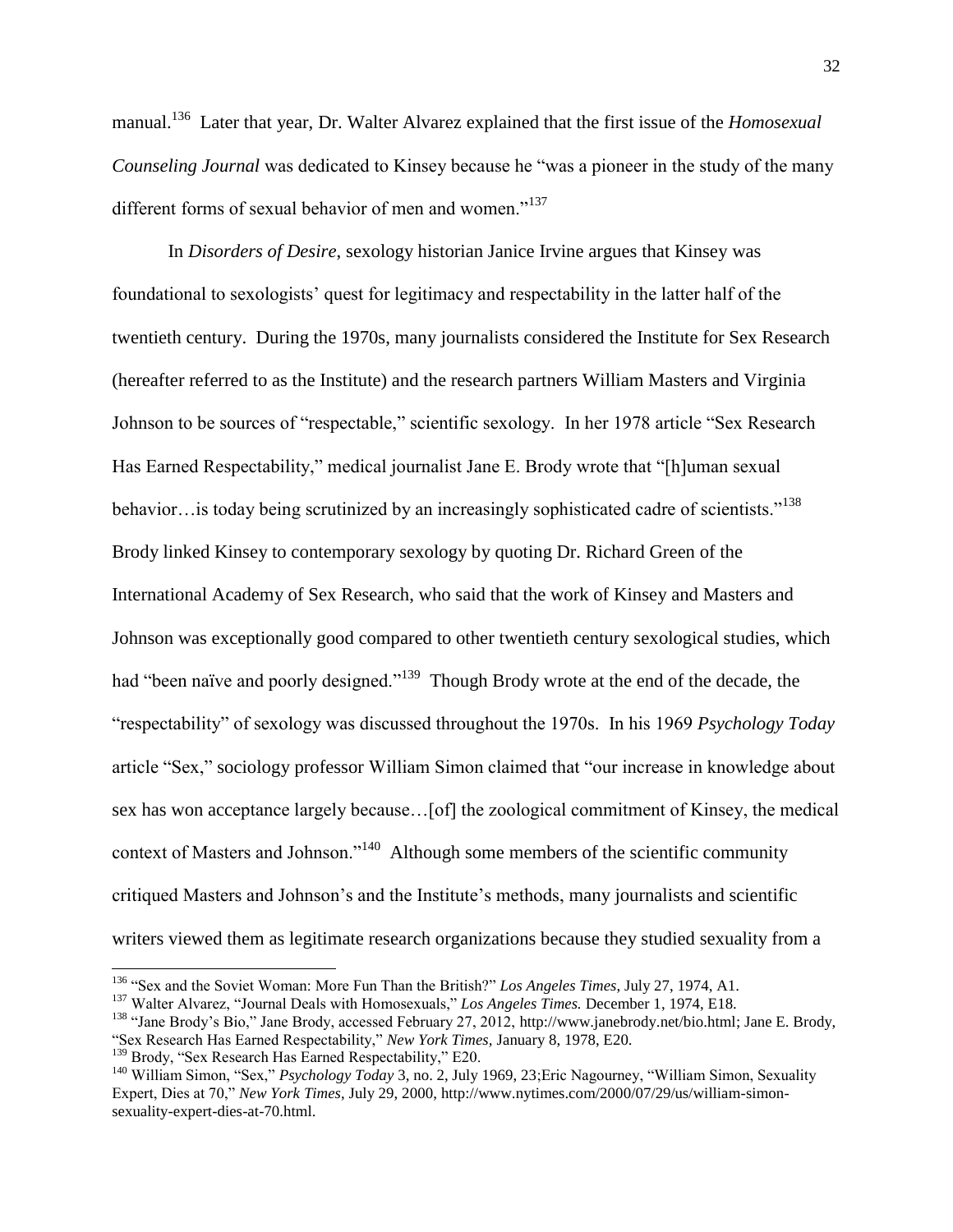scientific perspective. $^{141}$ 

Irvine has also contended that Kinsey was "an ideological precursor" to sexologists William Masters and Virginia Johnson. Although Kinsey presented some of his findings on biological response in his Reports, he kept his observational studies of human sexual behavior hidden for fear of losing funding. Beginning in the early 1960s, Masters and Johnson made the study of biological response the focus of their research.<sup>142</sup> Like Kinsey, they believed that sexology had the potential to improve people"s lives and that "good sex" could improve heterosexual marriages.<sup>143</sup> Unlike Kinsey, however, Masters and Johnson were less concerned with same-sex sexual behavior and those who engaged in it. Their conversion or treatment programs for those who engaged in same-sex sexual behavior reflected their belief that individuals should alter their behavior in order to conform to society"s norms – the opposite of what Kinsey had argued.<sup>144</sup> Unlike Masters and Johnson, the Institute for Sex Research that Kinsey founded in 1947 was ideologically consistent with Kinsey's belief that same-sex sexual behavior was a normative form of sexual expression, and that the existence of this behavior necessitated a change in social norms and laws which stigmatized it.<sup>145</sup>

Irvine explains that during the 1960s, a trend of "humanistic" sexuality emerged from the "scientific" sexology practiced by Masters and Johnson. This trend came from those both inside and outside of sexology who thought that sex research could be useful for personal fulfillment and political activism.<sup>146</sup> Although the Institute could arguably fall within Irvine's humanistic and scientific sexology categories, the Institute's work stands out as humanistic in comparison to

<sup>141</sup> Irvine, *Disorders of Desire*, 129, 195, 198-201, 246-249.

<sup>142</sup> Irvine, *Disorders of Desire*, 59, 67.

 $143$  Ibid., 61.

<sup>144</sup> Ibid., 60-62, 253-254, 256-257.

<sup>&</sup>lt;sup>145</sup> The Kinsey Institute for Research in Sex, Gender, and Reproduction, "Origin of the Institute," 1996-2012, accessed February 13, 2012, http://www.kinseyinstitute.org/about/origins.html.

<sup>146</sup> Irvine, *Disorders of Desire*, 105-107.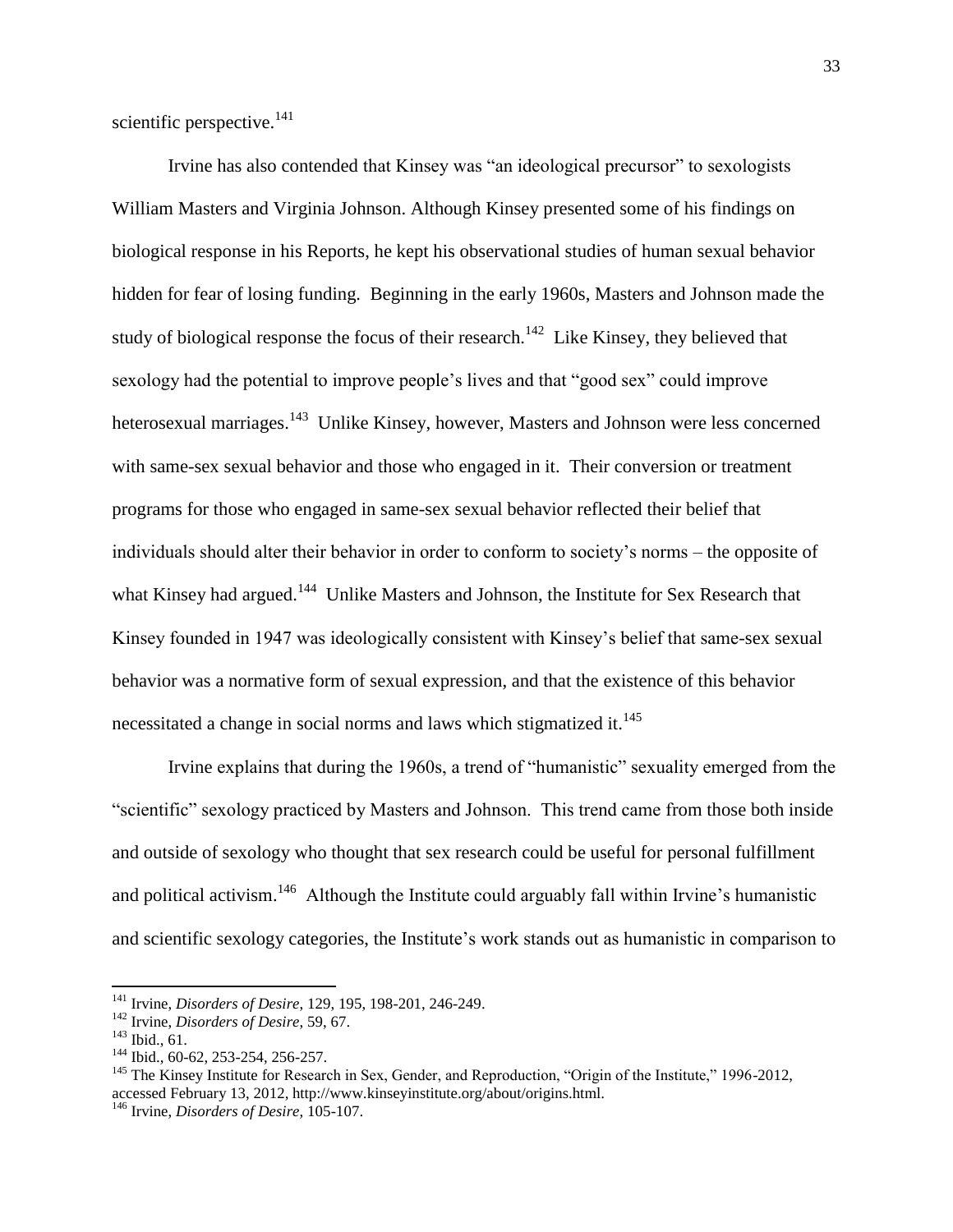Masters and Johnson. During the 1970s, data from the Institute was used by people both within and outside of the Institute in order to argue for expanded rights and treatment of gay men and lesbians. In 1971, the Institute concluded that "2,000 to 3,000 servicemen" a year received dishonorable discharge for "homosexuality," and that the military should rethink its policy, which was "unwise, unjust and in essence unenforceable"<sup>147</sup> In 1974, NGTF director and cofounder Bruce Voeller argued against the airing of an episode of the television series *Marcus Welby, M.D.* which portrayed the sexual assault of a teenage boy by an adult man. Voeller opposed the episode because he felt that the crime was portrayed as ""homosexual"" and argued that "the most reliable studies of sex offenses against children, including those published by the Kinsey Institute...have found that child molestation is almost exclusively heterosexual."<sup>148</sup> One of Kinsey"s contradictions was that he argued against political lobbying by sexologists while simultaneously using his data to critique sodomy laws and military policies on gay men and lesbians. Similarly, the Institute refused to take a stand on issues like pornography while making public critiques of military policies concerning same-sex sexual behavior. The Institute"s humanistic sexology was therefore a continuation of Kinsey's contradictory ideology.<sup>149</sup>

Just as activists made use of contemporary sexology which supported gay and lesbian rights, activists also argued against aspects of sexology which they viewed as homophobic. During the 1970s, Masters and Johnson as well as other conservative sexologists maintained that sex therapy could transform a gay man or lesbian into a heterosexual.<sup>150</sup> These conversion programs reflected a "search for a cure for homosexuality" that had "deep roots in the history of American psychiatry." "Homosexuality" was discussed as a disorder or disease well before the

<sup>147</sup> Lawrence Van Gelder, "Armed Forces Assailed On View of Homosexual," *New York Times,* July 19, 1971, 32. <sup>148</sup> Les Brown, "3 Stations Reject "Welby" Episode: Homosexual-Rights Groups Fought Molestation Story," *New York Times*, September 28, 1974, 59.

<sup>149</sup> Irvine, *Disorders of Desire*, 39.

<sup>150</sup> Ibid., 250, 253.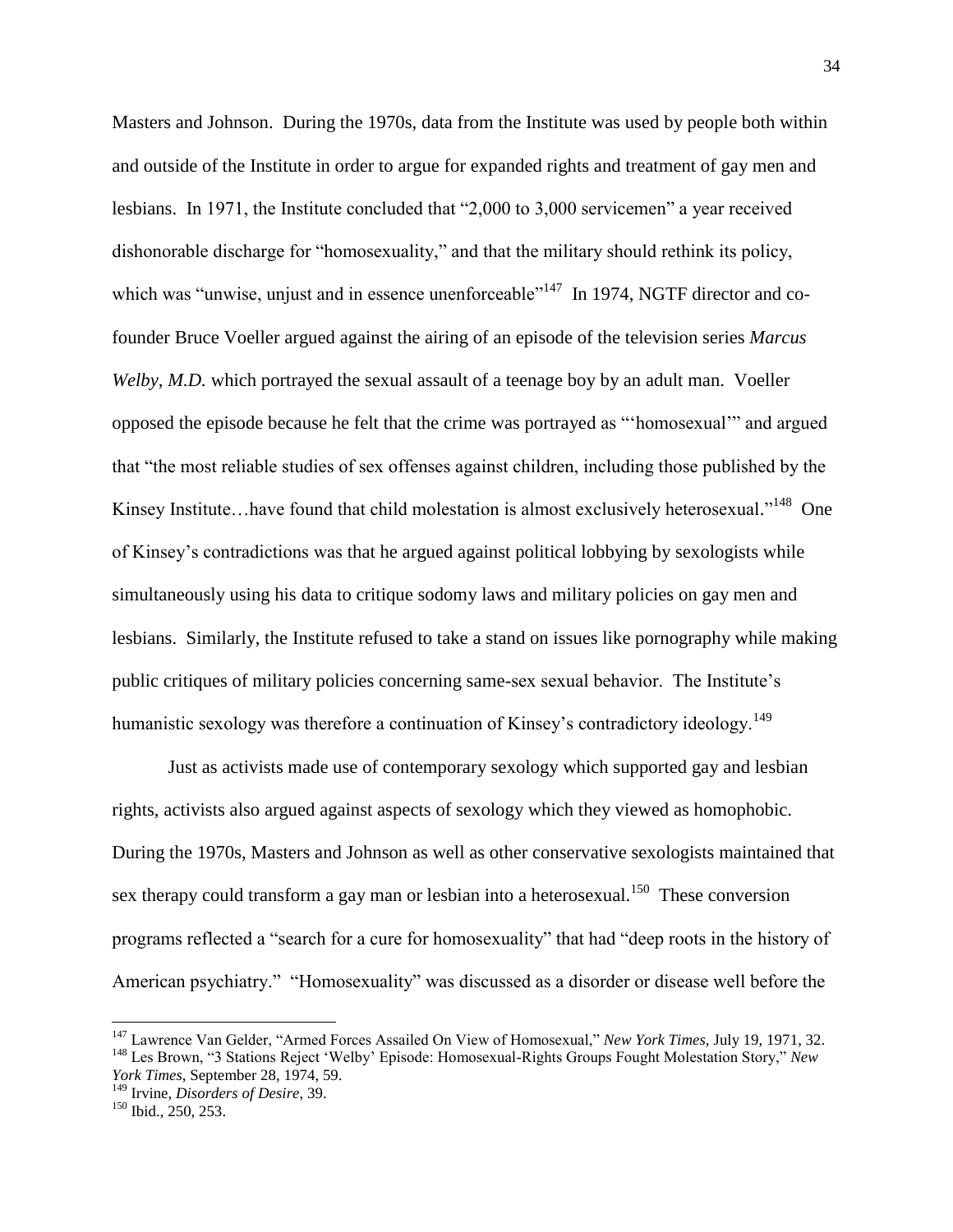American Psychiatric Association listed it as "an official category of mental illness" in its first *Diagnostic and Statistical Manual* in 1953. The idea that same-sex sexual behavior was a disorder or disease led psychiatrists of the 1940s to discuss the possibility of a ""cure."<sup>151</sup> Activist political rhetoric which framed same-sex sexual behavior as an aspect of one"s identity rather than a choice was very much influenced by and positioned against the claim that therapy could change a person"s sexual orientation. Gay activists like NGTF director Charles Brydon were aware that Kinsey believed his findings were evidence that sexuality did not reside solely in binary sexual identities. In a 1979 response to a reporter, Brydon referred to Kinsey"s conclusion that sexual response existed on a spectrum. However, he argued that that ""doesn"t mean you can turn people into one or the other" through therapy.<sup>152</sup> Brydon's comments show that he was attuned both to the Kinsey"s findings about sexual fluidity and the trend that was emerging to use the scientific sexology of researchers like Masters and Johnson to legitimize the elimination of same-sex sexual behavior through therapy.

Like Kinsey, Masters and Johnson did not make racial and class diversity a priority in their studies. The volunteer subjects who informed their 1966 publication *Human Sexual Response* and their 1970 work *Human Sexual Inadequacy* were mostly white, upper-middle class, and highly educated.<sup>153</sup> According to Dr. June Dobbs Butts, the first African American to be trained as a therapist at the Masters and Johnson Institute, African Americans were included in the original research study as well as subsequent therapy groups.<sup>154</sup> However, the eleven African American families that Masters and Johnson studied were left out of the publication of their

l

 $151$  Ibid., 253.

<sup>152</sup> Laurie Johnson, "Skepticism Is Voiced on Therapy Used to "Reverse" Homosexuality," *New York Times,* April 18, 1979, A14.

<sup>153</sup> Irvine, *Disorders of Desire*, 69, 82-83.

<sup>&</sup>lt;sup>154</sup> Butts, June Dobbs. "Is Homosexuality A Threat to the Black Family?: A frank discussion of that question – and others about the "gay" lifestyle." *Ebony*, April 1981. 140.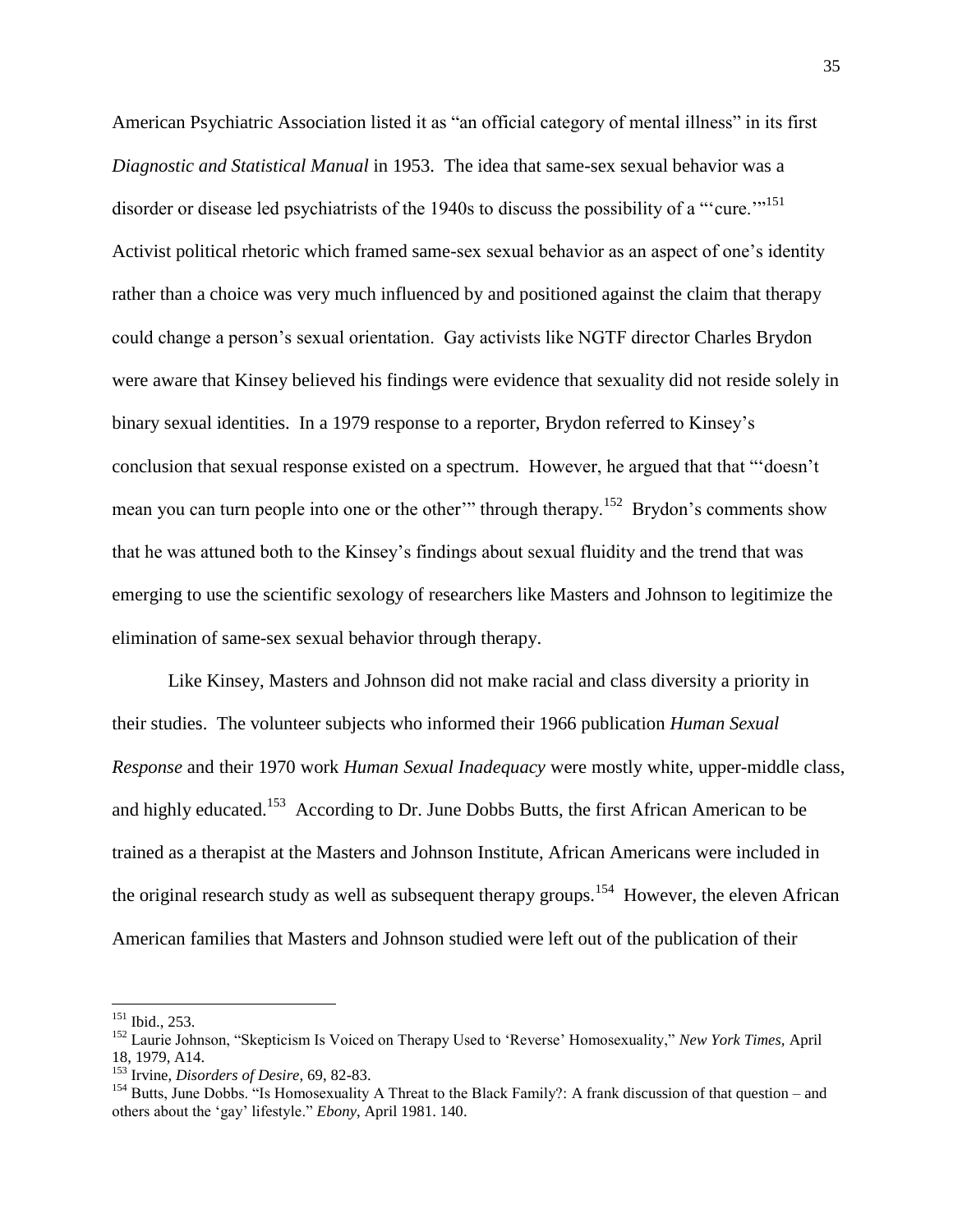findings in *Human Sexual Response*. 155 Although Kinsey"s original African American case studies were published in 1979, sexology research published during this decade continued to focus on the behavior of white Americans.<sup>156</sup>

The continued absence of African Americans from past and contemporary sociology was noted by black medical writers. Alvin Poussaint argued that because there had been little research conducted on African American sexual behavior by the Institute for Sex Research and Masters and Johnson, racist stereotypes still informed what many whites thought of African American sexuality.<sup>157</sup> In his 1973 *Ebony* article "Sex and the Black Middle Class," Robert Staples pointed to Kinsey"s limited data on African American sexuality to argue that an increase in research on black sexuality (and especially *middle class* black sexuality) could be used to disprove racist stereotypes that black men and women were hypersexual compared to whites.<sup>158</sup> As they had in the 1950s, *Ebony* articles and editorials continued to argue that more research on black sexuality would be beneficial to combating racist stereotypes about African Americans.

Sociologist Julia A. Erickson has argued that even though contemporary sexologists and members of gay and lesbian communities had conducted studies of same-sex sexual behavior during the 1970s, gay and lesbian activists "made political use of Kinsey"s data" from his 1948 and 1953 publications in their "pursuit of identity politics."<sup>159</sup> Although studies on same-sex sexual behavior were conducted, no surveys which presented new estimates about the proportion of same-sex sexual behavior in America were published during the 1970s. With the growth of gay and lesbian rights organizations, Kinsey"s claims about the population size of individuals practicing same-sex sexual behavior remained important and frequently referenced sources of

<sup>155</sup> Poussaint, "Blacks and the Sexual Revolution," 114; See also Irvine, *Disorders of Desire*, 81-83.

<sup>&</sup>lt;sup>156</sup> Butts "Is Homosexuality A Threat to the Black Family?" 139.

<sup>&</sup>lt;sup>157</sup> Poussaint, "Blacks and the Sexual Revolution," 114, 116.

<sup>158</sup> Robert E. Staples, "Sex and the Black Middle Class." *Ebony*, August 1973, 106.

<sup>159</sup> Ericksen, *Kiss and Tell*, 160.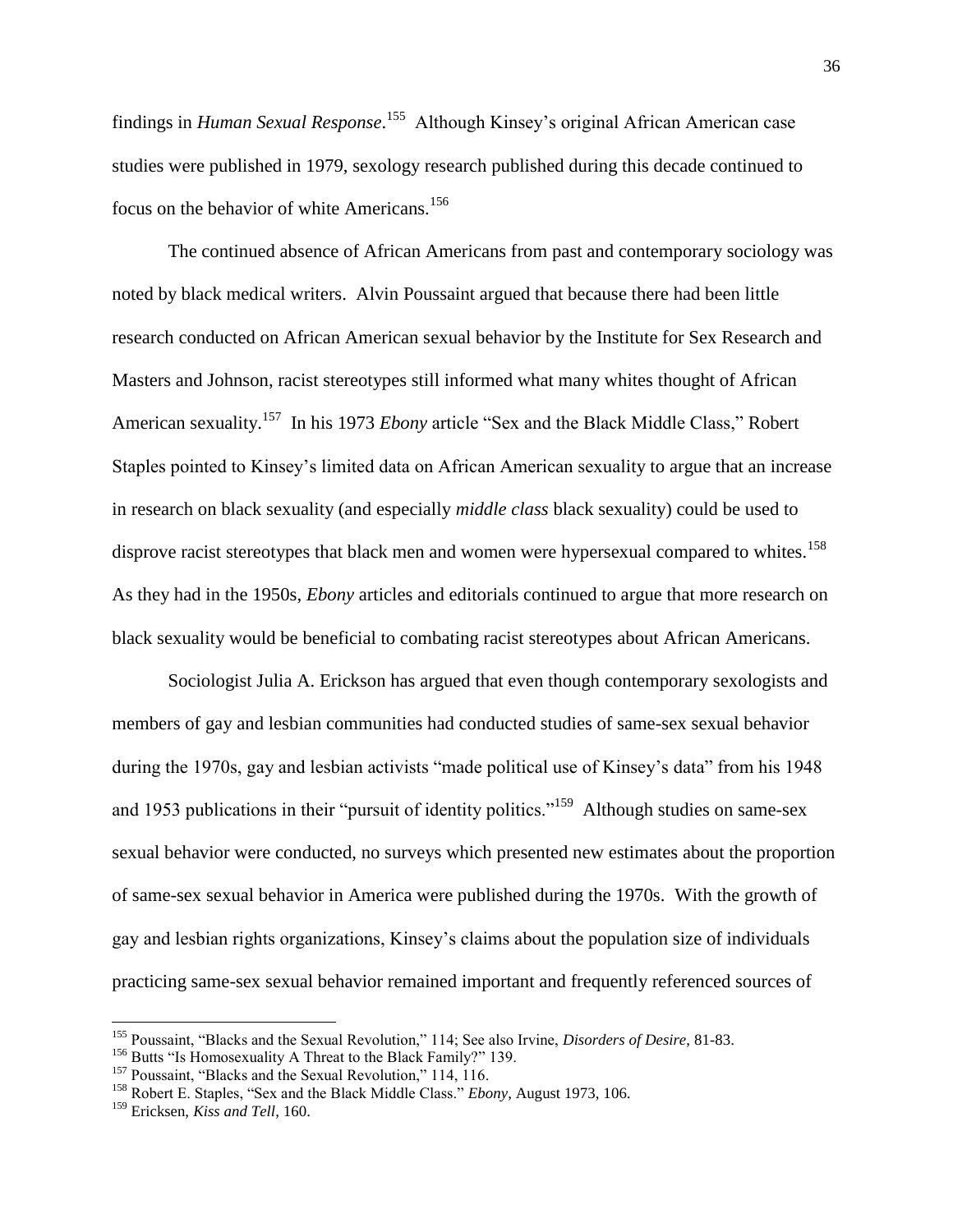sexual knowledge.

Although some gay activists made arguments based on Kinsey"s higher estimates of same-sex sexual behavior during the first half of the decade and some discussed these higher estimates as speculations rather than facts, gay activists like NGTF director Bruce Voeller subverted Kinsey"s theory of a spectrum of sexual behavior by clinging to a new average of Kinsey's same-sex sexual data which conflated behavior with identity. This average – that 10 percent of the population was gay and lesbian – was higher than the averages of those who exhibited exclusively same-sex sexual behavior and lower than the averages of those who had had at least one same-sex sexual outlet. Although many gay and lesbian activists, especially those at the beginning of the decade, did not use this statistic, Voeller"s interpretation of Kinsey would come to be employed as an easy reference point by the end of the decade.

During the 1970s, gay and lesbian activists and scholars wrote articles in which they cited Kinsey's data on same-sex sexual behavior to argue for an expansion of gay and lesbian rights. New York Mattachine president Michael Kotis asserted in a 1971 *New York Times* article that scientists like Kinsey had demonstrated that "homosexual behavior has existed throughout man"s history."<sup>160</sup> Drawing on Kinsey's highest estimates about same-sex sexual behavior and response in men, he argued against what he saw as three fallacies: that "homosexuality" was "unnatural," "immoral," and an "illness."<sup>161</sup> Similar to other authors who sought to explain the existence of gay men and lesbians, Kotis cited Kinsey as an authority on the population size of gay men and lesbians. Kotis based his arguments for the validity of same-sex sexual behavior on the high incidences of this behavior reported in Kinsey"s studies. Using these statistics, Kotis argued that same-sex sexual behavior was a normal "minority behavior" which should not be

<sup>&</sup>lt;sup>160</sup> Kotis, "Homosexual Militance," 37.

<sup>161</sup> Ibid., 37.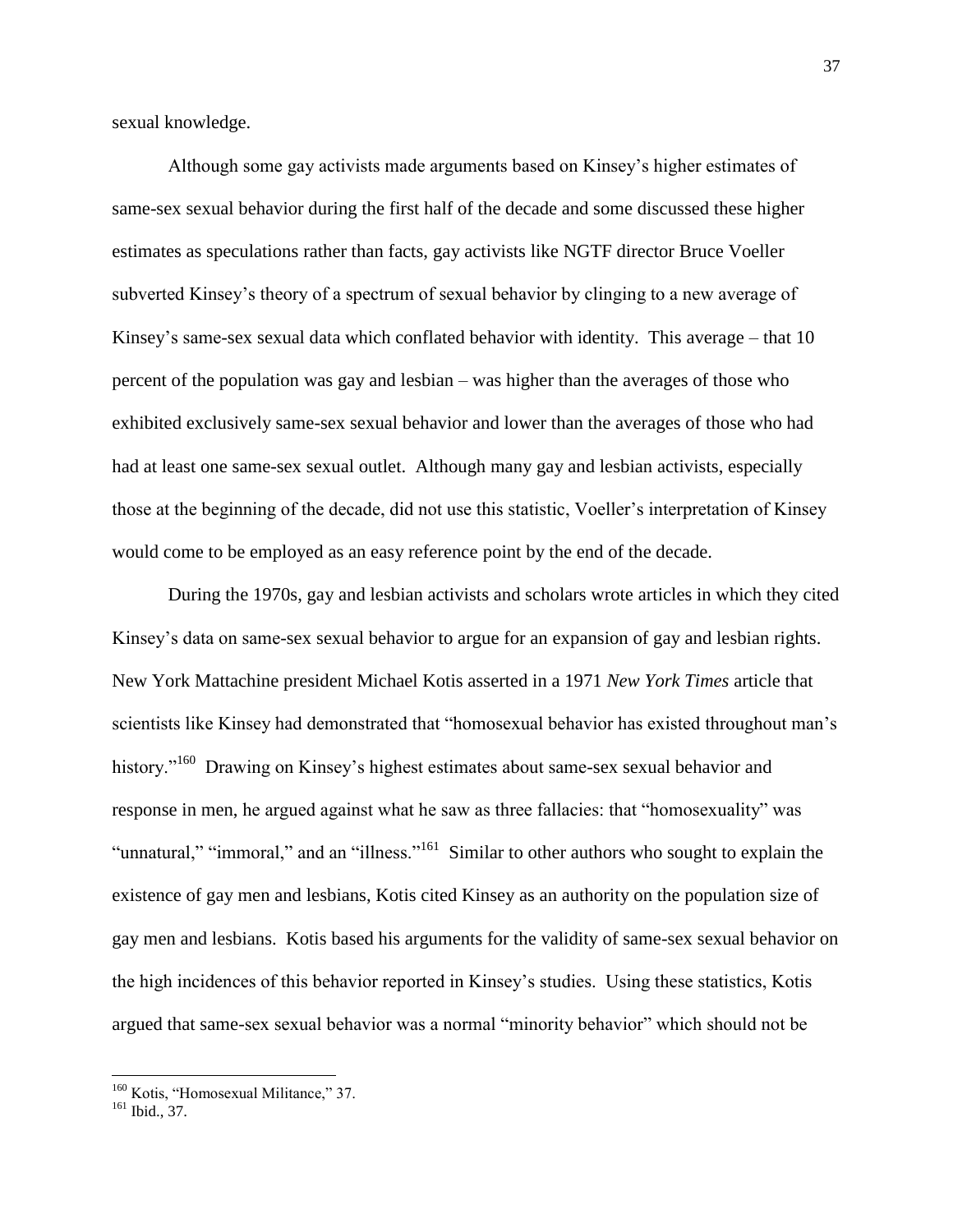discriminated against.<sup>162</sup>

Some gay and lesbian activists argued that they were part of a minority whose existence was substantiated by Kinsey, but that might be even larger than he had found it to be. Kotis noted that the "consequence of Kinsey"s findings is that one-third to one-half of the male population is either "sick" to some degree or that something is basically wrong with the majority's 'illness theory."" Drawing on Kinsey's idea that social restraints prohibited an innate bisexuality, Kotis speculated that the discrepancy between the 50 percent of men who exhibited same-sex sexual response and the 37 percent who had had a same-sex sexual outlet was "the result of societal pressure favoring a heterosexual 'norm."<sup>163</sup> Aligning himself with the rhetoric of gay liberation, Kotis suggested that were it not for these norms, half of the male population might engage in same-sex sexual behavior. Similarly, New York Daughters of Bilitus member Ruth Simpson argued that the Kinsey-based estimate of 800,000 gay men and lesbians living in New York was only ""the tip of the iceberg."<sup>164</sup>

Gay and lesbian activists and writers employed Kinsey amidst competing discourses about how many Americans might be gay or lesbian. Debates about the population size of gay men and lesbians were connected to definitions of what constituted a gay or lesbian identity. Novelist Merle Miller"s 1971 *New York Times* essay "What It Means to be a Homosexual" touched on debates about both the gay and lesbian population size and the supposed identity of this population. Miller identified himself in his essay as a "homosexual" man, "[a]ssuming anybody is ever totally one thing sexually"; and although he referenced the Kinsey Reports, he

 $\overline{\phantom{a}}$  $162$  Ibid., 37.

 $163$  Ibid., 37.

<sup>&</sup>lt;sup>164</sup> Klemesrud, "The Disciples of Sappho, Updated," SM38.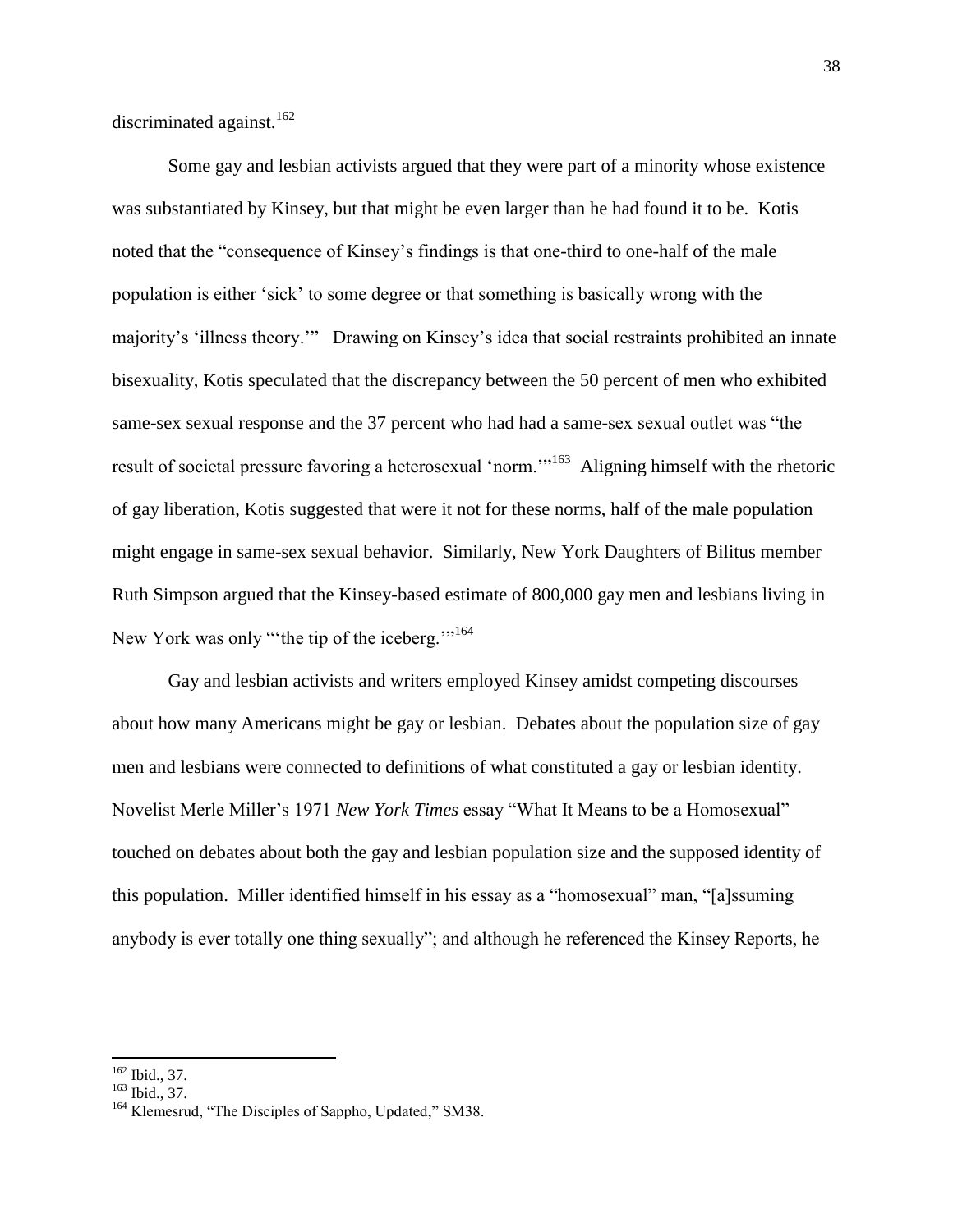maintained skepticism about their accuracy.<sup>165</sup> In his essay, Miller wrote:

We do not even know how prevalent [homosexuality] is. We were told in 1948 by Dr. Alfred C. Kinsey in "Sexual Behavior in the Human Male" that 37 per cent of all males have had or will have at least one homosexual experience between adolescence and old age…The National Institute of Mental Health says that between 3,000,000 and 4,000,000 Americans of both sexes are predominantly homosexual, while many others display what the institute delicately calls occasional homosexual tendencies. But how do they know? Because the closets are far from emptied; there are more in hiding than out of hiding. That has been my experience anyway.<sup>166</sup>

Miller"s doubt concerning the accuracy (or lack thereof) of Kinsey"s data had little to do with the racial, class, and geographical demographics of the Kinsey Reports. Rather, Miller maintained the same stance toward all estimates about the prevalence of same-sex sexual behavior: "Nobody knows."<sup>167</sup> His discussion of Kinsey mirrored Kotis' analysis in that Miller implied, as Kinsey had, that many more people would exhibit same-sex sexual behavior were it not for restrictive social norms. Even more so than Kotis' article, Miller's stance complicated the idea that there were "homosexual" and "heterosexual" identity categories.

As gay and lesbian rights activists began to further define what a gay or lesbian person was, they began also to define how large the population of these individuals might be. This trend can be seen in a follow-up *New York Times* essay that Miller wrote in late 1971 after receiving more than two thousand letters in response to his earlier article. In "What it Means to be a

Homosexual *(Continued)*," he asserted:

Homosexuals make up much more than 5 per cent of the population. There may be as many as 20 million, and Craig Schoonmaker, founder of Homosexuals Intransigent at City College, has said that according to Kinsey one of every six men and one of every eight women in the United States is predominantly or exclusively homosexual. Thus, says Schoonmaker, since the United States now has a population of 210 million, some 30

<sup>165</sup> Merle Miller, "What It Means To Be a Homosexual," *New York Times*, January 17, 1971, ProQuest Historical Newspapers, SM9.

<sup>&</sup>lt;sup>166</sup> Miller, "What It Means To Be a Homosexual," SM9.

<sup>167</sup> Ibid., SM9.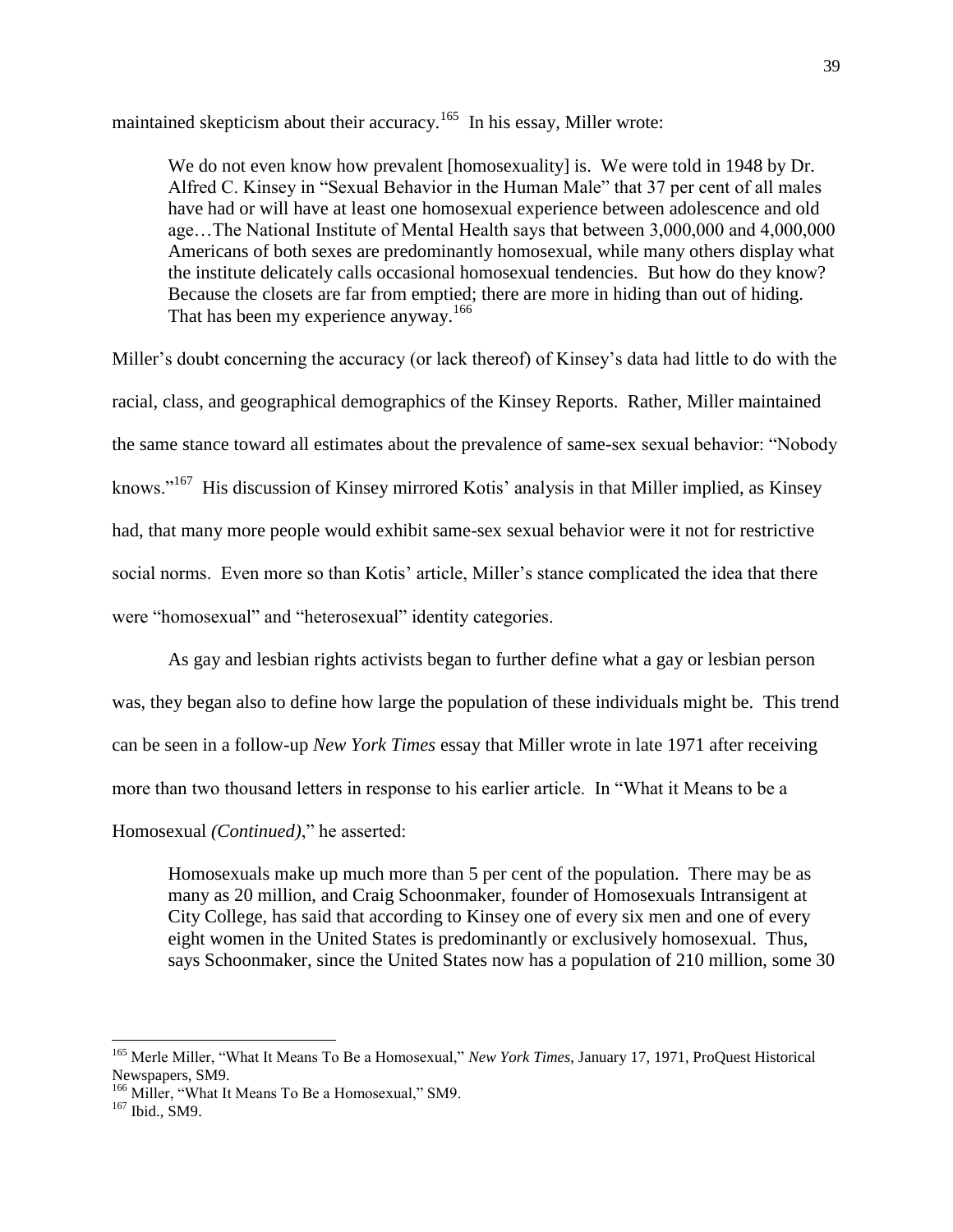million people are predominantly or exclusively homosexual. Perhaps.<sup>168</sup>

In this article, Miller remained skeptical of all estimates of the numbers of individuals who engaged in same-sex sexual behavior. However, this time Miller did not directly quote Kinsey"s claims about how many people had experienced same-sex sexual behavior; instead, he quoted a prominent gay activist"s interpretation of how many Americans were gay and lesbian. As the gay and lesbian rights movement solidified its public identity politics, activists began to shift away from quoting the percentage of men and women who had told Kinsey that they had had any same-sex sexual experience and towards referencing the number of people who had exhibited predominantly or exclusively same-sex sexual behavior for a certain amount of time. For those who exhibited exclusively same-sex sexual behavior, this behavior became conflated with identity.

The rhetoric and political strategy used in Sergeant Leonard Matlovich"s Air Force hearing was also indicative of the type of identity politics that were solidifying in gay and lesbian activist discourses. In 1975, Matlovich "deliberately provoke[ed] a discharge" by delivering a "coming-out letter to his superior officer" in order to legally challenge an Air Force regulation prohibiting ""[h]omosexuality"" and an article in the Uniform Code of Military Justice which forbade "any unnatural carnal copulation."<sup>169</sup> Before prompting his discharge hearing, Matlovich convinced NGTF co-founder Franklin Kameny to aid him in his case.<sup>170</sup> In the *New York Times* and *Los Angeles Times* coverage of Matlovich"s preliminary discharge hearings, gay activist and historian Martin Duberman wrote that Matlovich "admits that had he the choice –

l

<sup>168</sup> Merle Miller, "What It Means To Be a Homosexual (*Continued*)," *New York Times*, October 10, 1971, ProQuest Historical Newspapers, SM67.

<sup>&</sup>lt;sup>169</sup> "The Sergeant v. The Air Force," *Time* 106, no 10, September 8, 1975, 46; Duberman, "The Case of the Gay Sergeant," SM5.

<sup>170</sup> Jay Mathews, "Air Force Begins Homosexuality Case," *The Washington Post*, September 16, 1975, A3; "Task Force History."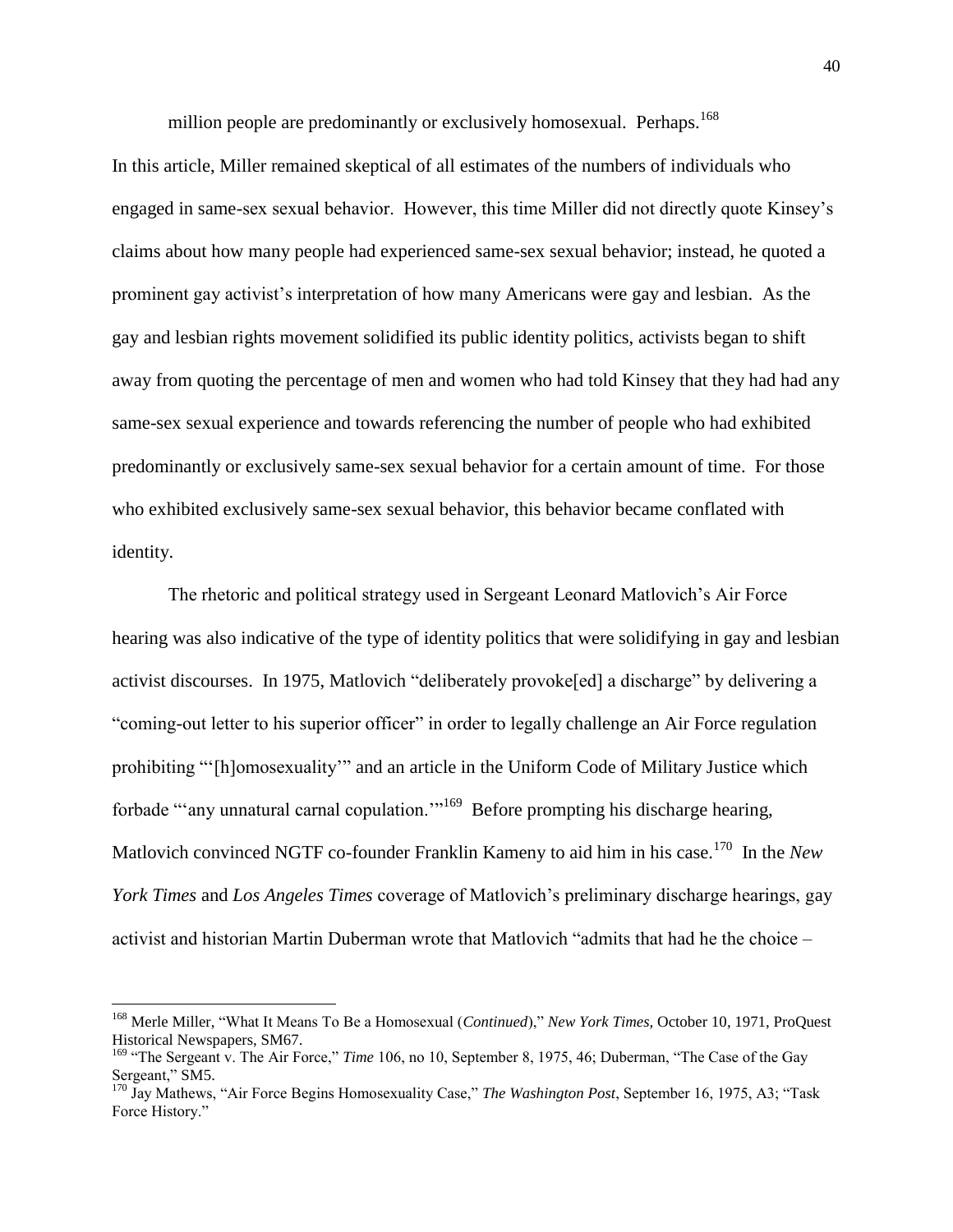and he is adamant that homosexuals never have the choice – he would rather be straight."<sup>171</sup> Matlovich told Duberman that had he not "come out" to the Air Force, he would be "living a lie"; and that although he would have rather been straight, his identity as a "homosexual" was not a "choice." In what seems a reference to the 1950s fear of security threats in the form of communists, gay men, and lesbians, Matlovich insisted that he loved his country, his Constitution, and that he would "turn in immediately any gay individual harming security."<sup>172</sup> Although Matlovich"s hearing did not change Air Force policy, he emerged from his hearings as a conservative gay public figure in the 1970s and  $80s$ <sup>173</sup>

In his memoir *Midlife Queer*, Duberman revealed his disdain for Matlovich"s politics and the "increasingly mainstream (male) tone and goals" of the Gay Academic Union, which Duberman worked with.<sup>174</sup> The ways in which Duberman's personal ideology deviated from the type of identity politics that Matlovich espoused are evident in his coverage of the hearings. Duberman explained that "the defense presented a considerable amount of 'expert' testimony in an effort to demonstrate the current range of scientific opinion on sexual behavior." And asked sarcastically, – "What does science currently claim to know...about the 'causes' of homosexuality?"<sup>175</sup> The two experts on whom Duberman focused were Johns Hopkins psychohormonal researcher John Money and Kinsey Report co-author Wardell Pomeroy.

Of special interest to Duberman was the difference in Money and Pomeroy"s opinions of whether same-same sexual behavior was ""unnatural."<sup>176</sup> Money answered that ""anything that

 $171$  Duberman, "The Case of the Gay Sergeant," SM5.

<sup>172</sup> Ibid., SM5; Johnson, *The Lavender Scare*, 1, 6.

<sup>173</sup> Martin Duberman, *Midlife Queer: Autobiography of a Decade, 1971-1981* (Madison: University of Wisconsin Press, 1996), 58-59.

<sup>174</sup> Duberman, *Midlife Queer*, 58.

<sup>&</sup>lt;sup>175</sup> Duberman, "The Case of the Gay Sergeant," SM5.

<sup>176</sup> Ibid., SM5.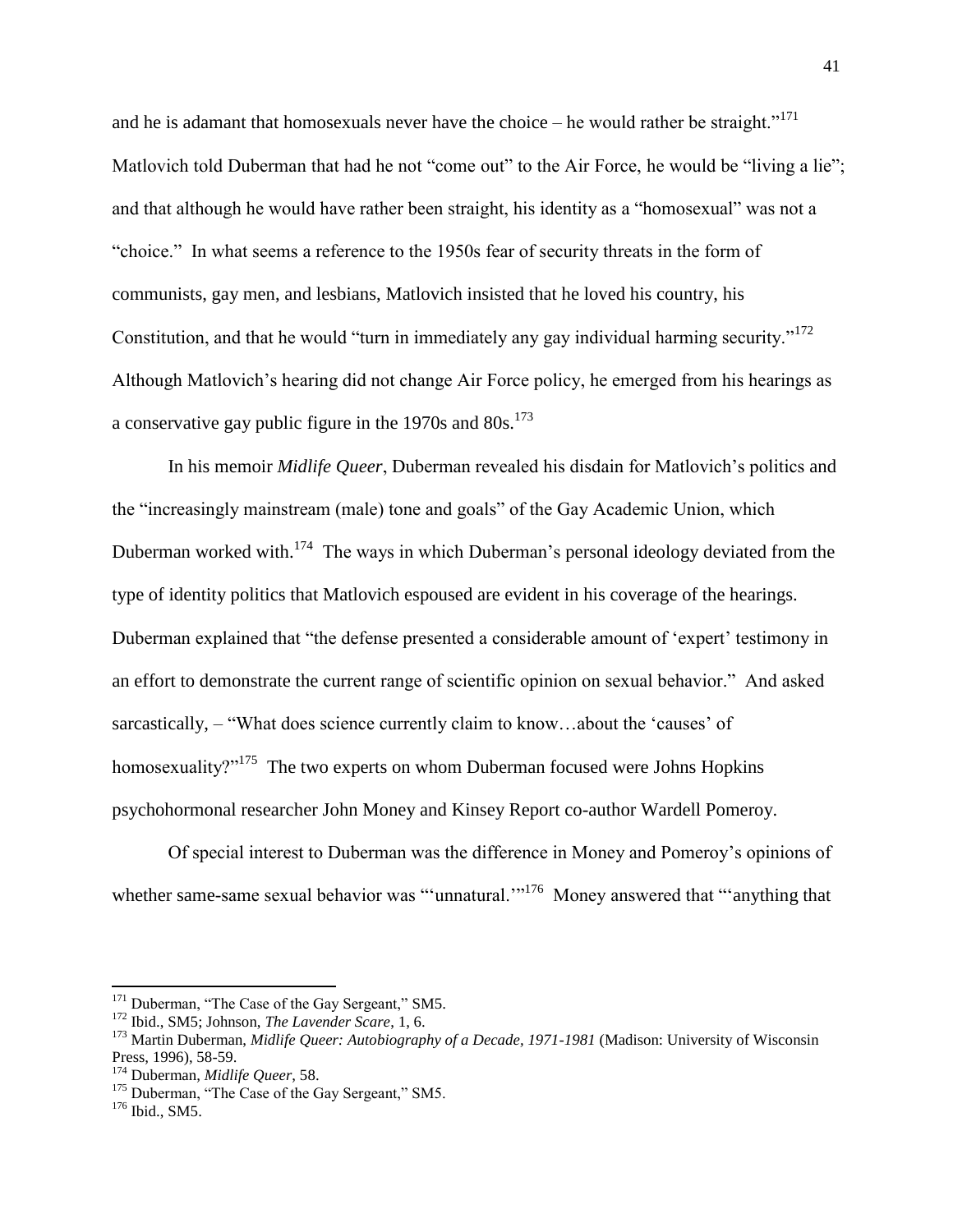occurs in nature is "natural" – and homosexuality is recorded among all primates. $1177$ 

Duberman made special note of how Pomeroy"s testimony differed from Money"s:

Pomeroy amplified on possible definitions of "normalcy." The *statistical* norm simply means "what is common" – what more than half the people do. By that standard – using the familiar Kinsey finding that about 40 percent of all adult American males have had a homosexual experience to orgasm – male homosexuality is on the borderline of "normalcy" (although Pomeroy now thinks the 40 percent figure may have been too high, at least in 1948). If we use as our gauge, "What do we as mammals do?", then the verdict on homosexuality is "normal" – since it is "ubiquitous" among mammals.<sup>178</sup>

Duberman was more interested in the types of arguments that were made about gay and lesbian behavior than with trying to determine which one was "correct." Furthermore, he was skeptical about claims that explained same-sex sexuality as hormonally determined because of the way that some biologically essentialist explanations had been historically used to argue that "differences" constituted ""deficiencies."<sup>179</sup> However, Duberman also believed that it was a mistake to write off all "discussion of the 'causes' of homosexuality."<sup>180</sup>

Duberman complicated the idea that sexual identity was fixed by providing anecdotes about gay-identified men who had experienced sexual interest in women and women who had discovered sexual interests in women since becoming involved with feminism. Duberman concluded by saying that both Pomeroy and Money wanted people "to *be* whatever we are rather than to become what someone else tells us is desirable. Which is to say, both are on the side of self-acceptance – and diversity."<sup>181</sup> His rhetoric of diversity and encouragement for people to not adhere to constraining social norms mirrors Kinsey"s perspective in his reports. However, while Duberman shied away from using the Kinsey Reports to make pronouncements about who was gay or lesbian, other activists were using the Kinsey Reports in order to support their

<sup>&</sup>lt;sup>177</sup> Ibid., SM5.

<sup>178</sup> Ibid., SM5.

 $179$  Ibid., SM5.

<sup>&</sup>lt;sup>180</sup> Ibid., SM5.

<sup>&</sup>lt;sup>181</sup> Ibid., SM5.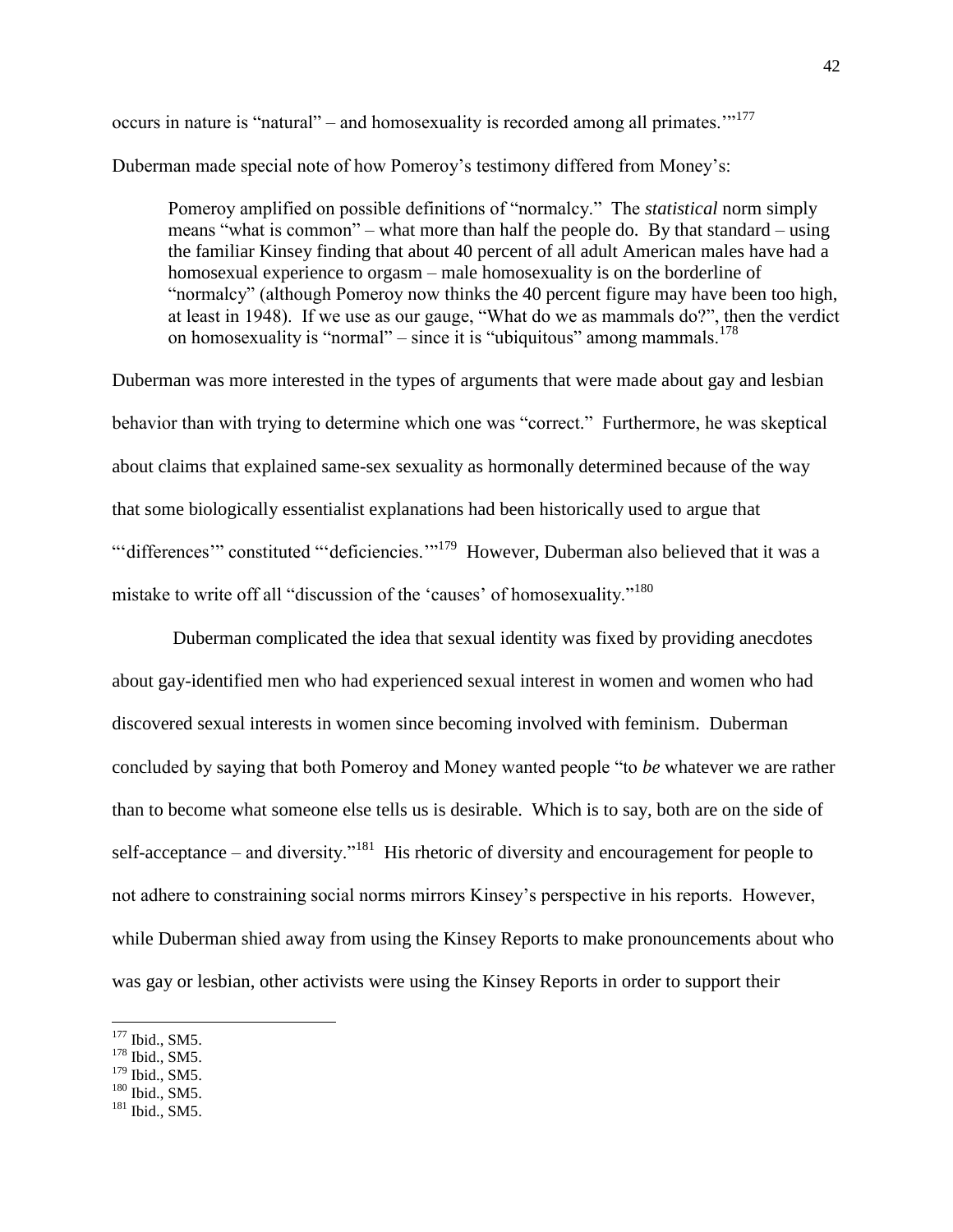conflation of behavior with identity.

 $\overline{\phantom{a}}$ 

Articles by journalists who did not identify themselves as gay or lesbian also used the Kinsey Reports as a source of knowledge about the gay and lesbian population. Because Kinsey presented many summaries of same-sex sexual behavior and did not label a specific portion of people who engaged in same-sex sexual behavior as "gay," "lesbian," or "bisexual," subsequent articles that referenced Kinsey often drew from the same few sets of frequently cited Kinsey statistics. While some of these articles referenced Kinsey"s data on those who had engaged in exclusively same-sex sexual behavior, other articles touched upon his larger, more controversial statistics about how many people had engaged in *any* same-sex sexual behavior.<sup>182</sup> Many of these articles turned to Kinsey"s estimates about the number of people who engaged in same-sex sexual behavior in order to explain who gay men and lesbians were to their readers. However, a new, activist-articulated interpretation of Kinsey began to appear in these articles during the 1970s.

In June of 1973, an article entitled "The American Family: Can It Hold Together?" reported that "about 10% of the population is estimated to be preferential homosexuals."<sup>183</sup> Later that month, the *Los Angeles Times* article "A Minority With New Visibility" claimed that, according to two unidentified young women, "the lesbian minority in American…may run as high as 10 million." Daughters of Bilitus national president Rita Laporte was also quoted as saying that ""[f]ive to 10 million lesbians daily pass as "just women" in our society."<sup>184</sup> All of

<sup>182</sup> Klemesrud, "The Disciples of Sappho, Updated," SM38; Lynn Lilliston, "A Minority With New Visibility," *Los Angeles Times*, June 21, 1970, 15; "Court Decides Against Homosexuality," *New York Times*, April 4, 1976, E7; Jane E. Brody, "Bisexual Life-Style Appears to Be Spreading and Not Necessarily Among "Swingers,"" *New York Times*, March 24, 1974, 57; Peter Khiss, "A New Study Urges Homosexuals to Speak Out," *New York Times*, May 19, 1974, 49; Jonathan C. Randal, "Myth Debunked in Gallic Sex Report," *Washington Post*, October 31, 1972, B4; Boyce Rensberger, "Homosexuality Linked to Hormone Level," *New York Times*, November 18, 1971, 30; "The New Bisexuals," *Time* 103, no. 19, May 13, 1974, 95-96.

<sup>183</sup> Carlfred B. Broderick, "The American Family: Can It Hold Together?" *Los Angeles Times,* June 17, 1973, G4. <sup>184</sup> Lilliston, "A Minority With New Visibility," C1; Gallo, *Different Daughters*, 156.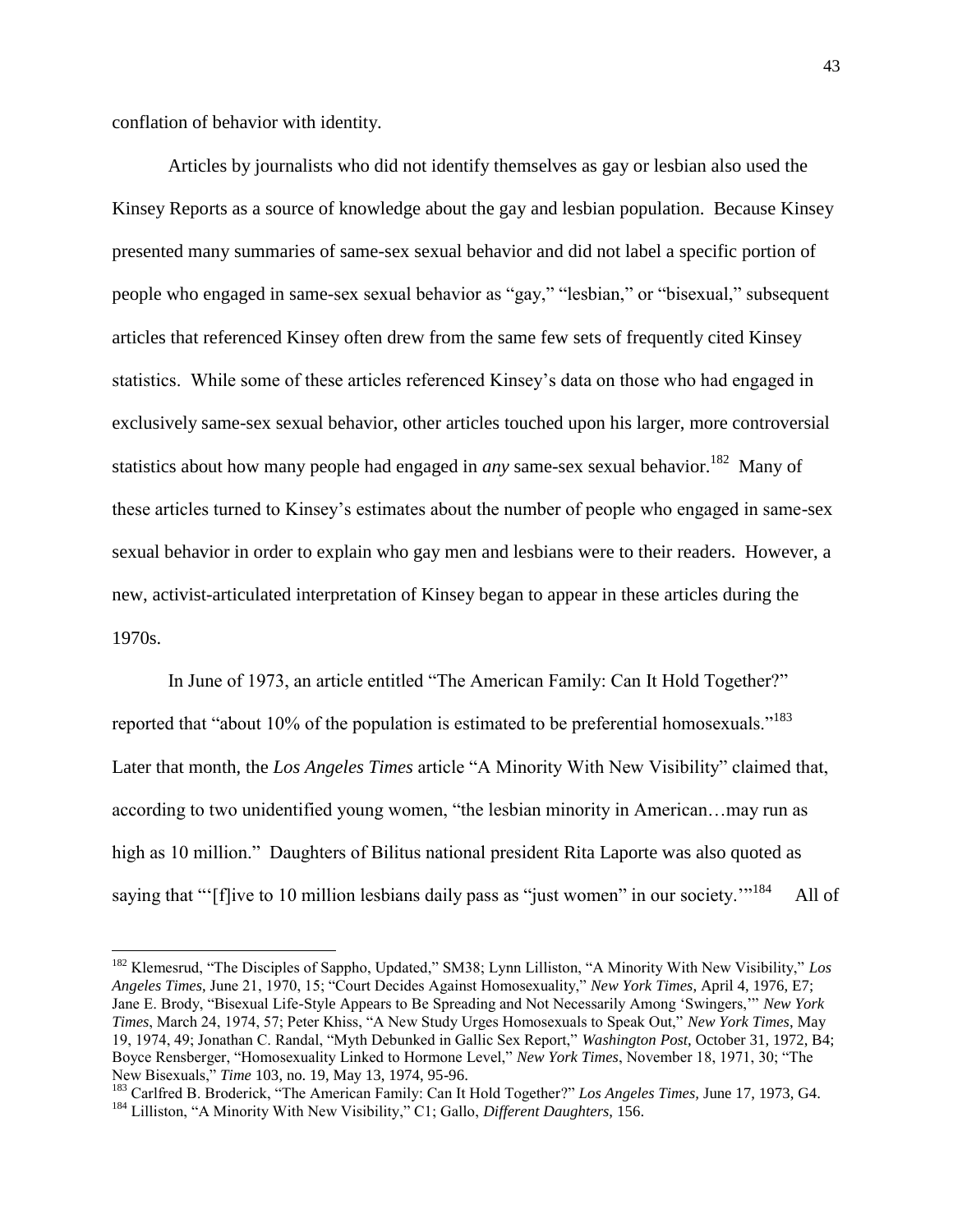these articles were referencing the same new interpretation of Kinsey. Former vice president of the Gay Activists Alliance of New York Arnie Kantrowitz articulated the source of this new interpretation in a 1973 *New York Times* article:

Homosexuals, the longest and most deeply suppressed of all groups, are similarly spread throughout society…Fortified with Kinsey"s revelation that some 7 per cent of women and 13 per cent of men are primarily homosexual, we in our turn emerge with new pride…and demand equality for some 10 per cent of American"s citizens: approximately twenty million people."<sup>185</sup>

Because the U.S. population was estimated to be 205,052,174 in the 1970 census, "10 percent of Americans" and "20 million Americans" were often used interchangeably.<sup>186</sup> This percentage was cited in a variety of articles about topics such as gay doctors, the gay and lesbian periodical *The Advocate*, gay and lesbian Catholics, the growth of gay and lesbian activism, and the American Psychiatric Association"s 1973 decision to change its classification of "homosexuality" from a "psychiatric disorder" to a "sexual orientation disturbance."<sup>187</sup>

Although activists and journalists discussed Kinsey in a variety of ways in the early 1970s, the Kinsey-based estimate that 10 percent of the population was gay or lesbian became dominant by the end of the decade. It is not clear who initially used Kinsey"s data to argue that 10 percent of the population was gay and lesbian. Sociologist Julia A. Ericksen has attributed the statistic to Bruce Voeller, claiming that he arrived at this statistic "[b]y averaging Kinsey"s estimates that 13 percent of men and 7 percent of women had predominantly homosexual

<sup>185</sup> Arnie Kantrowitz, "We Are Already Your Children," *New York Times,* September 1, 1973, 21.

<sup>&</sup>lt;sup>186</sup> Resident Population Plus Armed Forces Overseas – Estimates by Age, Sex and Race: July, 1971," U.S. Census Bureau, accessed February 27, 2012, http://www.census.gov/popest/data/national/asrh/pre-1980/tables/PE-11- 1970s.pdf.

<sup>&</sup>lt;sup>187</sup> Dave Smith, "Gay Community's Advocate: Glass Door at Maze's End," Los Angeles Times, November 11, 1976, H1, H16-17; Robert C. Toth "Gay Doctors Urged to Come Out of Closet," *Los Angeles Times,* November 11, 1977, D8; Tony Ledwell, ""69 Raid Sparked Movement: Gay Rights Drive Enters 2nd Decade," *Los Angeles Times,* June 24, 1979, 2, 26; "Homosexual Priest Defends His Actions," *New York Times*, March 18, 1979, 20; "Psychiatrists Change View on Homosexual," *Los Angeles Times*, December 16, 1973, 12.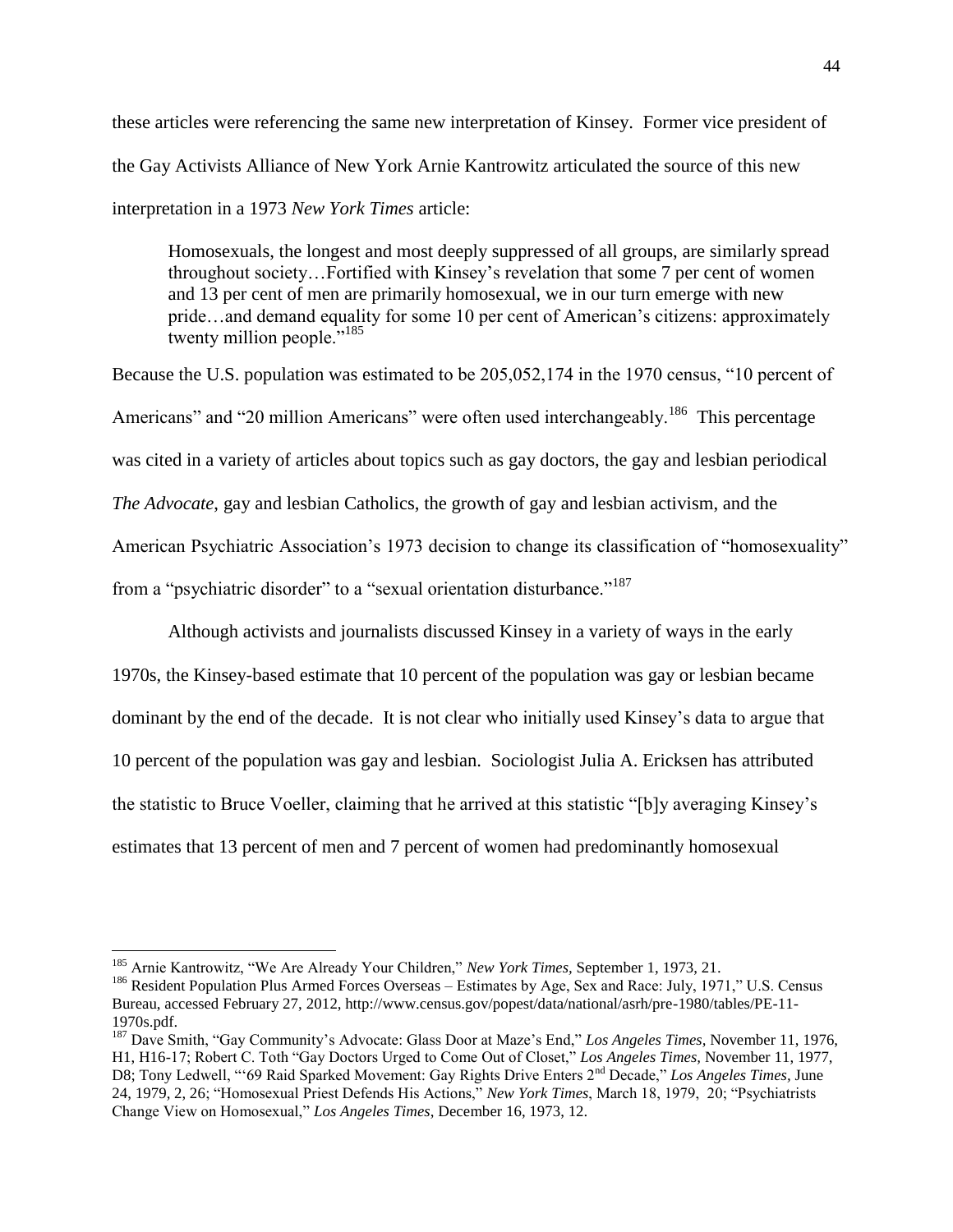experiences for at least three years between ages 16 and  $55.^{188}$  Regardless of who first made this claim, this argument was regularly employed by activists and referenced by non-activists throughout the 1970s.

The 10 percent estimate was used by activists in order to give the public a sense of how many Americans were affected by anti-gay and lesbian laws and policies. In 1976, NGTF directors Jean O"Leary and Bruce Voeller published a *New York Times* article about the U.S. Supreme Court"s decision in *Doe v. Commonwealth Attorney of Richmond* to uphold the constitutionality of a sodomy statute in Virginia"s "crimes against nature" laws, thereby giving legitimacy to similar laws in thirty-four other states.<sup>189</sup> Although the sodomy law applied to same-sex and opposite-sex couples who engaged in anal and oral sex, this "first challenge to a sodomy law to reach the U.S. Supreme court" was pursued by gay men.<sup>190</sup> The National Gay Task Force had also highlighted sodomy law repeal as a gay and lesbian rights issue during its first year of existence in 1973.<sup>191</sup> In their article on the court's decision, O'Leary and Voeller wrote that "it is usually estimated that about 10 percent of the population (or twenty million Americans) are predominantly homosexual."<sup>192</sup>

Although O"Leary and Voeller did not directly attribute the 10 percent estimate to Kinsey in their article, Voeller wrote a decade and half later in a different essay that he had obtained this figure by recalculating Kinsey"s data and confirming these calculations with Gebhard:

I played with the Kinsey scale data on my calculator and was struck by the fact that for those who had *predominantly* homosexual experience (4s, 5s and 6s on the Kinsey scale),

<sup>188</sup> Ericksen, *Kiss and Tell*, 160

<sup>189</sup> O"Leary and Voeller, "Implications of the Supreme Court Decision on Sodomy," 20; Duberman, *Midlife Queer*, 84; Arthur E. Brooks, "Doe and Dronenburg: Sodomy Statues Are Constitutional," *William and Mary Law Review* 26, no. 4 (1985): 647; "Getting Rid of Sodomy Laws; History and Strategy that Led to the Lawrence Decision," American Civil Liberties Union, June 26, 2003, http://www.aclu.org/lgbt-rights\_hiv-aids/getting-rid-sodomy-lawshistory-and-strategy-led-lawrence-decision

<sup>&</sup>lt;sup>190</sup> "Getting Rid of Sodomy Laws"; Brooks, "Doe and Dronenburg," 647, 653.

<sup>&</sup>lt;sup>191</sup> "Task Force History."

<sup>&</sup>lt;sup>192</sup> O'Leary and Voeller, "Implications of the Supreme Court Decision on Sodomy," 20.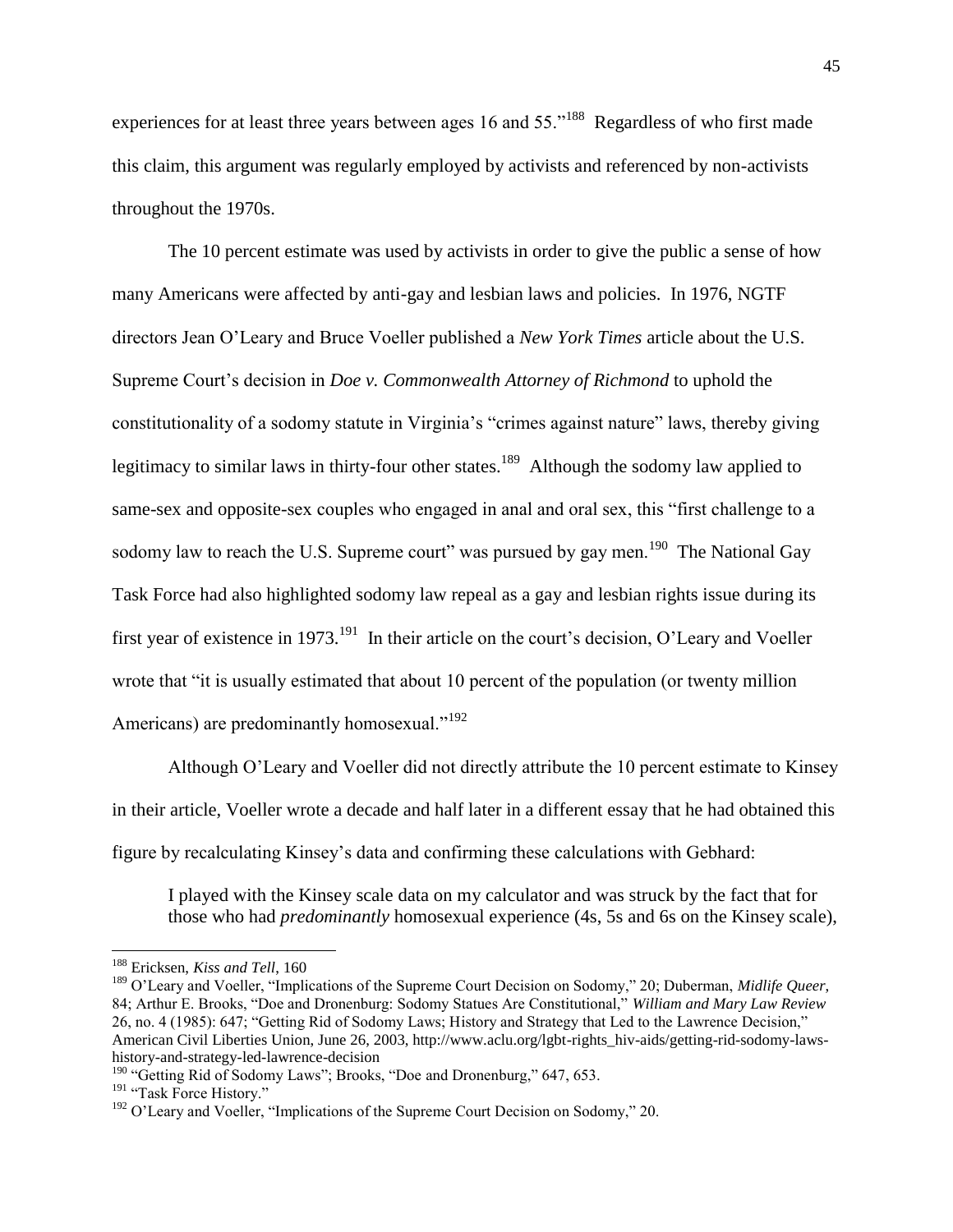the percentages were about 7 percent for women and 13 percent for men (depending on just which data you used). As there are about equal numbers of each gender, an *average of 10% of the population could be designated as Gay*, that is, to the homosexual side of the midpoint 3 on the scale, a percentage Gebhard (1977), at the Kinsey Institute, recalculated and confirmed.<sup>193</sup>

Voeller explained that he found it useful to use the 10 percent figure because it made calculating how many gay men and lesbians could be expected to be in a given population relatively easy. As an example, he wrote that using the 10 percent estimate implied that there were "over 20 million gay Americans."<sup>194</sup>

Activists also used the 10 percent estimate to draw comparisons between the heterosexual and gay and lesbian populations. For example, in addition to stating that 10 percent of Americans were estimated to be "predominantly homosexual," O'Leary and Voeller's article presented estimates from the Kinsey Institute researchers' testimony at Matlovich's hearing that "about two-thirds of Americans engage in illegal sexual acts."<sup>195</sup> The directors argued that if one added the number of "predominantly homosexual" Americans to the number of heterosexual Americans who engaged in illegal acts, "some 120 million people are "presumptive criminals."<sup>196</sup> Because the Virginia statute made same-sex and opposite-sex sodomy illegal, O'Leary and Voeller's article attempted to argue that the statute affected not just "homosexuals" but also a large number of heterosexuals. As Kinsey had, the directors argued that if a majority of Americans (and a majority of heterosexuals) practiced illegal sexual behavior, then it could not be deviant and should not be illegal. This logic suggested that practices associated with same-sex couples could not be deviant because a significant portion of opposite-sex couples also engaged in this behavior.

<sup>&</sup>lt;sup>193</sup> Voeller, "Some Uses and Abuses of the Kinsey Scale," 33.

<sup>194</sup> Ibid., 33.

<sup>&</sup>lt;sup>195</sup> O'Leary and Voeller, "Implications of the Supreme Court Decision on Sodomy," 20.

<sup>196</sup> Ibid., 20.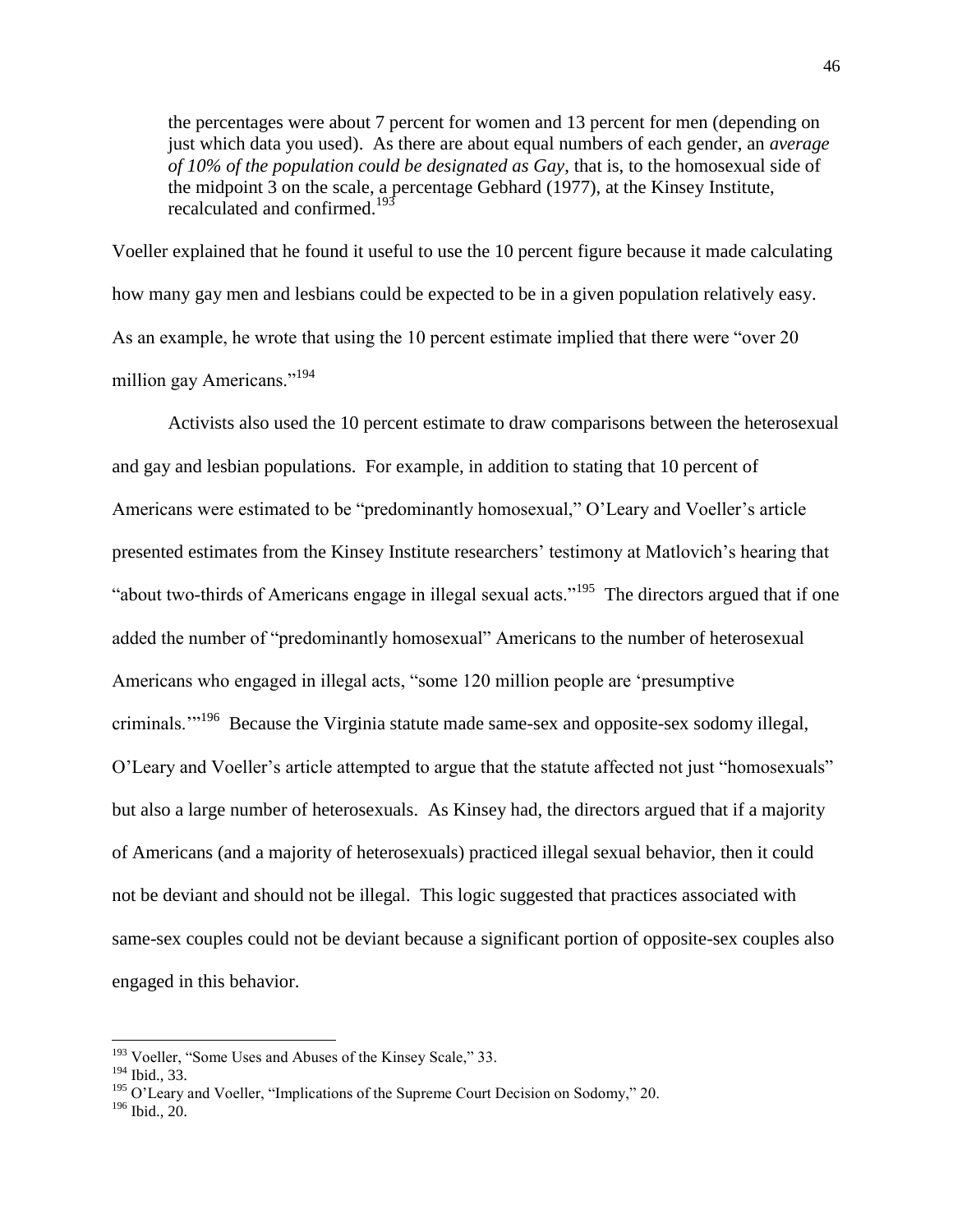The 10 percent estimate was used in conjunction with phrases like "coming out" and other identity politics laden terminology in order to further define American gay men and lesbians as a specific minority. In another *New York Times* article, NGTF co-directors O"Leary and Voeller discussed Minute Maid spokesperson and gay rights opponent Anita Bryant"s 1977 campaign to repeal an existing gay rights ordinance in Dade County, Florida. The ordinance that Bryant opposed prohibited hiring discrimination on the basis of sexual orientation.<sup>197</sup> In this article, there was a slight shift in the terminology employed: instead of 20 million *predominantly homosexual* Americans, O"Leary and Voeller said that there were "20 million *lesbians and gay men* in America" [emphasis added].<sup>198</sup> As in their article on the sodomy statute, they did not say that they had drawn this figure from Kinsey; rather, they presented it as a fact without citation. O"Leary and Voeller quoted Bryant"s televised statement that she would not go after the jobs of gay and lesbian Americans as long as they did not ""come out of the closet"" and argued that she was proof that gay men and lesbians were oppressed by the requirement "to pretend we don"t exist."<sup>199</sup> Along with rhetoric about "the closet," invisibility, and visibility, O'Leary and Voeller contended that one cannot tell who is gay or lesbian based on appearance or mannerisms. This logic echoed Kinsey"s claim that individuals who practice same-sex sexual behavior did not adhere to popular stereotypes and could be found at multiple levels of society.

In 1990, Voeller reflected that the 10 percent figure had been useful to "a new movement bent on uniting an invisible constituency, yet one intent on establishing itself as real."<sup>200</sup> One example of this was NGTF"s response to an opinion given by the Federal Communications Commission in 1977. The FCC had stated that gay men and lesbians did not need to be

<sup>197</sup> Jean O"Learly and Bruce Voeller, "Anita Bryant"s Crusade," *New York Times,* June 7, 1977, 35; D"Emilio and Freedman, *Intimate Matters*, 346.

<sup>&</sup>lt;sup>198</sup> O'Learly and Voeller, "Anita Bryant," 35..

<sup>199</sup> Ibid., 35.

<sup>&</sup>lt;sup>200</sup> Voeller, "Some Uses and Abuses of the Kinsey Scale," 35.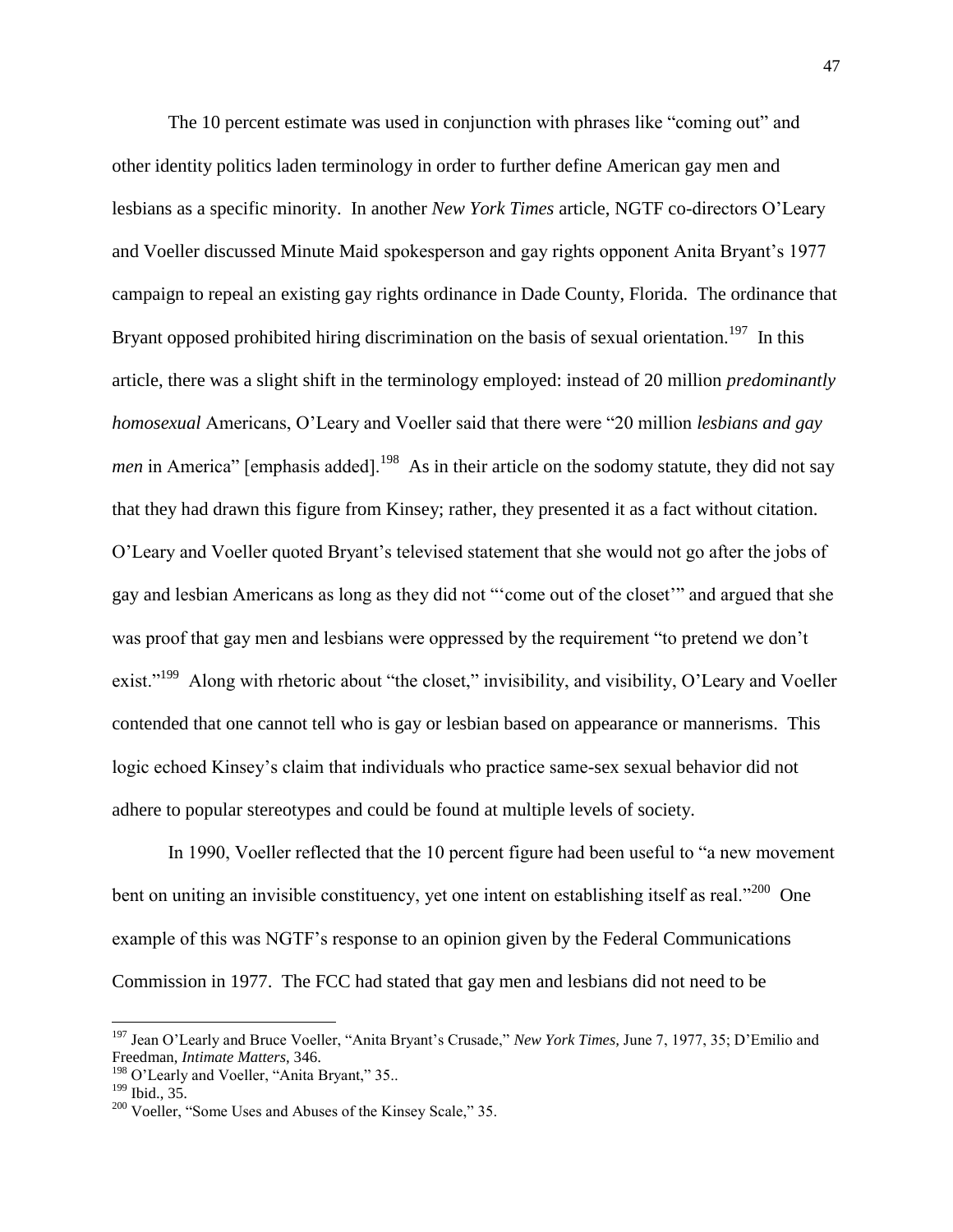represented on TV because "gays are not a significant element in all local communities and therefore need not be included in the list of population segments which must be specifically served."<sup>201</sup> Earlier that year, Gebhard had written a memorandum to the National Gay Task Force stating that "13% of the male and 7% of the female population [in the Kinsey Reports] had more homosexual experience or psychological response for at least three years between the ages of 16 and 55, for a combined percentage for 10% for the total population."<sup>202</sup> In the summer of 1977, the lesbian-feminist periodical *Lesbian Tide* reported in "Kinsey Figure Verifies 20 Million Gays" that Gebhard"s letter was part of the NGTF documentation presented to the Carter administration to petition a change in FCC Policy.<sup>203</sup> NGTF media director Ginny Vida argued that Gebhard"s memorandum ""provides documentation and substantiation of gay movement claims to a population of 20 million predominantly gay people in the U.S." $204$  In this instance, the 10 percent figure was used to argue that gays and lesbians made up a large enough segment of the population to be a targeted television population.

Ericksen has argued that during the 1970s, activists like Voeller "considered homosexuality an identity" and that "persons were born gay and remained so throughout their lives." According to Ericksen, Voeller used this ideology of an unchanging sexual binary to transform "Kinsey"s data on sexual behavior during three years of adult life into a measure of unchanging sexual identity."<sup>205</sup> In actuality, Voeller and other activists had a much more complicated view of sexuality than Ericksen has given them credit for. In 1990, Voeller explained that he had consciously and purposefully transformed Kinsey"s data on the prevalence

<sup>201</sup> "Kinsey Figure Verifies 20 Million Gays," *Lesbian Tide* 7, no. 1, July/August 1977, 17.

<sup>&</sup>lt;sup>202</sup> Paul H. Gebhard, "Memorandom on the Incidence of Homosexuals in the United States," to National Gay Task Force, March 18, 1977, printed in "Some Uses and Abuses of the Kinsey Scale" by Bruce Voeller, in *Homosexuality/Heterosexuality: Concepts of Sexual Orientation*, ed. David P. McWhirter, Stephanie A. Sanders, and June Machover Reinisch (New York: Oxford University Press, 1990), 34.

<sup>203</sup> "Kinsey Figure," 17; "Lesbian Tide Ebbs," *Body Politic* 70, February 1981, 17.

 $204$  "Kinsey Figure," 17.

<sup>205</sup> Ericksen, *Kiss and Tell*, 160.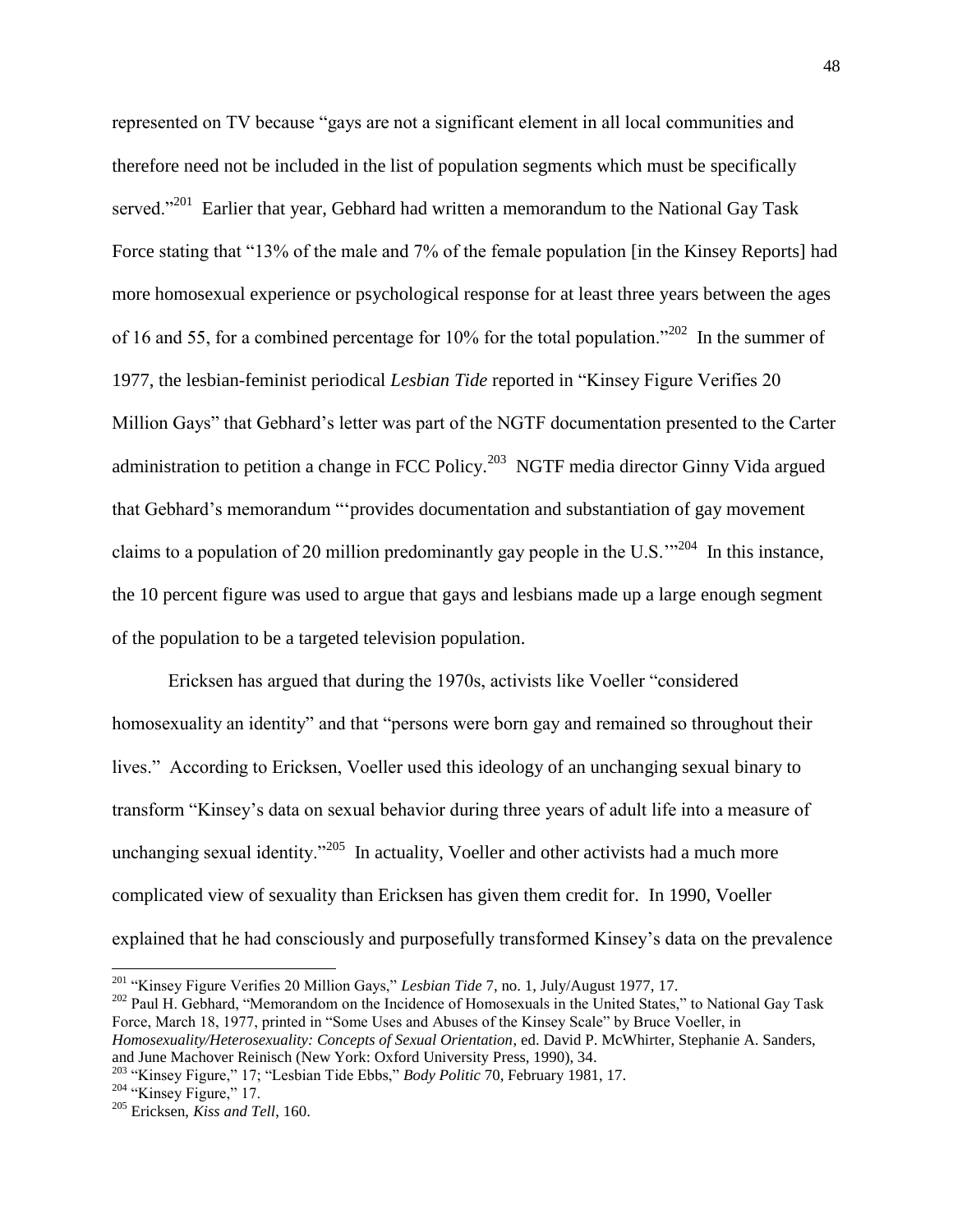of same-sex sexual behavior into a statement about identity:

We would simultaneously benefit from the Kinsey scale's evidence of our universal presence while ignoring it by insisting everyone was gay *or* heterosexual…Without the notion of "gay," we could not gain the support of our own people or create a gay civil rights agenda based on accessing the legitimacy of the existing civil rights movement of other minorities and women. Thus, sadly, we too became exclusive in terms of sexual orientation rather than inclusive; those of us who realized what we were creating justified it as a political necessity.<sup>206</sup>

Voeller was very much aware that Kinsey had argued that sexual preference could not be adequately represented by a binary consisting of same-sex or opposite-sex attraction. However, he believed that the round number of 10 percent was a useful strategic tool for arguing that gay men and lesbians constituted a substantial minority of the United States. Voeller"s public politics were not evidence of a belief in binary sexual identities, but rather an argument of expediency that he consciously chose to adopt.

Although some activists like Voeller viewed the 10 percent figure derived from Kinsey"s data as an estimate rather than a fact, other activists took this figure quite literally. According to Voeller, the "Kinsey data were also one of a number of bases for some crippling internal battles within the gay movement."<sup>207</sup> Because most mixed-gender gay and lesbian rights organizations were male-dominated, these organizations faced arguments from within about sexism and equal gender representation. In response to lesbian complaints that men and women should occupy an equal number of elective positions, some gay men argued against such measures, while others argued for "for a Kinsey-based "power" ratio linked to the data that 7% of women are lesbians, 13% of men are gay."<sup>208</sup> In this instance, an estimate which was created to give the gay and lesbian rights movement a rhetorical edge was used in order to rationalize the continued dominance of men within the movement.

<sup>&</sup>lt;sup>206</sup> Voeller, "Some Uses and Abuses of the Kinsey Scale," 36.

<sup>207</sup> Ibid., 36.

<sup>208</sup> Ibid., 36.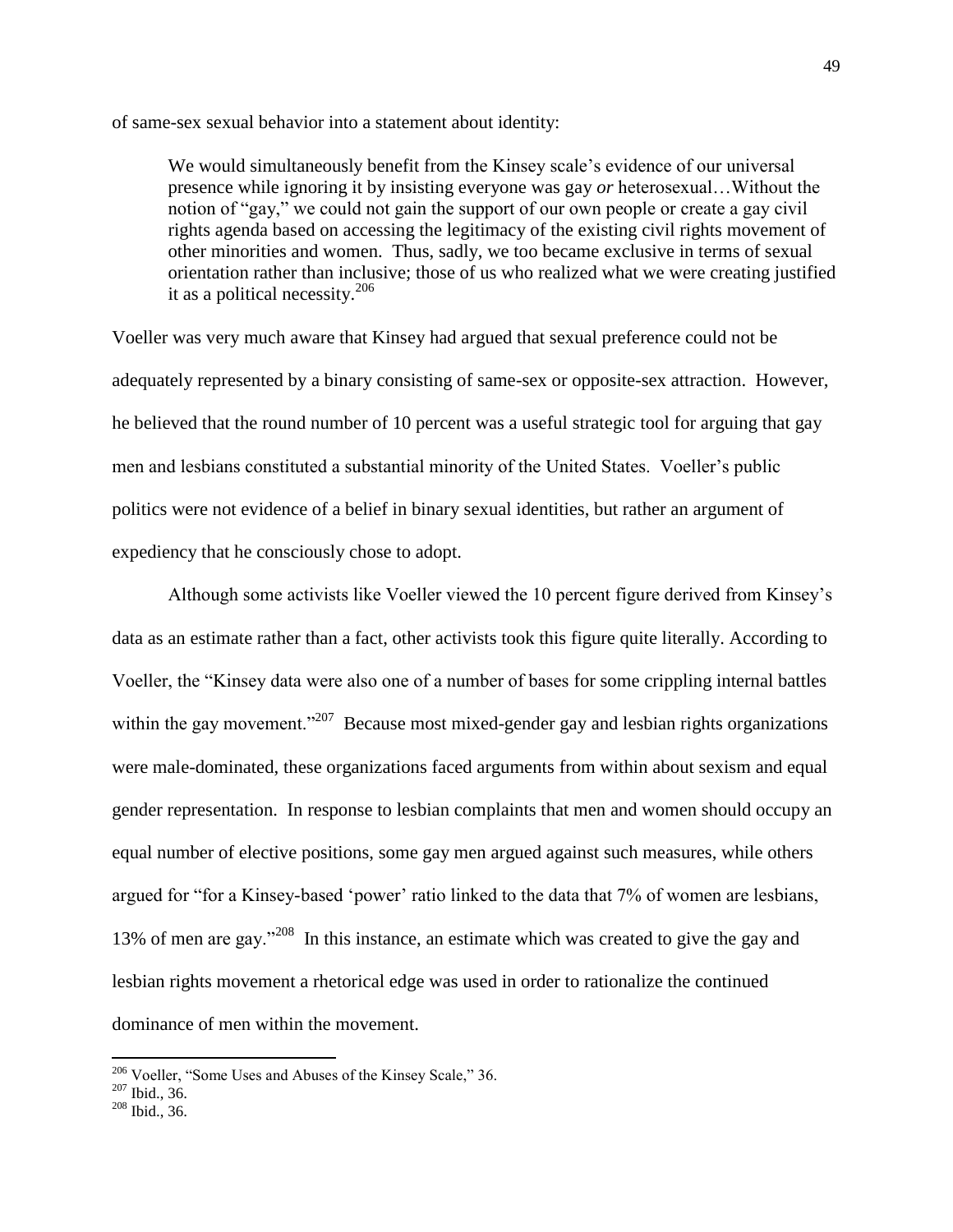Although organizations like the National Gay Task Force frequently cited this statistic, there were still instances in which a more complicated public statement on sexual behavior and identity was given. NGTF Executive Director Charles Brydon told *The New York Times* in 1979 that ""the Kinsey Report…taught us that sexual response is on a spectrum from exclusively heterosexual to exclusively homosexual, with the majority somewhere in between."<sup>209</sup> Despite such arguments, the 10 percent estimate was promoted by gay and lesbian activists and the mainstream media into the 1980s. Furthermore, Kinsey continued to be ideologically relevant to gay and lesbian activism. Bruce Voller wrote of his NGTF activism:

I campaigned with Gay groups and in the media across the country for the Kinsey-based finding that "We are everywhere." This slogan became a National Gay Task Force *leitmotiv*. And the issues derived from the implications in the Kinsey data became key parts of national political, educational, and legislative programs during my years at New York's Gay Activist Alliance and the National Gav Task Force.<sup>210</sup>

During the 1970s and into the 1980s, the Kinsey-based estimate that 10 percent of Americans were gay became "a generally accepted "fact"" through its repetition by gay and lesbian activists.<sup>211</sup>

<sup>&</sup>lt;sup>209</sup> Johnson, "Skepticism Is Voiced on Therapy Used to 'Reverse' Homosexuality," A14.

<sup>&</sup>lt;sup>210</sup> Voeller, "Some Uses and Abuses of the Kinsey Scale," 35.

<sup>211</sup> Ibid., 36.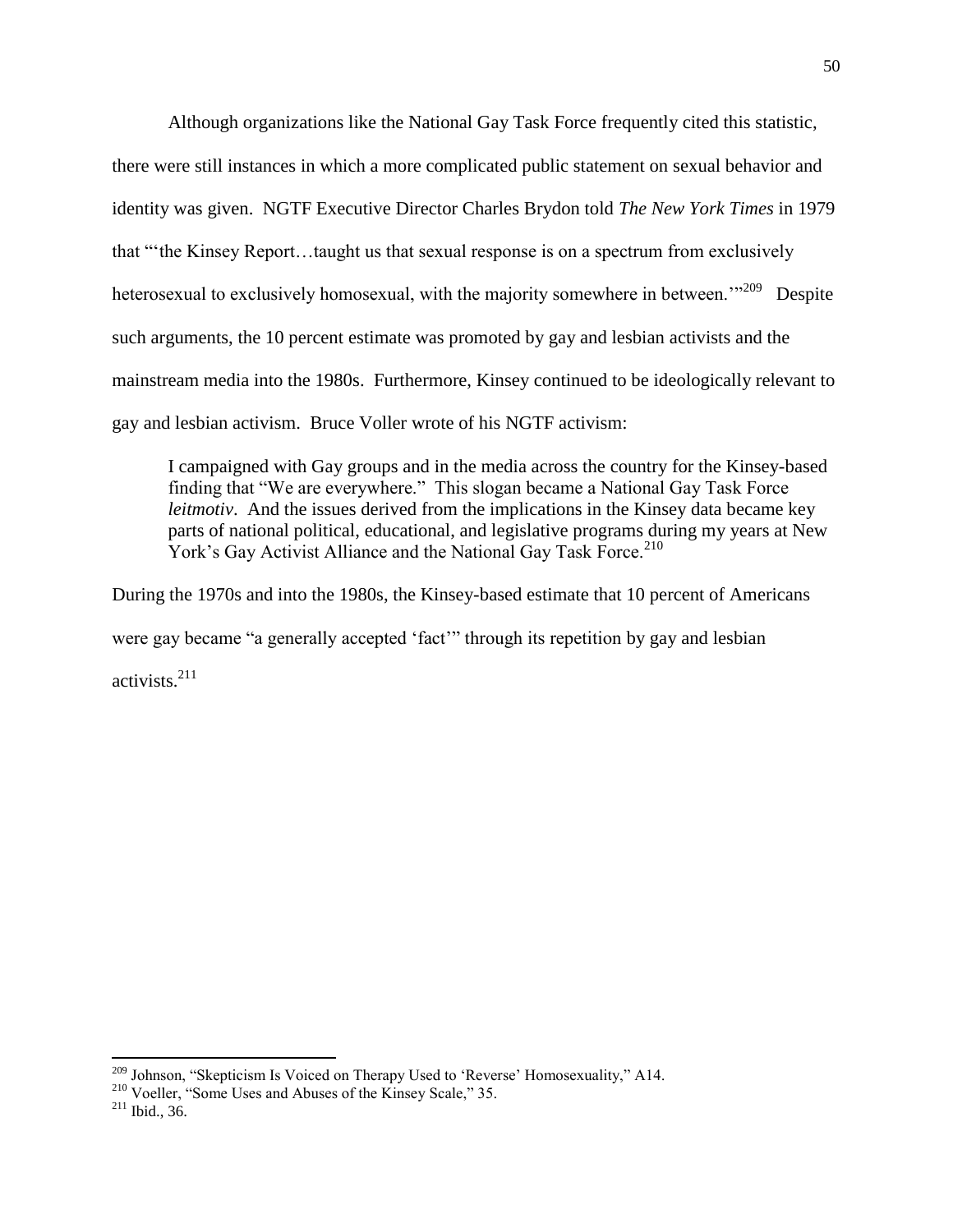## Part Three

Both the mainstream media and gay and lesbian activists continued to promote the estimate that 10 percent of the population was gay or lesbian into the  $1980s$ <sup>212</sup> In 1986, National Gay and Lesbian Task Force (NGLTF) media director Urvashi Vaid told *The Washington Post*  that: $^{213}$ 

"The Kinsey Institute, in its widely attributed and well-respected study on human sexuality, said at least 10 percent of the population is exclusively homosexual, another 30 percent have homosexual experiences during their lifetime…There is a body of social science research which shows that peoples' sexuality is formed quite, quite early in their lives. $^{9214}$ 

Vaid"s statement about the prevalence of same-sex sexual behavior was directed at White House drug advisor Carlton E. Turner"s estimation that forty percent of drug-treatment patients under eighteen had engaged in same-sex sexual behavior. His suggestion that that their drug use preceded their same-sex sexual behavior and that these behaviors were related had drawn fire from gay and lesbian rights activists. Vaid"s response was typical of mainstream gay and lesbian political rhetoric in the late 1970s. She argued that a predisposition towards same-sex sexual behavior was lifelong, established well before teenage experimentation with drugs. However, the article pointed to a new factor with which activists like Vaid had to contend: Turner"s insinuation that drug use and same-sex sexual behavior were related was paired with his suggestion that "at the very least…gays who use marijuana are risking damage to their immune system and vulnerability to AIDS."<sup>215</sup>

Although previous gay and lesbian activists had argued against stereotypes that same-sex sexual behavior was related to "deviancies" such as communism, mental illness, drug use, and

<sup>212</sup> Ericksen, *Kiss and Tell*, 1.

<sup>213</sup> "About," Urvashi Vaid, accessed April 2, 2012, http://urvashivaid.net/wp/?page\_id=2.

<sup>214</sup> Elizabeth Kastor, "The Great Drug Debate," *The Washington Post*, October 22, 1986, C6.

<sup>&</sup>lt;sup>215</sup> Kastor, "The Great Drug Debate," C6.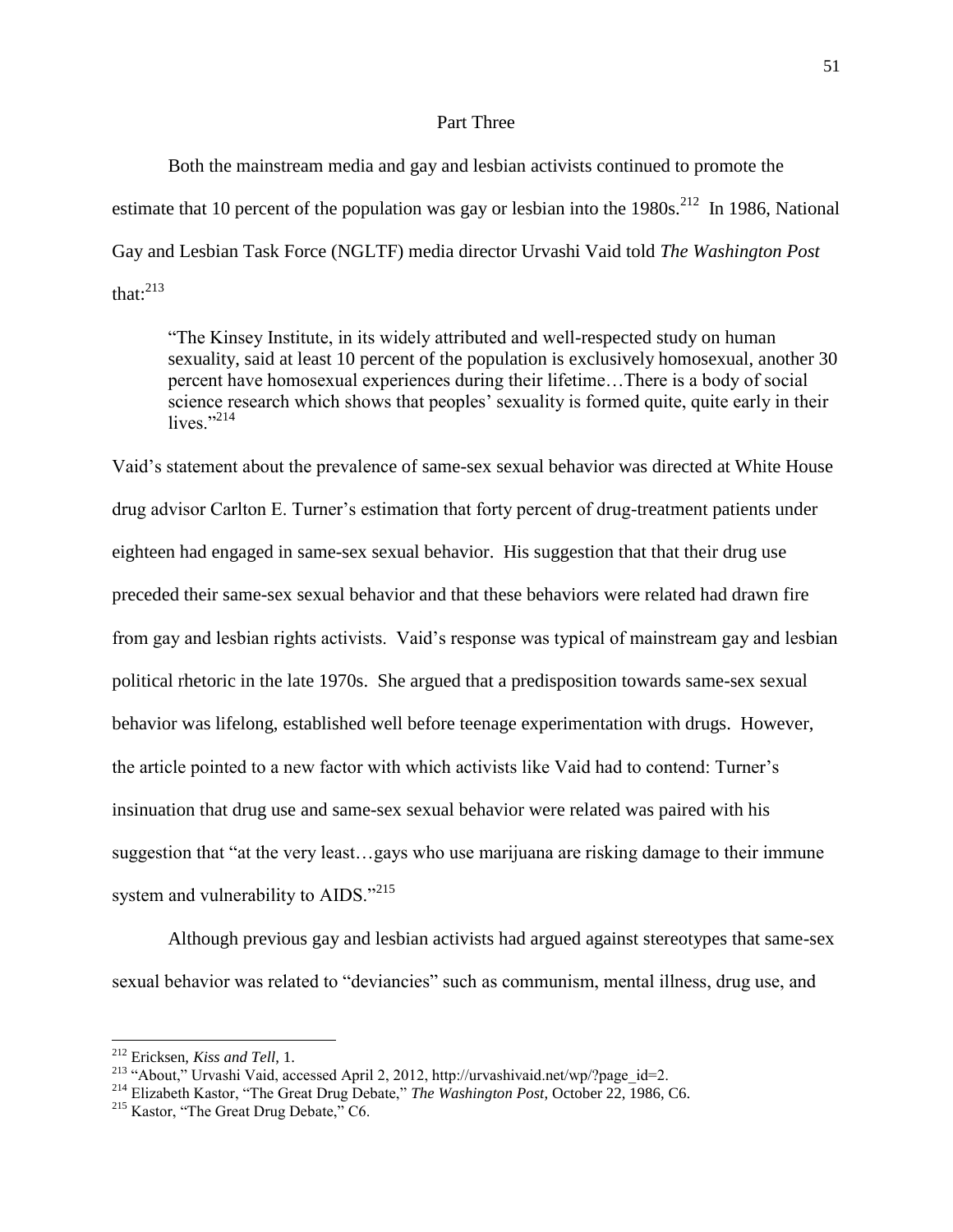sexually-transmitted diseases, the ideological battles that 1980s activists confronted during the AIDS epidemic were unprecedented.<sup>216</sup> Similar to the 1970s, gay and lesbian activists in the 1980s had no contemporary data concerning how many Americans engaged in same-sex sexual behavior to promote to the mainstream media or make use of in their AIDS activism. In the absence of more recent and reliable studies, the Kinsey Reports continued to be ideologically useful to gay and lesbian activists because of his claim that a substantial minority of the population engaged in same-sex sexual behavior. The notion that Kinsey was an authority on the population size of gay men and lesbians also gave his reports new importance following the outbreak of a sexually-transmitted disease which disproportionately affected men who engaged in same-sex sexual behavior. The outbreak of AIDS among gay men and the fear that it was spreading to heterosexuals motivated scholars to publish more surveys on same-sex sexuality. Because of this renewed scrutiny, Kinsey"s status as an authority on the gay and lesbian population would be challenged with AIDS projections and the publication of new studies of sexual behavior in the late 1980s and early 1990s.

On June 5, 1981, the Centers for Disease Control (CDC) reported in their *Morbidity and Mortality Weekly Report* that five gay men had contracted Pneumocystis carinii, a rare form of pneumonia.<sup>217</sup> Although gay and lesbian popular media quickly reported the cases, *The New York Times* did not mention this news until a month later when over forty gay men had contracted rare diseases.<sup>218</sup> The cases were not addressed on network television until a year after the CDC"s first report when Tom Brokaw told NBC viewers that ""the lifestyle of some male

<sup>216</sup> Brier, *Infectious Ideas*, 15.

<sup>&</sup>lt;sup>217</sup> "Task Force History."

<sup>&</sup>lt;sup>218</sup> Rachel Maddow, "Identifiable Lives: AIDS and the Response to Dehumanization," Honors Program in Ethics in Society (Stanford University, March 1994), 11.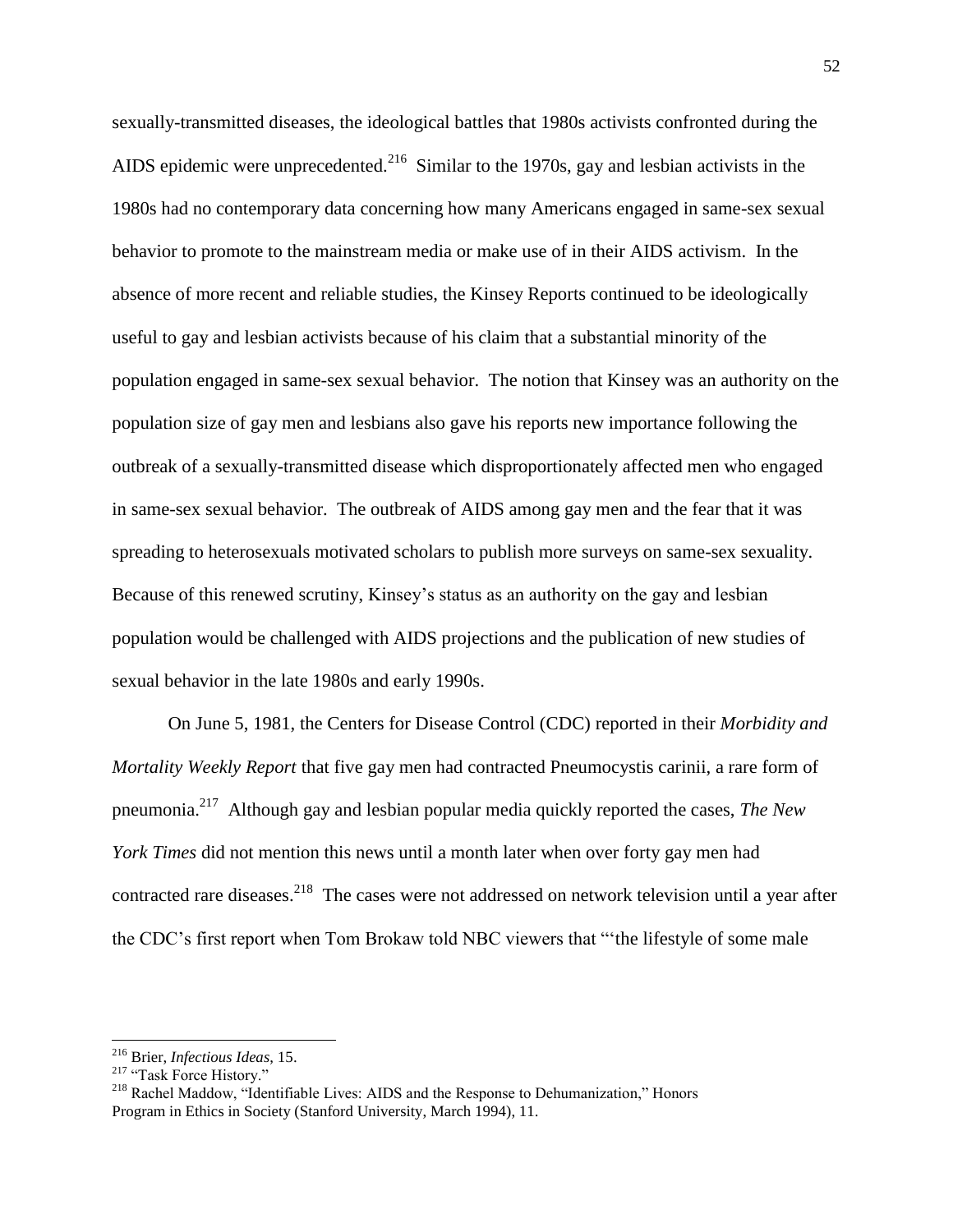homosexuals has triggered an epidemic of a rare form of cancer."<sup>219</sup> That year, activist Bruce Voeller convinced the CDC to replace the initial disease label of Gay Related Immune Disease with Acquired Immune Deficiency Syndrome (AIDS).<sup>220</sup> AIDS, which was later discovered to be caused by the Human Immunodeficiency Virus (HIV), attacks an individual"s immune system, making a person easily susceptible to other infections and diseases. By the end of 1981, there were 225 AIDS-related deaths; by 1987, the death toll would be  $40,000^{221}$ 

Political commentator Rachel Maddow has argued in her undergraduate thesis that both the mainstream media and the U.S. federal government were slower in their responses to AIDS compared to other public health crises. In 1976, Congress allocated \$135 million to a vaccination campaign against a strain of influenza known as "swine flu." Within the first year of the AIDS crisis, Congress allocated only \$200,000 to the CDC to investigate the disease. When seven Americans died after ingesting cyanide-laced Extra Strength Tylenol capsules in 1982, the *New York Times* published 179 stories on the subject in three months. But by the end of that year, the *New York Times* had published only six stories on AIDS, which by then had caused over 1,300 known deaths.<sup>222</sup> Maddow has argued that early AIDS victims did not receive the news coverage and federal response of the Tylenol and swine flu victims because they were not what she calls "identifiable lives." She contends that although early gay male AIDS victims were "known individuals whose suffering or flourishing and life or death exists and is recognizable…they [were] not *identified with* by policy makers and other people not part of their community or group<sup> $1223$ </sup> Maddow holds that Reagan's first public mention of AIDS in November of 1987 coincided with a growing belief that AIDS was a threat to white heterosexual

<sup>&</sup>lt;sup>219</sup> "Task Force History."

<sup>&</sup>lt;sup>220</sup> "Task Force History."

<sup>221</sup> D"Emilio and Freedman, *Intimate Matters*, 345.

 $222$  Maddow, "Identifiable Lives," 9-11.

<sup>223</sup> Ibid., 17.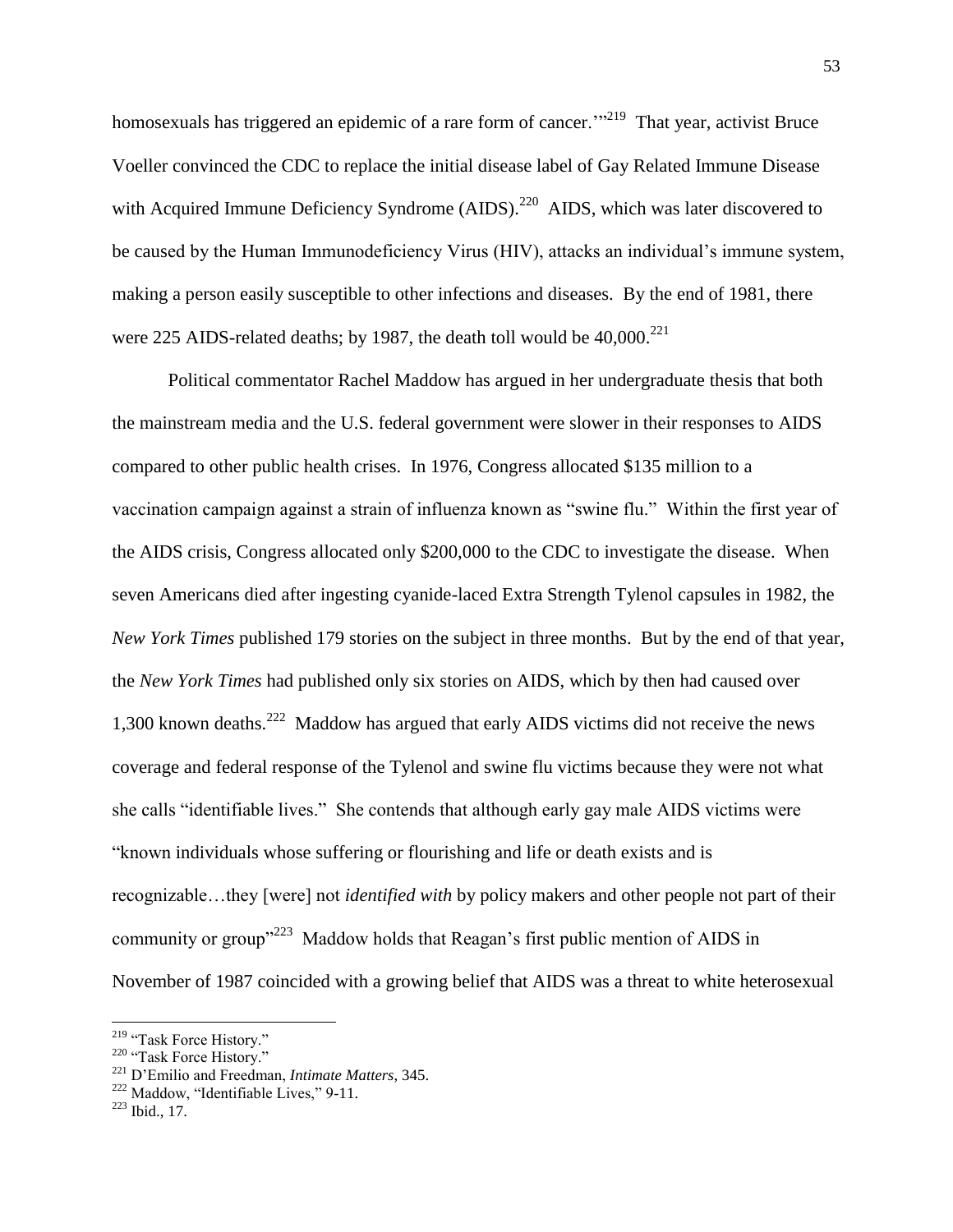Americans, whom policy makers could identify with. $224$ 

Although the federal government's response to AIDS was markedly slower than its response to other health crises, historian Jennifer Brier has emphasized "the fragility of conservative consensus" within President Ronald Reagan"s administration regarding how to respond to the crisis.<sup>225</sup> According to Brier, "the historical record points to a more complicated, and internally contradictory, administrative reaction to AIDS after 1985."<sup>226</sup> While presidential advisors Gary Bauer and William Bennett believed that promoting abstinence and heterosexual marriage was the only form of appropriate AIDS education and prevention, Surgeon General C. Everett Koop thought that effective AIDS prevention should include safe sex education.<sup>227</sup> Although Koop did not release his special report on AIDS until 1986, in it he argued against mandatory blood testing and emphasized the need for school-age and adult education about safesex practices which encouraged the use of condoms.<sup>228</sup> Additionally, Koop noted that African Americans were disproportionately affected by AIDS and that "race and racism helped shape the epidemic."<sup>229</sup> Despite Koop's report, federal AIDS education initiatives were severely underfunded by other agencies in Reagan's administration.<sup>230</sup> Even when Congress earmarked \$20 million dollars for AIDS education brochures in 1987, members of Reagan's administration resisted the initiative by leaving the money unspent.<sup>231</sup> The net effect of the federal government's reaction was deemed by gay and lesbian activists to be a slow, ineffectual response to AIDS.

Before the discovery that HIV led to the contraction of AIDS in 1984 and the consensus

 $224$  Ibid., 15-18.

<sup>225</sup> Brier, *Infectious Ideas*, 82.

<sup>226</sup> Ibid., 80.

<sup>227</sup> Ibid., 81, 120.

<sup>228</sup> Ibid., 88-91.  $229$  Ibid., 88-89,

<sup>230</sup> Ibid., 120.

 $^{231}$  Maddow, "Identifiable Lives," 11.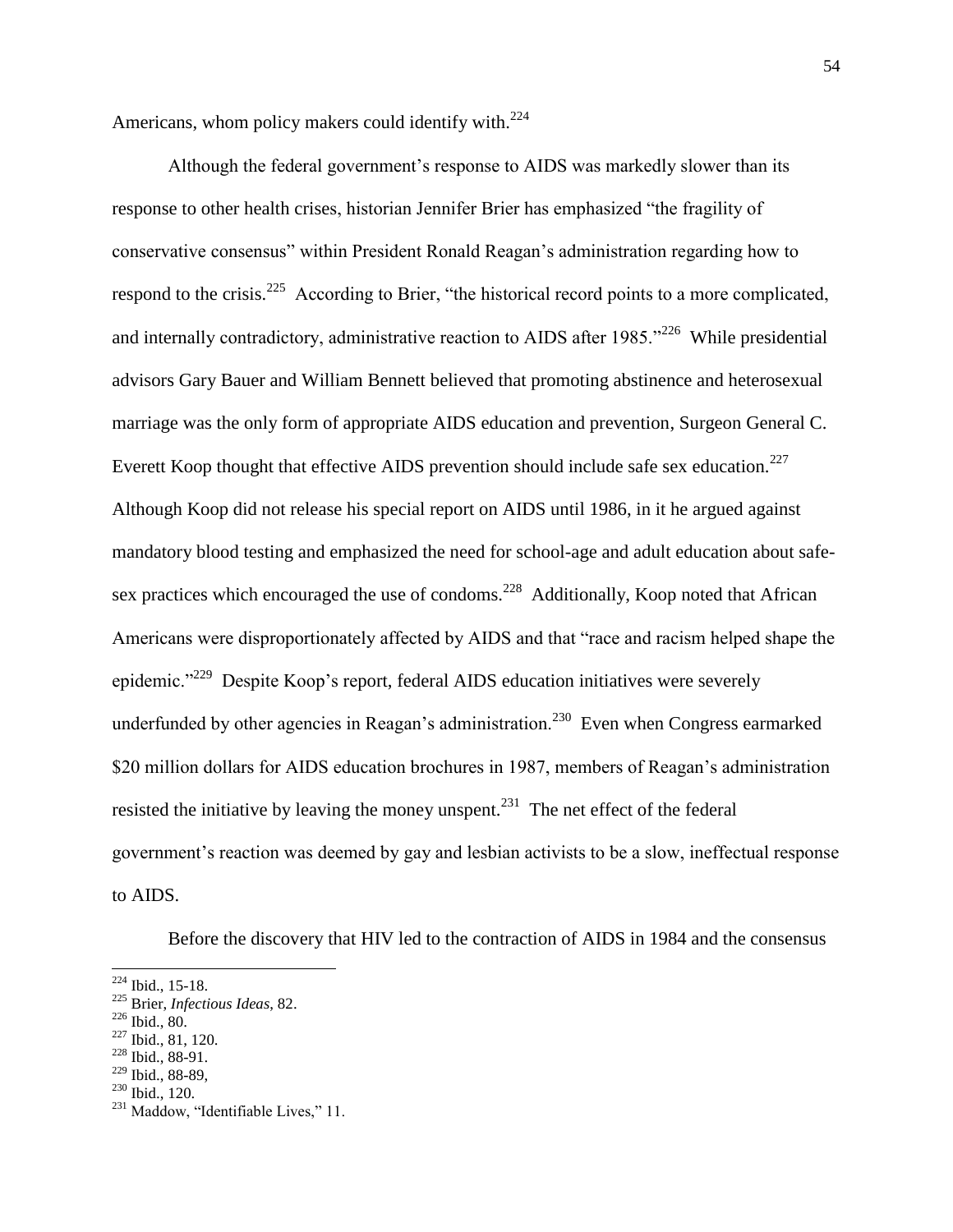that condoms were the best way to prevent the virus" spread, gay men and lesbian activists were divided about how best to prevent the spread of the disease.<sup>232</sup> One debate concerned whether advocating fewer sexual partners and changes in sexual practices among gay men was necessary to AIDS activism and/or antithetical to gay liberation and its emphasis on sexual freedom. Some activists argued that asking gay men to reduce the number of their sexual partners or alter their sexual behavior was too close to conservative rhetoric that gay liberation and sexual freedom were inherently unhealthy.<sup>233</sup> In fact, not all gay men felt that advocating a reduction in the number of sexual partners or change in sexual practices among gay men was necessary to AIDS activism.

In contrast to some gay men and lesbians who feared that AIDS signaled the end point of gay liberation and sexual freedom, gay and lesbian activists like Michael Bronksi felt that the best way to fight AIDS was by using the tenets of gay liberation.<sup>234</sup> In October of 1982, Bronski made the case in one of his regular contributions to Boston"s weekly *Gay Community News*  (*GCN*) that "sexual liberation allowed people to have sex in ways that were, in fact, healthy."<sup>235</sup> He acknowledged that certain sexual practices were more "safe" than others, but "refused to blame individual sexual practices for the spread of the disease.<sup>3236</sup> Bronski was supported by gay activists and academics Michael Lynch and Bill Lewis who wrote in a letter to *GCN* arguing that gay men could make their decisions about their own behavior which took into account both health safety and sexual freedom according to the ideals of gay liberation.<sup>237</sup>

According to Brier, the discovery that AIDS was caused by a virus whose spread was

- <sup>235</sup> Ibid., 28-29.
- <sup>236</sup> Ibid., 28.

l

<sup>237</sup> Ibid., 29.

<sup>232</sup> Brier, *Infectious Ideas*, 44.

<sup>233</sup> Ibid., 13-15, 23.

<sup>&</sup>lt;sup>234</sup> Ibid., 26, 28.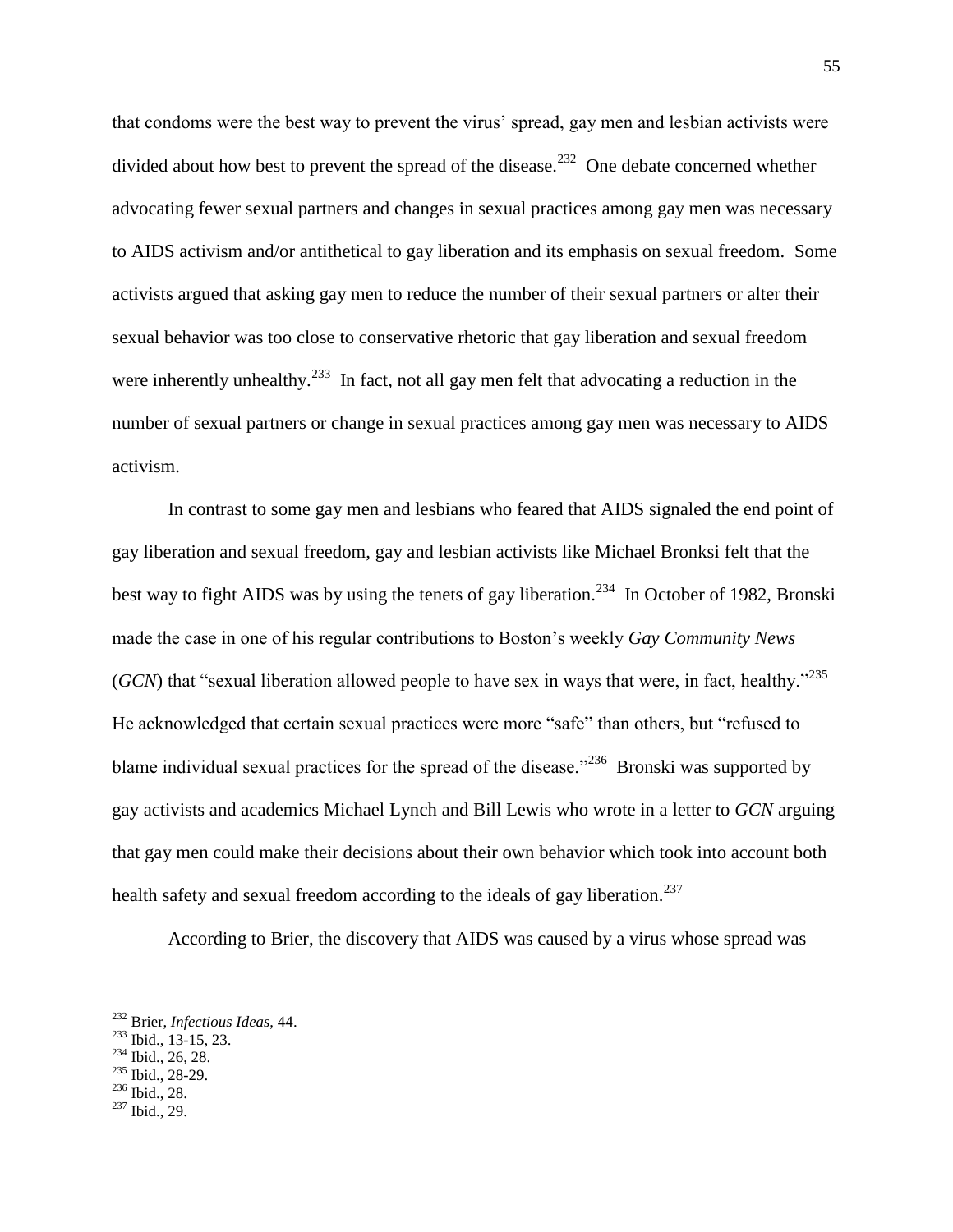most effectively prevented by condoms "derail[ed] the argument about how sexual freedom, variously defined, might provide a broader political solution to a health problem."<sup>238</sup> Additionally, Brier notes that "a multidisciplinary field of scholars has argued that by the 1980s gay and lesbian activism became increasingly concerned with liberal civil rights and abandoned calls for radical, liberationist political change."<sup>239</sup> However, the debates about whether gay liberation was the best focus for activist goals had not just been about the sexual freedom of gay men, but also the role that racial and gender liberation should play in AIDS activism. These debates would continue to play a critical role in AIDS activism, especially as AIDS began to affect a disproportionate amount of African Americans and Latinos.

The identity politics which had defined the gay and lesbian rights movement as white in the 1970s inhibited the ability of white AIDS activists to effectively work with and for communities of color. Gay and lesbian scholar Jeffrey Escoffier writes that as "AIDS spread to black and Latino communities, the limitations of gay identity politics became ever more problematic."<sup>240</sup> The privileging of sexual identity by white gay and lesbian AIDS activists over other identities such as race, gender, and social class drastically oversimplified the impact of AIDS.<sup>241</sup> Brier explains that "relying on gay identity politics – defined as the articulation of needs based on particular identity – subverted the ability to consider the intersections of identity," thereby subverting the ability of white AIDS activists to effectively help all people living with AIDS. $^{242}$ 

The story of the AIDS Coalition to Unleash Power (ACT UP) and its disintegration

 $\overline{\phantom{a}}$  $238$  Ibid., 44.

<sup>239</sup> Ibid., 15.

<sup>240</sup> Jeffrey Escoffier, "Fabulous Politics: Gay, Lesbian, and Queer Movements, 1969-1999," *The World the 60s Made: Politics and Culture in Recent America*, ed. Van Gosse and Richard Moser (Philadelphia: Temple University Press, 2003), 208.

 $^{241}$  Maddow, "Identifiable Lives," 45-46.

<sup>242</sup> Brier, *Infectious Ideas*, 48.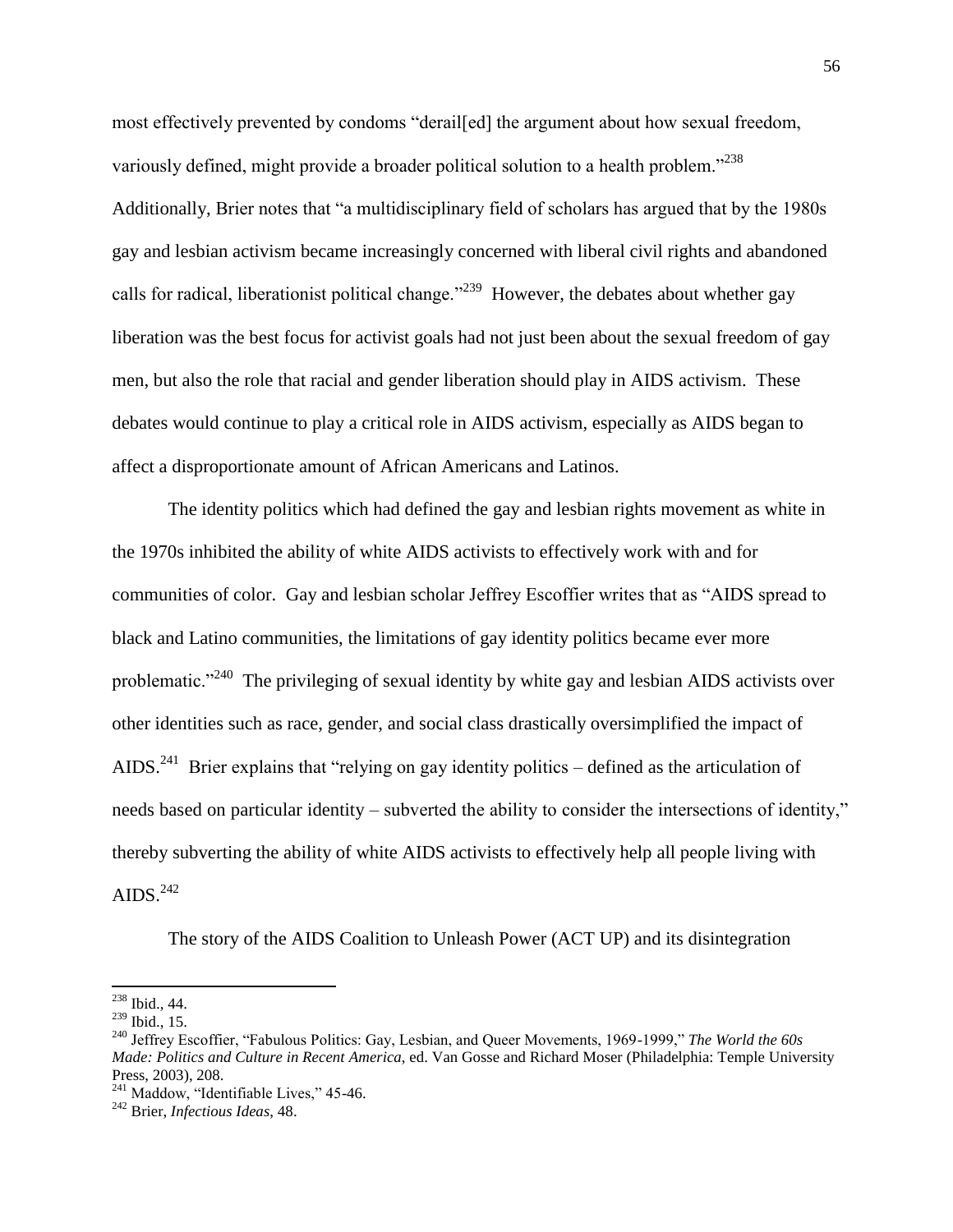illustrates the debates about and limitations of gay and lesbian identity politics during the 1980s and early 1990s. Formed in 1987, ACT UP"s eventual dissolution in 1991 and 1992 was due to internal disputes about sexism and racism within gay, lesbian, and AIDS activism. $^{243}$  Brier writes that while "ACT Up's membership was overwhelmingly white and male, women and people of color played an important role in the group from its inception."<sup>244</sup> Although ACT UP was successful in its activism aimed at pharmaceutical companies, ensuring housing for people with AIDS, and lending visibility to the disease, the majority-white organization was not able to "produce[] the conditions under which all people with AIDS would receive treatment."<sup>245</sup> Activism by white members of ACT UP in communities of color was ineffective in part because members attempted to speak for communities that they were not a part of. In New York City, white activists had difficulty translating English educational posters into colloquial Spanish and often "referred to "Hispanics" instead of "Latinos," the preferred term among the urban communities they were trying to reach."<sup>246</sup> Additionally, a 1990 ACT UP poster which highlighted the rates of HIV among women featured images of white women even though "the rate of HIV-infection and AIDS among African-American women and Latinas [was] many times that of white women."<sup>247</sup> The inability of white AIDS activists to effectively navigate these issues further contributed to the invisibility of women and/or people of color in gay and lesbian activism.

By 1981, the gay liberation critique of binary sexual identities had given way to an identity politics which asserted that a substantial minority of the population was gay or lesbian. Although AIDS was a larger risk factor for communities who embraced certain identities (Latino,

 $243$  Ibid., 157-59.

<sup>&</sup>lt;sup>244</sup> Ibid., 160.

<sup>245</sup> Ibid., 157, 159.

<sup>&</sup>lt;sup>246</sup> Maddow, "Identifiable Lives," 46.

 $^{247}$  Ibid., 46.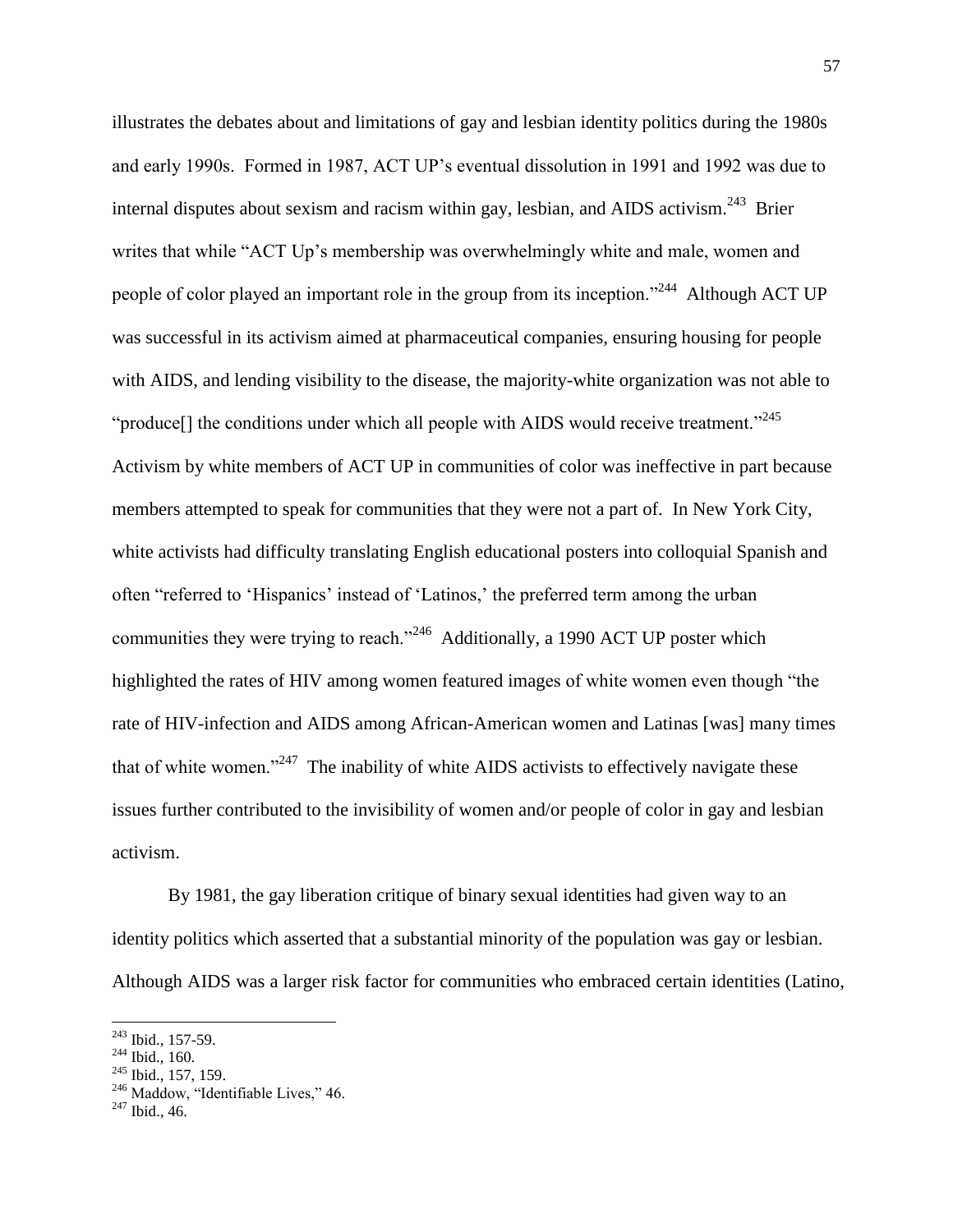African American, gay) than others (white, heterosexual), AIDS was sexually transmitted by behaviors which did not necessarily correspond with the sexual identity label that an individual claimed. Because not all men who had engaged in sex with men identified themselves with a non-heterosexual identity category, AIDS activists began to use the term "men who have sex with men" or MSM as a substitute for or an addition to the identity categories of "gay" and "bisexual."<sup>248</sup> However, the use of MSM within AIDS activism created neither a drastic reconceptualization of gay and lesbian identity politics nor a simple solution to making AIDS activism inclusive. Queer historian Horacio N. Roque Ramírez argues that "[q]uestions over gay identity became quite contentious in the 1980s with the emergence of AIDS and the increasingly unavoidable debates over which segments of the Latino community were most at risk and thus required more focused attention."<sup>249</sup> According to Ramírez, the belief by some AIDS activists in San Francisco that Latino men were less likely to identify as gay or bisexual led to AIDS educational literature and posters which predominantly targeted MSMs. Because of this, gay and bisexual Latino men were not targeted as a group and were made invisible in AIDS activism. By not associating MSMs with a sexual identity label, community efforts to engage with Latino MSMs failed to engage with communities of gay and bisexual Latino men. $^{250}$ 

Another factor that many white gay and lesbian AIDS activists did not incorporate into their activism in African American communities was the legacy of the Tuskegee syphilis study and its effect on African American"s perception of the white medical community. Between 1932 and 1972, a group of 399 African American men with syphilis were misled to think that they were receiving experimental treatment for their condition. In actuality, the men were left

<sup>248</sup> Ibid., 25; Ericksen, *Kiss and Tell*, 171-172.

<sup>&</sup>lt;sup>249</sup> Horacio N. Roque Ramírez, "Gay Latino Cultural Citizenship: Predicaments of identity and Visibility in San Francisco in the 1990s," in *Gay Latino Studies: A Critical Reader*, ed. Michael Hames-Garía and Ernesto Javier Martínez (Durham: Duke University Press, 2011), 178.

<sup>250</sup> Ramírez, "Gay Latino and Cultural Citizenship," 178-179.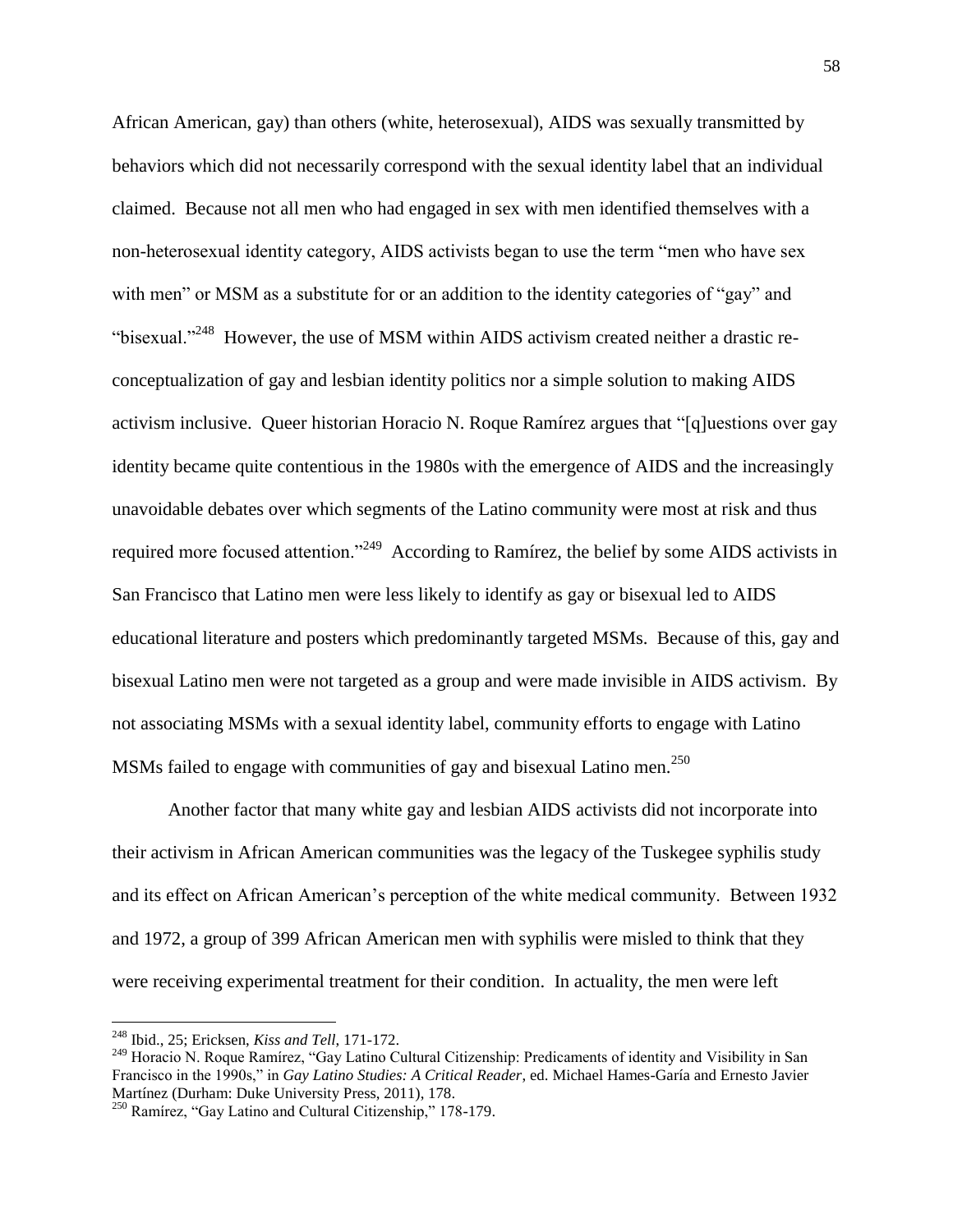untreated so that scientists could observe the progression of the disease.<sup>251</sup> In their 1989 article in the *American Journal of Public Health*, Dr. Stephen B. Thomas and Dr. Sandra Crouse Quinn of the University of Maryland Minority Health Research Laboratory explained the effect of the study on African American perceptions of AIDS activism:

The Tuskegee study of untreated syphilis in the Negro male is the longest nontherapeutic experiment on human beings in medical history. The strategies used to recruit and retain participants were quite similar to those being advocated for HIV/AIDS prevention programs today…The AIDS epidemic has exposed the Tuskegee study as a historical marker for the legitimate discontent of Blacks with the public health system.<sup>252</sup>

Thomas and Quinn explained that the Tuskegee syphilis study influenced the belief that AIDS was a government-manufactured form of genocide.<sup>253</sup> In 1990, regular *Essence* contributor Karen Grigsby Bates discussed this belief in an article titled "Is It Genocide?"<sup>254</sup>

African American scholars and medical experts like Thomas and Quinn stressed the need for AIDS education and policy that acknowledged the abuse of the Tuskegee experiment.<sup>255</sup> In his 1989 article "AIDS in Blackface," Harlon L. Dalton wrote that the "public health establishment...*can* take account of the sociopolitical contexts in which it operates.<sup>256</sup> Like Thomas and Quinn, he confirmed that AIDS outreach in the African American community would only be effective if the problem was approached by acknowledging historical reasons for African American distrust of the medical establishment. In the late 1980s and early 1990s, sexologists like sex therapist June Dobbs Butts and Director June Machover Reinisch of the renamed Kinsey Institute for Research in Sex, Gender, and Reproduction (hereafter referred to as the Kinsey Institute) began to make calls for an "updated," racially-inclusive Kinsey report in

<sup>&</sup>lt;sup>251</sup> Stephen B. Thomas and Sandra Crouse Quinn, "The Tuskegee Syphilis Study, 1932 to 1972: Implications for HIV Education and AIDS Risk Education Programs in the Black Community," *American Journal of Public Health* 81, 11 (Nov 1991): 1499-1500.

 $252$  Thomas and Quinn, "The Tuskegee Syphilis Study," 1498.

<sup>253</sup> Ibid., 1498.

<sup>254</sup> Karen Grigsby Bates, "AIDS: Is It Genocide?" *Essence* 21, September 1990, 76-78, 116, 118.

<sup>&</sup>lt;sup>255</sup> Thomas and Quinn, "The Tuskegee Syphilis Study," 1498.

<sup>256</sup> Harlon L. Dalton, "AIDS in Blackface," *Daedalus* 118, no. 3, Living with AIDS: Part 2 (Summer 1989): 207.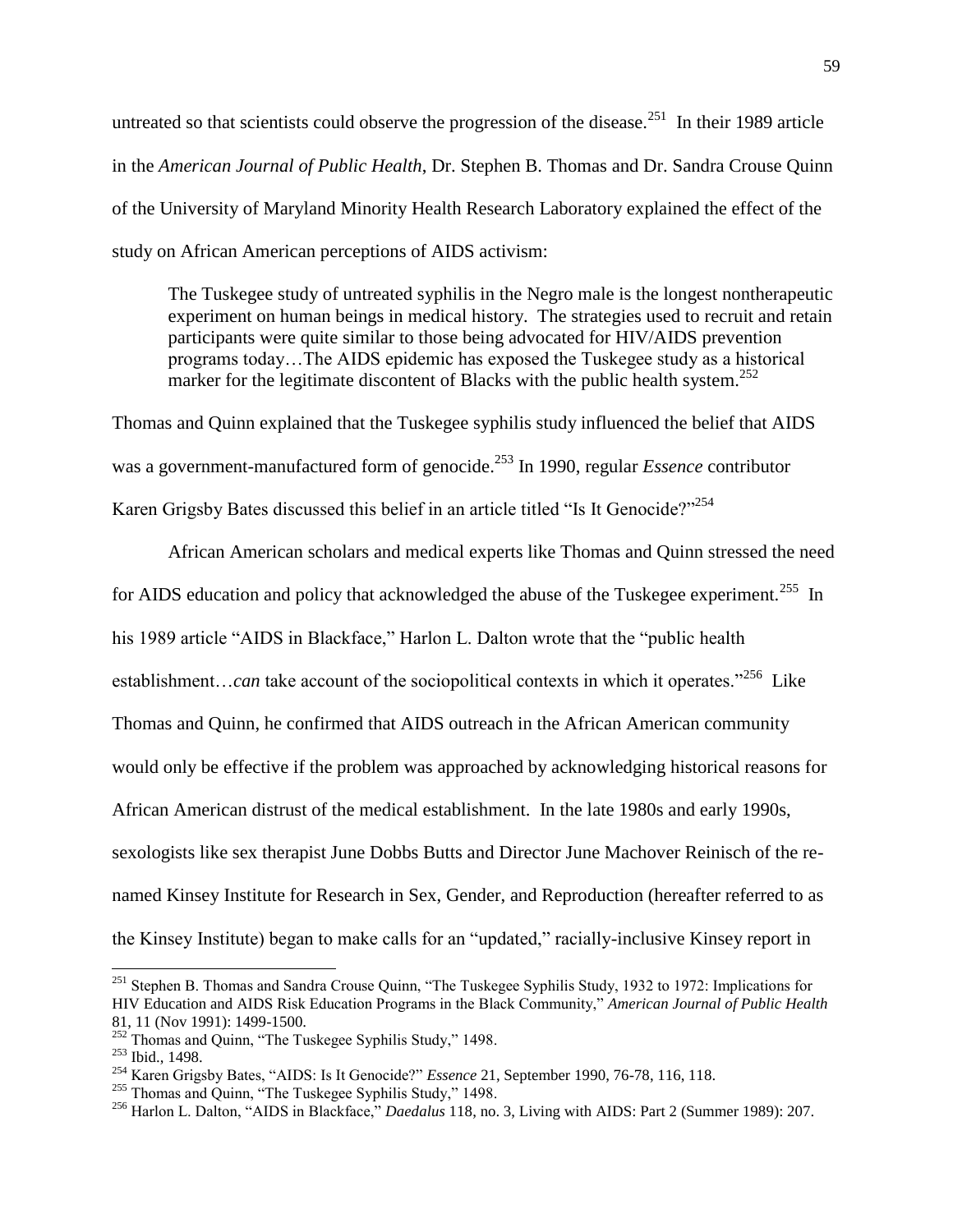order to better understand AIDS.<sup>257</sup> However, African Americans' distrust of the white medical community could not be rectified by simply conducting "updated" versions of the Kinsey reports which were inclusive of African Americans in their measurement of sexual behavior.

During the 1980s, gay lesbian activists continued to use the 10 percent estimate in their political rhetoric. In the introduction to *One Teenager in 10*, a 1983 collection of writings released by the gay and lesbian publishing house Alyson Publications, the book"s editor explained that the "title refers to the estimated gay population based on studies by the Kinsey Institute."<sup>258</sup> A play leading up to the 1987 Gay and Lesbian March on Washington was titled "Ten Percent Review."<sup>259</sup> During the march, AIDS activist groups ACT UP and the Lesbian Avengers chanted "'10 percent is not enough, Recruit! Recruit!"<sup>260</sup> Although some gay men and lesbians cited the 10 percent figure without making reference to Kinsey, his conclusions that same-sex sexual behavior was wide-spread and that people who practiced this behavior could be found in every segment of society continued to be relevant to gay and lesbian activism.<sup>261</sup> Many journalists who did not identify themselves as gay or lesbian also continued to reference Kinsey when making estimates about the population size of gay men and lesbians.<sup>262</sup> Some of these journalists made use of the 10 percent estimate, while others chose to report "conservative estimates" of Kinsey"s findings on same-sex sexual behavior which placed the gay and lesbian

 $^{257}$  June Dobbs Butts, "Fighting AIDS With Sexual Honesty: A Sex Therapist Says It's Time to Recognize the Bisexual Factor," *The Washington Post*, July 19, 1992, C2; Rick Weiss, "Desperately Seeking Sexual Statistics," *Science News* 136, no. 2, July 8, 1989, 28.

<sup>258</sup> Ann Heron, introduction to *One Teenager in 10: Writings by Gay and Lesbian Youth*, ed. Ann Heron (Boston: Alyson Publications, Inc., 1983), 7.

<sup>259</sup> Joe Brown, ""Ten": A Gay Hurray," *The Washington Post*, October 3, 1987, G9.

<sup>260</sup> Ericksen, *Kiss and Tell*, 1.

<sup>&</sup>lt;sup>261</sup> Voeller, "Some Uses and Abuses of the Kinsey Scale," 35.

<sup>262</sup> Jane Gross, "Campaign Stirs Conflicts Among Gay Voters," *New York Times*, April 13, 1998, A25; John Mintz, "Gay Voters an Unknown Factor in Election," *The Washington Post*, November 7, 1988, A20; Barry Horstman, "San Diego Gay Community Emerges as Powerful Political Force," *Los Angeles Times*, August 24, 1986, 5; James Rainey, "Gay Tabloid Finds New Home, But It"s Quest Continues," *Los Angeles Times*, January 3, 1985, WS1; Jane Gross, "Homosexuals Detect New Signs of Friendliness Amid Bias," *New York Times*, February 4, 1988, B14; Jane Gross, "AIDS Threat Brings New Turmoil for Gay Teenagers," *New York Times*, October 21, 1987, B5.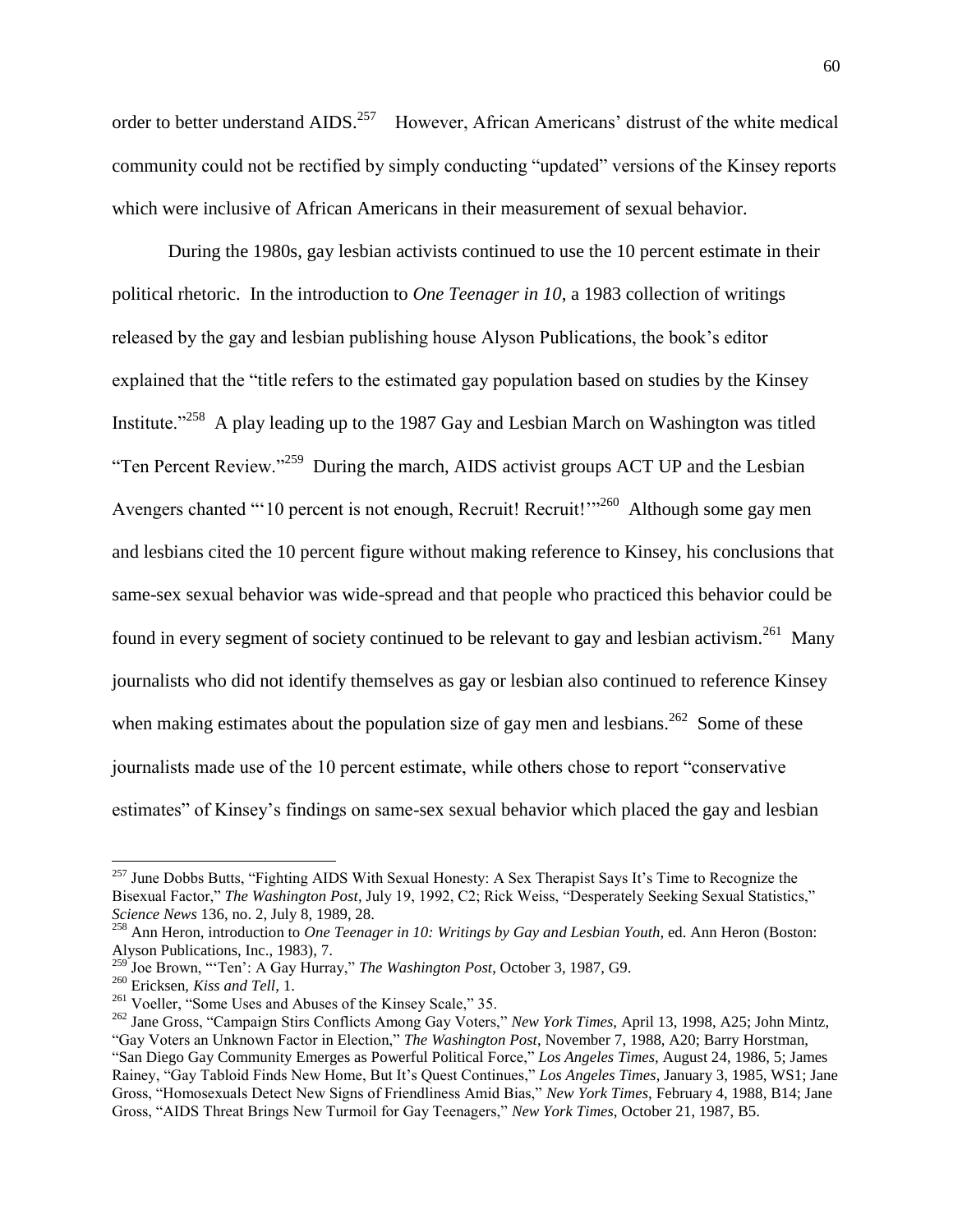population around 5 percent. Although there was not a consensus among gay and lesbian activists concerning how many Americans were gay and lesbian, activists usually argued against estimates that were lower than 10 percent. $263$ 

Kinsey"s original 1948 and 1953 reports remained the most frequently cited studies for discussing same-sex sexual behavior in a variety of periodicals, including *Ebony*. Although the African American data that Kinsey chose not to include in his original reports was published in 1979, Butts and Psychiatry Professor Alvin F. Poussaint did not use this data in their *Ebony*  articles on African American same-sex sexuality during the 1980s. In her 1981 article titled "Is Homosexuality A Threat To the Black Family?" Butts mentioned this 1979 data, but cited instead statistics from Kinsey"s original volume on male sexual behavior which left out this data.<sup>264</sup> In his 1990 "An Honest Look at Black Gays and Lesbians," Poussaint wrote that the "data on White homosexuality that Dr. Alfred Kinsey reported more than 35 years ago may apply to Blacks as well" without mentioning the 1979 African American data.<sup>265</sup> Although Sociology Professor Robert Staples made use of Kinsey"s African American data in his 1983 *Ebony* article "Black Male Sexuality: Has It Changed?" when discussing black male heterosexuality, he too referenced only Kinsey's original reports in his discussion of African American same-sex sexual behavior.<sup>266</sup>

The focus on the number of infected white heterosexuals had an impact on the amount or type of public and federal attention that AIDS education and prevention received.<sup>267</sup> Sociology Professor Andrea J. Baker has argued in her analysis of the *New York Times* coverage of AIDS

"Homosexual Couples Find a Quiet Pride," *New York Times*, December 10, 1984, C12.

<sup>263</sup> Michael Norman, "Homosexuals Confronting a Time of Change," *New York Times*, June 16, 1983, B8; Maureen Dowd, "For Victims of AIDS, Support in a Lonely Siege," *New York Times*, December 5, 1983, B1; Georgia Dullea; Gina Kolata, "Lesbian Partners Find The Means to Be Parents," *New York Times*, January 30, 1989, A13.

<sup>&</sup>lt;sup>264</sup> Butts, "Is Homosexuality a Threat to the Black Family?" 139-140.

<sup>265</sup> Alvin F. Poussaint, "An Honest Look at Black Gays and Lesbians," *Ebony*, September 1990, 126.

<sup>266</sup> Robert Staples, "Black Male Sexuality: Has It Changed?" *Ebony*, August 1983, 106-108.

<sup>267</sup> Maddow, *Infectious Ideas*, 15.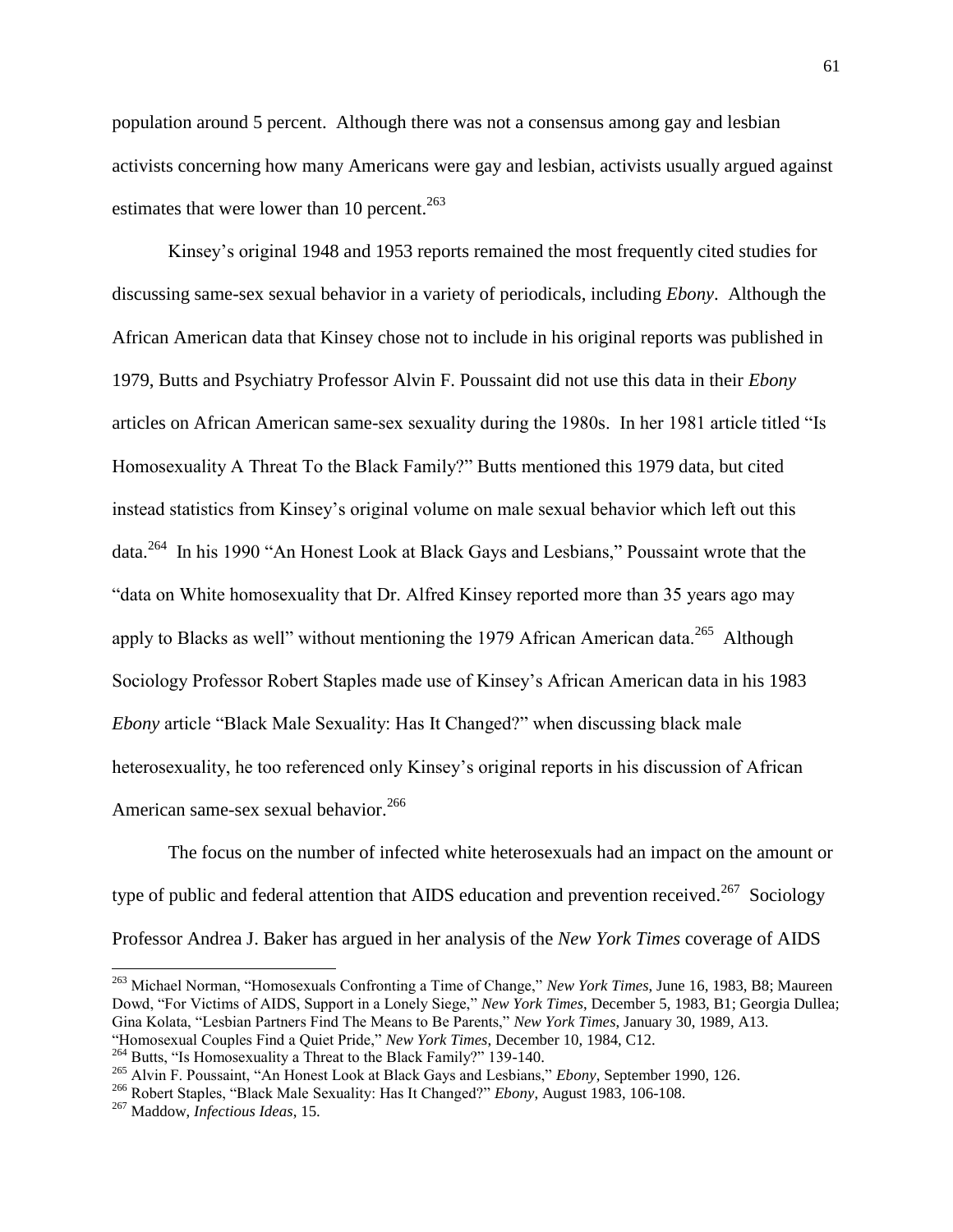that the "general public, the media, and federal, state and local governments failed to evaluate AIDS as a social problem until nonstigmatized populations began to worry about their own susceptibility."<sup>268</sup> Both Surgeon General C. Everett Koop and sexology researchers William Masters and Virginia Johnson argued in the late 1980s that heterosexuals were at risk for contracting AIDS. Although Koop drew attention to the fact that a disproportionate number of African Americans and Latinos were infected with AIDS, Masters and Johnson were more concerned about infections among the white, non-intravenous drug using population.<sup>269</sup> Sociologist Ericksen has written that in "spite of these dire warnings, there was little actual evidence that AIDS was expanding into the general population, at least in the United States."<sup>270</sup>

As the media increasingly reported that heterosexuals were at risk for contracting AIDS, Bruce Voeller referred to the rhetoric he had publicized as NGTF co-director in the 1970s by suggesting in 1987 that the number of heterosexual women who engaged in anal intercourse was roughly 10 percent, thus implying that a comparable amount of gay men and heterosexual women were at risk for contracting  $AIDS$ .<sup>271</sup> Voeller had suggested as early as 1983 that heterosexuals who engaged in anal intercourse were at risk for contracting AIDS.<sup>272</sup> This type of argument mirrored the one that Voeller and fellow NGTF director Jean O"Leary had made in 1976 concerning the Supreme Court"s decision to uphold Virginia"s sodomy statute: that sodomy

<sup>268</sup> Andrea J. Baker, "Chapter Ten: The Portrayal of AIDS in the Media: An Analysis of Articles in the *New York Times*," *The Social Dimensions of AIDS: Method and Theory* (1986): 183; "Andrea J. Baker," Macmillan, accessed April 2, 2012, http://us.macmillan.com/authordetails.aspx?authorname=andreajbaker.

<sup>269</sup> Susan Okie, "Heterosexual AIDS May Surge, Koop Says: Estimate of U.S. Infection Rate Seen Too Low," *The Washington Post*, April 21, 1987, A4; William H. Masters, Virginia E. Johnson, and Robert C. Kolodny, "On the Numbers of AIDS-Infected Heterosexuals," *The New York Times*, April 2, 1988, 22.

<sup>270</sup> Ericksen, *Kiss and Tell,* 179.

<sup>271</sup> Voeller, "Some Uses and Abuses of the Kinsey Scale," 37; Ericksen, *Kiss and Tell*, 179.

<sup>272</sup> Bruce Voeller, "Heterosexual Anal Intercourse: An AIDS Risk Factor," in *AIDS and Sex: An Integrated Biomedical and Biobehavioral Approach*, ed. Bruce Voeller, June Machover Reinisch, and Michael Gottlieb (New York: Oxford University Press, 1990), 276.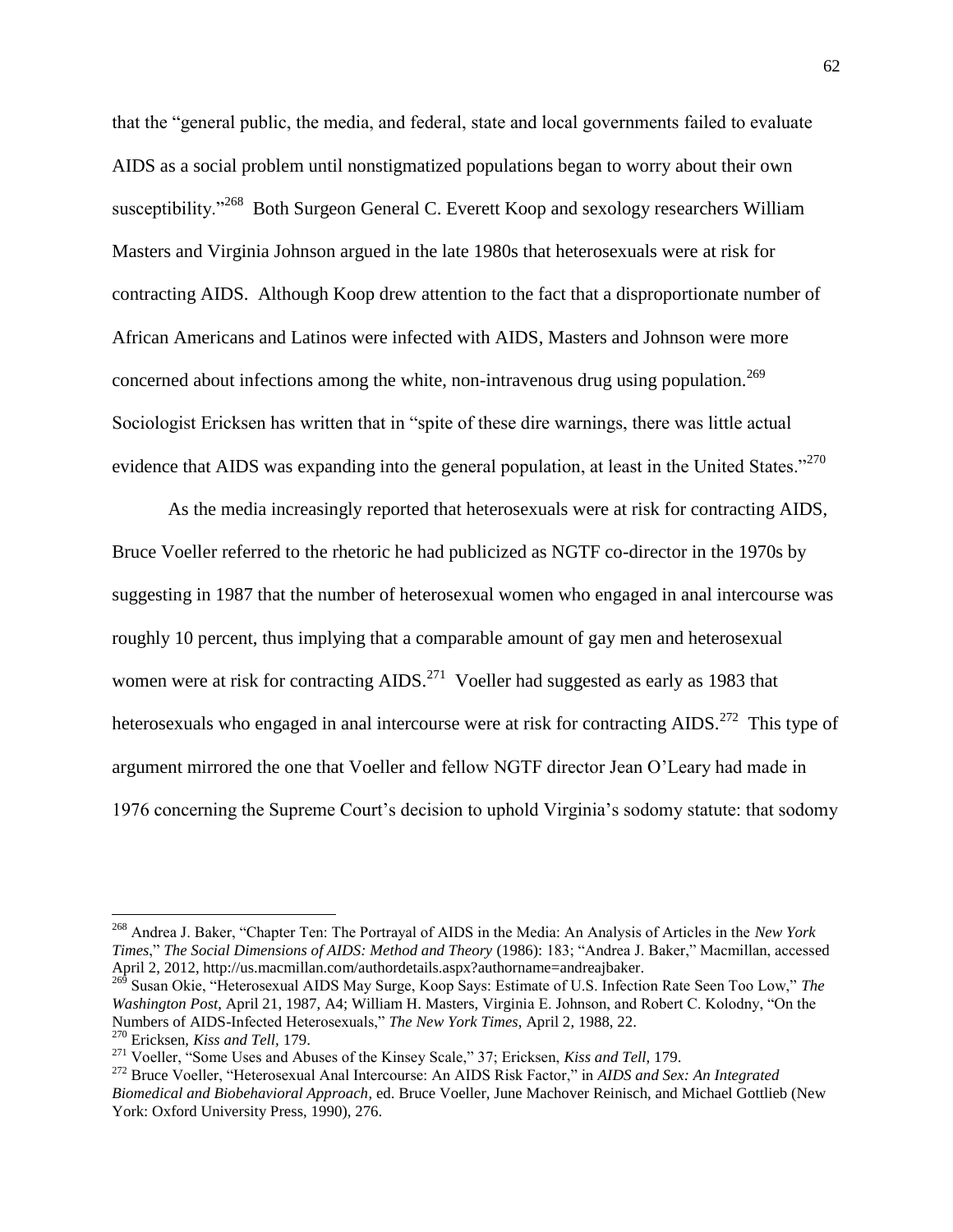"laws pertain to far more heterosexual women and men than to lesbians and gay men." $273$ Despite Voeller"s claims about the number of women who engaged in heterosexual anal intercourse, sociologist Julia A. Ericksen has emphasized that at the time that Voeller made these claims, there "were practically no data on the proportion of women who engaged in anal intercourse, the frequency with which they did so, or who their partners were."<sup>274</sup> However, Voeller"s suggestion that comparable numbers of gay men and heterosexual women were at risk for contracting AIDS was a politically savvy move, since by "the end of the 1980s the focus of society's concern about HIV had shifted from gay men to the sexual transmission of HIV among the heterosexual majority."<sup>275</sup>

Male bisexuality played a central role in the fear that AIDS was spreading to the heterosexual population. Some articles reported that bisexual men who kept their ""dual lives"" of same-sex sexual behavior a secret from their female sexual partners were responsible for infecting heterosexual women.<sup>276</sup> These women represented "innocent" victims of AIDS in that unlike gay and bisexual men, intravenous drug users, and prostitutes, they had not acquired the disease through socially deviant acts.<sup>277</sup> The 1987 *New York Times* article "AIDS Specter for Women: The Bisexual Man" cast an imagined bisexual man as "the bogyman of the late 1980's" who was "secretive" about his same-sex sexual behavior.<sup>278</sup> The article quoted "experts" on the subject who ranged from a Cornell professor of psychiatry who stated that ""[m]ost bisexuals are just married men who are gay"" to Kinsey Institute director June Reinisch and activist Bruce Voeller's thoughts on what the Kinsey Reports said about bisexuality.<sup>279</sup> The assertion that "no

<sup>&</sup>lt;sup>273</sup> O'Leary and Voeller, "Implications of the Supreme Court Decision on Sodomy," 20.

<sup>274</sup> Ericksen, *Kiss and Tell*, 179-180.

 $275$  Ibid., 175.

<sup>276</sup> Judy Glass, "L.I. Cases of AIDS Reported on Rise," *New York Times*, June 3, 1984, LI1, 4.

<sup>277</sup> Ericksen, *Kiss and Tell*, 176-177.

<sup>278</sup> Jon Nordheimer, "AIDS Specter for Women: The Bisexual Man," *New York Times*, April 3, 1987, A1, D18.

<sup>&</sup>lt;sup>279</sup> Nordheimer, "AIDS Specter for Women," D18.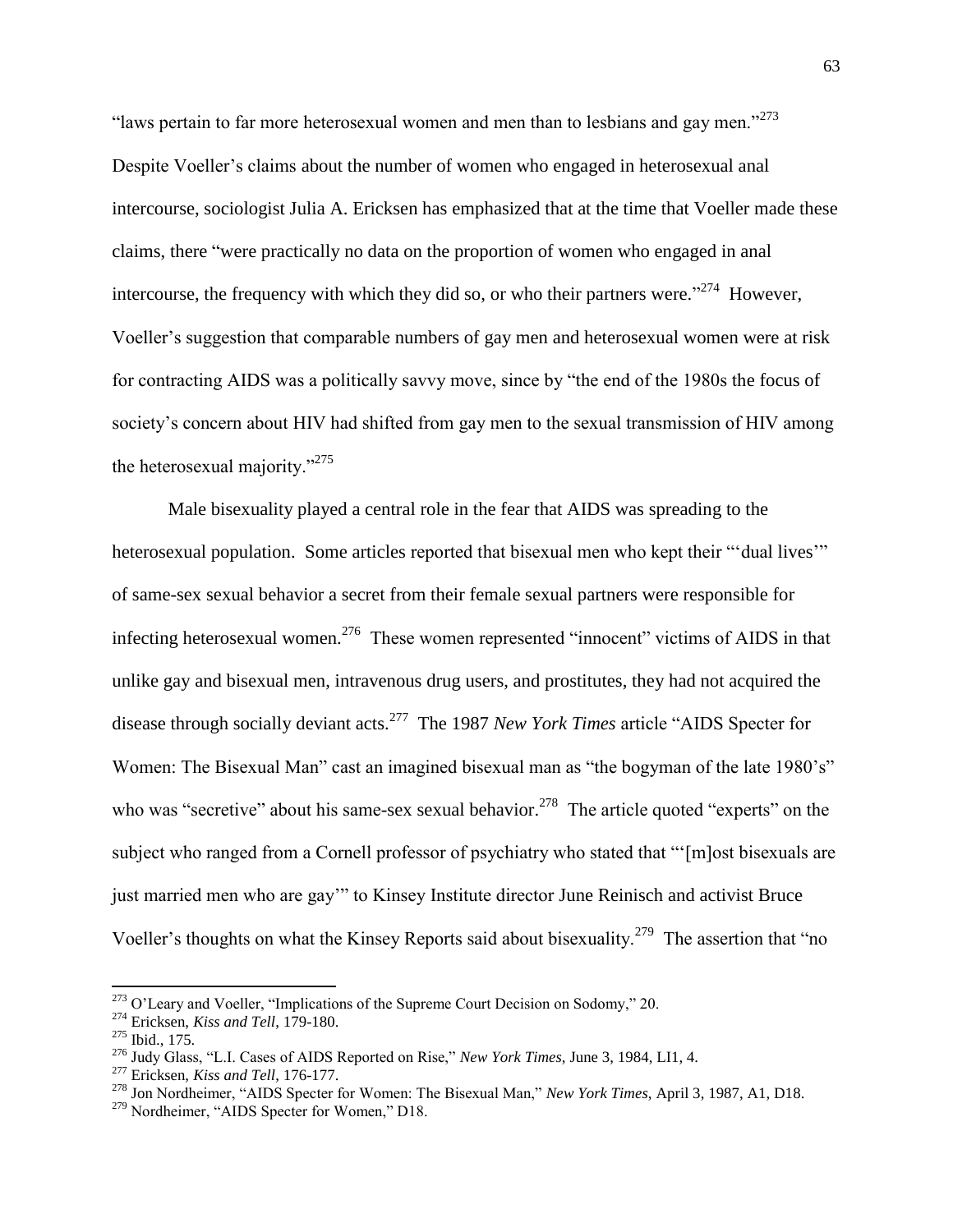reliable national survey exists to update the 40-year-old Kinsey data" on bisexuals who might spread the disease to women became more of an issue as AIDS appeared to spread to the heterosexual population.<sup>280</sup>

Sex therapist June Dobbs Butts, contributed to the discussion of male bisexuality and the need to update the Kinsey Reports. In a 1992 *Washington Post* article, Butts wrote that "[w]e need a national effort at updating Kinsey criteria in the AIDS era. And we need black demographers to bring their perspective."<sup>281</sup> Butts made note of how Kinsey had excluded African Americans from his studies, and that his data on African American sexual behavior was not published by his Institute until 1979. Butts argued that male bisexuality – specifically, male bisexuality within the African American community – was little understood and that this was a ""blind spot"" which needed to be remedied through new studies of sexual behavior which accounted for bisexuality *and* racial diversity.<sup>282</sup>

The outbreak of AIDS created renewed interest in the Kinsey Reports because the nature of the sexually-transmitted epidemic highlighted the fact that there had been no comprehensive studies of sexual behavior since the Kinsey Report.<sup>283</sup> However, this point was not frequently articulated in the mainstream press until the mid-1980s, when heterosexuals began to worry about their susceptibility to AIDS. Harvard University Professor and child psychiatrist Leon Eisenberg told the *New York Times* in 1986 that "the Kinsey Report of the 1950"s was still a key source on the extent of homosexuality."<sup>284</sup> At a 1987 luncheon with *Washington Post* staff members, Koop said that little was known about contemporary American sexual behavior, and

<sup>280</sup> Ibid., D18;Ericksen, *Kiss and Tell*, 179-180.

<sup>&</sup>lt;sup>281</sup> Butts, "Fighting AIDS With Sexual Honesty: A Sex Therapist Says It's Time to Recognize the Bisexual Factor," C2.

<sup>&</sup>lt;sup>282</sup> Butts, "Fighting AIDS With Sexual Honesty," C2.

<sup>283</sup> Ericksen, *Kiss and Tell*, 179-180; Irvine, *Disorders of Desire*, 43.

<sup>284</sup> Erik Eckholm, "AIDS: Scientists Voice Concern Over Research," *New York Times*, November 4, 1986, C1; "Leon Eisenberg, Pioneering Child Psychiatrist, Dies at 87," *Harvard Gazette*, October 1, 2009, [http://news.harvard.edu/gazette/story/2009/10/leon-eisenberg/.](http://news.harvard.edu/gazette/story/2009/10/leon-eisenberg/)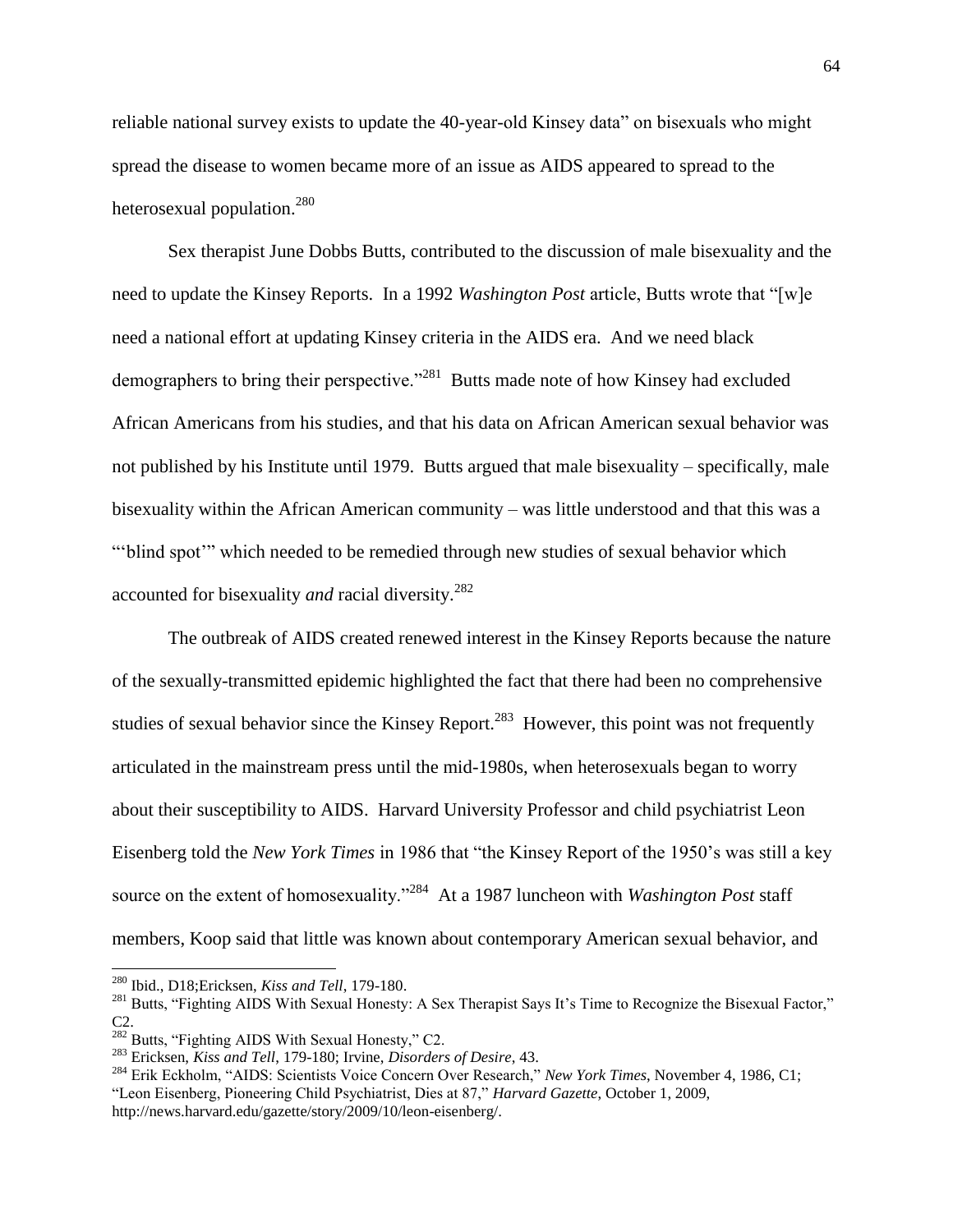that the "most thorough research on the subject dates back to the 1940s, in the studies done by Alfred C. Kinsey."<sup>285</sup> When the World Health Organization (WHO) distributed sexual behavior surveys to obtain information on the spread of AIDS in multiple countries in 1988, WHO representative Dr. Manuel Carbello told the *New York Times* that "there had been no systematic study of human sexual behavior since the 1948 and 1953 Kinsey reports on male and female sexuality."<sup>286</sup>

Many journalists, scholars, and medical experts reported that lack of funding was the reason that social scientists were not able to conduct new or "updated" versions of the Kinsey Reports. Kinsey Institute director June Machover Reinisch told the *Los Angeles Times* in 1986 that she could only speculate about contemporary American sexual behavior. She argued that because it was ""very hard to get money to study anything sexual,"" there had been "no comprehensive studies. $1287$  Reinisch also commented that if more funding was given to sex research, "there could be studies on how AIDS is affecting people's sex lives."<sup>288</sup> In an interview with *Science News*, Reinisch elaborated on the problems of racial representation in sex surveys like Kinsey's: ""What little data we have are only on white middle-class people; we have even less information on the many subcultures that make up very important parts of U.S. society.""<sup>289</sup> *Washington Post* staff writer Victor Cohn made a similar observation about the representativeness of the Kinsey Reports when he lamented in a 1989 public health column that "[b]oth the Reagan and Bush administrations have blocked efforts to update and improve on the Kinsey reports of the 1950s, which themselves failed to represent many Americans."<sup>290</sup>

l

<sup>&</sup>lt;sup>285</sup> Okie, "Heterosexual AIDS May Surge, Koop Says," A4.

<sup>286</sup> "World Health Group Plans Survey To Help Understand AIDS Spread," *New York Times*, March 12, 1988, 36.

<sup>287</sup> Beverly Beyette, "For Kinsey Director, It"s Same Old Story," *Los Angeles Times*, May 18, 1986, 12;

<sup>&</sup>lt;sup>288</sup> Beyette, "For Kinsey Director, It's Same Old Story," 12.

<sup>289</sup> Rick Weiss, "Desperately Seeking Sexual Statistics," *Science News* 136, no. 2, July 8, 1989, 28.

<sup>290</sup> Victor Cohn, "A Message From the War on AIDS," *The Washington Post*, July 11, 1989, 6.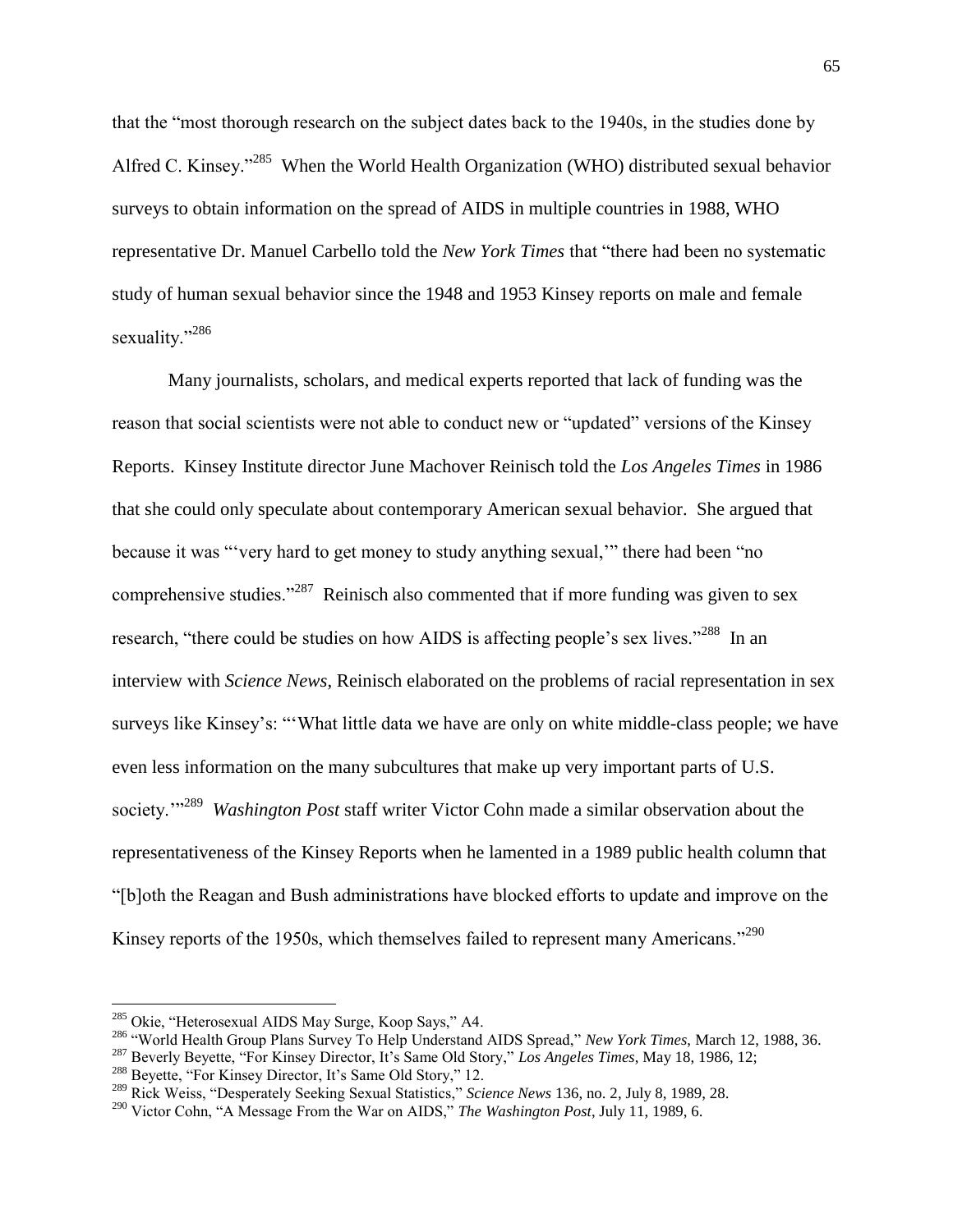Although Kinsey"s studies were reported as dated and "unreliable" they were

simultaneously referred to as "the most reliable guides to incidence" of same-sex sexual behavior due to the lack of contemporary studies.<sup>291</sup> Because of this, Kinsey received renewed attention in the mid-1980s as both federal and state public health officials used the Kinsey Reports in order to make projections about how many gay men had AIDS. *The Washington Post* reported that:

The first government projection – made in 1986, when about 20,000 cases had been reported – was based on extremely shaky data. It used estimates of homosexual activity from the Kinsey survey of 1948, fragmentary studies of drug use by the National Institute on Drug Abuse and statistics on hemophiliacs.<sup>292</sup>

This 1986 Public Health Service projection – known as "the Coolfront estimates" – projected that 1.5 million Americans were infected with AIDS based on Kinsey"s finding that 4 percent of his male interviewees practiced exclusively same-sex sexual behavior.<sup>293</sup> Even though Kinsey's data was considered the most reliable data available, many journalists reported that the estimates based on Kinsey's data amounted to "Guesses Based on Guesses."<sup>294</sup> CDC official Meade Morgan told *The Washington Post* in 1987 that when he explained to people how the figures were compiled, they often asked him: "Gee, how can you believe any of this?"<sup>295</sup> Articles which exposed the government's use of Kinsey to make projections about AIDS characterized the studies as outdated and unreliable. Framed in this way, the government"s use of these studies seemed irresponsible.

The belief that the government had been using unreliable data in order to evaluate a

<sup>291</sup> Robert W. Glasgow, "An Orientation Course in Sexual Orientation," *Los Angeles Times*, June 15, 1980, N6. <sup>292</sup> Abigail Trafford, "The AIDS Numbers Game," *The Washington Post*, July 26, 1988, HE6.

<sup>293</sup> Don Colburn, "The Projections: Guesses Based on Guesses," *The Washington Post (Health)*, June 2, 1987, 14; Robert E. Fay et al., "Prevalence and Patterns of Same-Gender Sexual Contact Among Men," *Science* 243, 4889, January 20, 1989, 338; Michael Specter, "Data on Sex Is Found Lacking: AIDS Forecasts Still Based on Kinsey," *Washington Post*, June 21, 1988, HE11.

<sup>&</sup>lt;sup>294</sup> Colburn, "The Projections: Guesses Based on Guesses," 14.

<sup>295</sup> Ibid., 14.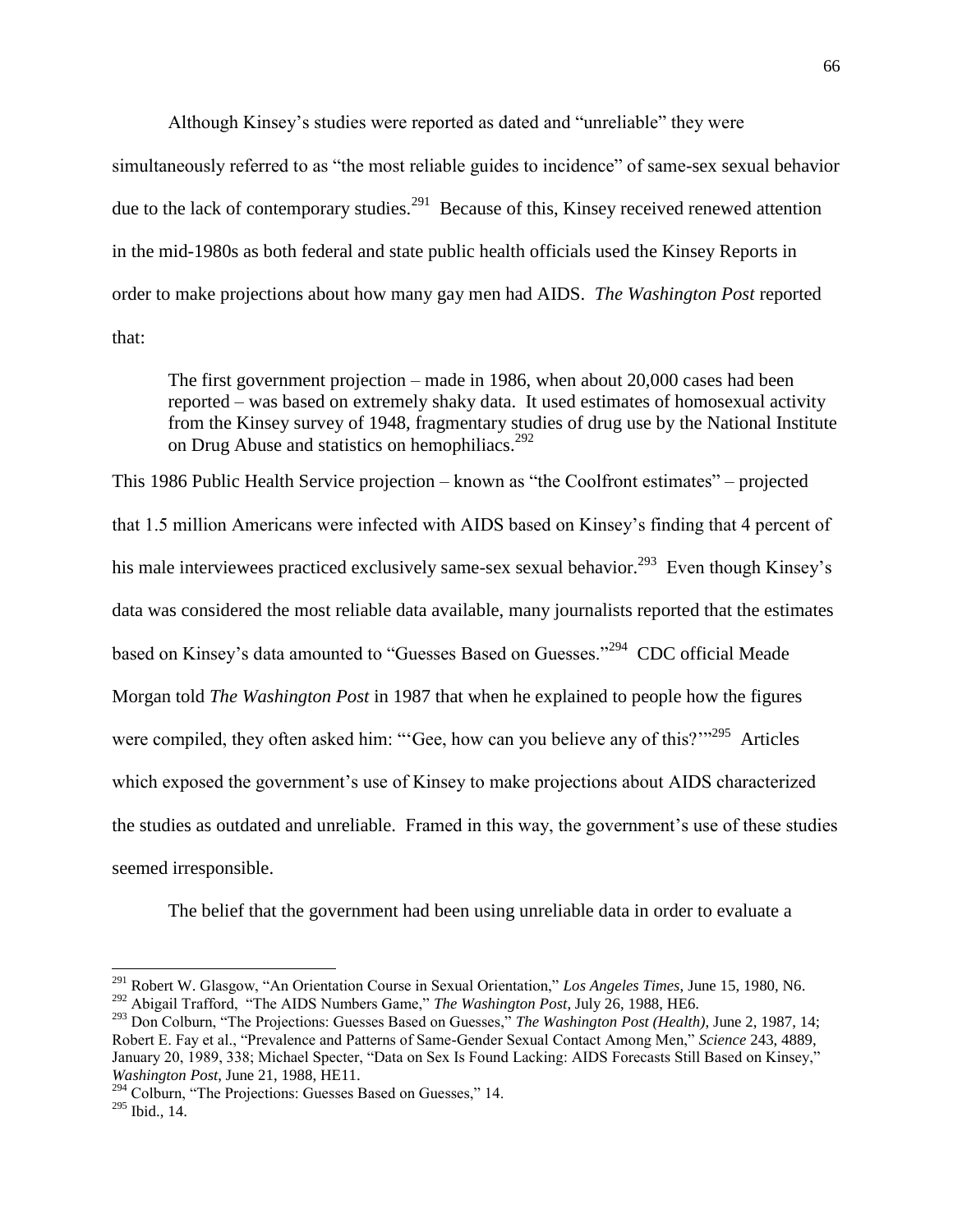health crisis was further promoted by the media when New York City health officials released projections of AIDS infections that were drastically lower than the previous projections that they had made based on Kinsey"s data. On July 19, 1988, *New York Times* staff writer Bruce Lambert reported that the New York City Health Department had changed its projection of NYC residents infected with AIDS from  $400,000$  to  $200,000$ .<sup>296</sup> The projection of infected residents was based on three main calculations: infected "Gay and bisexual men," infected "Intravenous drug abusers," and "All other" infected people.<sup>297</sup> The projections for intravenous drug users and all others did not change in 1988. Rather, it was a drop in the number of infected gay and bisexual men from 250,000 to 50,000 that caused the total number of projected infections to be cut in half.<sup>298</sup> While the projection that the health department had used for the previous four years had been extrapolated using data on male same-sex sexual behavior from the Kinsey Reports, New York City's new 1988 projection was made by adjusting San Francisco's estimated number of infected gay men to NYC's population.<sup>299</sup>

The drop in New York City's estimate of infected gay men was controversial for several reasons. The 1988 change spurred further articles which reported U.S. public health officials" reliance on outdated, unreliable data and articulated a need to conduct contemporary research on sexual behavior in order to make accurate projections about  $\text{AIDS}.^{300}$  Additionally, AIDS activists became concerned that funding for AIDS research and medical care would decline as a result of the drastic drop in projected infections. As a way of addressing these concerns, NYC"s

<sup>296</sup> Bruce Lambert, "New York Estimate For AIDS Infection Cut Almost in Half," *New York Times*, July 19, 1988, A1.

<sup>297</sup> "Infection Projection: How It Changed," *New York Times*, July 20, 1988, B4.

<sup>298</sup> "Infection Projection," B4; Bruce Lambert, "Joseph"s Estimate on AIDS Is Supported by Review Panel," *New York Times*, February 22, 1989, B3.

<sup>&</sup>lt;sup>299</sup> Lambert, "AIDS Estimate Is Refined For New York," B1; Bruce Lambert, "AIDS Forecasts Are Grim – And Disparate," *New York Times*, October 25, 1987, E24; Bruce Lambert, "AIDS Estimate Is Refined For New York," *New York Times*, August 11, 1998, B5.

<sup>300</sup> Bruce Lambert, "Puzzling Questions Are Raised on Statistics on AIDS Epidemic," *New York Times*, July 19, 1988, B4; Trafford, "The AIDS Numbers Game," HE6.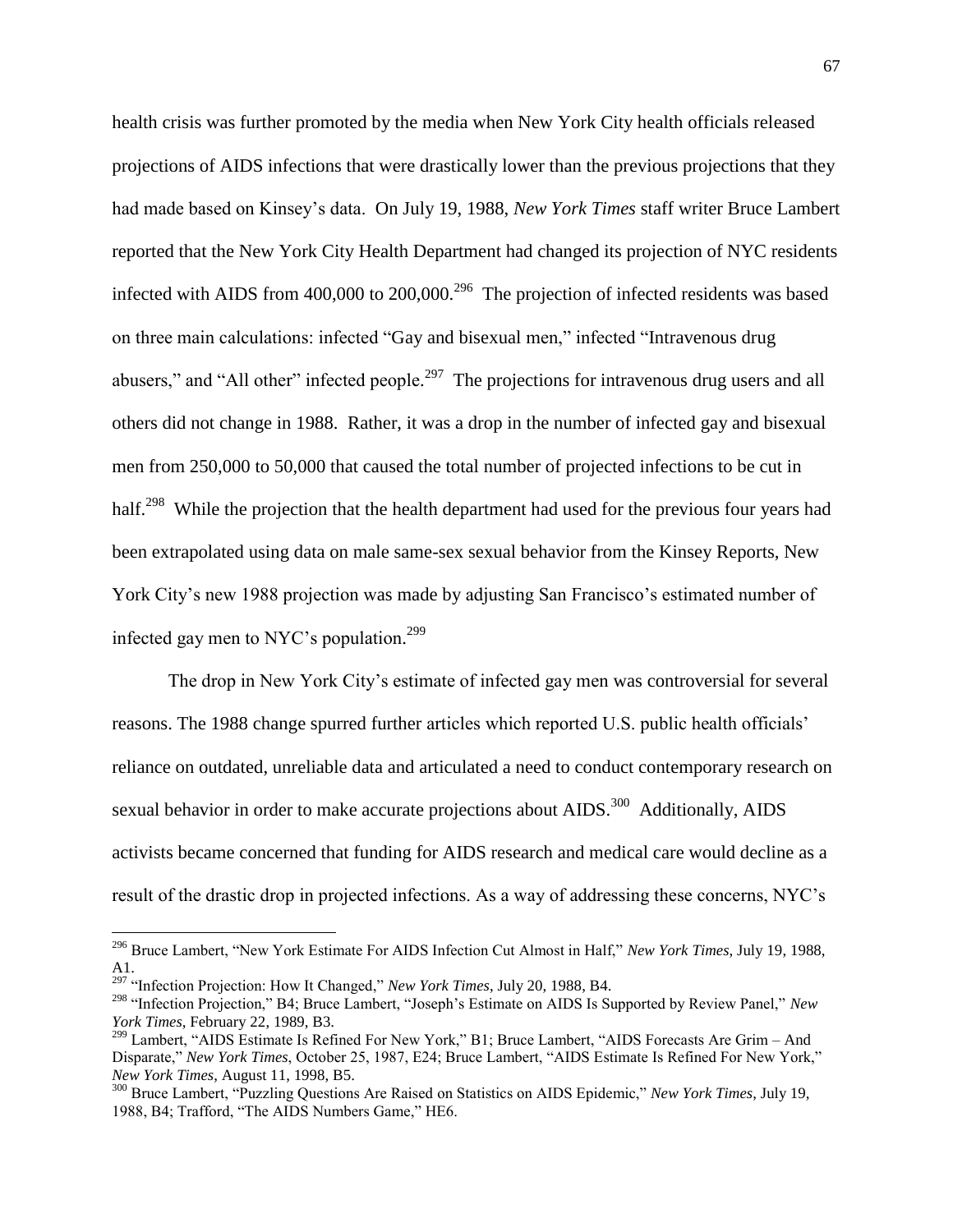Health Commissioner Dr. Stephen C. Joseph stated that the ""lowered estimate in no way implies there will be fewer AIDS cases in the near term though 1991"" due to the fact that these 1991 "projections were based on trends from existing diagnosed cases, not on estimated infection."<sup>301</sup> Because projections for those who would need services in the next three years had not changed, he argued that these services would not decline. However, many activists remained skeptical in light of the trouble that they had faced in gaining funding and support for their cause throughout the 1980s.<sup>302</sup>

The change in projections was also controversial because it constituted one of the first major challenges to the 10 percent estimate and Kinsey"s status as an authority regarding samesex sexual behavior. The earlier projection based on Kinsey suggested that the gay men in New York City made up roughly 7 percent of the population. Because the New York City Health Department estimated that 50 percent of gay men were infected with AIDS, the 1988 projection that 50,000 gay men were infected with AIDS suggested that there were only 100,000 gay men in New York City. At a time when New York City"s population was estimated to be 7.2 million, the new AIDS projection implied that the number of gay men in New York City was closer to 1 percent.<sup>303</sup>

Many AIDS activists were skeptical of and angered by the new projection which placed gay men and lesbians at less than 10 percent of the population. Executive Director of the Gay Men's Health Crisis Richard Dunne told Lambert that he was "really astonished" by new figures, and that he still believed the number of gay men living in New York City was

l

<sup>301</sup> Bruce Lambert, "Halving of Estimate On AIDS Is Raising Doubts in New York," *New York Times*, July 20, 1988, A1.

<sup>&</sup>lt;sup>302</sup> Lambert, "Halving of Estimate On AIDS Is Raising Doubts in New York," B4.

<sup>303</sup> Ibid., A1, B4; Lambert, "New York Estimate For AIDS Infection Cut Almost in Half," B5; Lambert, "AIDS Estimate Is Refined For New York," B5; Bruce Lambert, "AIDS Count: Is the Quest for Precision on the Right Track?" *New York Times*, July 24, 1988, E6.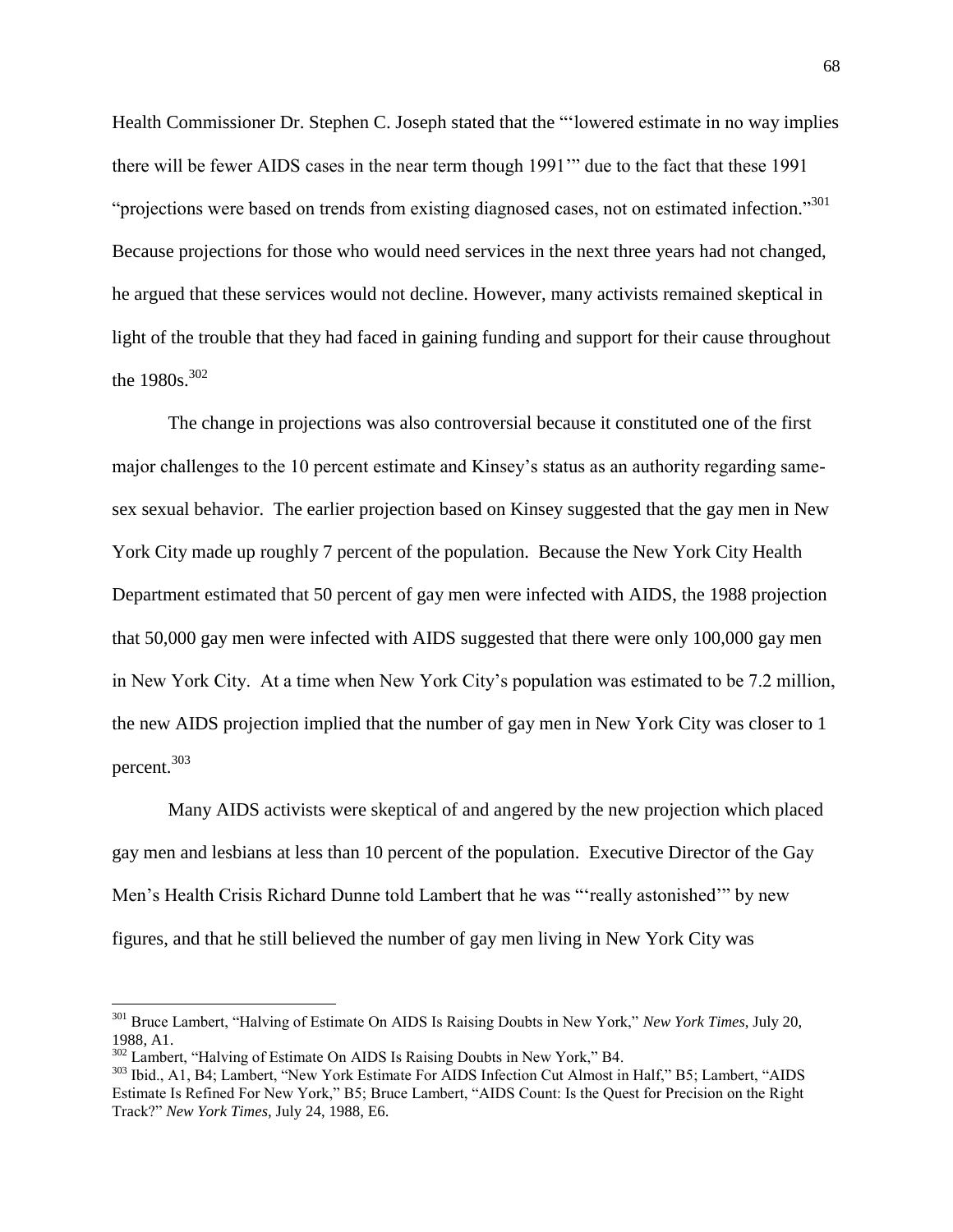"substantially higher than 100,000."<sup>304</sup> Deputy Director of the Gay Men's Health Crisis Timothy Sweeny said that the 1988 estimate was too low, arguing that the population must be higher for New York City, which he called a ""magnet"" for the ""migration of gays."<sup>305</sup> Executive Director of Body Positive Michael Hirsch criticized the new figures as ""an estimate based on an estimate based on an estimate."<sup>306</sup> President of the Doctors Council Dr. Barry Liebowitz sarcastically called the new projection the ""the statistical cure of AIDS"" at a time when more funds and services were needed.<sup>307</sup>

The suggestion that there were only 100,000 gay men in a city which was thought to have a higher concentration of gay men than other cities was a challenge to the gay and lesbian rights movement's assertion that 10 percent of the population was gay or lesbian. Referencing this change in projections, the conservative social science journal *Society* would later report that "the 10 percent stuck and was not revealed as a fallacy until the mid-1980s when health statisticians began tracking AIDS cases."<sup>308</sup> Like the New York City Health Department's 1988 change in Health Projections, a 1993 Battelle Research Center study of sexual behavior would also prove controversial in its suggestion that 1 percent of men were gay. Ironically, this 1993 study would be the result of a years-long struggle by the National Institute of Child Health and Human Development (NICHD) to sponsor a survey on sexual behavior. The opposition that NICHD faced in gaining funding for a survey came from conservatives who feared that such a survey would only serve to legitimize same-sex sexual behavior by confirming or inflating activists' estimates that 10 percent of the population was gay or lesbian.

<sup>&</sup>lt;sup>304</sup> Lambert, "Halving of Estimate On AIDS Is Raising Doubts in New York," B4.

<sup>&</sup>lt;sup>305</sup> Lambert, "New York Estimate For AIDS Infection Cut Almost in Half," B5.

<sup>306</sup> Lambert, "Halving of Estimate On AIDS Is Raising Doubts in New York," B4.

 $307$  Ibid., B4.

<sup>308</sup> "Social Science and the Citizen: Realities and Fallacies of Homosexuality," *Society* 30, no. 5, July/August 1993, 3; Douglas Martin, "Irving Louis Horowitz, Sociologist and Ideological Critic, Dies at 82," March 26, 2012, http://www.nytimes.com/2012/03/26/nyregion/irving-louis-horowitz-sociologist-dies-at-82.html.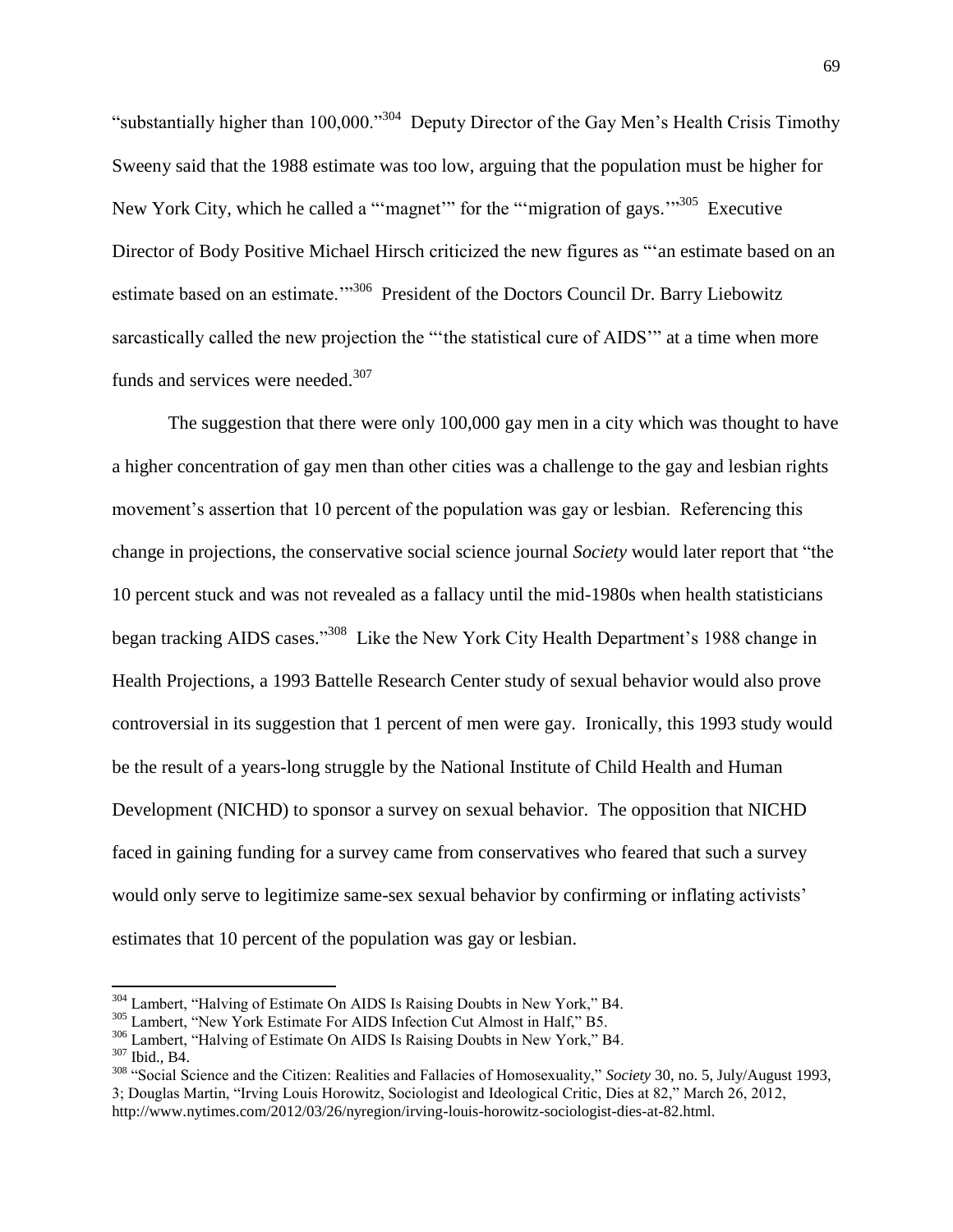By the end of the 1980s, the lack of available data on American sexual behavior with which to make projections about AIDS led to attempts by scientists and sociologists to publish new studies of American sexuality. The desire for national surveys was very much related to the belief which began in the mid-1980s that AIDS was spreading to the heterosexual population. Ericksen writes that as "long as gay men were the ones who became HIV-positive, experts had not recommended large-scale national surveys."<sup>309</sup> Fear that heterosexuals would become infected "increased as researchers began promoting the idea that behaviors, not groups, were very risky."<sup>310</sup> Additionally, public resentment over the use of the Kinsey Reports by federal and state governments to make projections about AIDS fueled calls by journalists, scholars, and medical experts for a new version of the Kinsey Reports which was representative of the contemporary American population. Although there were many small, often informal surveys conducted during the late 1980s, the first study which promised to "update" Kinsey was a proposed National Opinion Research Center (NORC) survey, which sought to surpass the size of Kinsey's sample. $311$ 

The popular press discussed the NORC survey, which was proposed by University of Chicago Dean Edward Laumann and Director of Chicago"s NORC chapter Robert Michael in 1986 and sponsored by the NICHD in 1987, as a necessary update of Kinsey"s data which was needed to properly understand and fight AIDS.<sup>312</sup> Washington Post staff writer Michael Specter called the NORC survey "the first large-scale representative sex survey taken in the United States since the 1948 Kinsey Report," noting also that it was "essential to gauge the scope of the

 $\overline{a}$ 

<sup>309</sup> Ericksen, *Kiss and Tell*, 177.

<sup>310</sup> Ibid., 177.

<sup>311</sup> Bruce Bower, "Sex Survey Provides Data on Homosexuals," *Science News* 135, 4, January 28, 1989, 54.

<sup>&</sup>lt;sup>312</sup> Ericksen, *Kiss and Tell*, 180; Edward O. Laumann, Robert T. Michael, and John H. Gagnon, "A Political History of the National Sex Survey of Adults," *Family Planning Perspectives* 26, 1 (Jan – Feb 1994): 34.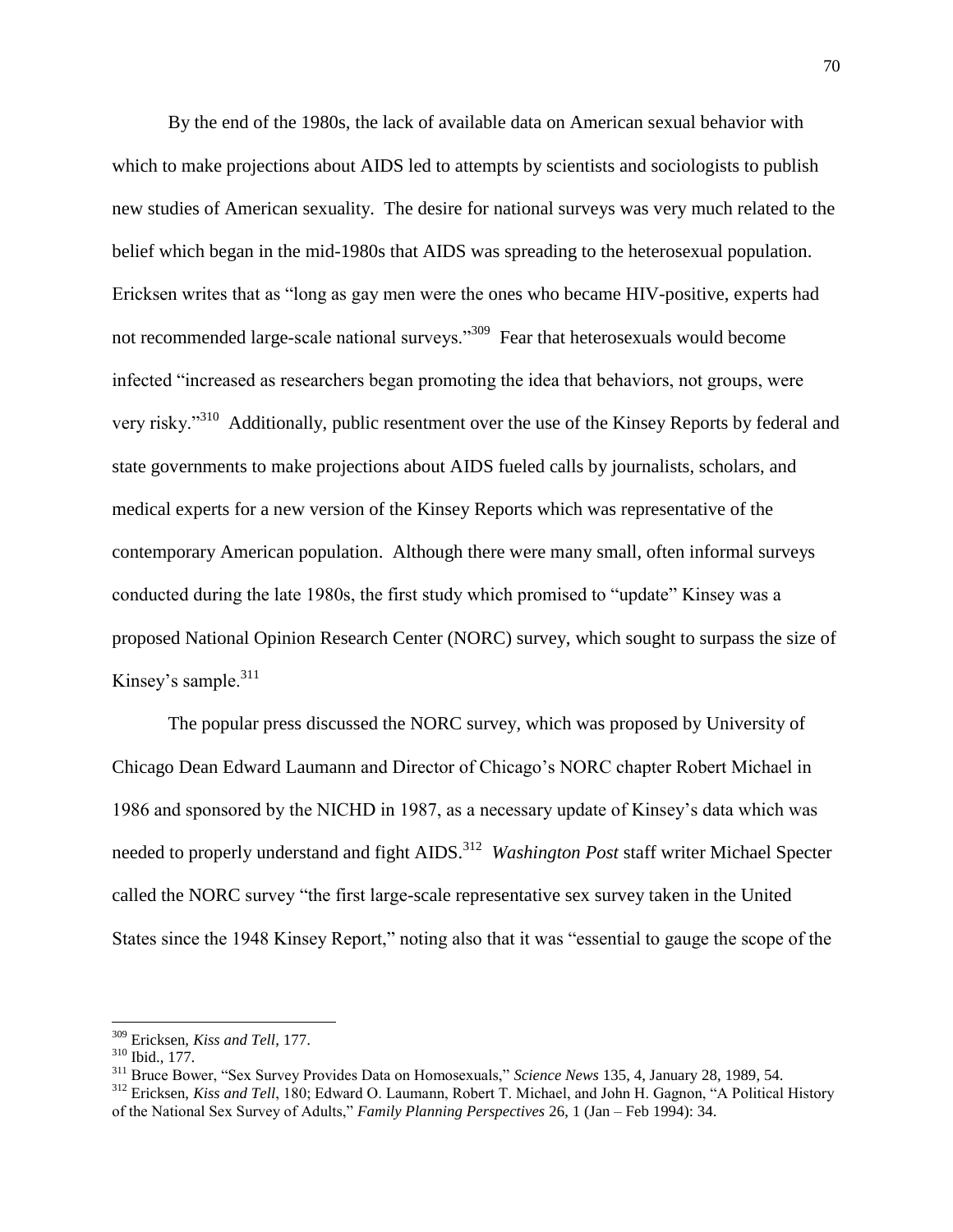AIDS epidemic."<sup>313</sup> This new survey was surrounded by a discourse that the Kinsey Reports were not representative of the contemporary American population and that public health officials needed new data so that they did not need to rely on the outdated reports. The *New York Times* reported that the NORC survey had been designed to "supplant" Kinsey"s data, which was "flawed both by its age and by the methods used in gathering it."<sup>314</sup> *Science* journalist William Booth reported that the NORC survey had hoped to improve on Kinsey by using random sampling, noting that the "need for such a large and representative sampling is intense particularly in light of the AIDS epidemic."<sup>315</sup>

Arguments about funding for studies of sexual behavior were very much about whether gay men and lesbians constituted a substantial minority of the American population – and that their "lifestyles" were therefore normative, or "legitimate." The fear that studies of same-sex sexual behavior legitimized this behavior led conservative members of Congress to deny funding to the NORC survey in 1989 and ban it indefinitely in  $1992$ .<sup>316</sup> Some conservatives feared that studies of sexual behavior sought to legitimize gay and lesbian identity by inflating the numbers of individuals who engaged in same-sex sexual behavior. Representative William Dannemeyer (R-CA) described the NORC study "as attempting to indoctrinate Americans into "the Kinsey mindset," speculating in a letter: "'Imagine the political landscape if any one demographic grouping were to increase their rank from 10% of the population to 15% or 20%. $\cdot$ <sup>317</sup> Family Research Council member Bob Knight opposed funding for the NORC survey on similar grounds, arguing that the 10 percent estimate was "a gross exaggeration" – ""Exhibit A in any

<sup>313</sup> Michael Specter, "Funds for Sex Survey Blocked by House Panel," *The Washington Post*, July 26, 1989, A3. <sup>314</sup> "Sex Survey Is Dealt a Setback." *New York Times.* July 26, 1989. B6.

<sup>315</sup> Booth, William. "Asking America About Its Sex Life." *Science* 243, 4889, January 20, 1989. 304.

<sup>316</sup> Laumann, Michael, and Gagnon, "A Political History of the National Sex Survey of Adults," 36; Ericksen, *Kiss* 

*and Tell*, 182; Specter, "Funds for Sex Survey Blocked by House Panel," A3.

<sup>317</sup> Ericksen, *Kiss and Tell*, 185, 188; "DANNEMEYER, William Edwin, (1929-)," Biographical Directory of the United States Congress, accessed April 1, 2012, http://bioguide.congress.gov/scripts/biodisplay.pl?index=D000044.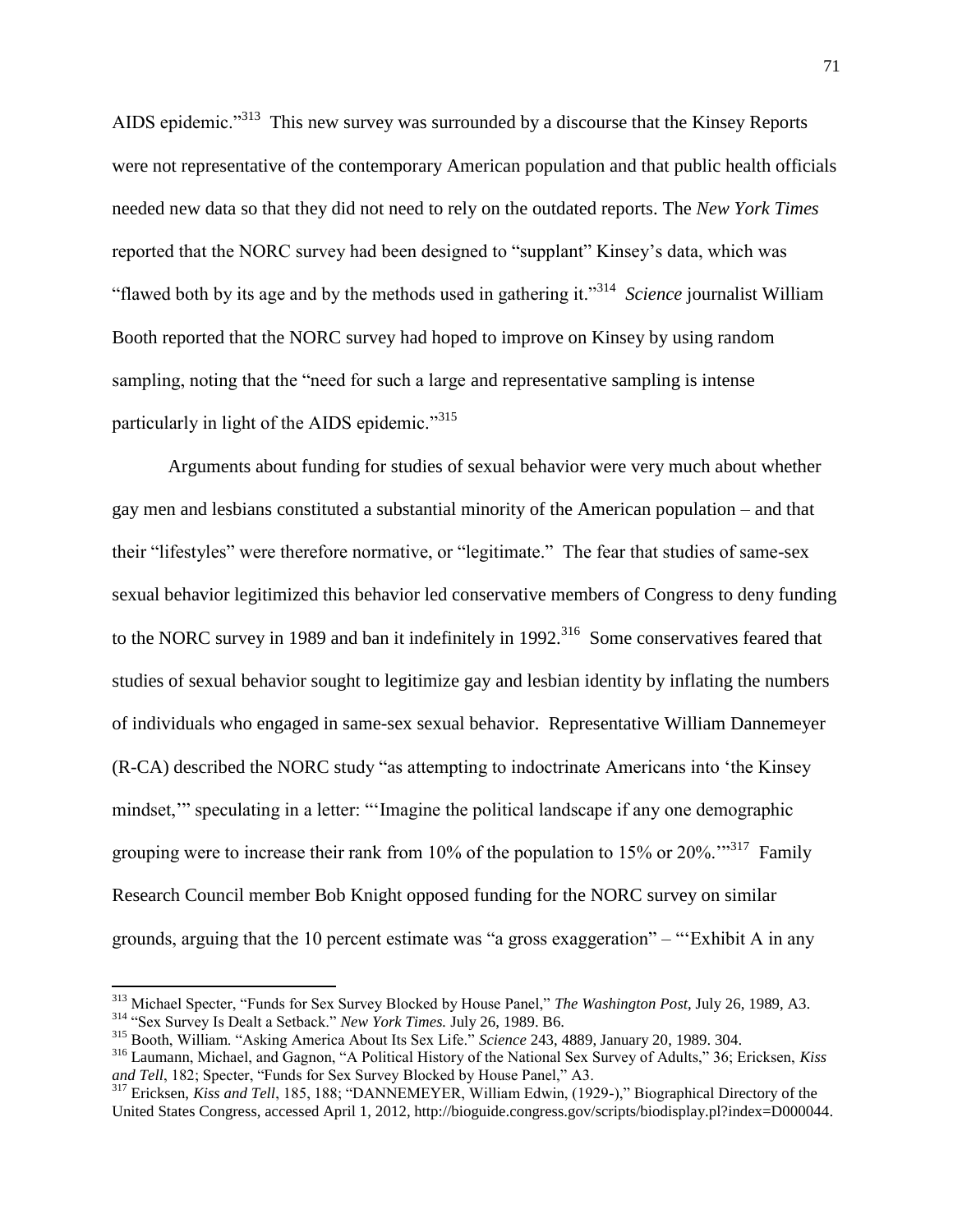discussion of media myths created by scientific research."<sup>318</sup> Ericksen writes that "Knight and other conservatives…described this proposal as the result of pressure by "the homosexual activist community" to "gather evidence to buttress up the old claim; if not 10 percent, something close to it.<sup> $11$ </sup> Ironically, the same year that the House Appropriations Committee voted to deny funding to the contemporary NORC survey because conservative senators did not want to legitimize same-sex sexuality, a nineteen-year-old study for which NORC had helped collect data on same-sex sexual behavior was finally published. $320$ 

Although American media frequently proclaimed that a survey of same-sex sexual behavior had not been conducted since the Kinsey Reports, such a survey had in fact been conducted in 1970 by Kinsey"s Institute for Sex Research. In January of 1989, *Science* magazine published "Prevalence and Patterns of Same-Gender Sexual Contact Among Men" by Robert E. Ray, Charles F. Turner, Albert D. Klassen, and John H. Gagnon.<sup>321</sup> The study had remained unpublished for nearly two decades because of "disagreement over who should be credited as the leading author."<sup>322</sup> The authors derived their estimates from a sample of 1,450 men who were twenty-one years or older.<sup>323</sup> Although the authors had also interviewed women, they "focused on sex between men because of the need to project the growth of the AIDS epidemic."<sup>324</sup> However, they also mentioned that the use of Kinsey"s data to estimate in 1986 that 1.5 million men were infected with AIDS was inappropriate and that "[e]ven 40 years ago, Kinsey"s data were regarded as unsuitable for making such estimates."<sup>325</sup> The study's focus on male same-sex

 $\overline{\phantom{a}}$ 

<sup>323</sup> Fay et al., "Prevalence and Patterns of Same-Gender Sexual Contact Among Men," 340.

<sup>318</sup> Ibid., 1, 182-83.

<sup>319</sup> Ibid., 1.

<sup>320</sup> Ericksen, *Kiss and Tell*, 181; Jane E. Brody, "Who"s Having Sex? Data Are Obsolete, Experts Say," *New York Times*, February 28, 1989, C1.

<sup>&</sup>lt;sup>321</sup> Fay et al., "Prevalence and Patterns of Same-Gender Sexual Contact Among Men," 338.

<sup>322</sup> Ericksen, *Kiss and Tell*, 181; Nicholas Wade, "The Vanity of Scholars," *New York Times*, July 9, 1989, E26.

<sup>324</sup> Ericksen, *Kiss and Tell*, 184.

<sup>&</sup>lt;sup>325</sup> Fay et al., "Prevalence and Patterns of Same-Gender Sexual Contact Among Men," 338.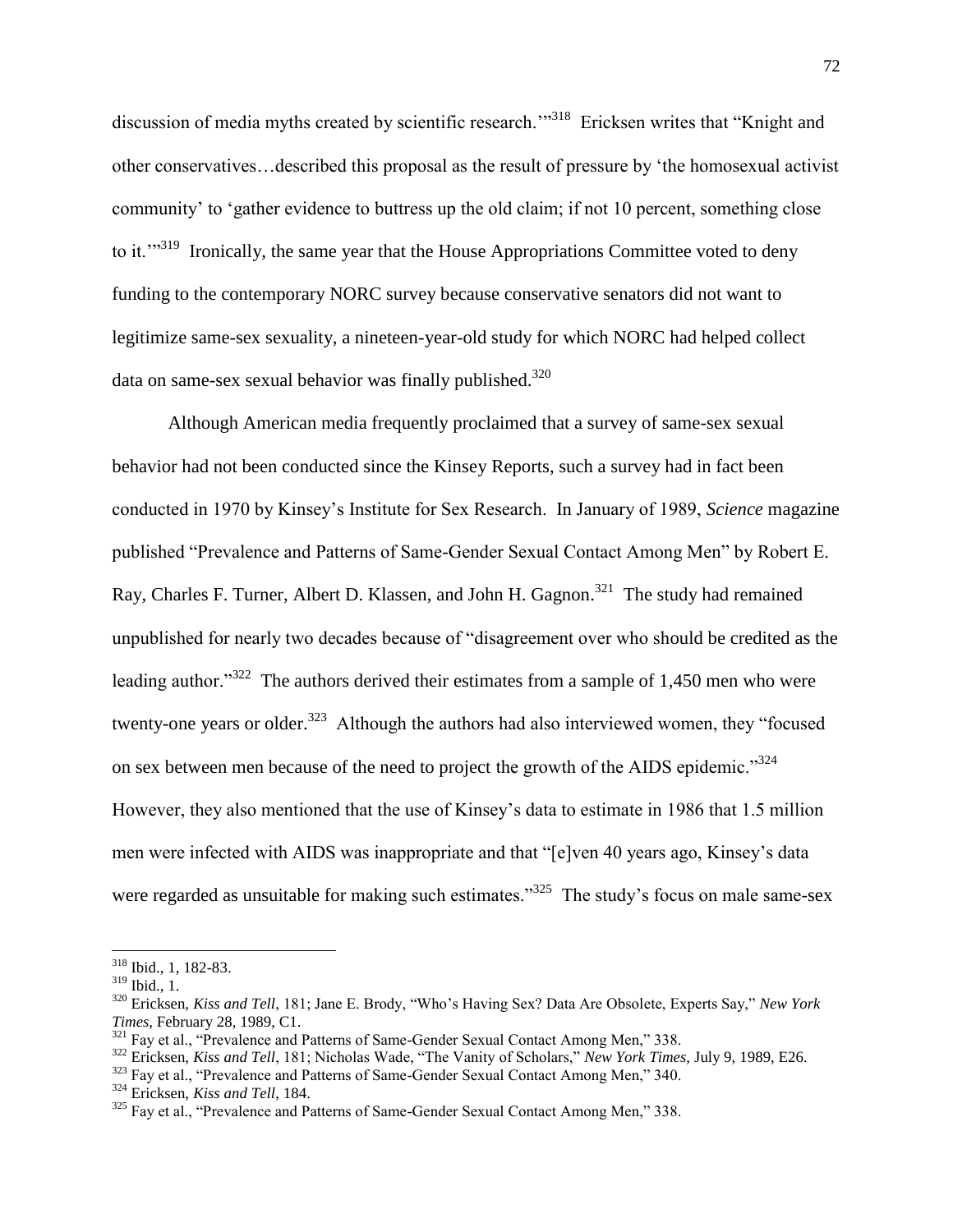sexual behavior in relation to AIDS was therefore heavily related to the U.S. government"s use of Kinsey to make projections about the disease and the perceived need for more accurate information with which to make these estimates.

The survey authors compared their findings on same-sex sexual behavior to those of Kinsey in his original reports. The authors concluded in their study that 1.4 percent of men had practiced same-sex sexual behavior ""fairly often,"" 1.9 percent had practiced this behavior ""occasionally,"" and that the combination of these groups was 3.3 percent:

Overall, these numbers appear similar to the 1948 Kinsey estimate used by the Public Health Service in its projections (that is, that 4 percent of U.S. men are "exclusively homosexual" throughout their lives). In fact, the interpretation of our estimates is different. Most of the men included in our 3.3 percent estimate could not be classified as "exclusively homosexual" throughout their lives.<sup>326</sup>

Rather than elaborating on the fact that they interpreted their statistics as lower than Kinsey"s findings, the authors avoided this issue by mentioning their presumption that men underreport their same-sex sexual behavior.<sup>327</sup> They concluded that "the problems of analysis and interpretation that we have encountered suggest the need for continuing research. $1^{328}$ 

Although the authors of the 1970 study skirted the fact that their findings were lower than Kinsey"s, the *New York Times* proclaimed in a headline that "A New Study of Gay Males Supports the Kinsey Reports." The article incorrectly labeled the study"s 3.3 percent of men as "actively gay" and compared them to Kinsey"s estimate that "4 percent of American men were "exclusively homosexual"" in order to claim that the study supported Kinsey"s original data. However, the article also challenged the 10 percent estimate derived from the reports:  $329$ 

The study, the first to update the 1948 Kinsey report on human sexuality, does not

 $\overline{a}$ <sup>326</sup> Ibid., 347.

<sup>327</sup> Ibid., 346.

<sup>328</sup> Ibid., 347.

<sup>329</sup> Larry Thompson, "A New Study of Gay Males Supports the Kinsey Reports," *Washington Post*, January 24, 1989, 10.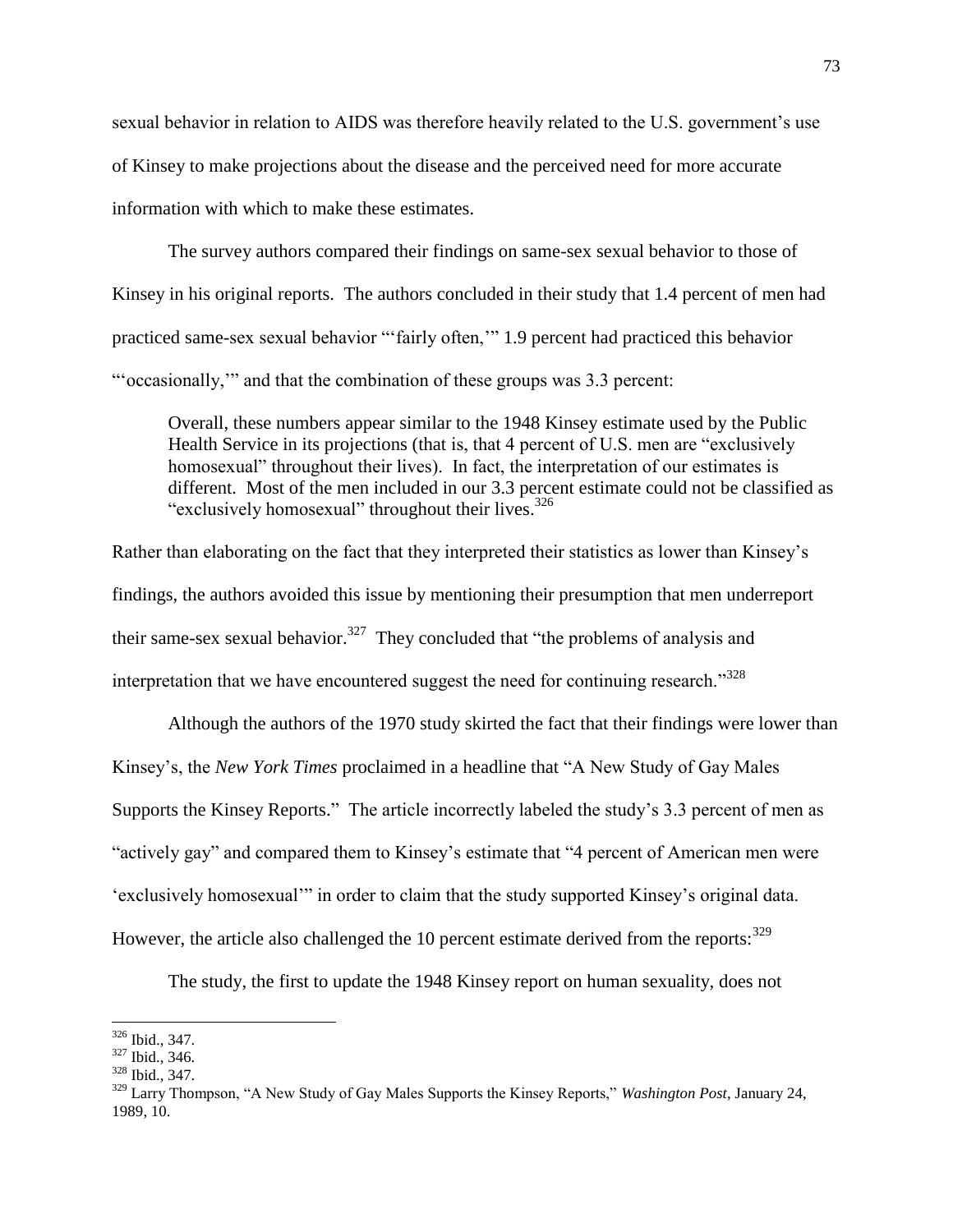dramatically alter the estimate of how many American men are homosexual. It does, however, challenge statistics frequently used by gay advocacy groups that often say that 10 percent of U.S. men are gay. $3\frac{30}{9}$ 

When asked to weigh in, NGLTF media director Urvashi Vaid said that the new report added to rather than replaced the original report. Therefore, although the new report "slightly lower[ed] the estimates in the older Kinsey Report," Vaid maintained that it did not "contradict the Kinsey data."<sup>331</sup> In her response, Vaid avoided having to label the new 1970 study as inaccurate while reinforcing the validity of the 10 percent estimate and Kinsey"s status as an authority.

Despite authors' attempts to relate the 1970 survey results to the AIDS crisis, the survey was not the type of updated Kinsey report that the media proclaimed was necessary to understand and fight AIDS. Although the authors of the survey noted that "the Kinsey sample was not a probability sample," Ericksen argues that their survey sample "was not truly random" either.<sup>332</sup> The authors claimed that their survey was an improvement on Kinsey's in terms of racial representation, noting that they their survey had "a substantial overrepresentation of black men"; and in his analysis of surveys of self-identified gay men and their implications for the spread of AIDS, University of Maryland professor Christopher Hewitt called the survey the "first nationally representative survey" of gay men.<sup>333</sup> But despite this improvement on the Kinsey Reports in terms of racial representation, the survey results were still two decades old. In a January 1989 interview about the release of the 1970 study, survey author John Gagnon – who had been invited to assist with the proposed 1987 NORC survey – told *Science News* that the survey results were "far from conclusive" and that the ""real dilemma is the scandalous lack of

 $330$  Thompson, "A New Study of Gay Males Supports the Kinsey Reports," 10.

<sup>331</sup> Ibid., 10.

<sup>332</sup> Fay et al.,"Prevalence and Patterns of Same-Gender Sexual Contact Among Men," 338; Ericksen, *Kiss and Tell*, 184.

<sup>&</sup>lt;sup>333</sup> Fay et al., "Prevalence and Patterns of Same-Gender Sexual Contact Among Men," 339; Christopher Hewitt, "Homosexual Demography: Implications for the Spread of AIDS," *The Journal of Sex Research*, 35, 4 (Nov 1998): 390.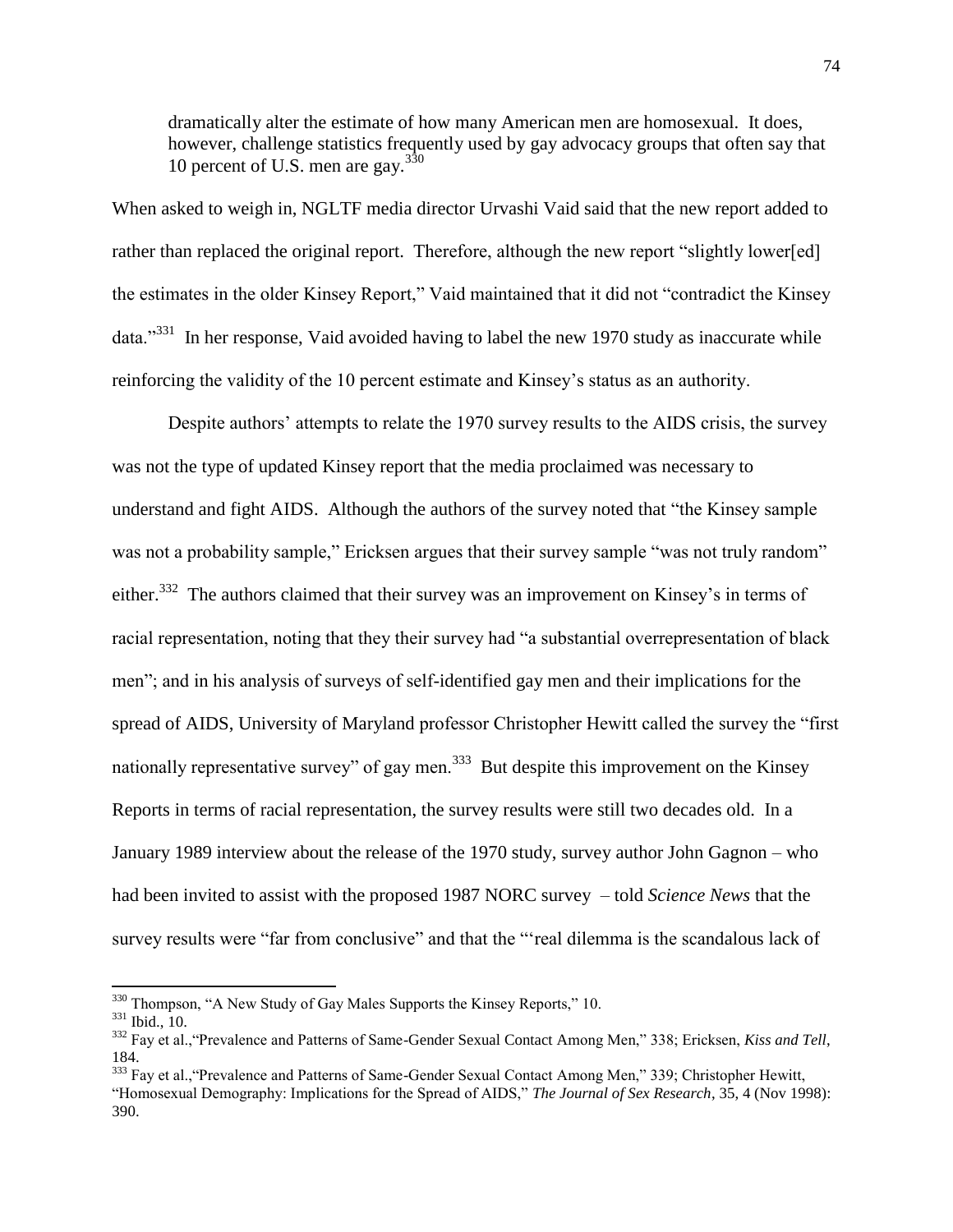knowledge about sexual behavior."<sup>334</sup>

Although Congressman Dannemeyer and Knight of the Family Research Council had opposed federal funding for the NORC survey because of fears that it would exaggerate the population of American gay men and lesbians, the 1993 Battelle survey that NICHD ultimately provided funding for did the opposite of what Dannemeyer and Knight had feared a sex survey might do.<sup>335</sup> The National Survey of Men (NSM-I) was conducted by the Battelle Research Center in 1991 and published in *Family Planning Perspectives* in April 1993.<sup>336</sup> Similar to the 1970 Kinsey Institute study, the Battelle survey cited the Kinsey Reports as foundational to sexology while highlighting the reports' "lack of probability sampling and the disproportionate recruitment of respondents from college campuses and the Midwest."<sup>337</sup> In contrast, the Battelle survey was self-described as "one of the few national surveys based on a probability sample that have focused on the sexual behavior of men."<sup>338</sup> Similar to the 1970 survey and the proposed NORC survey, the Battelle study discussed the need for studies of sexual behavior in order to understand the spread of AIDS and "the social processes involved in behavioral change."<sup>339</sup>

Like the 1970 study, the Battelle survey reported incidences of same-sex sexual behavior among men that were lower than those found in the Kinsey Reports. The survey reported that of the three thousand men interviewed, "[o]nly 2% of sexually active men aged 20-39 have had any same-gender sexual activity during the last 10 years, and only 1% reported being exclusively homosexual during this interval."<sup>340</sup> Sociologist Julia A. Ericksen argues that the sample size of

<sup>334</sup> Bower, "Sex Survey Provides Data on Homosexuals," 54; Ericksen, *Kiss and Tell*, 180.

<sup>335</sup> Ericksen, *Kiss and Tell*, 211.

<sup>336</sup> Koray Tanfer, "National Survey of Men: Design and Execution," *Family Planning Perspectives* 25, no. 2 (March-April 1993): 83; Ericksen, *Kiss and Tell*, 211.

<sup>&</sup>lt;sup>337</sup> Tanfer, "National Survey of Men: Design and Execution," 86.

<sup>338</sup> Ibid., 86.

<sup>339</sup> Ibid., 86.

<sup>&</sup>lt;sup>340</sup> John O.G. Billy, Koray Tanfer, William R. Grady, and Daniel H. Klepinger, "The Sexual Behavior of Men in the United States," *Family Planning Perspectives* 25, no. 2 (March-April 1993): 52, 54.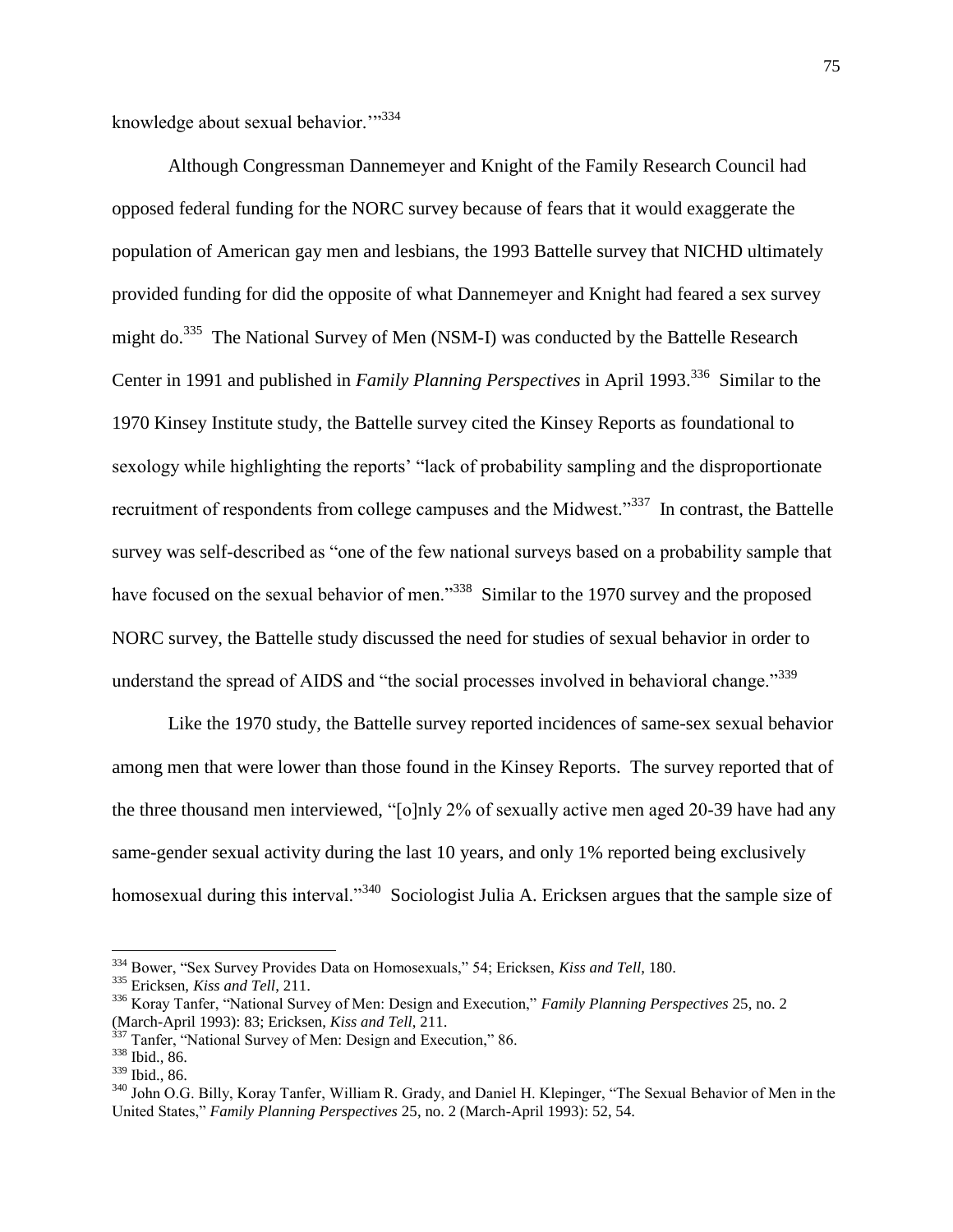the Battelle survey was too small to accurately measure such rare incidence of same-sex sexual behavior among the respondents. Additionally, Koray Tanfer, who led the Battelle research team in Seattle, told *The Washington Post* that the study"s findings on same-sex sexual behavior were "'probably...an underestimate."<sup>341</sup> Even so, many anti-gay advocates championed this finding while gay and lesbian activists challenged this finding as too low.<sup>342</sup>

Many journalists reported the Battelle study as a challenge to the Kinsey Reports and the 10 percent estimate. The *New York Times* reported the survey results in a front page story titled "Sex Survey of American Men Finds 1% Are Gay." The survey was described as "the most thorough published since the Kinsey Report"; the findings were reported as "significantly lower than the 10 percent figure that was published in the Kinsey report in 1948 and that then became a part of conventional wisdom."<sup>343</sup> Citing similarly low findings in the University of Chicago's National Opinion Research Center"s annual surveys, *Newsweek* reporters Melinda Beck and Howard Fineman reported that "Kinsey's 10 percent figure has actually been in dispute for years."<sup>344</sup> The authors also quoted Chairman of the Traditional Values Coalition Reverend Lou Sheldon's statement that the Battelle study had "'[t]remendous political impact!"<sup>345</sup> In an interview with Ericksen, Knight said that he "took credit for the attention paid to the [Battelle] survey, since whenever a newspaper had cited the Kinsey 10 percent he had pointed out problems with Kinsey's data."<sup>346</sup>

Reactions from gay and lesbian activists to the Battelle survey were mixed. Beck and

 $341$  Rensberger, "How Many Men in U.S. Are Gay?" A1.

<sup>342</sup> Ericksen, *Kiss and Tell*, 1-2, 212.

<sup>343</sup> Felicity Barringer, "Sex Survey of American Men Finds 1% Are Gay," *New York Times*, April 15, 1993, A18. <sup>344</sup> Melinda Beck, and Howard Fineman, "The Impact on Gay Political Power," *Newsweek* 121, no. 17, April 26, 1993, 57.

<sup>&</sup>lt;sup>345</sup> Beck and Fineman, "The Impact on Gay Political Power," 57.

<sup>346</sup> Ericksen, *Kiss and Tell*, 258, footnote 6.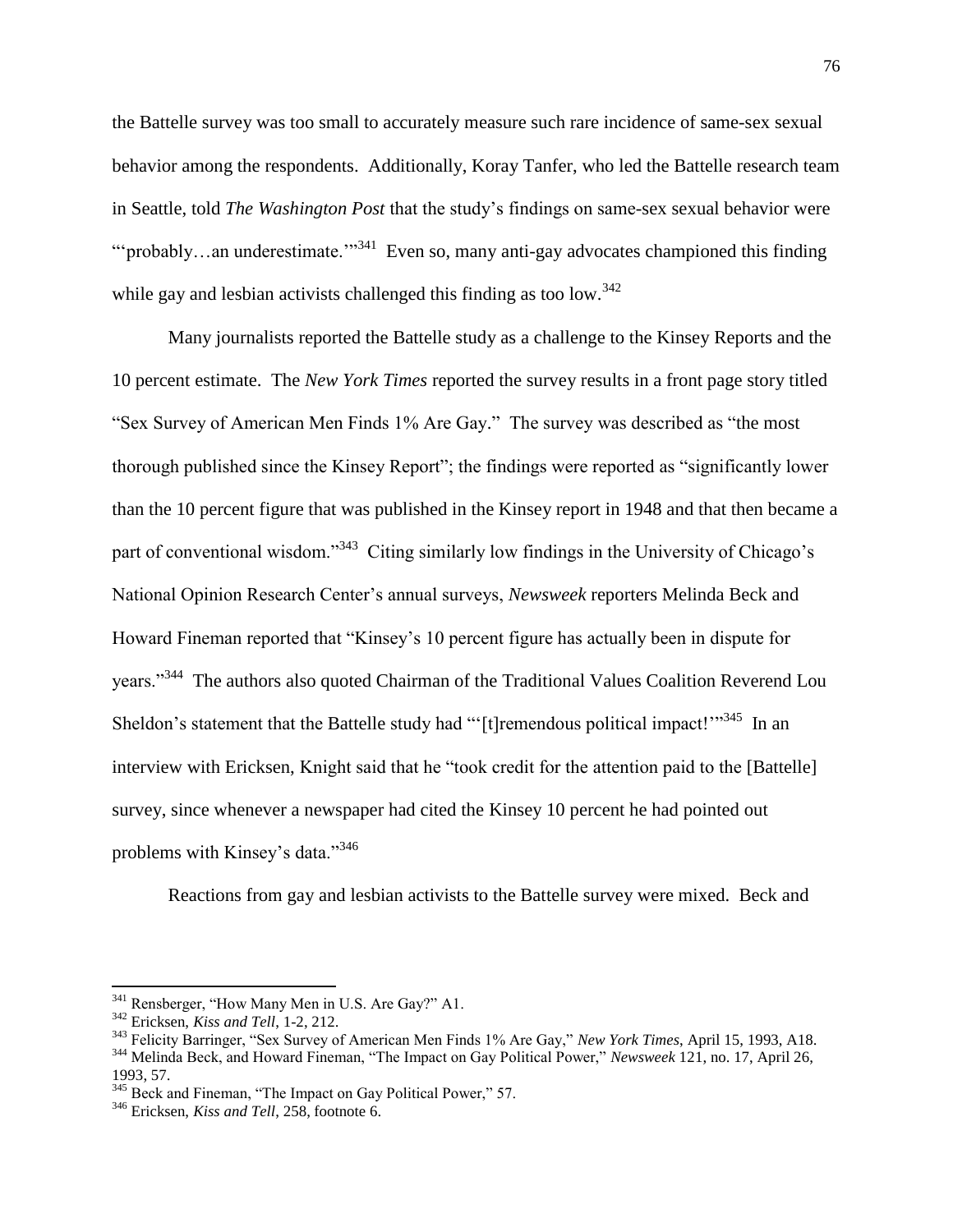Fineman reported that "many gay leaders insisted that the 1 percent figure was just as flawed."<sup>347</sup> Some activists countered that the percentage of gay men and lesbians was irrelevant. Co-founder of the Gay Men"s Health Crisis in New York Robert MacFarlane told *Newsweek*: ""I don"t care if there are only 10 of us in the whole country. Do we have equal rights or not?""<sup>348</sup> A *New York Times* letter to the editor by reader Edward H. Miessner echoed this sentiment when he remarked that 1 percent of the population was still "a lot of people."<sup>349</sup> Although Beck and Fineman reported that both the Kinsey Reports and the Battelle study were disputed, they concluded by reinforcing the importance of numbers in political debates. $350$ 

The results of the Battelle survey were reported by *Washington Post* staff writer Boyce Rensberger in the context of a larger debate about the population size of American gay men and lesbians, providing a more complicated view about what estimates of same-sex sexual behavior meant for gay and lesbian politics. In response to the Battelle study, Rensberger wrote that gay and lesbian activists "immediately challenged the numbers, insisting that the true figures must be higher" and that some activists "cited the widely repeated 10 percent estimate" as a more accurate figure.<sup>351</sup> Rensberger pointed out that the 10 percent figure was an *interpretation* of Kinsey"s methodologically flawed findings, which left out "large socioeconomic elements of the populace."<sup>352</sup> Rensberger reported that gay and lesbian activists used this figure not necessarily because they believed in its accuracy, but because it was "a way of illustrating to the straight world that homosexuals are not such a tiny minority":  $353$ 

"We don"t really know how many gay and lesbian people there are," said Robert Bray of the National Gay and Lesbian Task Force. Bray discounted the 10 percent figure as

 $347$  Beck and Fineman, "The Impact on Gay Political Power," 57.

<sup>348</sup> Ibid., 57.

<sup>349</sup> Edward H. Miessner, "The Number of Gay Men Doesn"t Matter," *The New York Times*, April 29, 1993, A22.

<sup>&</sup>lt;sup>350</sup> Beck and Fineman, "The Impact on Gay Political Power," 57.

<sup>351</sup> Rensberger, "How Many Men in U.S. Are Gay?" A1.

 $352$  Ibid., A<sub>1</sub>, A<sub>13</sub>.

<sup>353</sup> Ibid., A13.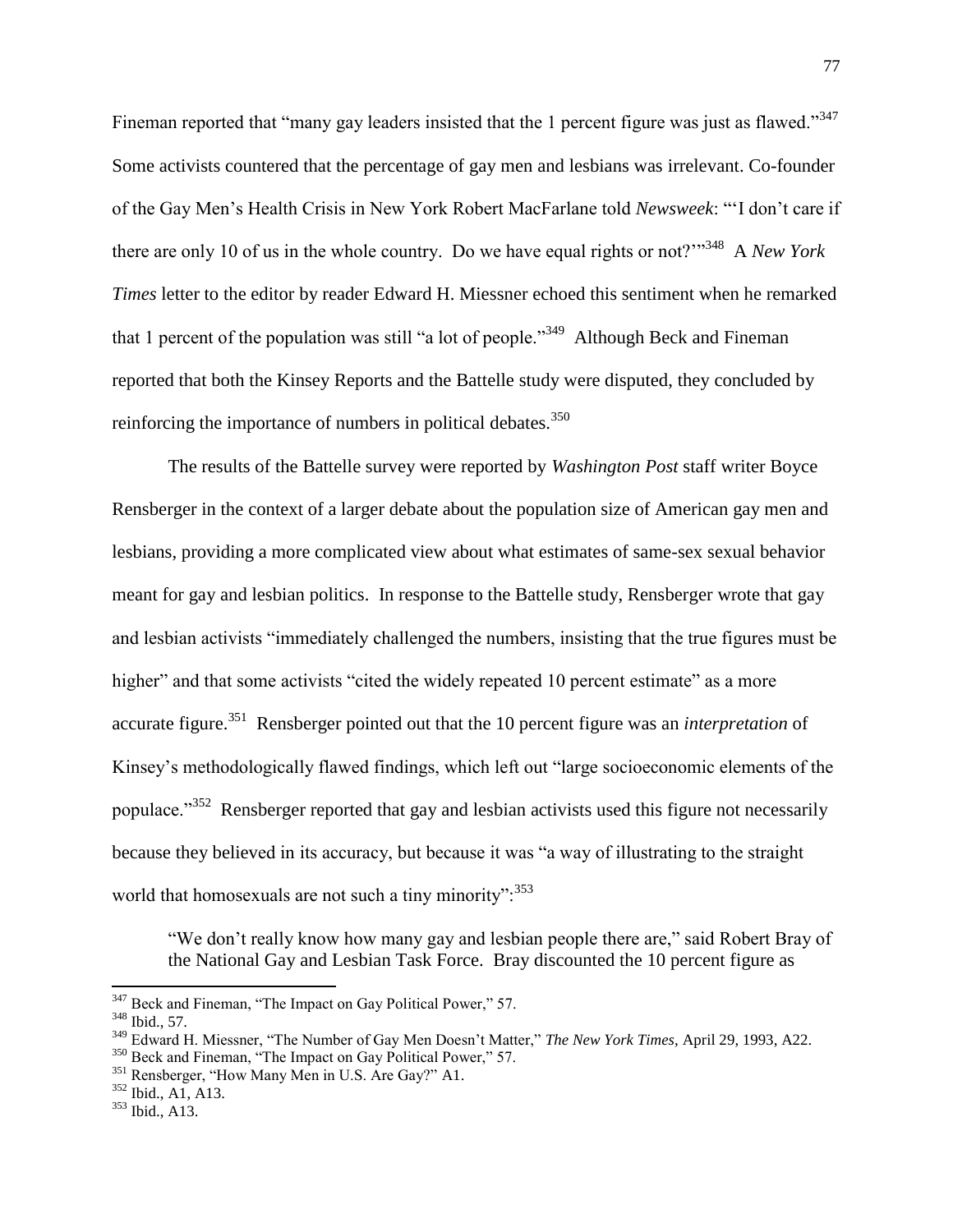unreliable, but said it is not inconceivable that the number of exclusive gay males could be as low as Battelle"s lowest estimates of 1.1 percent (which works out to be 1.4 million). $354$ 

Rensberger quoted other gay and lesbian activists from the Campaign for Military Service and the Gay Men"s Health Crisis in New York City, who expressed the sentiment that ""[p]olitics is very much a matter of numbers, whether money or humans" and that ""[c]ivil rights shouldn't be a matter of numbers, but... they are." $355$ 

The Battelle study"s challenge to Kinsey came at a time when mainstream gay and lesbian politics were in transition. In his *New York Times* letter to the editor concerning the Battelle study, Edward H. Miessner wrote:

It is time to stop bickering over the size of the nation"s gay community and start seriously discussing the issues of anti-gay prejudice, discrimination, and violence in order to bring this country together. We do not want to be granted "special status," but rather left alone and given an equal chance.<sup>356</sup>

Miessner"s claim that the *population* of gay men and lesbians was unimportant and that gay men and lesbians just wanted to be "left alone" and "given an equal chance" signaled a significant shift in the rhetoric and approach of gay and lesbian activists. When activists began to cite the Kinsey Reports in the 1970s, they did so at a time when other groups made arguments within the framework of identity politics and minority status. However, by 1993, there had been significant changes in U.S. politics.

Miessner"s rhetoric mirrored a type of gay and lesbian politics which queer scholar Lisa

Duggan argues grew out of neoliberal policies about privatization in the 1980s and 1990s.

Duggan writes that the "new neoliberal sexual politics…might be termed the *new* 

<sup>354</sup> Ibid., A13.

<sup>355</sup> Ibid., A13.

<sup>356</sup> H. Miessner, "The Number of Gay Men Doesn"t Matter," *The New York Times*, April 29, 1993, A22.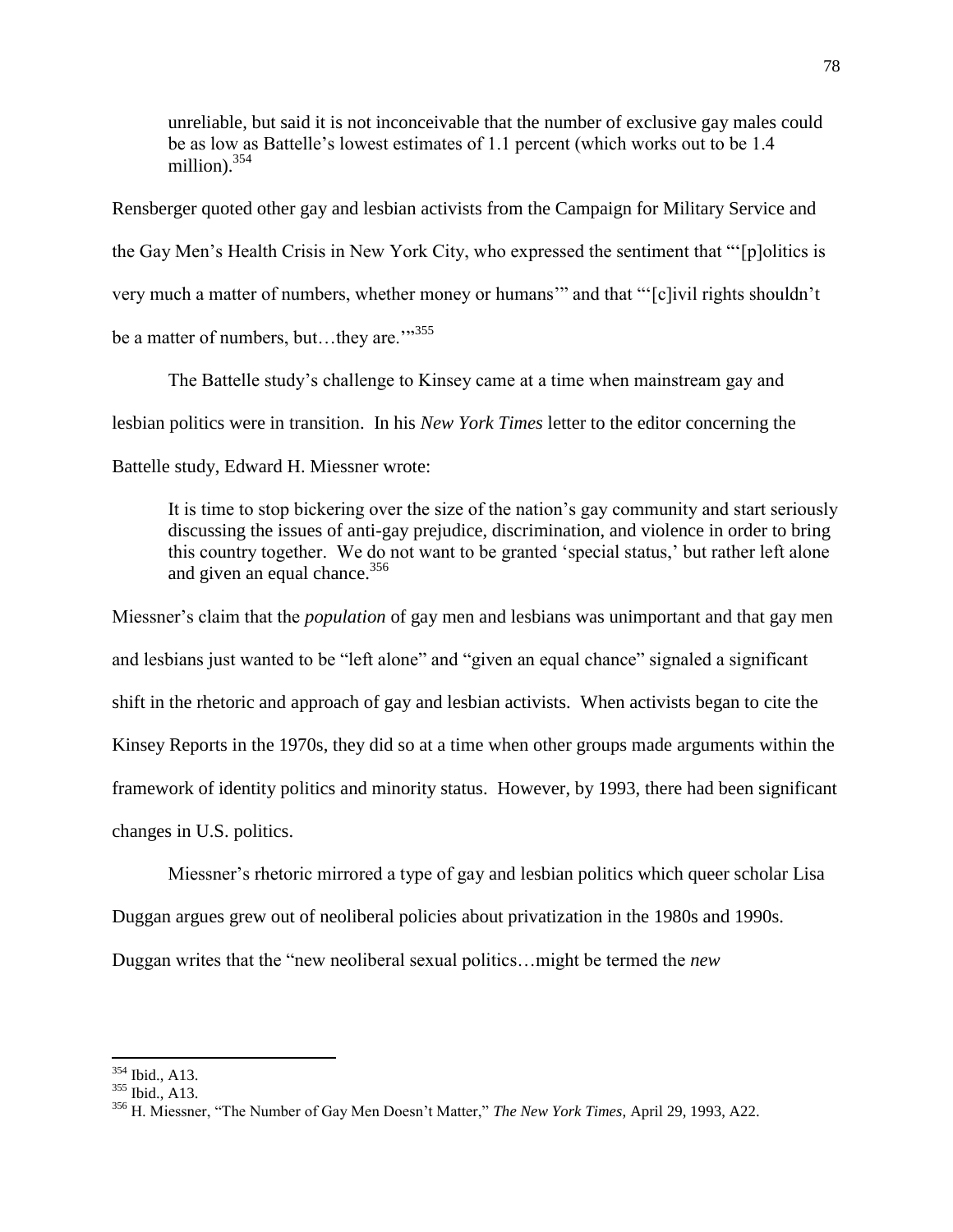[I]t is a politics that does not contest dominant heteronormative assumptions and institutions but upholds and sustains them while promising the possibility of a demobilized gay constituency and a privatized, depoliticized gay culture anchored in domesticity and consumption.<sup>358</sup>

Activists who embraced neoliberal politics based their claims for equal rights not in the argument that gay men and lesbians were a substantial minority of the U.S. population but rather in an argument about privacy, especially the "right to privacy of couples at home."<sup>359</sup> Duggan argues that the 1990s "marked a decisive break from the centrist liberal/progressive to the radical Left continuum generally invoked by the phrase 'the gay movement."<sup>360</sup> Arguments for gay and lesbian rights based in a concept of privacy were also an abandonment of the idea that gay men and lesbians were in any way different or distinct from the heterosexual majority in their public lives. In the neoliberal nineties, gays and lesbians were not a minority, because they were just like everyone else.

Between 1981 and 1993, Kinsey's reports were invoked as the only comprehensive study of American sexual behavior which "updated" studies of sexuality should model themselves after. At the same time, his status as an authority on the proportion of men and women who engaged in same-sex sexual behavior was challenged as journalists, activists, scholars, and medical experts grew increasingly concerned with the absence of contemporary data on same-sex sexual behavior and the federal and state government's use of Kinsey's data to make projections about the number of Americans infected with AIDS. Kinsey"s unwillingness to use random sampling and his lack of racial representation made the reports an unreliable tool with which to assess a disease

l

<sup>357</sup> Lisa Duggan, "The New Homonormativity: The Sexual Politics of Neoliberalism," in *Materializing Democracy: Toward a Revitalized Cultural Politics*, ed. Russ Castronova and Dana D. Nelson (Durham: Duke University Press, 2002), 179.

 $358$  Duggan, "The New Homonormativity," 179.

<sup>359</sup> Ibid., 181.

<sup>360</sup> Ibid., 190.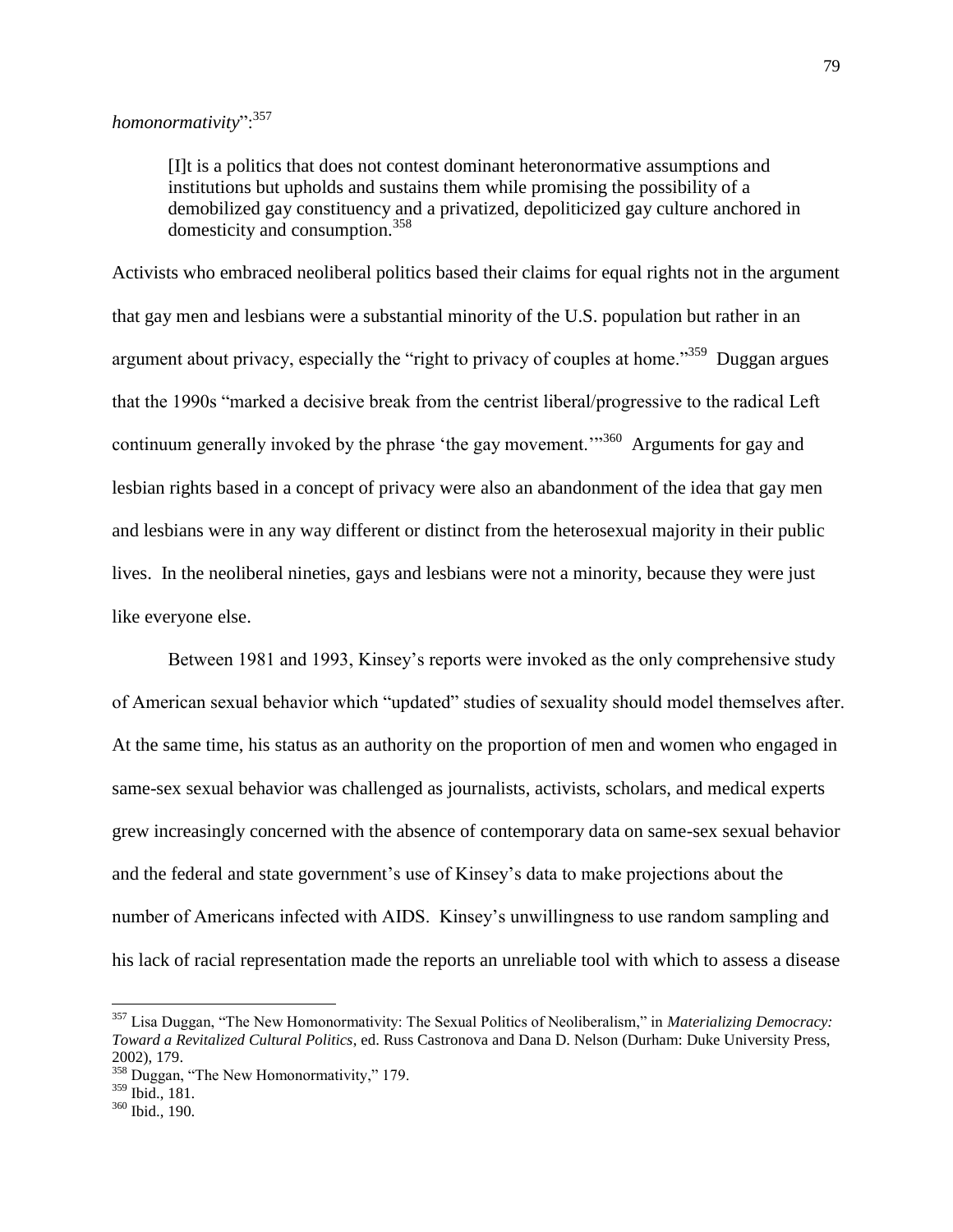which affected a disproportionate number of African Americans and Latinos. The need for data on American sexual behavior in order to fight AIDS led to projections of infected Americans and studies of sexual behavior which challenged the 10 percent estimate that gay and lesbian activists had employed in their political rhetoric since the 1970s. The challenge to the Kinsey Reports and the 10 percent estimate came at a time when AIDS and gay and lesbian activism was experiencing a change in terms of its identity politics and rhetoric of minority status. For gay and lesbian activists in the 1990s who argued that gay and lesbians were not a minority but rather part of a normative majority of modern Americans, citing the Kinsey Reports was no longer a valid or politically relevant argument.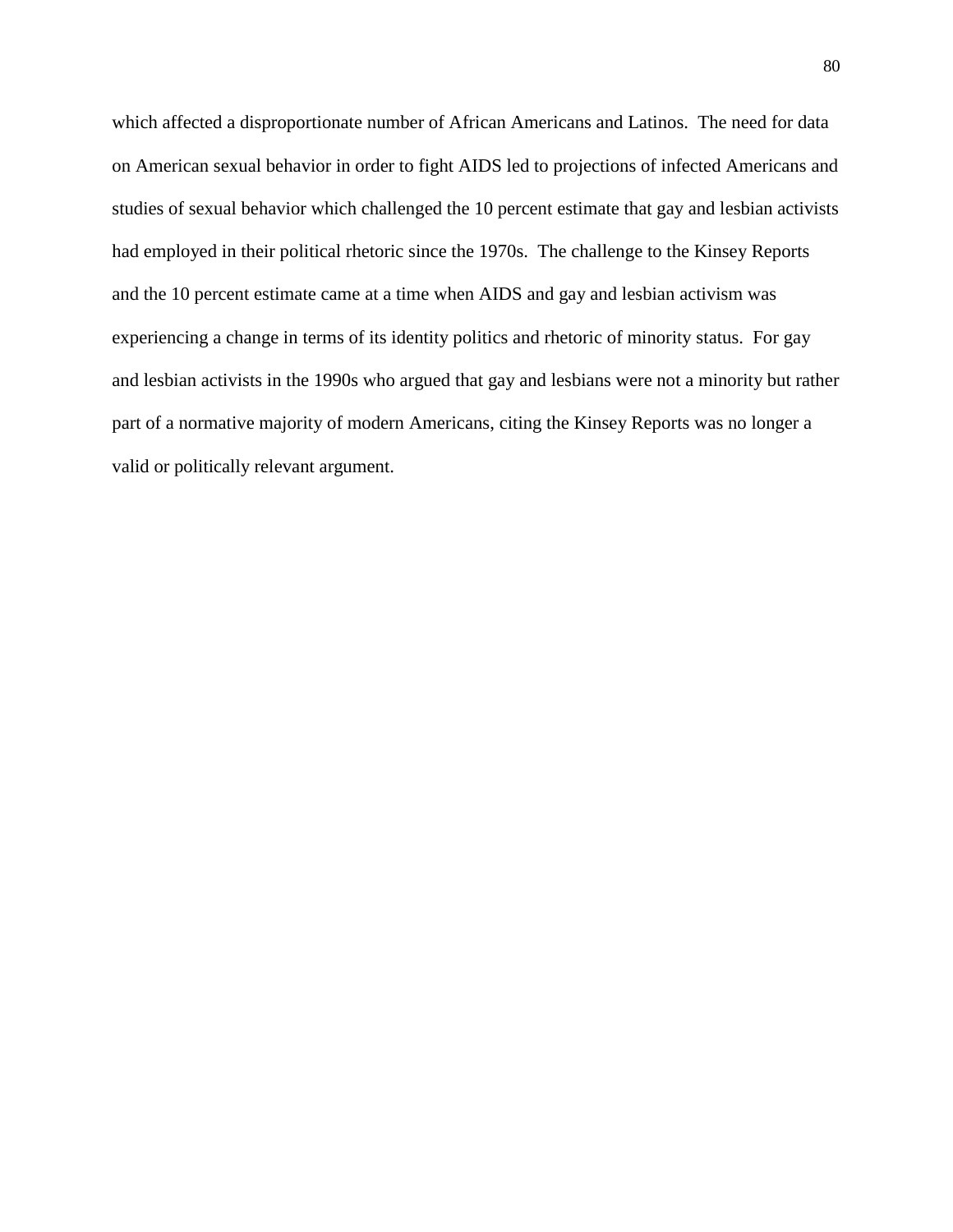## **Conclusion**

During the 1970s, 1980s, and early 1990s, gay and lesbian activists cited Alfred C. Kinsey"s 1948 and 1953 reports on American sexual behavior as a critical source of knowledge concerning the population size of gay men and lesbians. Activists employed his statistics on same-sex sexual behavior in their political rhetoric to argue that they were a substantial minority of the U.S. population. During the 1970s, some gay and lesbian activists conflated his findings on same-sex sexual behavior with gay and lesbian identity to argue that 10 percent of the population was gay or lesbian. In the mid-to-late 1980s and early 1990s, Kinsey"s status as an authority on sexual knowledge as well as the validity of the estimate that 10 percent of people were gay or lesbian was challenged by journalists, scholars, and medical experts who called for and proposed "updated" versions of the Kinsey Reports in order to better understand the spread of AIDS. When a 1993 Battelle Research Center study suggested that 1 percent of the population was gay or lesbian, many journalists reported this as a challenge to the 10 percent estimate. Shifts in the gay and lesbian rights movement away from arguments based in identity politics and minority status and towards a politics of privacy coincided with the Kinsey Reports" loss of authority as a source of knowledge about sexual behavior.

When gay and lesbian activists began to cite Kinsey"s data to argue that gay men and lesbians constituted a substantial portion of the population in the 1970s, most journalists, scholars, and medical experts viewed the Kinsey Reports as legitimate sources of sexual knowledge. Some gay and lesbian activists argued based on Kinsey that many people had the potential to engage in same-sex sexual behavior, or questioned the assumption that sexual identity was binary. Kinsey"s claim that same-sex sexual behavior was a normative behavior practiced by a substantial portion of the population was ideologically useful to activists who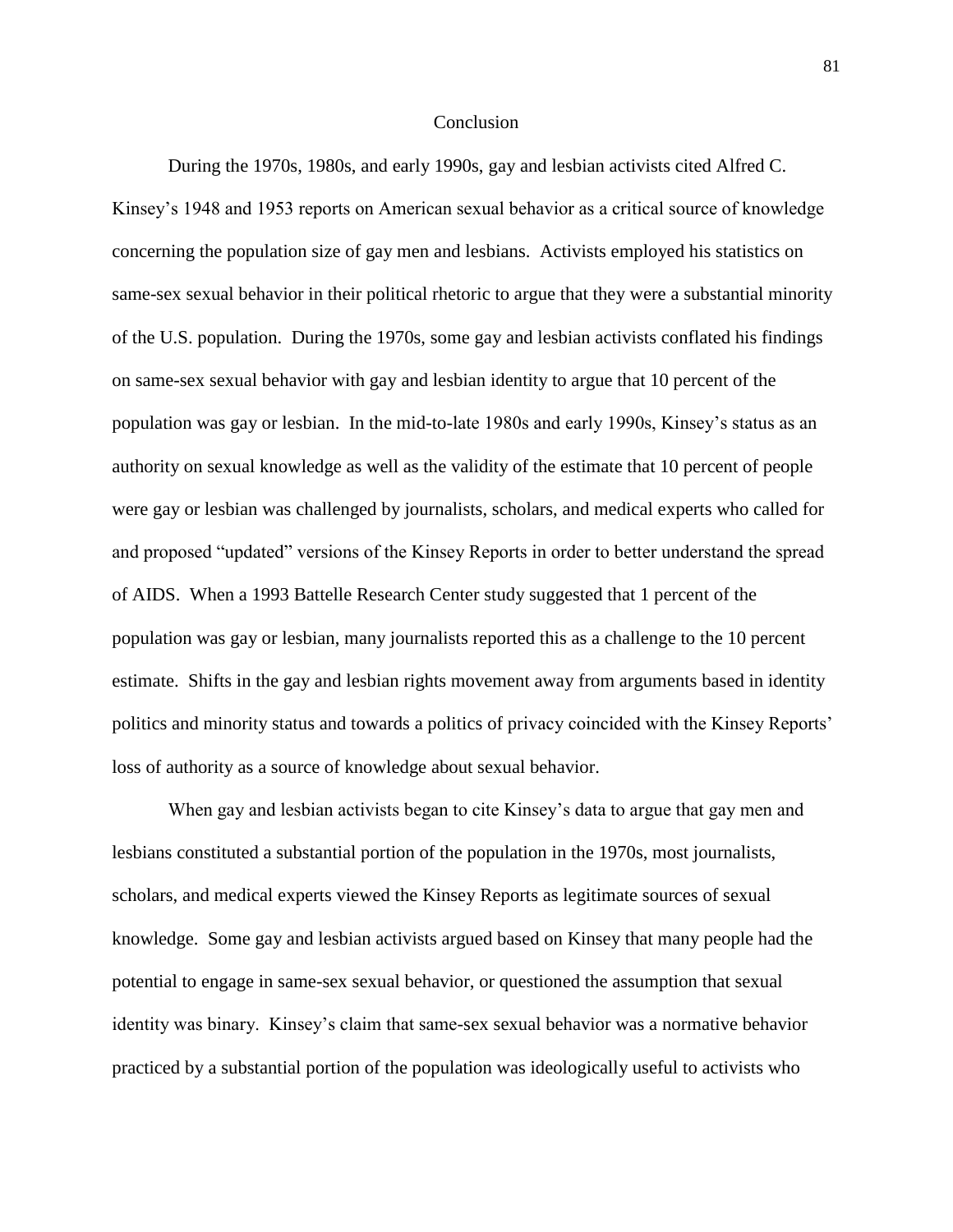sought to abolish laws and change policies created under the assumption that same-sex sexual behavior was deviant and criminal. Kinsey Report co-author Wardell Pomeroy's testimony at Leonard Matlovitch"s Air Force discharge hearings was one of a series of explicit attempts by activists to use the Kinsey Reports to legitimize same-sex sexual behavior and rewrite or abolish discriminatory laws and policies.

As gay and lesbian politics in the 1970s solidified around a discourse of "homosexuality" as an identity rather than a "choice," activists associated with organizations such as the National Gay Task Force conflated incidences of same-sex sexual behavior in the Kinsey Reports with identity. Specifically, activists like NGTF directors Jean O"Leary and Bruce Voeller began to argue based on the Kinsey Reports that 10 percent of the population – or 20 million Americans – were gay and lesbian. The strategic creation of this estimate was concurrent with the formation of what Voeller later described as "the notion of 'gay."<sup>361</sup> Within this framework, gay and lesbian identity was not a chosen behavior that could be altered through therapy. Rather than being a "choice," gay or lesbian identity was constructed as something that 20 million Americans were born with.

During the 1980s, gay and lesbian activists as well as journalists continued to use the Kinsey Reports to support the assertion that 10 percent of the population was gay or lesbian. Although journalists also continued to reference the Kinsey Reports as a legitimate source of sexual knowledge through the 1970s, news coverage during the late 1980s more frequently characterized the Kinsey Reports as outdated, unreliable, and not adequately representative of the contemporary American population. While AIDS activists as well as some medical experts and journalists argued during the early 1980s that there were no contemporary studies of same-sex sexual behavior and that such studies would be helpful to understanding AIDS, medical experts

<sup>&</sup>lt;sup>361</sup> Voeller, "Some Uses and Abuses," 36.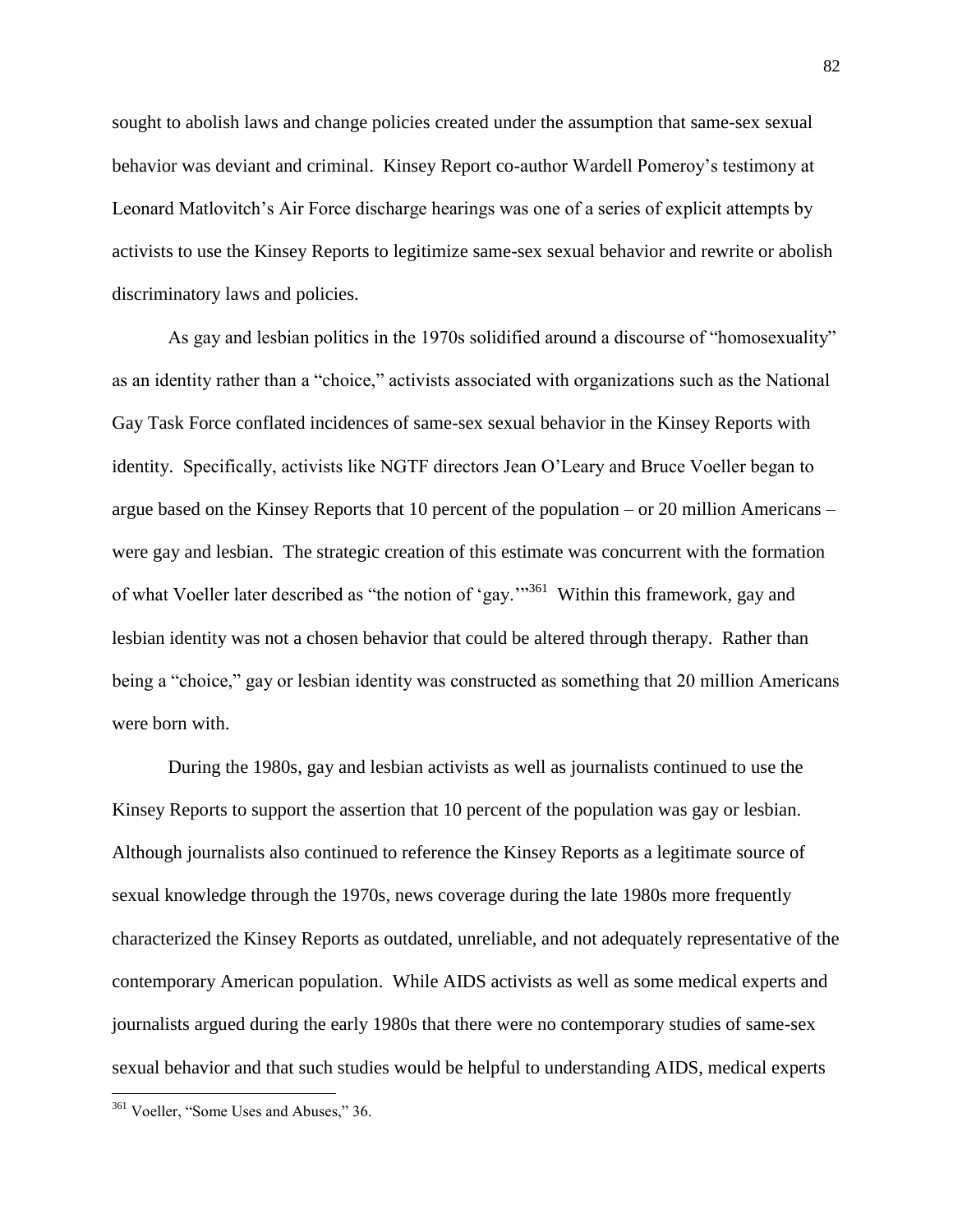and journalists did not begin to call for these studies in earnest until the late 1980s. During this period, journalists reported that federal and state health officials had used the Kinsey Reports to make projections about AIDS infections. The disproportionate spread of AIDS among African Americans and Latinos highlighted that the Kinsey Reports, which drew conclusions based on data from white Americans, were not an accurate tool with which to evaluate the epidemic. This revelation that the reports had been used to make AIDS projections also came at a time when the media increasingly warned white heterosexuals that they too were at risk for contracting AIDS. Although AIDS did not dramatically increase among white heterosexuals during the 1980s, the fear that it was increasing or that it would increase among this segment of the population heightened awareness about the lack of contemporary research on sexual behavior and the possible consequences of this absence. The media"s assertion that the Kinsey Reports were an unreliable source coincided with AIDS projections and studies of sexual behavior which challenged the 10 percent estimate.

Although gay and lesbian activists no longer make the Kinsey Reports a central feature of their political rhetoric, the Kinsey-based 10 percent estimate still surfaces occasionally in current news articles. During Representative Michele Bachmann"s (R-MN) campaign to be the 2012 Republican presidential candidate, Iowa resident Kathy Schnell asked Bachmann whether she was "'aware that 10% of the population is gay."<sup>362</sup> Similarly to Bob Knight, Bachmann and her husband voiced their opposition to gay and lesbian rights by refuting the accuracy of the Kinsey Reports and the 10 percent estimate:

"Well, that's according to the Kinsey Report," the candidate replied...Bachmann's husband, who runs a clinic in their district in Minnesota that has long been accused of

<sup>&</sup>lt;sup>362</sup> Chris Welch, "Bachmann Pauses in Iowa Tour to Talk 'Myth' of Kinsey Report," CNN, December 18, 2011, [http://politicalticker.blogs.cnn.com/2011/12/18/bachmann-pauses-in-iowa-tour-to-talk-myth-of-kinsey-report/;](http://politicalticker.blogs.cnn.com/2011/12/18/bachmann-pauses-in-iowa-tour-to-talk-myth-of-kinsey-report/) "Directory of Representative," United States House of Representatives, accessed March 18, 2012, http://www.house.gov/representatives/.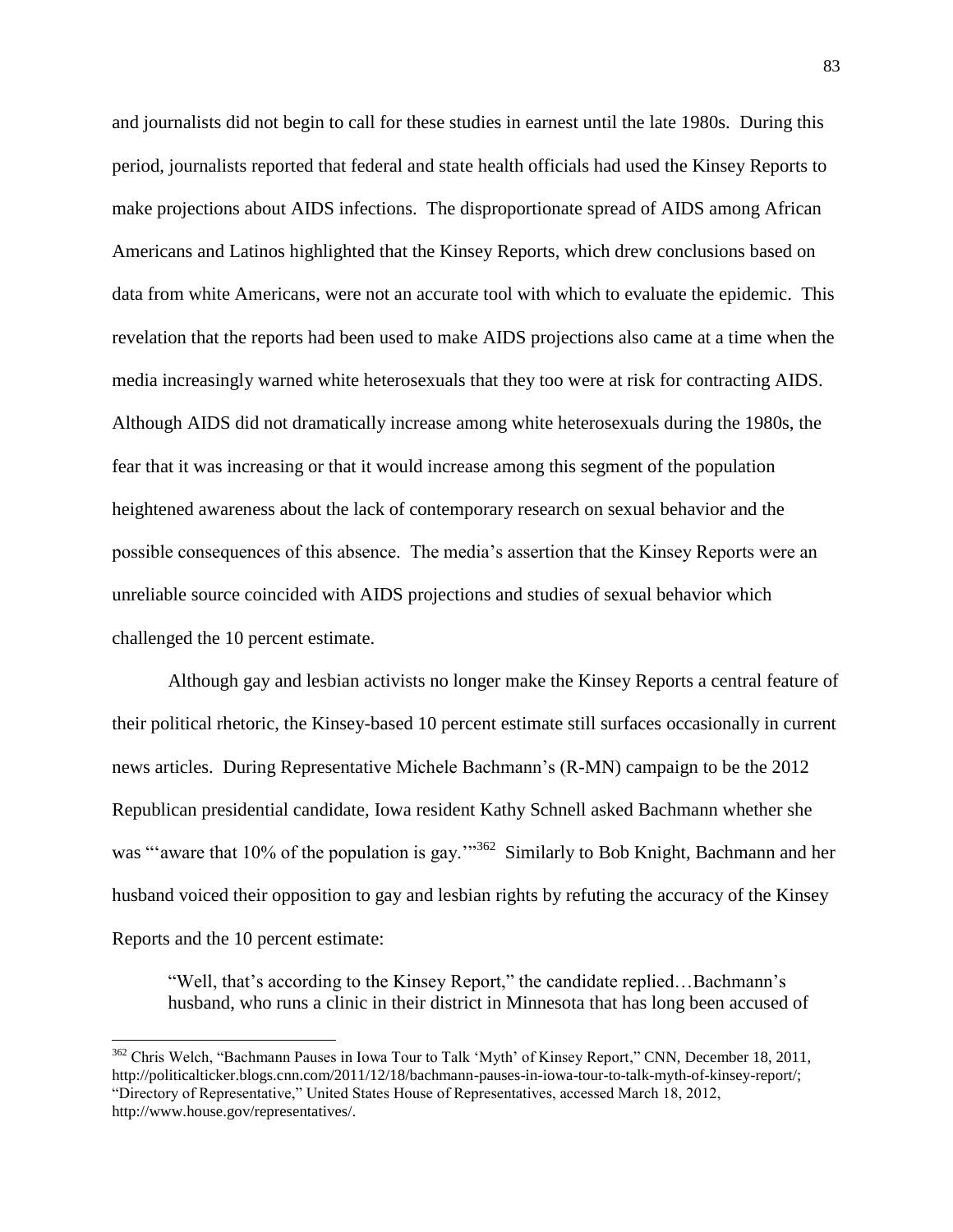conducting "reparative therapy" by trying to help gay individuals become straight, then chimed in. "Your facts are wrong," he said. "That's not valid?" Schnell asked back. "No it isn"t," Michele Bachmann said. Her husband added, "No, it"s not at all. It"s been a myth for many years."363

The Bachmanns' response illustrates the legacy of the identity politics that developed during the 1970s when activists first deemed it useful to claim based on Kinsey that 10 percent of the population was gay or lesbian. Conservatives today like Representative Bachmann and her "reparative therapist" husband often articulate their politics by positioning themselves against a still-current activist argument that same-sex behavior is not a "choice," but rather indicative of a natural identity that one is born with.

Although activists no longer cite his reports to argue that gay men and lesbians are a substantial minority of the population, Kinsey's greatest ideological contribution to past and current activists is the notion that individuals who practice same-sex behavior constitute a substantial portion of the population. Representative Bachman and her husband may contest certain estimates of how large this population is, but the current visibility of gay and lesbian activism has made it impossible for them to argue that same-sex sexual behavior is only practiced among a small, fringe segment of the United States. Activists no longer argue that gay men and lesbians are a substantial minority because they do not need to; rather, debates about gay and lesbian rights take this assumption for granted. Though Kinsey seems to have lost his credibility in the late 1980s and early 1990s, his claim that same-sex sexual behavior is widely practiced among many segments of the American population has become an implicit assumption in current politics.

<sup>&</sup>lt;sup>363</sup> Welch, "Bachmann Pauses in Iowa Tour to Talk 'Myth' of Kinsey Report."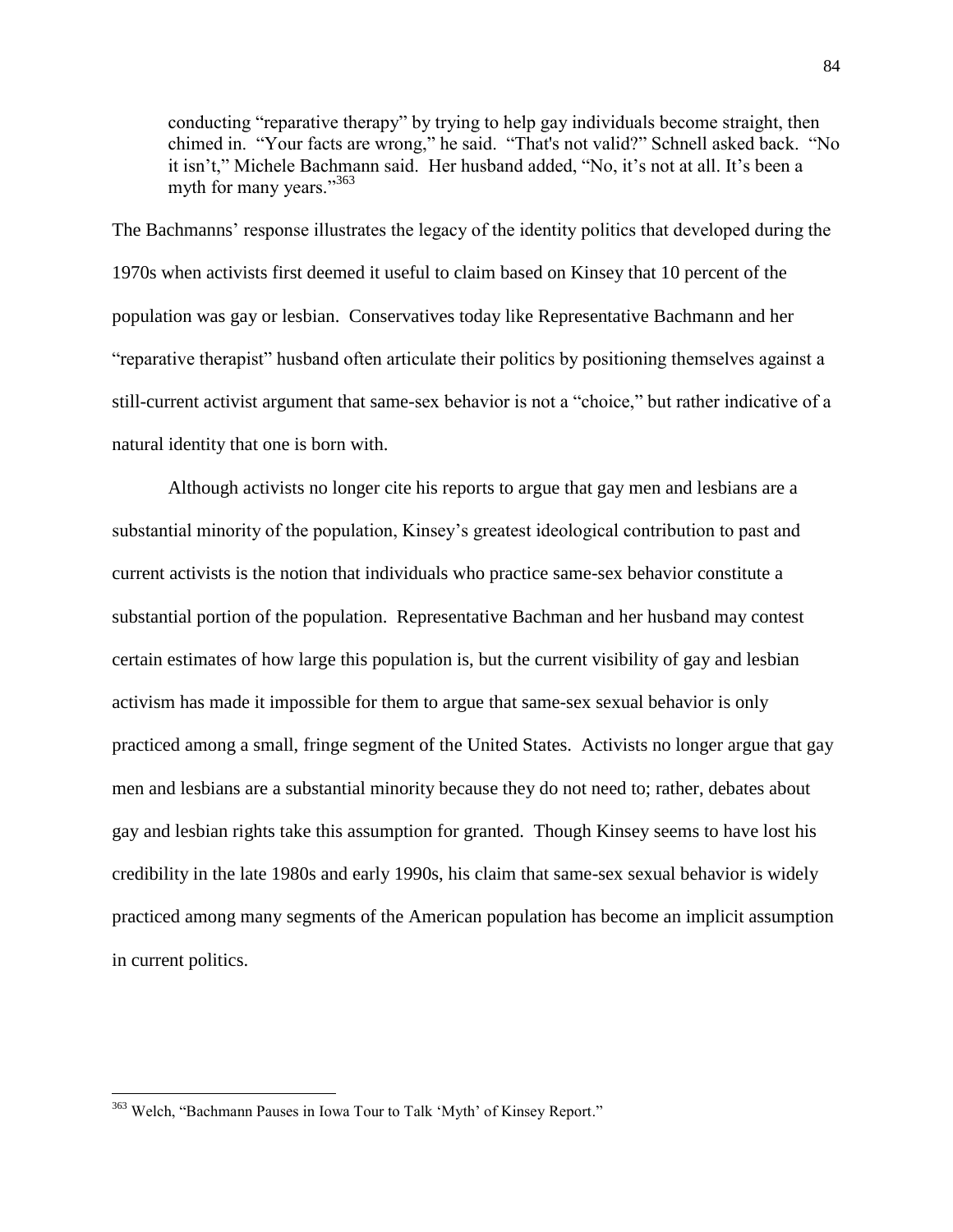## Bibliography

- "About." Urvashi Vaid. Accessed April 2, 2012. http://urvashivaid.net/wp/?page\_id=2.
- Alvarez, Walter. "Journal Deals with Homosexuals." *Los Angeles Times.* December 1, 1974. E18.
- "Andrea J. Baker." Macmillan. Accessed April 2, 2012,

http://us.macmillan.com/authordetails.aspx?authorname=andreajbaker.

- Athanasiou, Robert, Phillip Shaver, and Carol Tavris. "Sex." *Psychology Today* 4, no. 2, July 1970. 39-52.
- Baker, Andrea J. "Chapter Ten: The Portrayal of AIDS in the Media: An Analysis of Articles in the *New York Times*." *The Social Dimensions of AIDS: Method and Theory* (1986): 179- 194.
- Bancroft, John. Introduction to *Sexual Behavior in the Human Female*, by Alfred C. Kinsey, Wardell B. Pomeroy, Clyde E. Martin, and Paul H. Gebhard, a-p. Boomington and Indianapolis: Indiana University Press, 1953, 1998.
- Banks, Carolyn. "A Double Life: Marriage and the Homosexual Experience." *The Washington Post,* July 14, 1974. ProQuest Historical Newspapers. PO14.
- Barbour, John. "New Kinsey Report Detects Conservative Sex Trend." *Los Angeles Times*, June 18, 1978. 2, 32.
- Barringer, Felicity. "Sex Survey of American Men Finds 1% Are Gay." *New York Times*, April 15, 1993. A1, A18.

Bates, Karen Grigsby. "AIDS: Is It Genocide?" *Essence* 21, September 1990. 76-78, 116, 118.

Beck, Melinda, and Howard Fineman. "The Impact on Gay Political Power." *Newsweek* 121, no. 17, April 26, 1993. 57.

Beyette, Beverly. "For Kinsey Director, It"s Same Old Story." *Los Angeles Times*, May 18, 1986.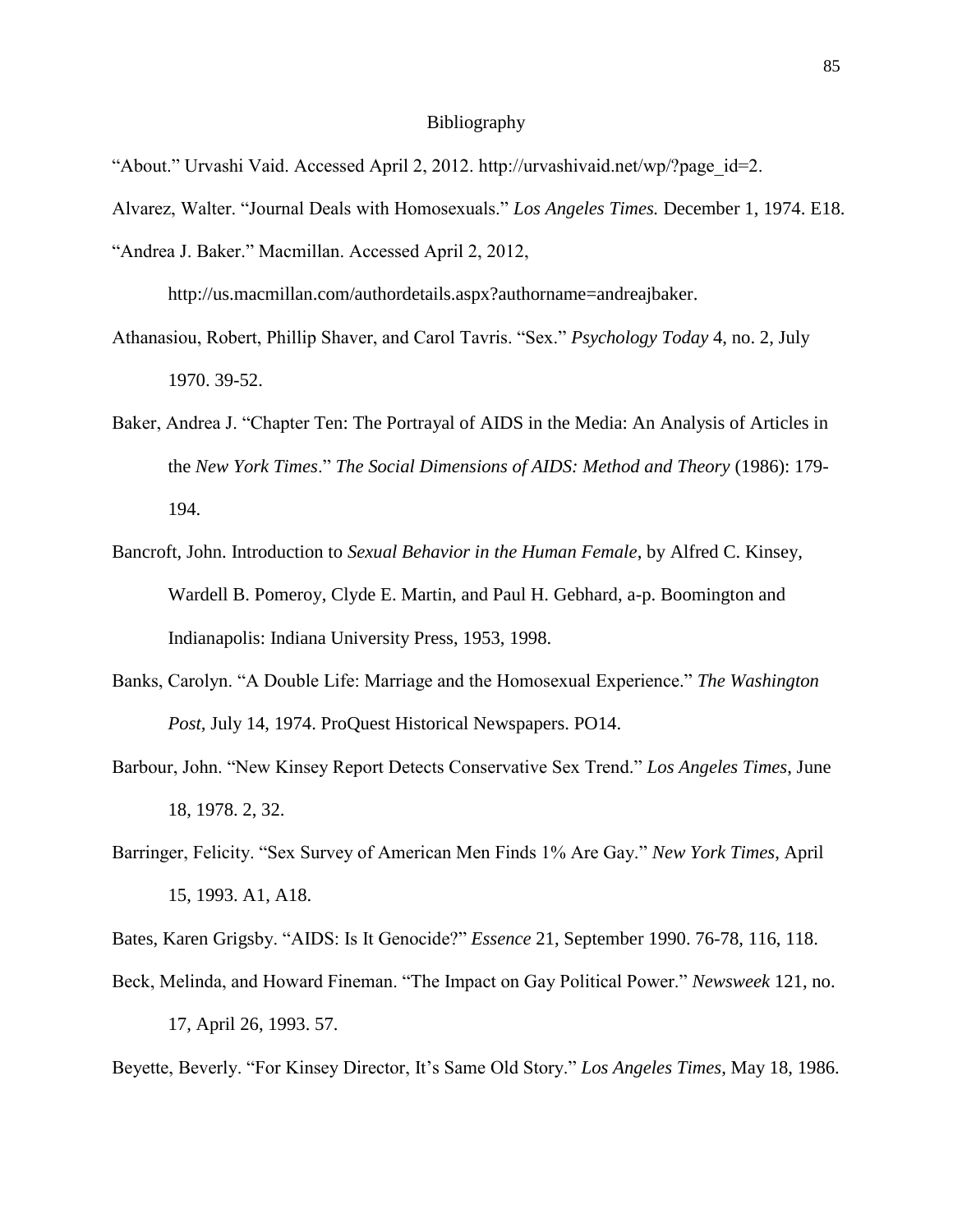D1, 12-13.

- Billy, John O.G., Koray Tanfer, William R. Grady, and Daniel H. Klepinger. "The Sexual Behavior of Men in the United States." *Family Planning Perspectives* 25, no. 2 (March-April 1993): 52-60.
- Blau, Elanor. "Vatican Reaffirms Policy In Call for Sexual Morality." *New York Times,* January 16, 1976. 1, 10.
- Booth, William. "Asking America About Its Sex Life." *Science* 243, 4889, January 20, 1989. 304.
- Bower, Bruce "Sex Survey Provides Data on Homosexuals." *Science News* 135, 4, January 28, 1989. 54.
- Brier, Jennifer. "Infectious Ideas: U.S Political Responses to the AIDS Crisis." Chapel Hill: The University of North Carolina Press, 2009.
- Broderick, Carlfred B. "The American Family: Can It Hold Together?" *Los Angeles Times*, June 17, 1973. G4.
- Brody, Jane E. "Bisexual Life-Style Appears to Be Spreading and Not Necessarily Among "Swingers."" *New York Times*, March 24, 1974. 57.
- Brody, Jane E. "Sex Research Has Earned Respectability." *New York Times,* January 8, 1978. E20.
- Brody, Jane E. "Who"s Having Sex? Data Are Obsolete, Experts Say." *New York Times*, February 28, 1989. C1, C10.
- Brooks, Arthur E. "Doe and Dronenburg: Sodomy Statues Are Constitutional." *William and Mary Law Review* 26, no. 4 (1985): 647.

Brown, Joe. ""Ten": A Gay Hurray." *The Washington Post*, October 3, 1987. G9.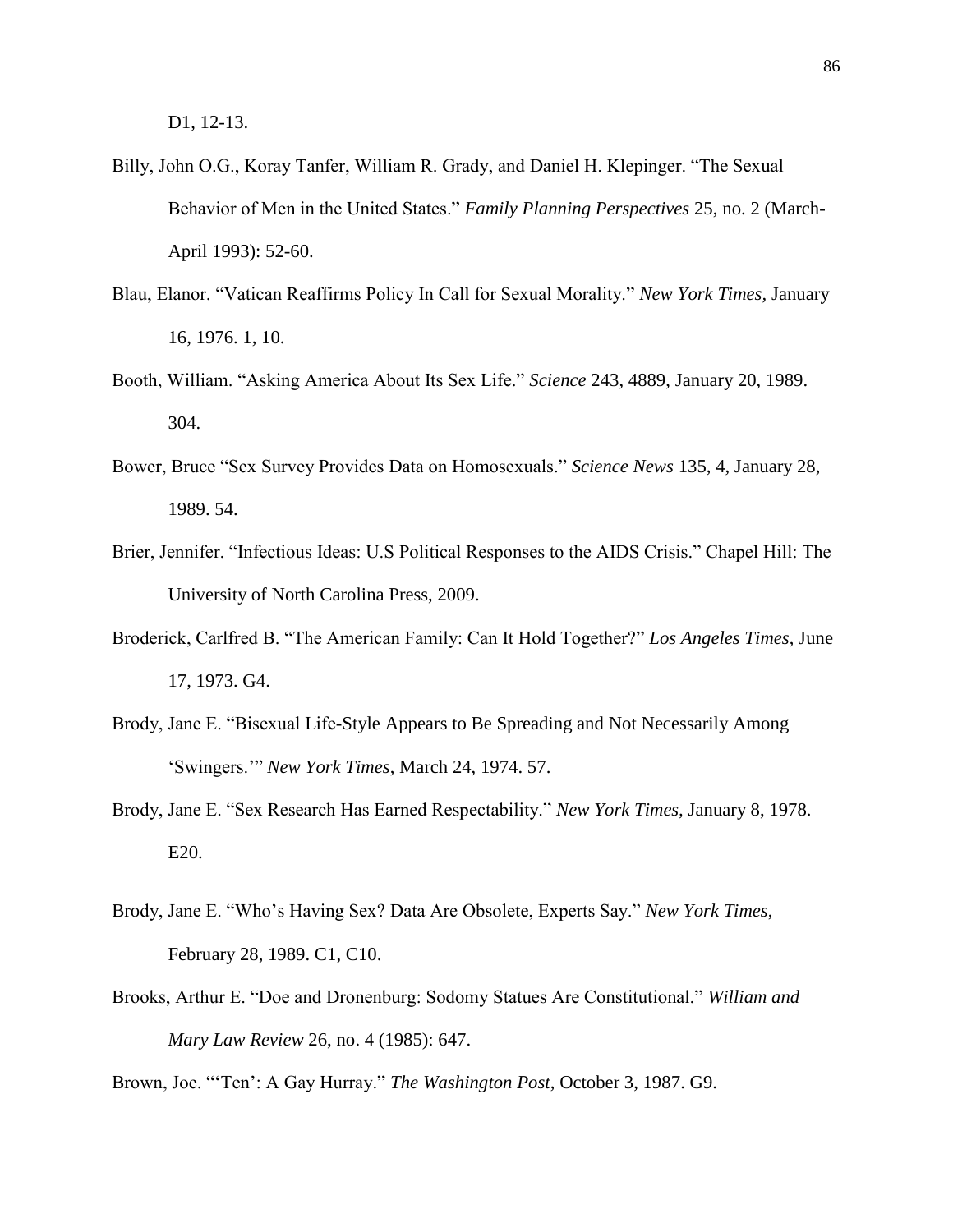- Brown, Les. "3 Stations Reject "Welby" Episode: Homosexual-Rights Groups Fought Molestation Story." *New York Times*, September 28, 1974. 59.
- Butts, June Dobbs. "Fighting AIDS With Sexual Honesty: A Sex Therapist Says It's Time to Recognize the Bisexual Factor." *The Washington Post*, July 19, 1992. C2.
- Butts, June Dobbs. "Is Homosexuality A Threat to the Black Family?: A frank discussion of that question – and others about the "gay" lifestyle." *Ebony*, April 1981. 138-144.

Cohn, Victor. "A Message From the War on AIDS." *The Washington Post*, July 11, 1989. 6.

Colburn, Don. "The Projections: Guesses Based on Guesses." *The Washington Post (Health)*, June 2, 1987. 14.

"Court Decides Against Homosexuality." *New York Times*, April 4, 1976. E7.

- Dalton, Harlon L. "AIDS in Blackface." *Daedalus* 118, no. 3, Living with AIDS: Part 2 (Summer 1989): 205-227.
- "DANNEMEYER, William Edwin, (1929-)." Biographical Directory of the United States Congress. Accessed April 1, 2012.

http://bioguide.congress.gov/scripts/biodisplay.pl?index=D000044.

- Darwin, Charles. On the Origin of Species: A Facsimilie of the First Edition, 6<sup>th</sup> printing. Cambridge, Massachusetts and London, England: Harvard University Press, 1964, 1981.
- D"Emilio, John. *Sexual Politics, Sexual Communities: The Making of a Homosexual Minority in the United States, 1940-1970,* 2<sup>nd</sup> ed. Chicago and London: The University of Chicago Press, 1998.
- D"Emilio, John and Estelle B. Freedman. *Intimate Matters: A History of Sexuality in America*, 2<sup>nd</sup> ed. USA: Harper & Row, Publishers, 1998.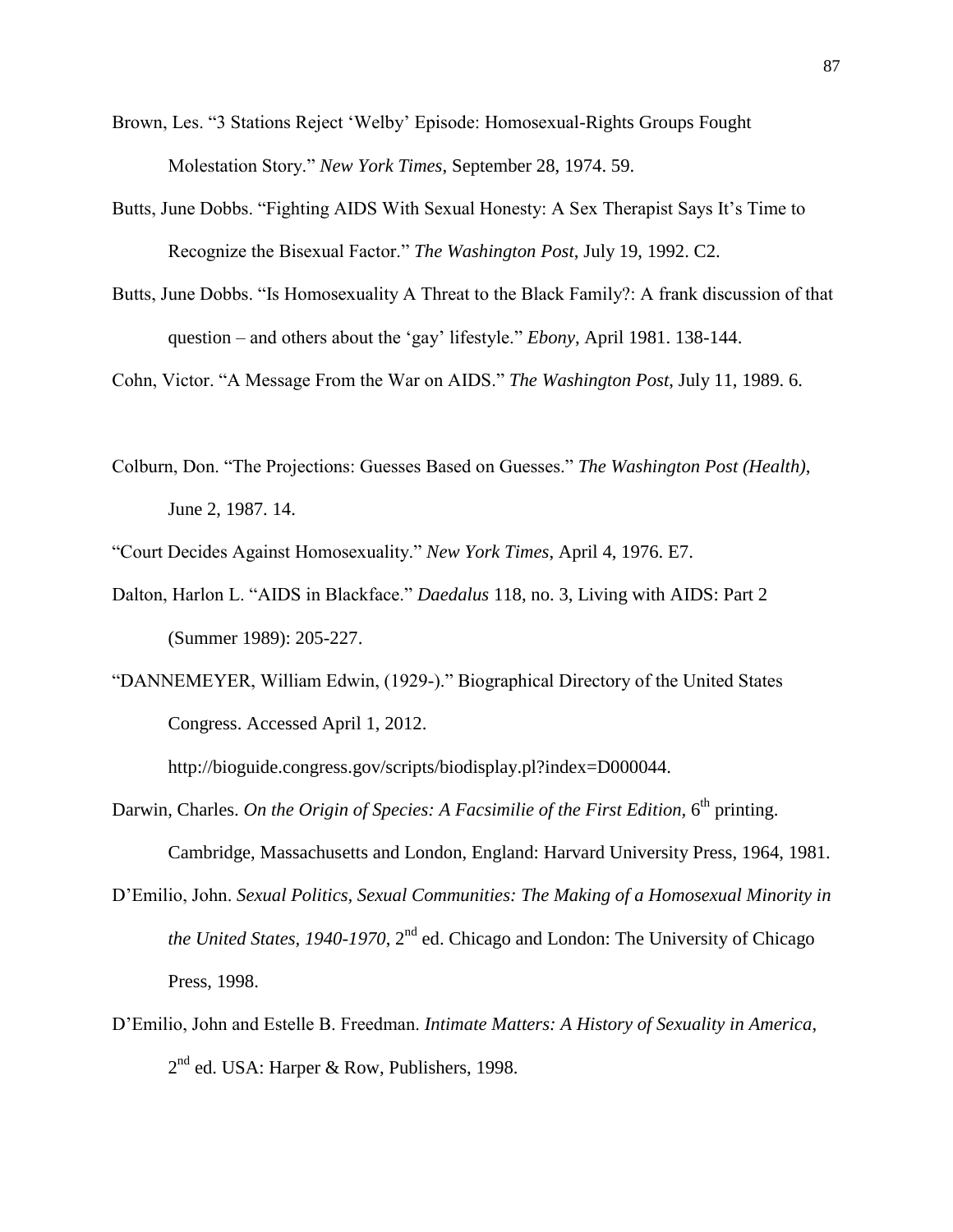"Directory of Representative." United States House of Representatives. Accessed March 18, 2012. http://www.house.gov/representatives/.

"Display Ad 32." *Los Angeles Times,* August 23, 1953. 33.

"Display Ad 43." *Los Angeles Times,* February 22, 1948. D4.

- Douglas, Susan J. Where the Girls Are: Growing Up Female with the Mass Media. New York: Times Books, 1994.
- Dowd, Maureen. "For Victims of AIDS, Support in a Lonely Siege." *New York Times*, December 5, 1983. B1, B6.
- Duberman, Martin. *Midlife Queer: Autobiography of a Decade, 1971-1981*. Madison: University of Wisconsin Press, 1996.
- Duberman, Martin. "The Case of the Gay Sergeant." *New York Times.* November 9, 1975. ProQuest Historical Newspapers. SM5.
- Duggan, Lisa. "The New Homonormativity: The Sexual Politics of Neoliberalism." In *Materializing Democracy: Toward a Revitalized Cultural Politics*, edited by Russ Castronova and Dana D. Nelson, 175-194. Durham: Duke University Press, 2002.
- Dullea, Georgia. "Homosexual Couples Find a Quiet Pride." *New York Times*, December 10, 1984. C12.
- Eckholm, Erik. "AIDS: Scientists Voice Concern Over Research." *New York Times*, November 4, 1986. C1, C7.
- Enke, Anne. *Finding the Movement: Sexuality, Contested Space, and Feminist Activism*. Durham: Duke University Press: 2007.
- Ericksen, Julia A. with Sally A. Steffen. *Kiss and Tell: Surveying Sex in the Twentieth Century*. Cambridge, MA: Harvard University Press, 1999.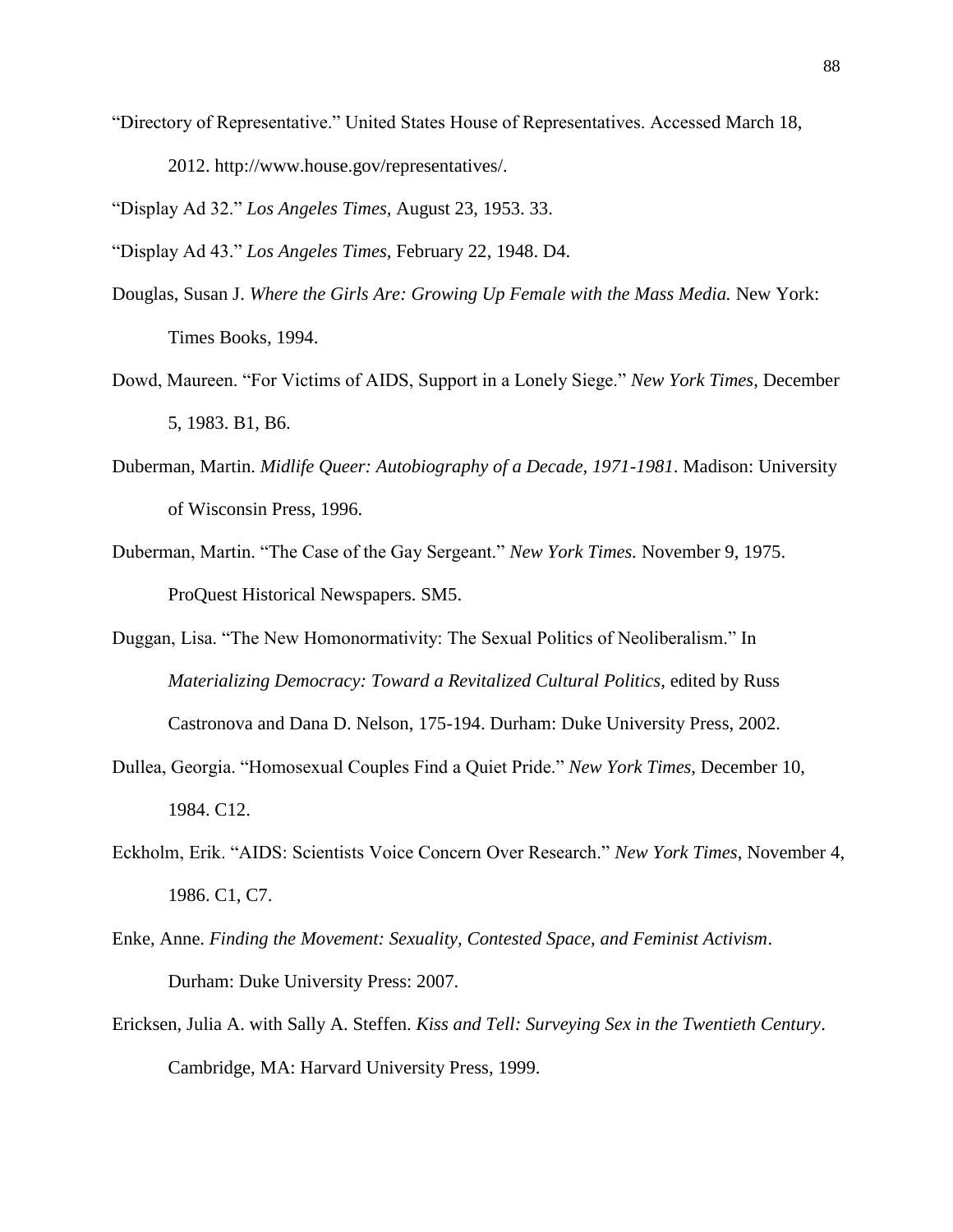Escoffier, Jeffrey. "Fabulous Politics: Gay, Lesbian, and Queer Movements, 1969-1999." *The World the 60s Made: Politics and Culture in Recent America*, edited by Van Gosse and Richard Moser, 191-218. Philadelphia: Temple University Press, 2003.

"Esquire-Coronet." *[Time](javascript:__doLinkPostBack()* 30, no. 12, September 20, 1937. 76.

- Fee, Elizabeth and Daniel M. Fox. "The Contemporary Historiography of AIDS." *Journal of Social History* 23, no. 2 (Winter, 1989): 303-314.
- Fay, Robert E., Charles F. Turner, and Albert D. Klassen, John H. Gagnon. "Prevalence and Patterns of Same-Gender Sexual Contact Among Men," *Science* 243, 4889, January 20, 1989: 338-348.
- "Forecast." *Jet,* January 14, 1954. 11.
- Foucault, Michel. *The History of Sexuality: Volume 1: An Introduction* New York, NY: Random House Inc., 1978.
- Freedman, Estelle. "Miriam Van Waters and the Burning of the Letters." In *Women's America: Refocusing the Past*, 7<sup>th</sup> ed., edited by Linda K. Kerber, Jane Sherron De Hart, Cornelia Hughes Dayton, 591-598. New York: Oxford University Press, 2011.
- Gallo, Marcia M. *Different Daughters: A History of the Daughters of Bilitis and the Rise of the Lesbian Rights Movement.* New York: Carroll & Graf Publishers, 2006.
- Gathorne-Hardy, Jonathan. *Alfred C. Kinsey: Sex the Measure of All Things: A Biography.*  London: Chatto & Windus, 1998.
- Gebhard, Paul H. "Memorandom on the Incidence of Homosexuals in the United States." To National Gay Task Force. March 18, 1977. Printed in "Some Uses and Abuses of the Kinsey Scale" by Bruce Voeller. In *Homosexuality/Heterosexuality: Concepts of Sexual Orientation*, edited by David P. McWhirter, Stephanie A. Sanders, and June Machover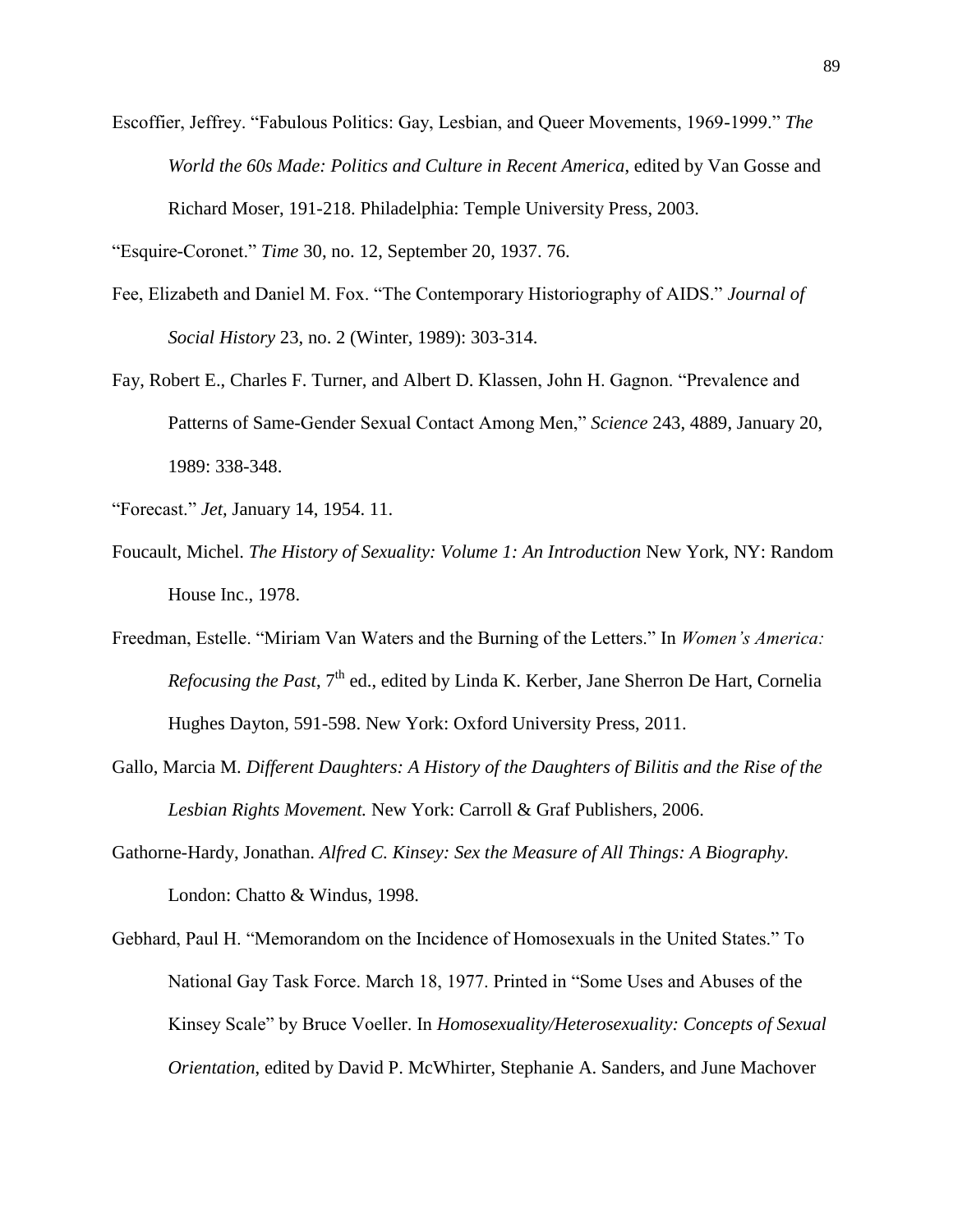Reinisch, 34. New York: Oxford University Press, 1990.

- Gelder, Lawrence Van. "Armed Forces Assailed On View of Homosexual." *New York Times,*  July 19, 1971. 32.
- "Getting Rid of Sodomy Laws; History and Strategy that Led to the Lawrence Decision." American Civil Liberties Union. June 26, 2003. [http://www.aclu.org/lgbt-rights\\_hiv](http://www.aclu.org/lgbt-rights_hiv-)aids/getting-rid-sodomy-laws-history-and-strategy-led-lawrence-decision.
- Glasgow, Robert W. "An Orientation Course in Sexual Orientation." *Los Angeles Times*, June 15, 1980. N6.
- Glass, Judy. "L.I. Cases of AIDS Reported on Rise." *New York Times*, June 3, 1984. LI1, 4.
- Gross, Jane. "AIDS Threat Brings New Turmoil for Gay Teenagers." *New York Times*, October 21, 1987. B1, B5.
- Gross, Jane. "Campaign Stirs Conflicts Among Gay Voters." *New York Times*, April 13, 1998. A25.
- Gross, Jane. "Homosexuals Detect New Signs of Friendliness Amid Bias." *New York Times*, February 4, 1988. B1, B14.
- Heron, Ann. Introduction to *One Teenager in 10: Writings by Gay and Lesbian Youth*, edited by Ann Heron, 7. Boston: Alyson Publications, Inc., 1983.
- Hewitt, Christopher. "Homosexual Demography: Implications for the Spread of AIDS." *The Journal of Sex Research*, 35, 4 (Nov 1998): 390-396.
- "Homosexual Priest Defends His Actions." *New York Times*, March 18, 1979. 20.
- Horstman, Barry. "San Diego Gay Community Emerges as Powerful Political Force." *Los Angeles Times*, August 24, 1986. A1, 5, 16.
- "Infection Projection: How It Changed," *New York Times*, July 20, 1988, B4.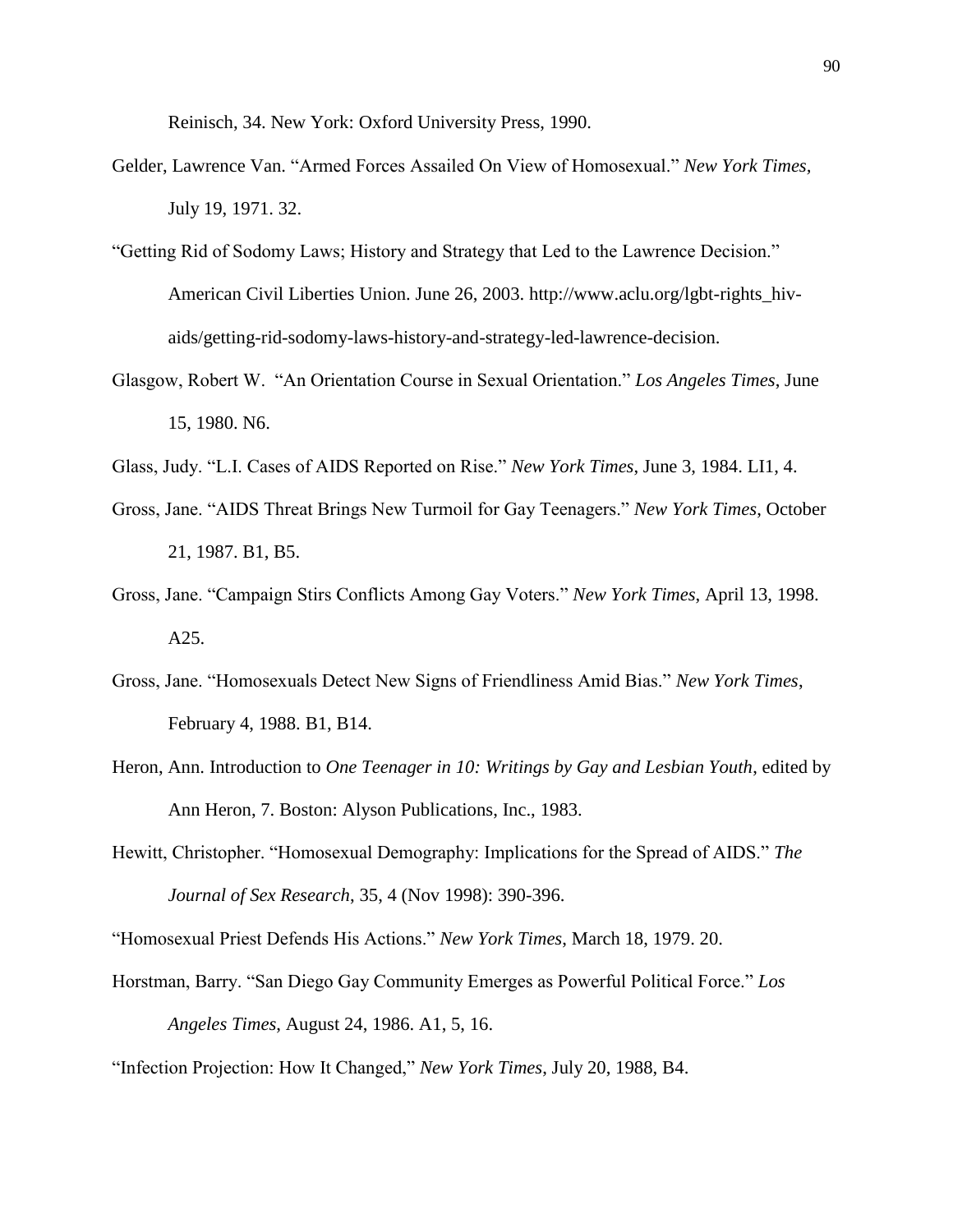- Introduction to "Lesbianism and Feminism: Synonyms or Contradictions?" by Robin Morgan. In *We Are Everywhere: A Historical Sourcebook of Gay and Lesbian Politics*, edited by Mark Blasius and Shane Phelan, 424. New York: Routledge, 1997.
- Irvine, Janice M. *Disorders of Desire: Sex and Gender in Modern American Sexology.*  Philadelphia, PA: Temple University Press, 1990.

"Jane Brody"s Bio." Jane Brody. Accessed February 27, 2012. [http://www.janebrody.net/bio.html.](http://www.janebrody.net/bio.html)

- Johnson, David K. *The Lavender Scare: The Cold War Persecution of Gays and Lesbians in the Federal Government.* Chicago and London: The University of Chicago Press, 2004.
- Johnson, Laurie. "Skepticism Is Voiced on Therapy Used to "Reverse" Homosexuality." *New York Times*, April 18, 1979. A14.
- Jones, James. *Alfred C. Kinsey: A Public/Private Life.* New York, NY: W.W. Norton & Company, Inc., 1997.
- Kameny, Franklin. "Gay is Good." In *We Are Everywhere: A Historical Sourcebook of Gay and Lesbian Politics*, edited by Marc Blasius and Shane Phelan, 366-376. New York: Routledge, 1997.
- Kantrowitz, Arnie. "We Are Already Your Children." *New York Times*, September 1, 1973. 21.
- Kastor, Elizabeth. "The Great Drug Debate." *The Washington Post*, October 22, 1986. C1, C6.
- Khiss, Peter. "A New Study Urges Homosexuals to Speak Out." *New York Times*, May 19, 1974. 49.
- Kilpatrick, James J. "The Decriminalizing of Some Criminals." *Los Angeles Times,* August 31, 1973. A7.
- *Kinsey*. Dir. and prod. by Barak Goodman and John Maggio. Twin Cities Public Television/TPT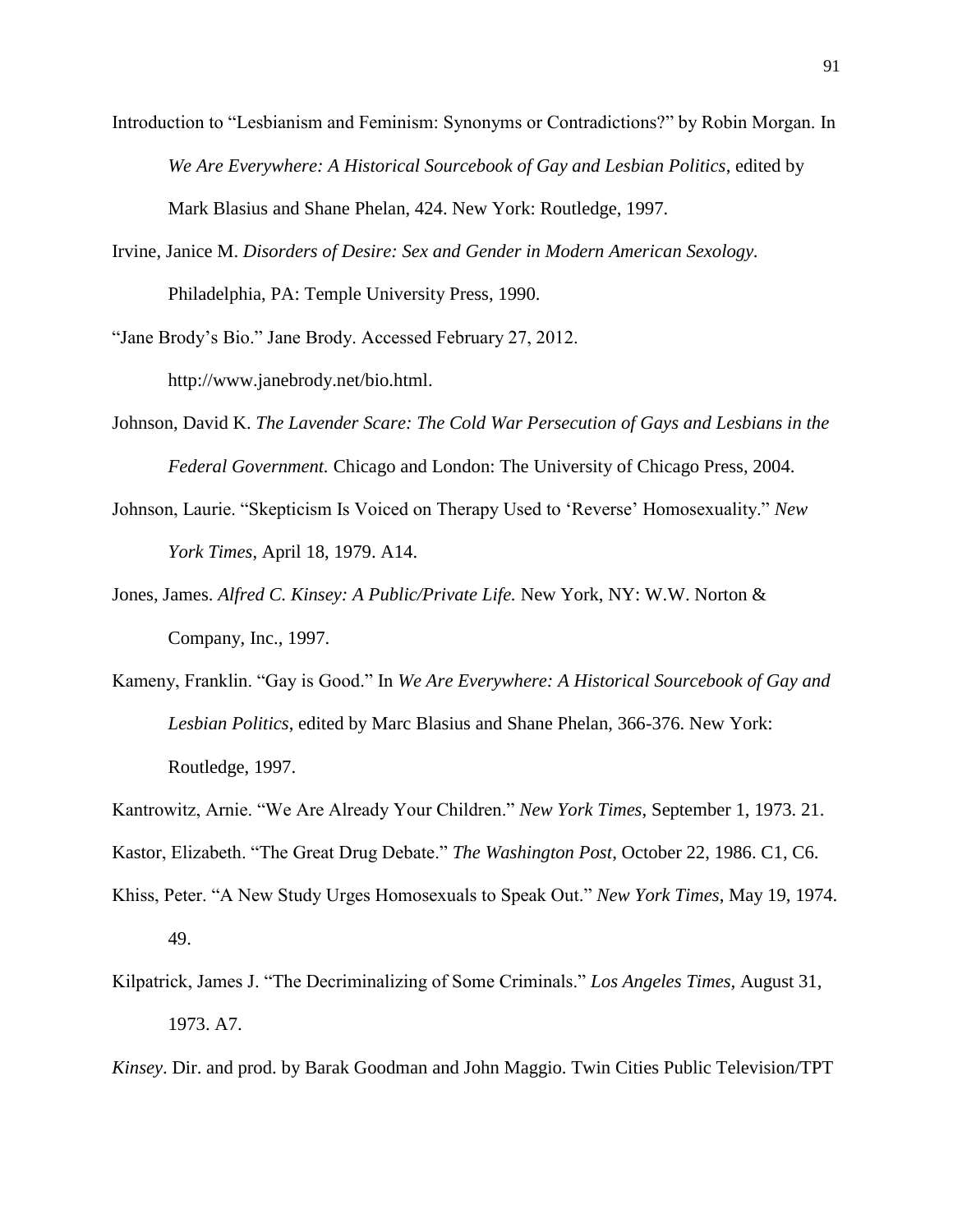and Ark Media in association with the BBC, 2005. 90 mins.

- Kinsey, Alfred C., Wardell B. Pomeroy, Clyde E. Martin, and Paul H. Gebhard. *Sexual Behavior in the Human Female*. Philadelphia, PA: W.B. Saunders Company, 1953.
- Kinsey, Alfred C., Wardell B. Pomeroy, and Clyde E. Martin. *Sexual Behavior in the Human Male*. Philadelphia, PA: W.B. Saunders Company, 1948.

"Kinsey Figure Verifies 20 Million Gays." *Lesbian Tide* 7, no. 1. July/August 1977. 17, 39.

- Klemesrud, Judy. "The Disciples of Sappho, Updated." *New York Times,* March 28, 1971. ProQuest Historical Newspapers. SM38.
- Kolata, Gina. "Lesbian Partners Find The Means to Be Parents." *New York Times*, January 30, 1989. A13.

Kotis, Michael. "Homosexual Militance." *New York Times*, February 19, 1971. 37.

- Lambert, Bruce. "AIDS Count: Is the Quest for Precision on the Right Track?" *New York Times*, July 24, 1988. E6.
- Lambert, Bruce. "AIDS Estimate Is Refined For New York." *New York Times*, August 11, 1998. B1, B5.
- Lambert, Bruce. "AIDS Forecasts Are Grim And Disparate." *New York Times*, October 25, 1987. E24.
- Lambert, Bruce. "Halving of Estimate On AIDS Is Raising Doubts in New York." *New York Times*, July 20, 1988. A1, B4.
- Lambert, Bruce. "Joseph"s Estimate on AIDS Is Supported by Review Panel." *New York Times*, February 22, 1989. B3.
- Lambert, Bruce. "New York Estimate For AIDS Infection Cut Almost in Half." *New York Times*, July 19, 1988. A1, B5.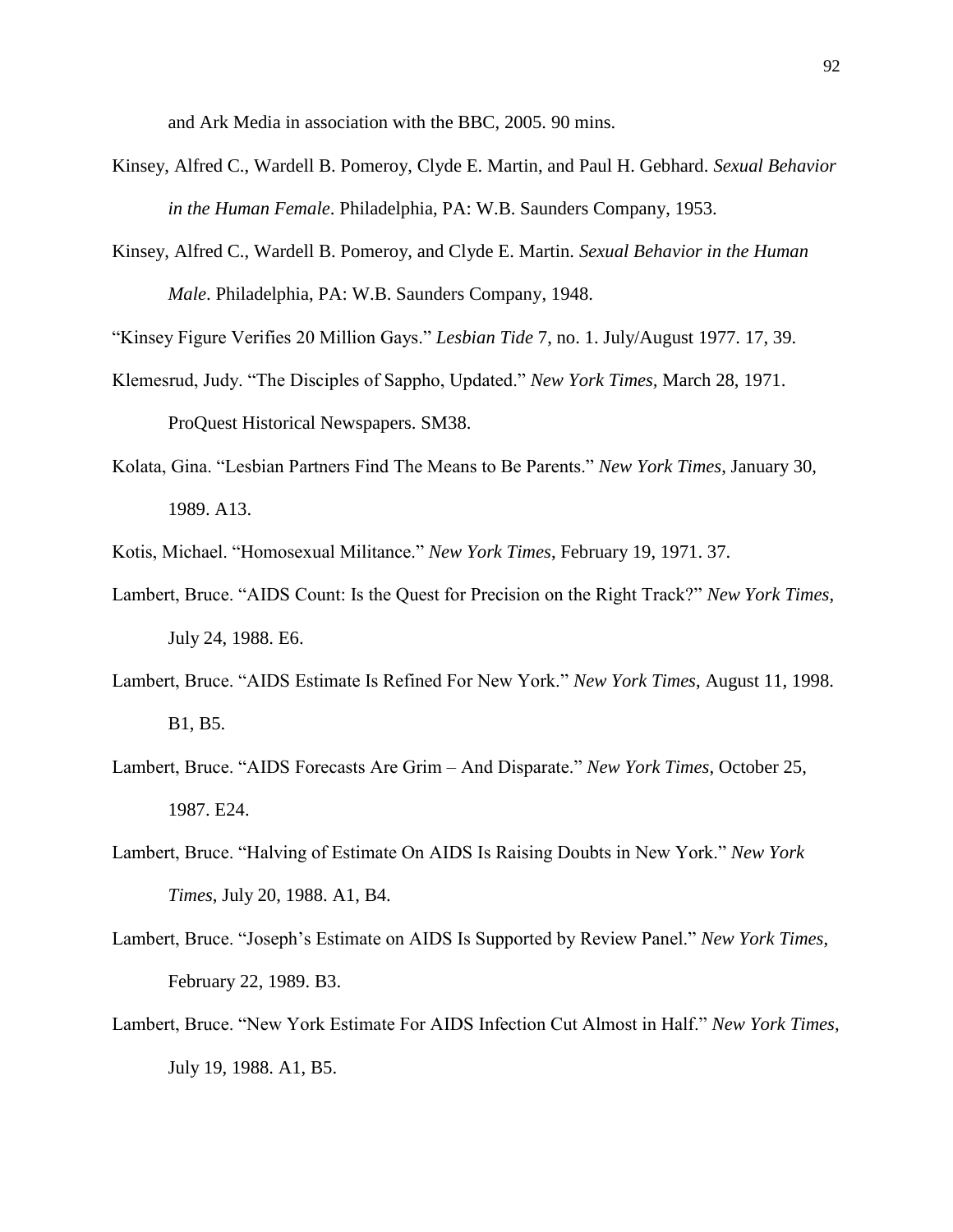Lambert, Bruce. "Puzzling Questions Are Raised on Statistics on AIDS Epidemic." *New York Times*, July 19, 1988. B4.

"Latest Kinsey Report Has 1st Negro Data." *Jet,* January 23, 1958, 20.

- Laumann, Edward O., Robert T. Michael, and John H. Gagnon. "A Political History of the National Sex Survey of Adults." *Family Planning Perspectives* 26, 1 (Jan – Feb 1994): 34-38.
- Ledwell, Tony. ""69 Raid Sparked Movement: Gay Rights Drive Enters 2nd Decade." *Los Angeles Times*, June 24, 1979. 2, 26.
- "Leon Eisenberg, Pioneering Child Psychiatrist, Dies at 87." *Harvard Gazette*, October 1, 2009. [http://news.harvard.edu/gazette/story/2009/10/leon-eisenberg/.](http://news.harvard.edu/gazette/story/2009/10/leon-eisenberg/)

"Lesbian Tide Ebbs." *Body Politic* 70, February 1981. 17.

- Lilliston, Lynn. "A Minority With New Visibility." *Los Angeles Times*, June 21, 1970. C1, 15.
- Maddow, Rachel. "Identifiable Lives: AIDS and the Response to Dehumanization." Honors Program in Ethics in Society, Stanford University, March 1994.
- Major, Ralph H. Jr. "New Moral Menace to Our Youth." *Coronet* 28, no. 5, September 1950. 101-108.
- Martin, Douglas. "Irving Louis Horowitz, Sociologist and Ideological Critic, Dies at 82." March 26, 2012. [http://www.nytimes.com/2012/03/26/nyregion/irving-louis-horowitz](http://www.nytimes.com/2012/03/26/nyregion/irving-louis-horowitz-)sociologist-dies-at-82.html.
- Masters, William H. Virginia E. Johnson, and Robert C. Kolodny, "On the Numbers of AIDS-Infected Heterosexuals," *The New York Times*, April 2, 1988, 22.
- Matthews, Jay. "Air Force Begins Homosexuality Case." *Washington Post*, September 16, 1975. A3.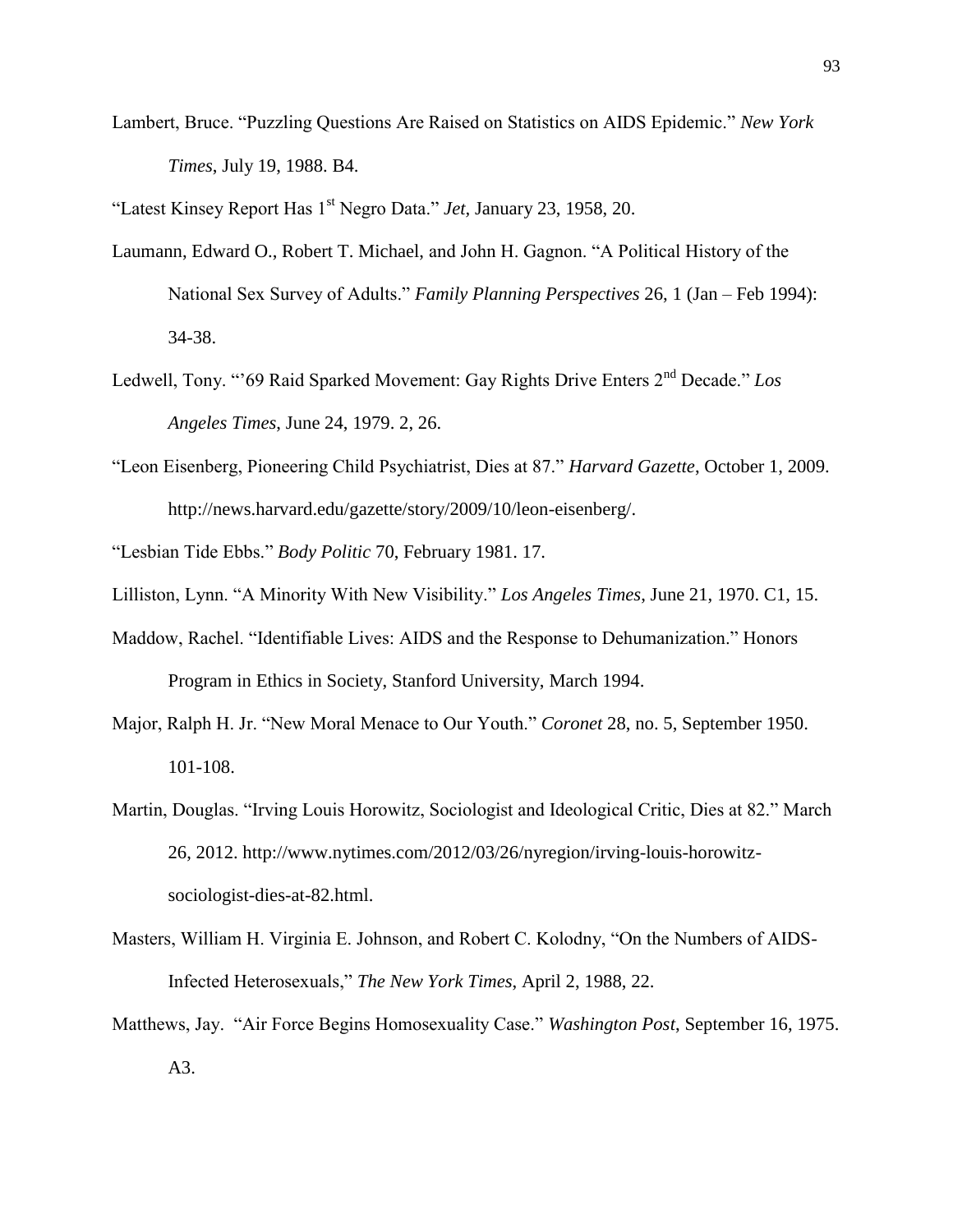- May, Elaine Tyler. *Homeward Bound: American Families in the Cold War Era.* US: Basic Books, 1988.
- "McCARTHY, Joseph Raymond, (1908 1957)." Biographical Director of the United States Congress. Accessed March 17, 2012,

http://bioguide.congress.gov/scripts/biodisplay.pl?index=M000315.

- Meyer, Leisa D. "Forward: Sexual Revolutions." *OAH Magazine of History* 20, no. 2 (March 2006): 5-6.
- Meyer, Leisa D. "Strange Love": Searching for Sexual Subjectivities in Black Print Popular Culture during the 1950s." Unpublished paper cited with permission of author. 1-38.
- Miessner, Edward H. "The Number of Gay Men Doesn"t Matter." *The New York Times*, April 29, 1993. A22.
- Miller, Merle. "What It Means To Be a Homosexual." *New York Times*, January 17, 1971. ProQuest Historical Newspapers. SM9.
- Miller, Merle. "What It Means To Be a Homosexual (Continued)." *New York Times*, October 10, 1971. ProQuest Historical Newspapers. SM67.
- Mintz, John. "Gay Voters an Unknown Factor in Election." *The Washington Post*, November 7, 1988. A20.
- Nagourney, Eric. "William Simon, Sexuality Expert, Dies at 70." *New York Times*, July 29, 2000. http://www.nytimes.com/2000/07/29/us/william-simon-sexuality-expert-dies-at-70.html.
- "New Kinsey Report Ready for Public in Mid-May." *Jet*, March 13, 1958. 22.
- "New York Beat." *Jet*. January 28, 1954. 63-65.
- Nordheimer, Jon. "AIDS Specter for Women: The Bisexual Man." *New York Times*, April 3,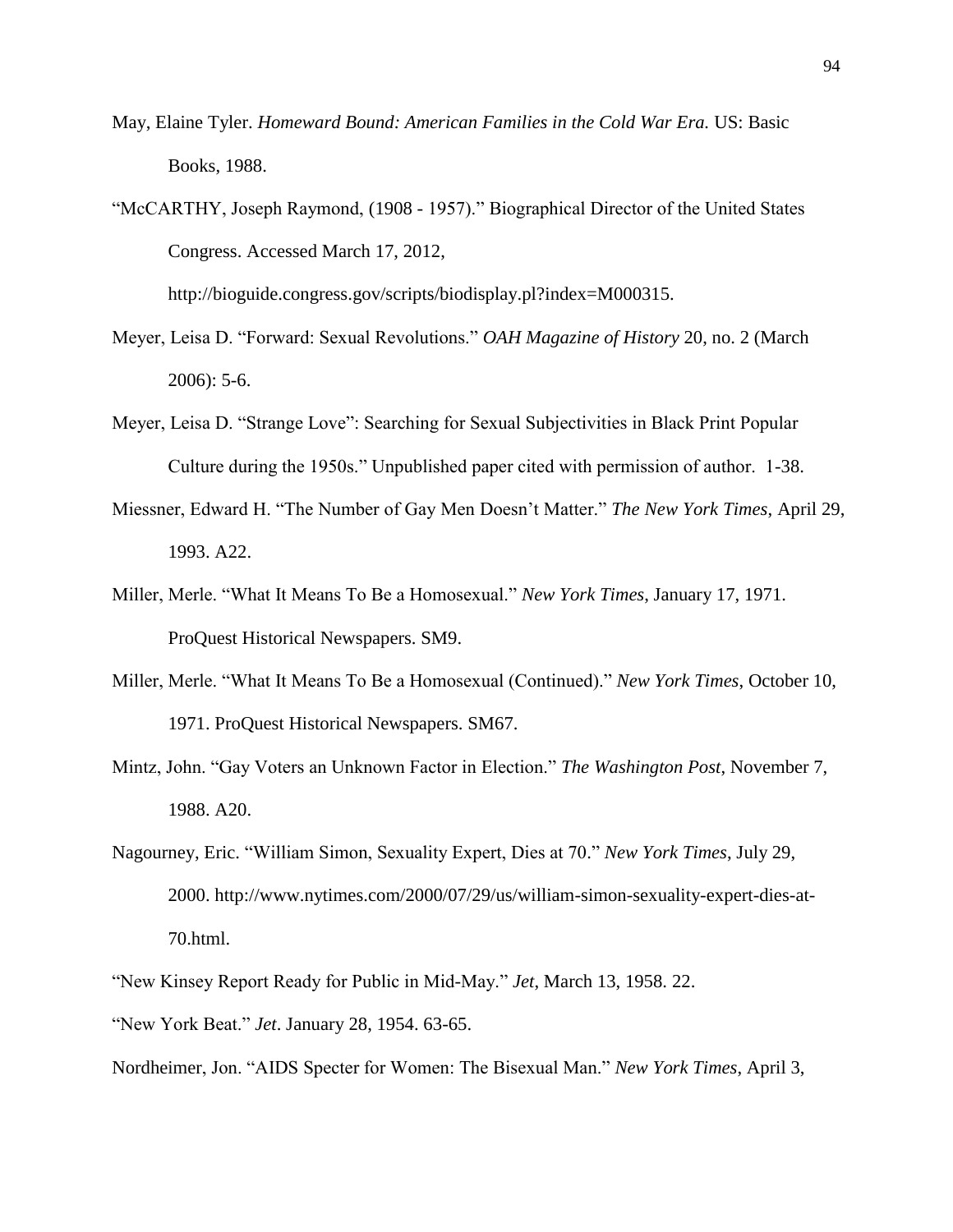1987. A1, D18.

- Norman, Michael. "Homosexuals Confronting a Time of Change." *New York Times*, June 16, 1983. A1, B8.
- Okie, Susan. "Heterosexual AIDS May Surge, Koop Says: Estimate of U.S. Infection Rate Seen Too Low." *The Washington Post*, April 21, 1987. A4.
- O"Leary, Jean and Bruce Voeller. "Implications of the Supreme Court Decision on Sodomy." *New York Times,* May 15, 1976. 20.
- O"Leary, Jean and Bruce Voeller. "Anita Bryant"s Crusade." *New York Times*, June 7, 1977. 35.

"Psychiatrists Change View on Homosexuals." *Los Angeles Times* December 16, 1973. 12.

- Poussaint, Alvin F. "An Honest Look at Black Gays and Lesbians." *Ebony*, September 1990. 124-131.
- Poussaint, Alvin F. "Blacks and the Sexual Revolution." *Ebony*, October 1971. 112-14, 116, 118, 120.
- Public Broadcasting Service. "American Experience: Kinsey." Accessed February 29, 2012. http://www.pbs.org/wgbh/amex/kinsey/.
- Rainey, James. "Gay Tabloid Finds New Home, But It"s Quest Continues." *Los Angeles Times*, January 3, 1985. WS1, 8.
- Ramírez, Horacio N. Roque. "Gay Latino Cultural Citizenship: Predicaments of identity and Visibility in San Francisco in the 1990s." In *Gay Latino Studies: A Critical Reader*, edited by Michael Hames-Garía and Ernesto Javier Martínez, 175-197. Durham: Duke University Press, 2011.
- Ramírez, Horacio N. Roque. "Memory and Mourning: Living Oral History with Queer Latinos and Latinas in San Francisco." In *Oral History and Public Memories*, edited by Paula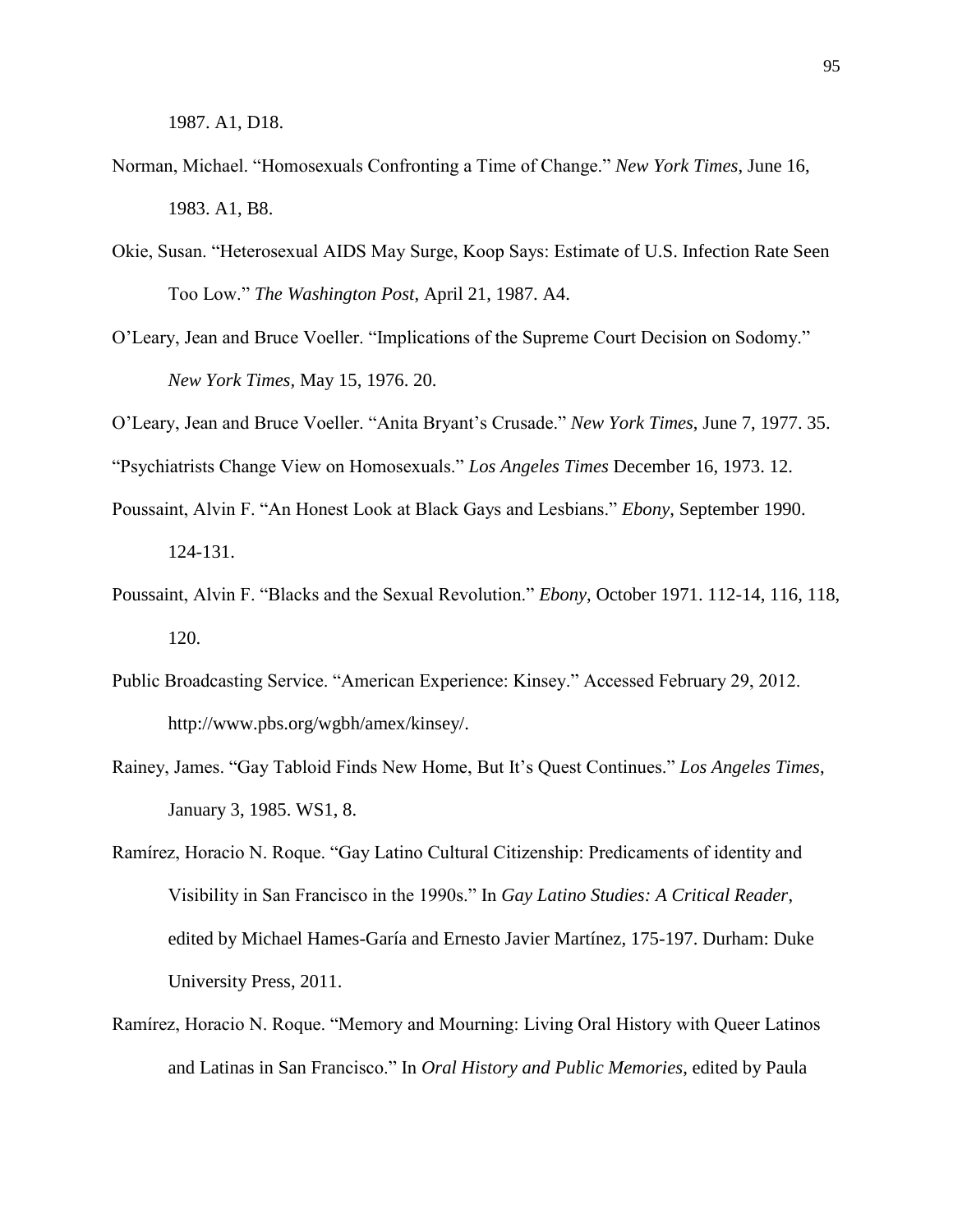Hamilton and Linda Shopes, 165-186. Philadelphia, Temple University Press: 2008.

- Randal, Jonathan C. "Myth Debunked in Gallic Sex Report." *Washington Post*, October 31, 1972. B4.
- "REECE, Brazilla Carroll, (1889 1961)." Biographical Directory of the United States Congress. Accessed March 17, 2012.

http://bioguide.congress.gov/scripts/biodisplay.pl?index=R000108.

- Rensberger, Boyce. "Homosexuality Linked to Hormone Level." *New York Times*, November 18, 1971. 30.
- Rensberger, Boyce. "How Many Men in U.S. Are Gay?" *Washington Post*, April 17, 1993. A1, A13.
- "Resident Population Plus Armed Forces Overseas Estimates by Age, Sex and Race: July, 1971." U.S. Census Bureau. Accessed February 27, 2012.

http://www.census.gov/popest/data/national/asrh/pre-1980/tables/PE-11-1970s.pdf.

- Scott, James C. *Domination and the Arts of Resistance: Hidden Transcripts*. New Haven: Yale University Press, 1990. 72.
- "Sex and the Soviet Woman: More Fun Than the British?" *Los Angeles Times*, July 27, 1974. A1, A15.
- "Sex Habits of Negro Women." *Jet,* January 10, 1952. 18-21.
- "Sex Survey Is Dealt a Setback." *New York Times.* July 26, 1989. B6.
- Simon, William. "Sex." *Psychology Today* 3, no. 2, July 1969. 23-27.
- Smith, Dave. "Gay Community"s Advocate: Glass Door at Maze"s End." *Los Angeles Times*, November 11, 1976. H1, H16-17.

"Social Science and the Citizen: Realities and Fallacies of Homosexuality." *Society* 30, no. 5,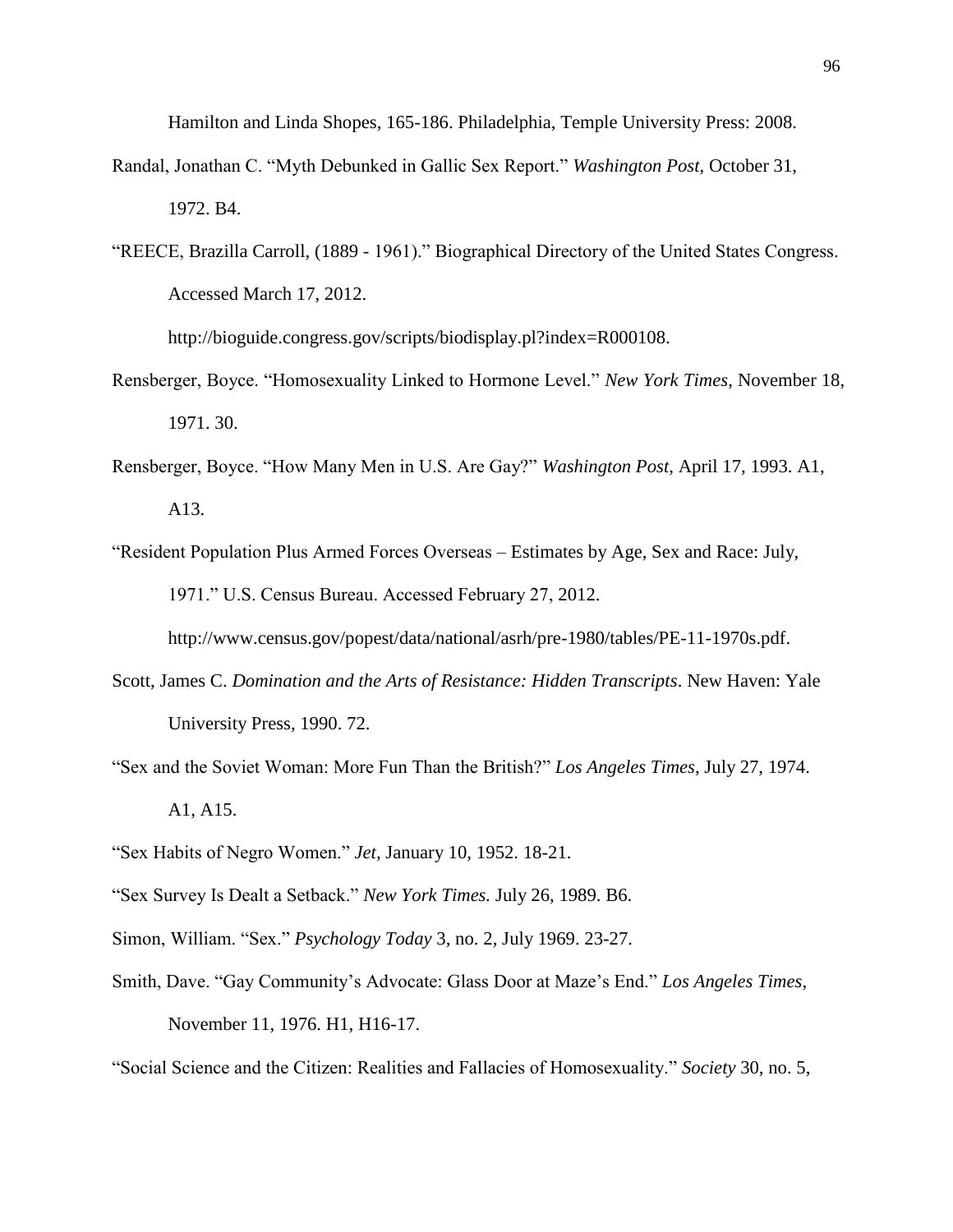July/August 1993. 2-3.

- Sorensen, Robert C. and David Hendin. "A 'Kinsey Report' on Sex and Today's Teen-Ager." *Los Angeles Times*, February 18, 1973. H1, H6.
- Specter, Michael. "Data on Sex Is Found Lacking: AIDS Forecasts Still Based on Kinsey." *Washington Post*, June 21, 1988. HE11.
- Specter, Michael. "Funds for Sex Survey Blocked by House Panel." *The Washington Post*, July 26, 1989. A3.
- Staples, Robert. "Black Male Sexuality: Has It Changed?" *Ebony*, August 1983. 106-110.
- Staples, Robert. "Has the Sexual Revolution Bypassed Blacks?" *Ebony*, April 1974. 111-114.
- Staples, Robert E. "Sex and the Black Middle Class." *Ebony*, August 1973. 106-112. 106-08, 110, 112.
- Tanfer, Koray. "National Survey of Men: Design and Execution." *Family Planning Perspectives*  25, no. 2 (March-April 1993): 83-86.
- "Task Force History." National Gay and Lesbian Task Force. Accessed February 27, 2012. http://www.thetaskforce.org/about\_us/history.
- Toth, Robert C. "Gay Doctors Urged to Come Out of Closet." *Los Angeles Times*, November 11, 1977. D8.
- "The A.P.A. Ruling on Homosexuality: The Issue Is Subtle, The Debate Still On." *New York Times*, December 23, 1973. 109.
- The Kinsey Institute for Research in Sex, Gender, and Reproduction. "Origin of the Institute." 1996-2012. Accessed February 13, 2012.

[http://www.kinseyinstitute.org/about/origins.html.](http://www.kinseyinstitute.org/about/origins.html)

"The New Bisexuals," *Time* 103, no. 19, May 13, 1974, 95-96.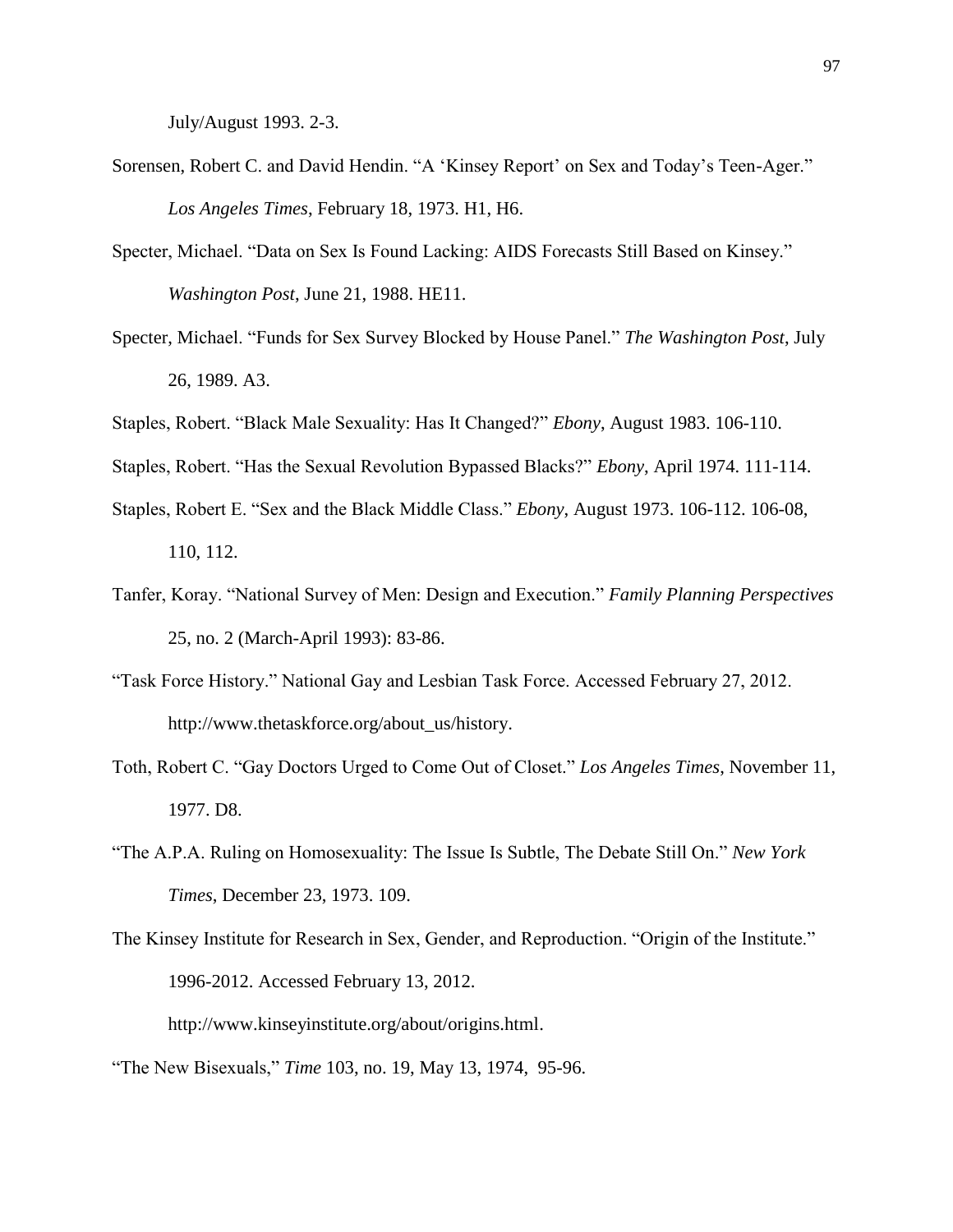"The Sergeant v. The Air Force." *Time* 106, no 10, September 8, 1975. 46.

- Thomas, Stephen B. and Sandra Crouse Quinn. "The Tuskegee Syphilis Study, 1932 to 1972: Implications for HIV Education and AIDS Risk Education Programs in the Black Community." *American Journal of Public Health* 81, 11 (Nov 1991): 1498-1504.
- Thompson, Larry. "A New Study of Gay Males Supports the Kinsey Reports." *Washington Post*, January 24, 1989. 10.

Trafford, Abigail. "The AIDS Numbers Game." *The Washington Post*, July 26, 1988. HE6.

- Voeller, Bruce. "Heterosexual Anal Intercourse: An AIDS Risk Factor." In *AIDS and Sex: An Integrated Biomedical and Biobehavioral Approach*, edited by Bruce Voeller, June Machover Reinisch, and Michael Gottlieb, 276-310. New York: Oxford University Press, 1990.
- Voeller, Bruce. "Some Uses and Abuses of the Kinsey Scale." In *Homosexuality/Heterosexuality: Concepts of Sexual Orientation*, edited by David P. McWhirter, Stephanie A. Sanders, and June Machover Reinisch, 32-38. New York: Oxford University Press, 1990.

Wade, Nicholas. "The Vanity of Scholars." *New York Times*, July 9, 1989. E26.

Weiss, Rick. "Desperately Seeking Sexual Statistics." *Science News* 136, no. 2, July 8, 1989, 28.

Welch, Chris. "Bachmann Pauses in Iowa Tour to Talk 'Myth' of Kinsey Report." CNN, December 18, 2011. [http://politicalticker.blogs.cnn.com/2011/12/18/bachmann-pauses](http://politicalticker.blogs.cnn.com/2011/12/18/bachmann-pauses-in-iowa-tour-to-talk-myth-of-kinsey-report/)[in-iowa-tour-to-talk-myth-of-kinsey-report/.](http://politicalticker.blogs.cnn.com/2011/12/18/bachmann-pauses-in-iowa-tour-to-talk-myth-of-kinsey-report/)

"WHERRY, Kenneth Spicer, (1892 - 1951)." Biographical Directory of the United States Congress. Accessed March 17, 2012.

http://bioguide.congress.gov/scripts/biodisplay.pl?index=W000344.

White, Deborah Gray. *Ar'n't I a Woman?: Female Slaves in the Plantation Sout*h, New York: